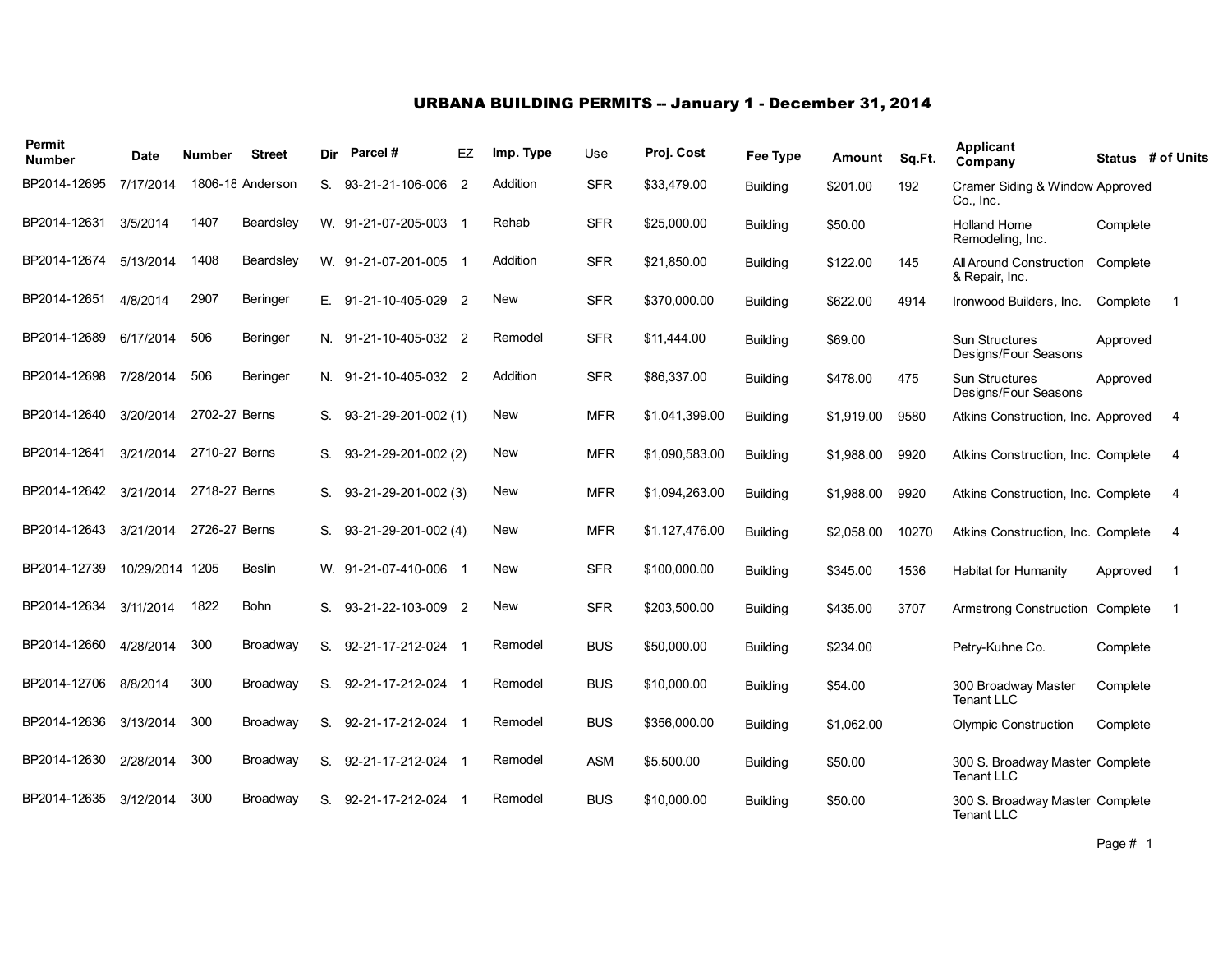| Permit<br><b>Number</b> | Date           | <b>Number</b> | <b>Street</b>    | Dir | Parcel#                                | EZ | Imp. Type  | Use        | Proj. Cost             | Fee Type        | Amount     | Sq.Ft. | <b>Applicant</b><br>Company                           |          | Status # of Units |
|-------------------------|----------------|---------------|------------------|-----|----------------------------------------|----|------------|------------|------------------------|-----------------|------------|--------|-------------------------------------------------------|----------|-------------------|
| BP2014-12725            | 9/10/2014      | 300           | Broadway         |     | S. 92-21-17-212-024                    |    | Remodel    | <b>MRC</b> | \$6,250.00             | <b>Building</b> | \$50.00    |        | Tim Gibbs                                             | Complete |                   |
| BP2014-12632            | 3/5/2014       | 2401          | <b>Brookens</b>  | S.  | 93-21-20-479-010 2                     |    | Remodel    | <b>SFR</b> | \$500.00               | <b>Building</b> | \$50.00    |        | Nicholas Cervany                                      | Approved |                   |
| BP2014-12690            | 6/19/2014      | 6             | <b>Burnett</b>   |     | 93-21-20-251-026 2                     |    | Addition   | <b>SFR</b> | \$33,916.00            | Building        | \$196.00   | 203    | <b>Sun Structures</b><br>Designs/Four Seasons         | Complete |                   |
| BP2014-12678            | 5/21/2014      | 502           | <b>Busey</b>     |     | N. 91-21-08-307-001 2                  |    | Remodel    | <b>BUS</b> | \$32,000.00            | <b>Building</b> | \$114.00   |        | <b>Olympic Construction</b>                           | Complete |                   |
| BP2014-12691 7/1/2014   |                | 201           | <b>Busey</b>     |     | S. 92-21-17-102-017 2                  |    | Repair/Rem | <b>MFR</b> | \$50,000.00            | Building        | \$300.00   |        | Bash & Schrock                                        | Approved |                   |
| BP2014-12700            | 7/28/2014      | 201           | <b>Busey</b>     |     | S. 92-21-17-102-017 2                  |    | Repair     | <b>MFR</b> | \$180,000.00           | <b>Building</b> | \$840.00   |        | Bash & Schrock                                        | Approved |                   |
| BP2014-12617            | 1/17/2014      | 404           | California       |     | E. 92-21-17-277-005 2                  |    | Remodel    | <b>SFR</b> | \$16,500.00            | Building        | \$50.00    |        | Wayne Schwaiger                                       | Approved |                   |
| BP2014-12680            | 5/28/2014      | 506           | California       |     | W. 92-21-17-176-009 2                  |    | New        | <b>SFR</b> | \$317,000.00           | Building        | \$400.00   | 2954   | Newline Homes, Inc.                                   | Complete | $\overline{1}$    |
| BP2014-12711            | 8/19/2014      | 601           | California       |     | W. 92-21-17-160-010 2                  |    | Remodel    | <b>SFR</b> | \$12,000.00            | Building        | \$72.00    |        | <b>Brian Goetlel</b>                                  | Approved |                   |
| BP2014-12716            | 8/27/2014      | 1406          | Cardinal         |     | W. 91-21-06-401-006 1                  |    | Remodel    |            | BUS/STG \$1,718,200.00 | <b>Building</b> | \$6,691.00 |        | Petry-Kuhne Co.                                       | Complete |                   |
| BP2014-12685            | 6/6/2014       | 1602          | Carle            |     | S. 93-21-17-383-001 2                  |    | Addition   | <b>SFR</b> | \$55,000.00            | Building        | \$300.00   | 68     | Perkins Home<br>Improvement, Inc.                     | Approved |                   |
| BP2014-12719            | 8/29/2014      | 2514          | Castlerock       | Е.  | 93-21-22-326-004 2                     |    | New        | <b>SFR</b> | \$290,000.00           | Building        | \$435.00   | 935    | Premier Homes of<br><b>Illinoiis</b>                  | Approved | $\overline{1}$    |
| BP2014-12709            | 8/13/2014      | 3212          | Chatham          | S.  | 93-21-28-255-013 2                     |    | Remodel    | <b>SFR</b> | \$31.590.00            | Building        | \$136.00   |        | <b>Hanner Construction</b>                            | Approved |                   |
| BP2014-12667            | 5/5/2014       | 2206          | Cottage<br>Grove |     | S. 93-21-21-308-003 2                  |    | Remodel    | <b>SFR</b> | \$2,910.00             | <b>Building</b> | \$50.00    |        | <b>Absolute Construction</b><br>Inc.                  | Approved |                   |
| BP2014-12733            | 10/10/2014     | 307           | Cottage<br>Grove |     | S. 92-21-16-112-014 2                  |    | Remodel    | <b>SFR</b> | \$3,000.00             | Building        | \$50.00    |        | <b>Nicholas Dillion</b>                               | Complete |                   |
| BP2014-12726            | 9/12/2014      | 807           | Cottage<br>Grove | S.  | 92-21-16-165-020 2                     |    | Addition   | <b>SFR</b> | \$29,300.00            | Building        | \$156.00   | 216    | Randall Elliott/R.T. Elliott Approved<br>Construction |          |                   |
| BP2014-12701            | 8/1/2014       |               |                  |     | 605-607 Cunningham N. 91-21-08-405-018 |    | Remodel    | <b>BUS</b> | \$7,500.00             | Building        | \$50.00    |        | Peter Schneider                                       | Complete |                   |
| BP2014-12755            | 12/19/2014 608 |               |                  |     | Cunningham N. 91-21-08-426-005         |    | Remodel    | <b>BUS</b> | \$38,750.00            | <b>Building</b> | \$173.00   |        | Peter Lessaris                                        | Approved |                   |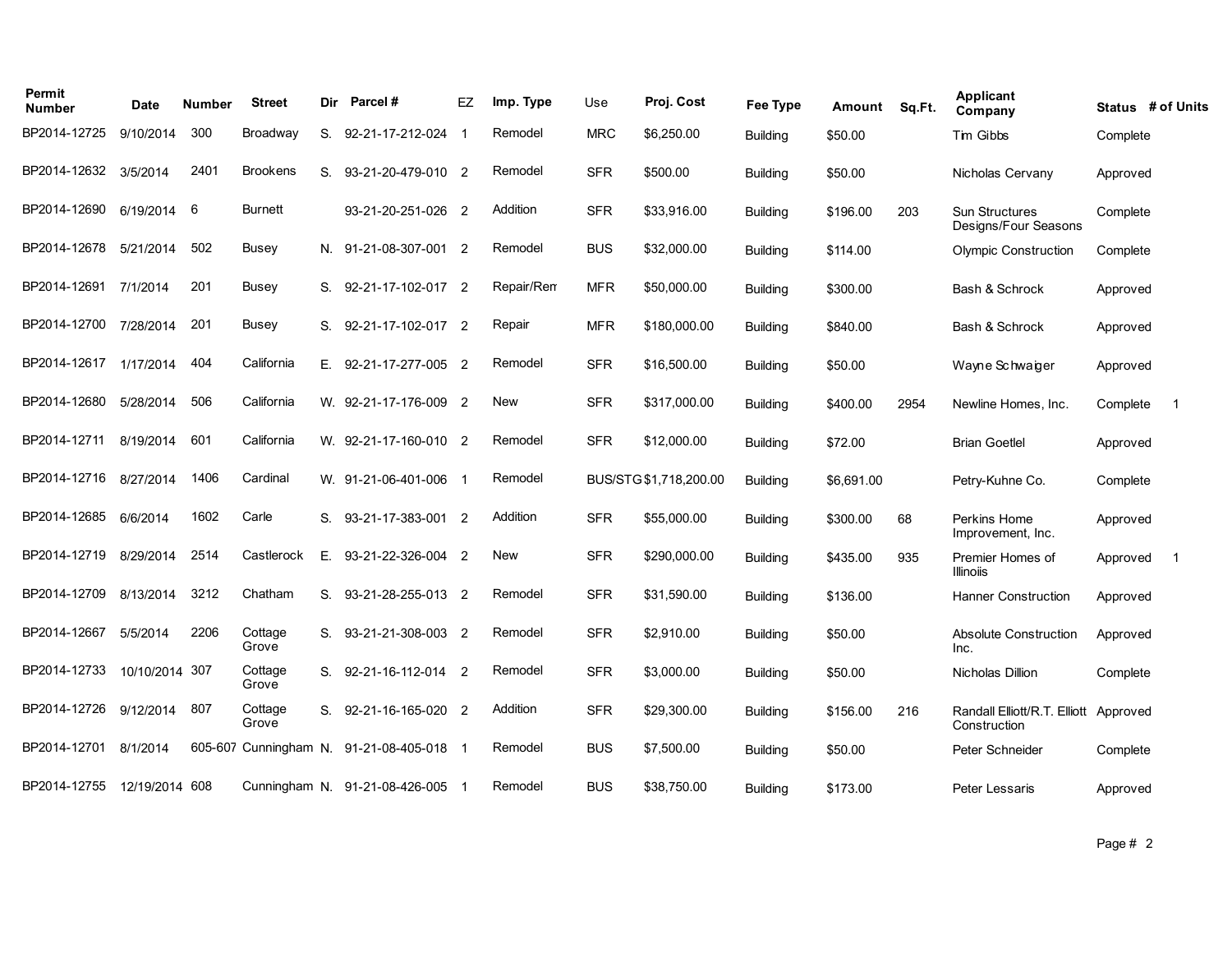| Permit<br><b>Number</b> | <b>Date</b>    | <b>Number</b> | <b>Street</b> | Dir | Parcel#               | EZ | Imp. Type  | Use        | Proj. Cost     | Fee Type        | Amount            | Sq.Ft. | Applicant<br>Company                                | Status # of Units |     |
|-------------------------|----------------|---------------|---------------|-----|-----------------------|----|------------|------------|----------------|-----------------|-------------------|--------|-----------------------------------------------------|-------------------|-----|
| BP2014-12649            | 3/31/2014      | 2202          | Cyprus        | S.  | 93-21-22-426-044 2    |    | <b>New</b> | <b>SFR</b> | \$145,000.00   | <b>Building</b> | \$345.00          | 2090   | <b>Raymond Miller</b><br>Construction               | Complete          | -1  |
| BP2014-12650            | 3/31/2014      | 2204          | Cyprus        | S.  | 93-21-22-426-043 2    |    | <b>New</b> | <b>SFR</b> | \$130,000.00   | <b>Building</b> | \$345.00          | 2160   | Raymond Miller<br>Construction                      | Complete          | - 1 |
| BP2014-12672            | 5/9/2014       | 3310          | Deer Ridge    | S.  | 93-21-28-405-012 2    |    | <b>New</b> | <b>SFR</b> | \$228,350.00   | <b>Building</b> | \$345.00          | 2150   | <b>Dallas Construction</b>                          | Approved          | - 1 |
| BP2014-12744            | 11/5/2014      | 1106          | Delaware      | Е.  | 92-21-16-380-012 2    |    | Repair/Rem | <b>SFR</b> | \$15,900.00    | Building        | \$74.00           |        | H & S Home<br>Renovations                           | Approved          |     |
| BP2014-12750            | 12/9/2014      | 809           | Delaware      |     | W. 93-21-17-354-001 2 |    | Addition   | <b>SFR</b> | \$15,000.00    | <b>Building</b> | \$84.00           | 336    | <b>Troy Bates</b>                                   | Approved          |     |
| BP2014-12693            | 7/9/2014       | 1208<br>1/2   | Dublin        |     | W. 91-21-07-260-010 1 |    | <b>New</b> | <b>SFR</b> | \$85,000.00    | <b>Building</b> | \$345.00          | 1242   | <b>Habitat for Humanity</b>                         | Complete          | -1  |
| BP2014-12645            | 3/26/2014      | 1412          | Dublin        |     | W. 91-21-07-252-006 1 |    | <b>New</b> | <b>SFR</b> | \$120,000.00   | <b>Building</b> | \$345.00          | 2032   | Christian Helmuth                                   | Approved          | -1  |
| BP2014-12628            | 2/27/2014      | 1206          | Eureka        |     | W. 91-21-07-206-024   |    | Rehab      | <b>SFR</b> | \$21,581.00    | <b>Building</b> | \$50.00           |        | <b>National Construction</b><br>Services            | Complete          |     |
| BP2014-12718            | 8/29/2014      | 907           | Fairview      |     | W. 91-21-07-428-007 1 |    | Addition   | <b>BUS</b> | \$51,000.00    | <b>Building</b> | \$246.00          | 1273   | <b>Olympic Construction</b>                         | Approved          |     |
| BP2014-12637            | 3/14/2014      | 3208          | Fawn Hill     | S.  | 93-21-28-254-006 2    |    | <b>New</b> | <b>SFR</b> | \$160,000.00   | <b>Building</b> | \$400.00          | 3017   | <b>Chris Miller Construction Approved</b><br>IL LLC |                   | - 1 |
| BP2014-12644            | 3/26/2014      | 1308          | Florida       |     | E. 92-21-16-382-017 2 |    | Remodel    | <b>SFR</b> | \$5,500.00     | <b>Building</b> | \$50.00           |        | John Desjardins                                     | Approved          |     |
| BP2014-12697            | 7/22/2014      | 508           | Goodwin       |     | N. 91-21-07-431-023 1 |    | <b>New</b> | <b>PKG</b> | \$2,206,000.00 | <b>Building</b> | \$23,460.00 20211 |        | Bainbridge CC Urbana<br>Apts. Reit, Inc.            | Approved          |     |
| BP2014-12656            | 4/16/2014      | 2308          | Grange        |     | S. 93-21-20-452-021 2 |    | <b>New</b> | <b>SFR</b> | \$155,000.00   | <b>Building</b> | \$400.00          | 3017   | Fros Carpentry/Mel Fros Approved                    |                   | -1  |
| BP2014-12654            | 4/14/2014      | 202           | Green         |     | W. 92-21-17-210-008 2 |    | Remodel    | <b>BUS</b> | \$13,100.00    | <b>Building</b> | \$50.00           |        | <b>Aladdin Electric</b>                             | Closed            |     |
| BP2014-12720            | 9/5/2014       | 701           | Green         |     | W. 92-21-17-107-008 2 |    | Remodel    | <b>MFR</b> | \$8,350.00     | <b>Building</b> | \$50.00           |        | Vision Contracting<br>Services                      | Approved          |     |
| BP2014-12669            | 5/7/2014       | 904           | Green         |     | W. 93-21-18-228-021 1 |    | Remodel    | <b>MFR</b> | \$6,500.00     | Building        | \$50.00           |        | Petry-Kuhne Co.                                     | Complete          |     |
| BP2014-12754            | 12/17/2014     | 700           | Gregory       |     | S. 93-21-18-280-022 2 |    | Remodel    | <b>BUS</b> | \$8,000.00     | <b>Building</b> | \$50.00           |        | <b>JSM Development</b>                              | Complete          |     |
| BP2014-12736            | 10/20/2014 403 |               | Grove         |     | S. 92-21-17-244-004 2 |    | Remodel    | <b>SFR</b> | \$900.00       | <b>Building</b> | \$50.00           |        | Eric Lyons                                          | Complete          |     |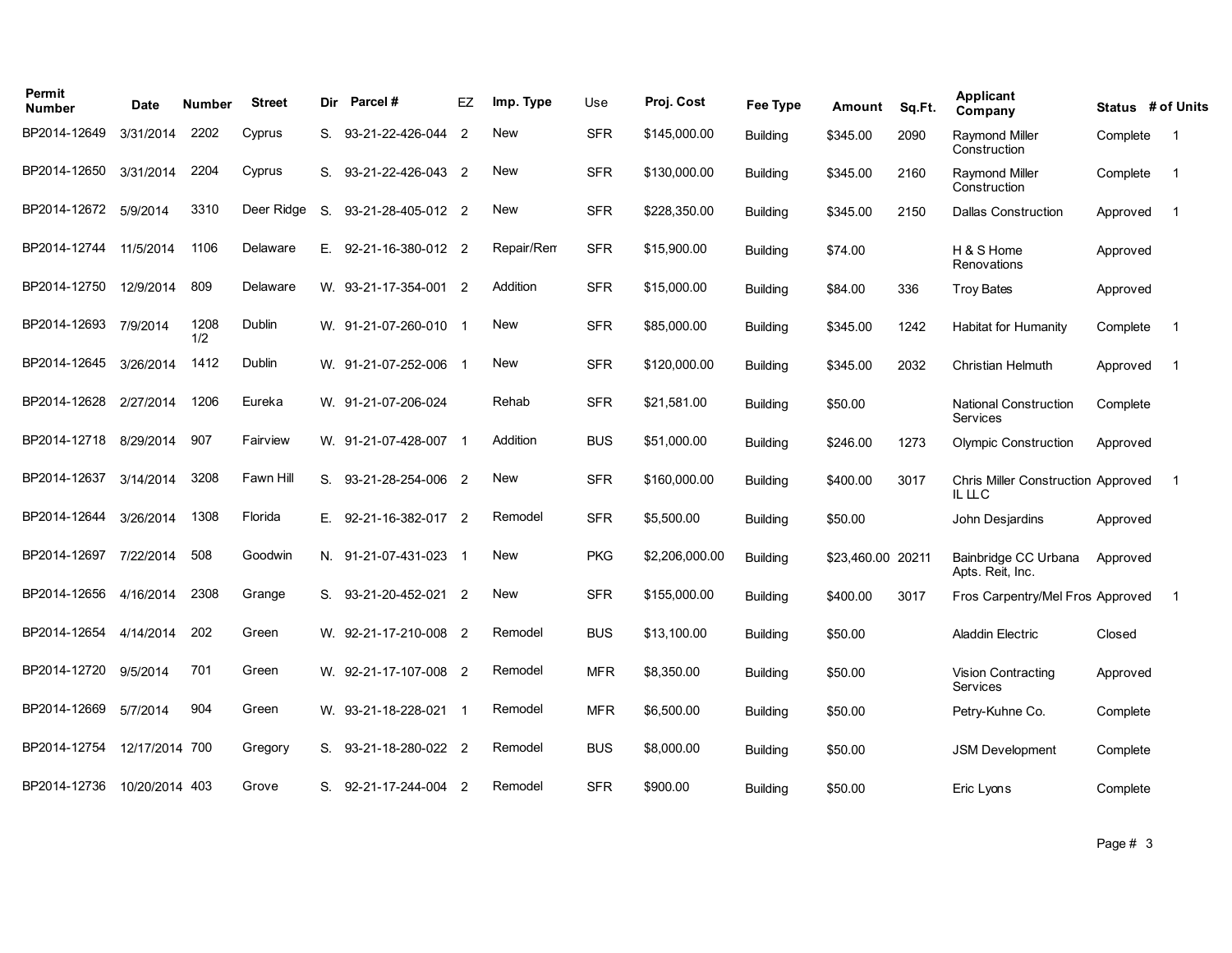| Permit<br><b>Number</b> | <b>Date</b> | <b>Number</b> | <b>Street</b>     | Dir | Parcel#                   | EZ | Imp. Type  | Use        | Proj. Cost   | Fee Type        | Amount   | Sq.Ft. | <b>Applicant</b><br>Company       | Status # of Units |                          |
|-------------------------|-------------|---------------|-------------------|-----|---------------------------|----|------------|------------|--------------|-----------------|----------|--------|-----------------------------------|-------------------|--------------------------|
| BP2014-12638            | 3/18/2014   | 601           | Guardian          |     | N. 91-21-09-426-014 1     |    | <b>New</b> | <b>STG</b> | \$12,000.00  | <b>Building</b> | \$72.00  | 378    | Guardian West                     | Complete          |                          |
| BP2014-12677            | 5/19/2014   | 601           | Guardian          |     | N. 91-21-09-426-014 1     |    | Remodel    | <b>FTY</b> | \$5,000.00   | <b>Building</b> | \$50.00  |        | <b>Guardian West</b>              | Complete          |                          |
| BP2014-12699            | 7/28/2014   | 2821          | Haydon            |     | E. 91-21-10-410-025 2     |    | <b>New</b> | <b>SFR</b> | \$352,200.00 | <b>Building</b> | \$544.00 | 4258   | <b>HearthStone Homes</b>          | Approved          | $\overline{\phantom{0}}$ |
| BP2014-12662            | 4/28/2014   | 1107          | Hill              |     | W. 91-21-07-427-007 1     |    | <b>New</b> | <b>SFR</b> | \$85,000.00  | Building        | \$345.00 | 1344   | <b>Habitat for Humanity</b>       | Complete          | - 1                      |
| BP2014-12673            | 5/13/2014   | 1708          | Horizon           |     | E. 93-21-28-407-015 2     |    | <b>New</b> | <b>SFR</b> | \$154,500.00 | <b>Building</b> | \$345.00 |        | <b>HearthStone Homes</b>          | Approved          | - 1                      |
| BP2014-12676            | 5/19/2014   | 1607          | Horizon           |     | S. 93-21-28-408-004 2     |    | <b>New</b> | <b>SFR</b> | \$156,000.00 | <b>Building</b> | \$400.00 | 3140   | <b>Vliet Builders LLC</b>         | Complete          | -1                       |
| BP2014-12751            | 12/9/2014   | 305           | Illinois          |     | W. 92-21-17-182-005 2     |    | Remodel    | <b>SFR</b> | \$18,000.00  | <b>Building</b> | \$90.00  |        | Perkins Home<br>Improvement, Inc. | Approved          |                          |
| BP2014-12665            | 5/2/2014    | 509           | Illinois          |     | W. 92-21-17-176-002 2     |    | Remodel    | <b>SFR</b> | \$700.00     | <b>Building</b> | \$50.00  |        | <b>Patrick Mulrooney</b>          | Complete          |                          |
| BP2014-12655            | 4/14/2014   | 605           | Illinois          |     | W. 92-21-17-159-004 2     |    | Remodel    | <b>SFR</b> | \$12,500.00  | <b>Building</b> | \$50.00  |        | Chad Myren                        | Complete          |                          |
| BP2014-12707            | 8/12/2014   | 608           | Illinois          |     | W. 92-21-17-113-010       |    | Remodel    | <b>SFR</b> | \$4,900.00   | <b>Building</b> | \$50.00  |        | SNL Remodeling, Inc.              | Complete          |                          |
| BP2014-12752            | 12/16/2014  | 408           | lowa              |     | E. 93-21-17-426-021 2     |    | Remodel    | <b>SFR</b> | \$18,000.00  | <b>Building</b> | \$50.00  |        | Wayne Schwaiger                   | Approved          |                          |
| BP2014-12722            | 9/5/2014    | 711           | lowa              |     | W. 93-21-17-306-008 2     |    | Addition   | <b>SFR</b> | \$37,847.00  | <b>Building</b> | \$227.00 | 516    | Randy Hicks                       | Approved          |                          |
| BP2014-12647            | 3/31/2014   | 714           | lowa              |     | W. 93-21-17-305-020 2     |    | Remodel    | <b>SFR</b> | \$11,828.00  | <b>Building</b> | \$53.00  |        | Mark Eschbach                     | Complete          |                          |
| BP2014-12705            | 8/8/2014    |               | 702-732 Killarney |     | W. 91-21-05-302-007 1     |    | Remodel    | <b>BUS</b> | \$28,335.00  | <b>Building</b> | \$141.00 |        | Commercial Builders.<br>Inc.      | Complete          |                          |
| BP2014-12704            | 8/6/2014    | 801           | Killarney         |     | W. 91-21-05-304-001 1     |    | Remodel    | <b>BUS</b> | \$357,107.00 | <b>Building</b> | \$418.00 |        | Petry-Kuhne Co.                   | Complete          |                          |
| BP2014-12708            | 8/13/2014   | 1102          | Lincoln           |     | S. 93-21-17-303-001       |    | Remodel    | <b>RMH</b> | \$30,094.93  | <b>Building</b> | \$180.00 |        | Kelley Ironworks                  | Complete          |                          |
| BP2014-12724            | 9/9/2014    | 102           | Main              | Е.  | 92-21-17-203-001=004      |    | Remodel    | <b>BUS</b> | \$38,960.00  | Building        | \$178.00 |        | Petry-Kuhne Co.                   | Complete          |                          |
| BP2014-12623            | 1/30/2014   | 102           | Main              |     | $E.$ 92-21-17-203-001=004 |    | Remodel    | <b>BUS</b> | \$45,000.00  | <b>Building</b> | \$270.00 |        | Bash & Schrock                    | Complete          |                          |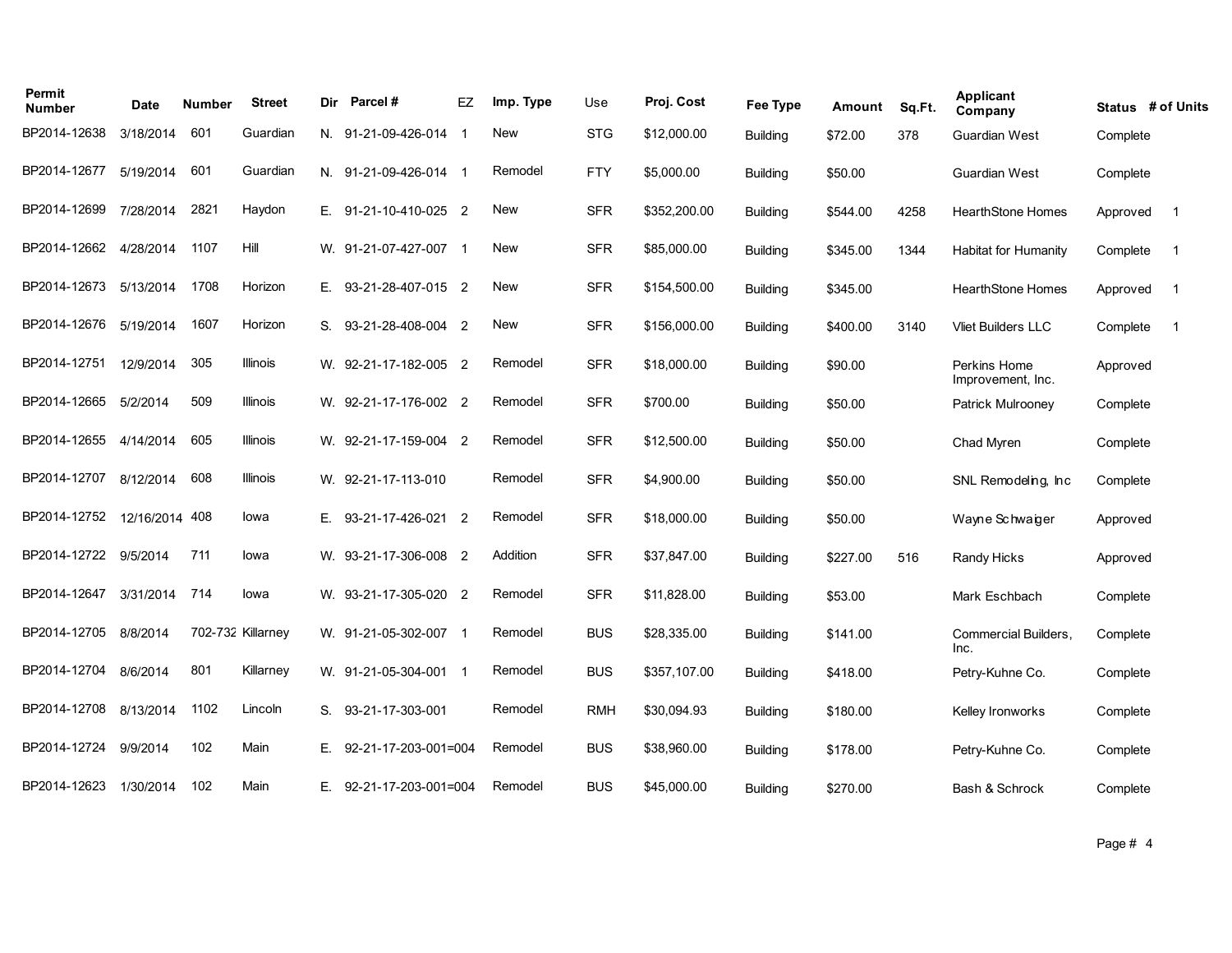| Permit<br><b>Number</b> | Date           | <b>Number</b> | <b>Street</b> | Dir | Parcel#               | EZ | Imp. Type | Use        | Proj. Cost   | Fee Type        | Amount     | Sq.Ft. | <b>Applicant</b><br>Company                          | Status # of Units |
|-------------------------|----------------|---------------|---------------|-----|-----------------------|----|-----------|------------|--------------|-----------------|------------|--------|------------------------------------------------------|-------------------|
| BP2014-12753            | 12/17/2014 115 |               | Main          |     | W. 92-21-17-206-007   | -1 | Remodel   | <b>RST</b> | \$1,700.00   | <b>Building</b> | \$50.00    |        | Scott Glassman                                       | Complete          |
| BP2014-12731            | 9/29/2014      | 115           | Main          |     | W. 92-21-17-206-007 1 |    | Remodel   | <b>BUS</b> | \$104,678.00 | <b>Building</b> | \$.00      |        | Wells & Wells<br>Construction                        | Complete          |
| BP2014-12653            | 4/9/2014       | 116           | Main          |     | W. 92-21-17-202-007 1 |    | Remodel   | <b>BUS</b> | \$500.00     | <b>Building</b> | \$50.00    |        | Vic Isaksen                                          | Approved          |
| BP2014-12675            | 5/14/2014      | 126           | Main          |     | W. 92-21-17-202-004 1 |    | Remodel   | <b>RST</b> | \$27,650.00  | <b>Building</b> | \$166.00   |        | New Life Construction                                | Complete          |
| BP2014-12618            | 1/17/2014      | 135           | Main          |     | W. 92-21-17-206-001 1 |    | Remodel   | <b>BUS</b> | \$9,000.00   | <b>Building</b> | \$50.00    |        | Peter Davis                                          | Complete          |
| BP2014-12668            | 5/6/2014       | 2513          | Muirfield     |     | S. 93-21-22-332-014 2 |    | New       | <b>SFR</b> | \$240,937.00 | <b>Building</b> | \$400.00   | 2921   | <b>TAG Residential LLC -</b><br>series Atkins Const. | Complete<br>-1    |
| BP2014-12692            | 7/9/2014       | 1207          | Nevada        |     | W. 93-21-18-255-001 2 |    | Remodel   | <b>RMH</b> | \$29,900.00  | <b>Building</b> | \$108.00   |        | Petry-Kuhne Co.                                      | Complete          |
| BP2014-12621            | 1/27/2014      | 301           | Nevada        |     | W. 92-21-17-185-009 2 |    | Remodel   | <b>SFR</b> | \$6,600.00   | <b>Building</b> | \$50.00    |        | Spencer Vonderheide                                  | Complete          |
| BP2014-12715            | 8/21/2014      | 205           | Park          |     | W. 91-21-08-402-001 2 |    | Remodel   | <b>SFR</b> | \$8,500.00   | <b>Building</b> | \$50.00    |        | Susan Ginger                                         | Approved          |
| BP2014-12620            | 1/22/2014      | 606           | Park          |     | W. 91-21-08-309-007 2 |    | Remodel   | <b>HOS</b> | \$75,000.00  | <b>Building</b> | \$210.00   |        | Petry-Kuhne Co.                                      | Complete          |
| BP2014-12717            | 8/27/2014      | 606           | Park          |     | W. 91-21-08-309-007 2 |    | Remodel   | <b>HOS</b> | \$43,600.00  | <b>Building</b> | \$186.00   |        | Petry-Kuhne Co.                                      | Approved          |
| BP2014-12633            | 3/5/2014       | 606           | Park          |     | W. 91-21-08-309-007 2 |    | Remodel   | HOS        | \$65,000.00  | <b>Building</b> | \$281.00   |        | Petry-Kuhne Co.                                      | Approved          |
| BP2014-12681            | 5/30/2014      | 606           | Park          |     | W. 91-21-08-309-007 2 |    | Remodel   | <b>HOS</b> | \$381,693.00 | <b>Building</b> | \$689.00   |        | <b>Pepper Construction</b>                           | Approved          |
| BP2014-12748            | 11/21/2014     | 606           | Park          |     | W. 91-21-08-309-007 2 |    | Remodel   | HOS        | \$107,500.00 | <b>Building</b> | \$324.00   |        | Petry-Kuhne Co.                                      | Complete          |
| BP2014-12663            | 4/28/2014      | 606           | Park          |     | W. 91-21-08-309-007 2 |    | Remodel   | <b>HOS</b> | \$75,000.00  | <b>Building</b> | \$260.00   |        | Petry-Kuhne Co.                                      | Approved          |
| BP2014-12747            | 11/19/2014     | 606           | Park          |     | W. 91-21-08-309-007 2 |    | Remodel   | <b>HOS</b> | \$741,000.00 | <b>Building</b> | \$2,450.00 |        | Petry-Kuhne Co.                                      | Approved          |
| BP2014-12712            | 8/21/2014      | 611           | Park          |     | W. 91-21-08-310-001 2 |    | Remodel   | <b>HOS</b> | \$172,041.00 | <b>Building</b> | \$657.00   |        | Petry-Kuhne Co.                                      | Approved          |
| BP2014-12729            | 9/22/2014      | 611           | Park          |     | W. 91-21-08-310-001 2 |    | Remodel   | <b>HOS</b> | \$159,000.00 | <b>Building</b> | \$485.00   |        | Petry-Kuhne Co.                                      | Approved          |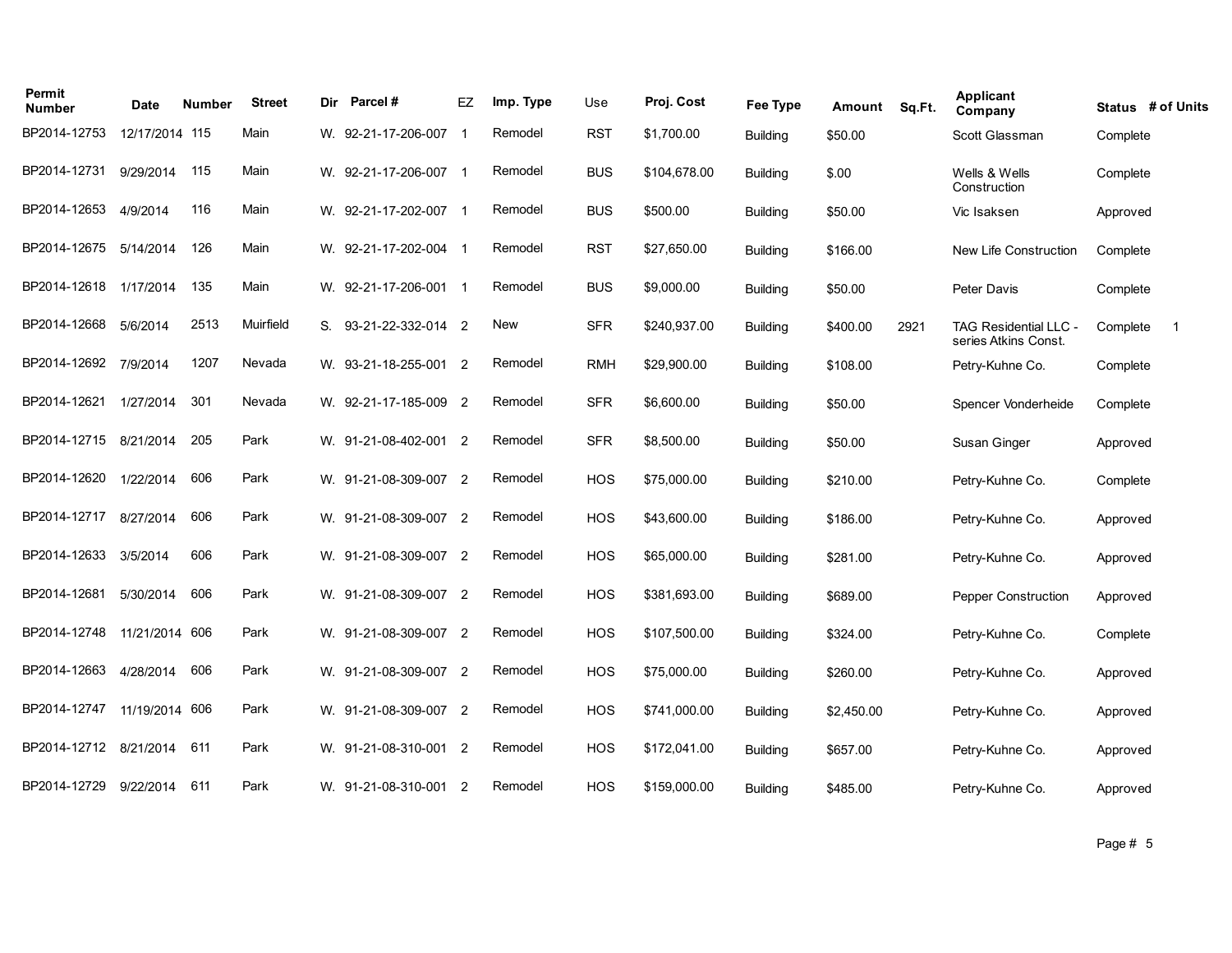| Permit<br><b>Number</b> | Date            | <b>Number</b> | <b>Street</b>    | Dir | Parcel#               | EZ             | Imp. Type   | Use        | Proj. Cost     | Fee Type        | Amount      | Sq.Ft. | <b>Applicant</b><br>Company | Status # of Units |
|-------------------------|-----------------|---------------|------------------|-----|-----------------------|----------------|-------------|------------|----------------|-----------------|-------------|--------|-----------------------------|-------------------|
| BP2014-12749            | 12/5/2014       | 611           | Park             |     | W. 91-21-08-310-001   | $\overline{2}$ | Remodel     | <b>HOS</b> | \$51,557.00    | <b>Building</b> | \$185.00    |        | Petry-Kuhne Co.             | Complete          |
| BP2014-12624            | 1/31/2014       | 611           | Park             |     | W. 91-21-08-310-001 2 |                | Remodel     | <b>HOS</b> | \$135,000.00   | <b>Building</b> | \$660.00    |        | Petry-Kuhne Co.             | Approved          |
| BP2014-12626            | 2/17/2014       | 611           | Park             |     | W. 91-21-08-310-001 2 |                | Remodel     | <b>HOS</b> | \$4,625.00     | <b>Building</b> | \$50.00     |        | <b>Olympic Construction</b> | Approved          |
| BP2014-12684            | 5/30/2014       | 611           | Park             |     | W. 91-21-08-310-001 2 |                | Addition    | <b>HOS</b> | \$145,669.00   | <b>Building</b> | \$745.00    | 310    | <b>Pepper Construction</b>  | Complete          |
| BP2014-12639            | 3/19/2014       | 611           | Park             |     | W. 91-21-08-310-001 2 |                | Remodel     | <b>HOS</b> | \$7,047,064.00 | <b>Building</b> | \$20,327.00 |        | Pepper Construction         | Complete          |
| BP2014-12743            | 11/3/2014       | 611           | Park             |     | W. 91-21-08-310-001 2 |                | Remodel     | HOS        | \$109,000.00   | <b>Building</b> | \$464.00    |        | Petry-Kuhne Co.             | Complete          |
| BP2014-12666            | 5/5/2014        | 611           | Park             |     | W. 91-21-08-310-001 2 |                | Remodel     | <b>HOS</b> | \$42,600.00    | <b>Building</b> | \$120.00    |        | Petry-Kuhne Co.             | Approved          |
| BP2014-12661            | 4/28/2014       | 611           | Park             |     | W. 91-21-08-310-001 2 |                | Remodel     | HOS        | \$75,000.00    | <b>Building</b> | \$.00       |        | Petry-Kuhne Co.             | Void              |
| BP2014-12679            | 5/28/2014       | 1809          | Philo            | S.  | 93-21-21-126-050B 1   |                | Remodel     | <b>RST</b> | \$5,500.00     | <b>Building</b> | \$50.00     |        | David Zhao                  | Complete          |
| BP2014-12721            | 9/5/2014        | 2740          | Philo            | S.  | 93-21-28-201-004 1    |                | Remodel     | <b>BUS</b> | \$113,319.00   | <b>Building</b> | \$343.00    |        | Dodds Company               | Complete          |
| BP2014-12730            | 9/25/2014       | 2860          | Philo            | S.  | 93-21-28-201-004b 1   |                | Remodel     | <b>BUS</b> | \$21,600.00    | <b>Building</b> | \$108.00    |        | Dodds Company               | Complete          |
| BP2014-12648            | 3/31/2014       | 2403          | Pond             | S.  | 93-21-21-376-033 2    |                | Remodel     | <b>SFR</b> | \$4,900.00     | <b>Building</b> | \$50.00     |        | Randy Banning               | Approved          |
| BP2014-12627            | 2/21/2014       | 109           | Poplar           |     | N. 91-21-09-377-011   |                | Remodel     | <b>SFR</b> | \$9,805.00     | <b>Building</b> | \$50.00     |        | Christina Nordholm          | Approved          |
| BP2014-12728            | 9/17/2014       | 1905          | Prairie Winds S. |     | 93-21-21-276-001 2    |                | Addition/Re | <b>MFR</b> | \$283,653.00   | <b>Building</b> | \$1,350.00  | 1856   | Tatman-Horve L.L.C.         | Complete          |
| BP2014-12686            | 6/11/2014       | 1302          | Silver           | Е.  | 93-21-21-181-018 2    |                | Remodel     | <b>MFR</b> | \$15,000.00    | <b>Building</b> | \$90.00     |        | Paul Zerrouki               | Approved          |
| BP2014-12687            | 6/11/2014       | 1304          | Silver           | Е.  | 93-21-21-181-019 2    |                | Remodel     | <b>MFR</b> | \$15,000.00    | <b>Building</b> | \$90.00     |        | Paul Zerrouki               | Approved          |
| BP2014-12688            | 6/11/2014       | 1401          | Silver           | E.  | 93-21-21-183-003 2    |                | Remodel     | <b>MFR</b> | \$15,000.00    | <b>Building</b> | \$90.00     |        | Paul Zerrouki               | Approved          |
| BP2014-12737            | 10/20/2014 2009 |               | Silver West      | S.  | 93-21-21-155-018 2    |                | Remodel     | <b>SFR</b> | \$657.72       | <b>Building</b> | \$50.00     |        | Darcy Bean<br>Construction  | Approved          |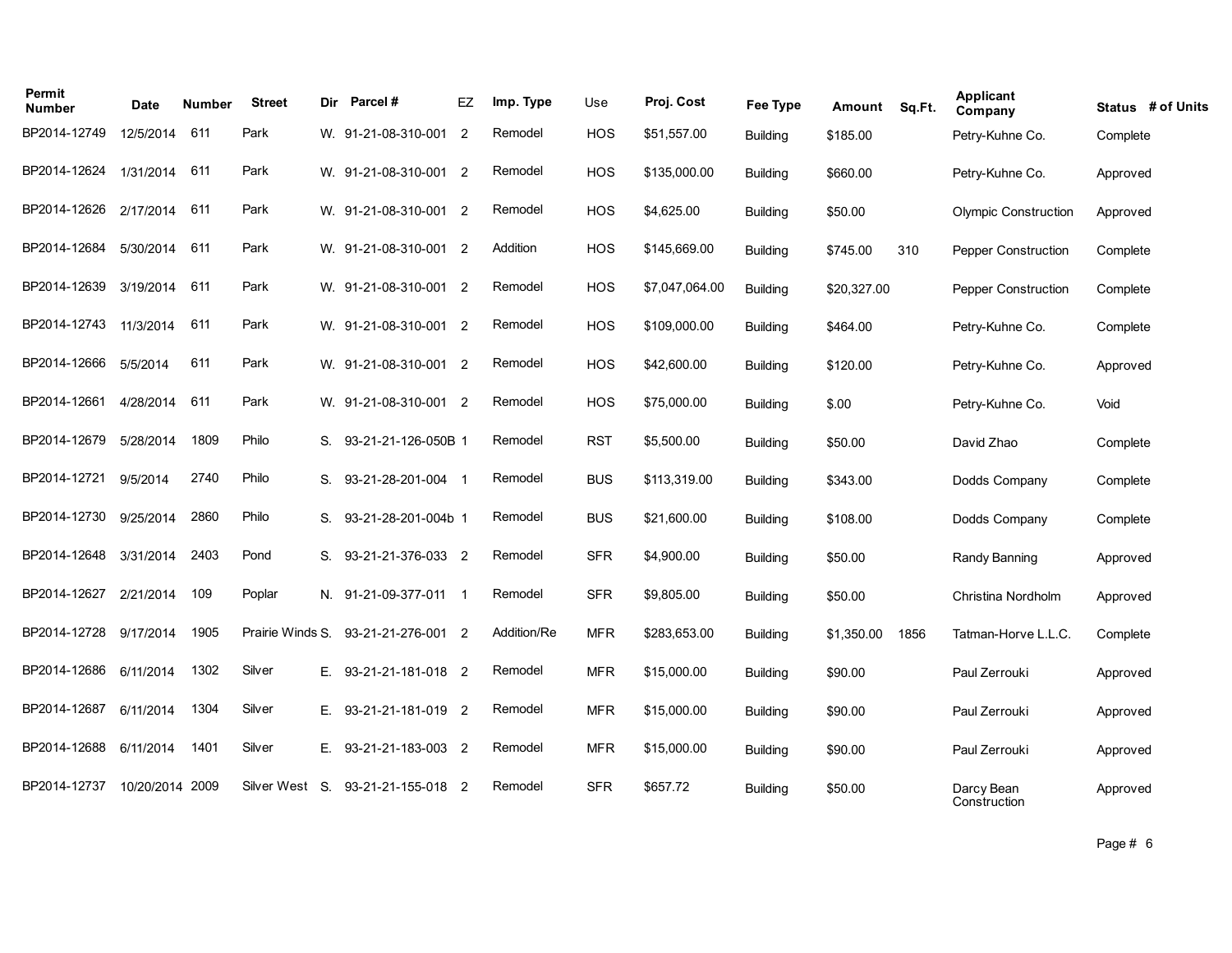| Permit<br><b>Number</b> | Date           | <b>Number</b> | <b>Street</b>   | Dir | Parcel#               | EZ             | Imp. Type  | Use        | Proj. Cost      | Fee Type        | Amount            | Sq.Ft. | <b>Applicant</b><br>Company                   | Status # of Units |                |
|-------------------------|----------------|---------------|-----------------|-----|-----------------------|----------------|------------|------------|-----------------|-----------------|-------------------|--------|-----------------------------------------------|-------------------|----------------|
| BP2014-12723            | 9/9/2014       | 2504          | Skyline         |     | N. 91-21-03-103-011   | $\overline{2}$ | Addition   | <b>SFR</b> | \$15,000.00     | <b>Building</b> | \$78.00           | 427    | <b>Michael Phillips</b>                       | Approved          |                |
| BP2014-12658            | 4/16/2014      | 2702          | Skyline         |     | N. 91-21-03-103-002 2 |                | <b>New</b> | <b>SFR</b> | \$117,000.00    | <b>Building</b> | \$345.00          | 2268   | <b>Vliet Builders LLC</b>                     | Approved          | $\overline{1}$ |
| BP2014-12657            | 4/16/2014      | 2704          | Skyline         |     | N. 91-21-03-103-001 2 |                | <b>New</b> | <b>SFR</b> | \$122,000.00    | <b>Building</b> | \$400.00          | 2652   | <b>Vliet Builders LLC</b>                     | Complete          | $\overline{1}$ |
| BP2014-12616            | 1/10/2014      | 1403          | Smith           |     | S. 91-21-15-385-022 2 |                | Remodel    | <b>SFR</b> | \$17,000.00     | Building        | \$60.00           |        | J-N-R Construction<br><b>Services</b>         | Complete          |                |
| BP2014-12682            | 5/30/2014      | 3015          | Stillwater      |     | E. 93-21-22-405-011 2 |                | <b>New</b> | <b>SFR</b> | \$107,200.00    | Building        | \$345.00          | 2129   | Jim Chladny                                   | Complete          | $\overline{1}$ |
| BP2014-12683            | 5/30/2014      | 3017          | Stillwater      |     | E. 93-21-22-405-010 2 |                | <b>New</b> | <b>SFR</b> | \$107,200.00    | <b>Building</b> | \$345.00          | 2129   | Jim Chladny                                   | Approved          | $\mathbf 1$    |
| BP2014-12613            | 1/3/2014       | 3044          | Stillwater      | Е.  | To Be Determined 2    |                | <b>New</b> | <b>MFR</b> | \$900,000.00    | Building        | \$2.454.00        | 13670  | <b>Ravmond Miller</b><br>Construction         | Approved          | 8              |
| BP2014-12614            | 1/3/2014       | 3048          | Stillwater      | Е.  | To Be Determined 2    |                | New        | <b>MFR</b> | \$900,000.00    | <b>Building</b> | \$2.454.00        | 13670  | <b>Raymond Miller</b><br>Construction         | Complete          | 8              |
| BP2014-12646            | 3/31/2014      | 2733          | Stone Creek E.  |     | 93-21-22-101-009 2    |                | New        | <b>SFR</b> | \$153,000.00    | <b>Building</b> | \$435.00          | 3996   | Armstrong Construction                        | Complete          | $\overline{1}$ |
| BP2014-12746            | 11/18/2014     | 2955          | Stone Creek E.  |     | 93-21-22-402-012 2    |                | New        | <b>SFR</b> | \$395,439.00    | <b>Building</b> | \$435.00          | 4346   | <b>TAG Residential LLC</b>                    | Approved          | $\overline{1}$ |
| BP2014-12742            | 10/29/2014     | 1812          | Stone Creek S.  |     | 93-21-22-105-007 2    |                | New        | <b>SFR</b> | \$237,308.00    | <b>Building</b> | \$400.00          | 3338   | <b>TAG Residential LLC</b>                    | Approved          | $\mathbf{1}$   |
| BP2014-12671            | 5/7/2014       | 1817          | Stone Creek S.  |     | 93-21-22-152-006 2    |                | <b>New</b> | <b>SFR</b> | \$235,000.00    | <b>Building</b> | \$400.00          | 3286   | <b>Kennedy Builders</b>                       | Complete          | $\overline{1}$ |
| BP2014-12625            | 2/4/2014       | 2509          | <b>Stricker</b> | S.  | 93-21-22-476-015 2    |                | Remodel    | <b>SFR</b> | \$3,000.00      | <b>Building</b> | \$50.00           |        | Gregory Byard                                 | Approved          |                |
| BP2014-12741            | 10/29/2014 301 |               | Thompson        | Е.  | 91-21-08-228-001 1    |                | New        | <b>SFR</b> | \$100,000.00    | <b>Building</b> | \$345.00          | 1536   | Habitat for Humanity                          | Approved          | $\overline{1}$ |
| BP2014-12740            | 10/29/2014     | 303           | Thompson        | Е.  | To Be Determined 1    |                | <b>New</b> | <b>SFR</b> | \$100,000.00    | <b>Building</b> | \$345.00          | 1536   | Habitat for Humanity                          | Approved          | $\overline{1}$ |
| BP2014-12738            | 10/21/2014 110 |               | University      | Е.  | 91-21-08-405-038 (a)  |                | New        | <b>MRC</b> | \$650,000.00    | <b>Building</b> | \$3,097.00        | 15000  | East Urbana<br>Development                    | Approved          |                |
| BP2014-12696            | 7/22/2014      | 1010          | University      |     | W. 91-21-07-431-026 1 |                | <b>New</b> | <b>MFR</b> | \$33,794,000.00 | <b>Building</b> | \$65,235.00 39919 |        | Bainbridge cc Urbana<br>Apartments Reit, Inc. | Approved          | 181            |
| BP2014-12619            | 1/17/2014      | 505           | University      |     | W. 91-21-08-376-037 1 |                | Remodel    | <b>GAR</b> | \$37,800.00     | <b>Building</b> | \$68.00           |        | Petry-Kuhne Co.                               | Complete          |                |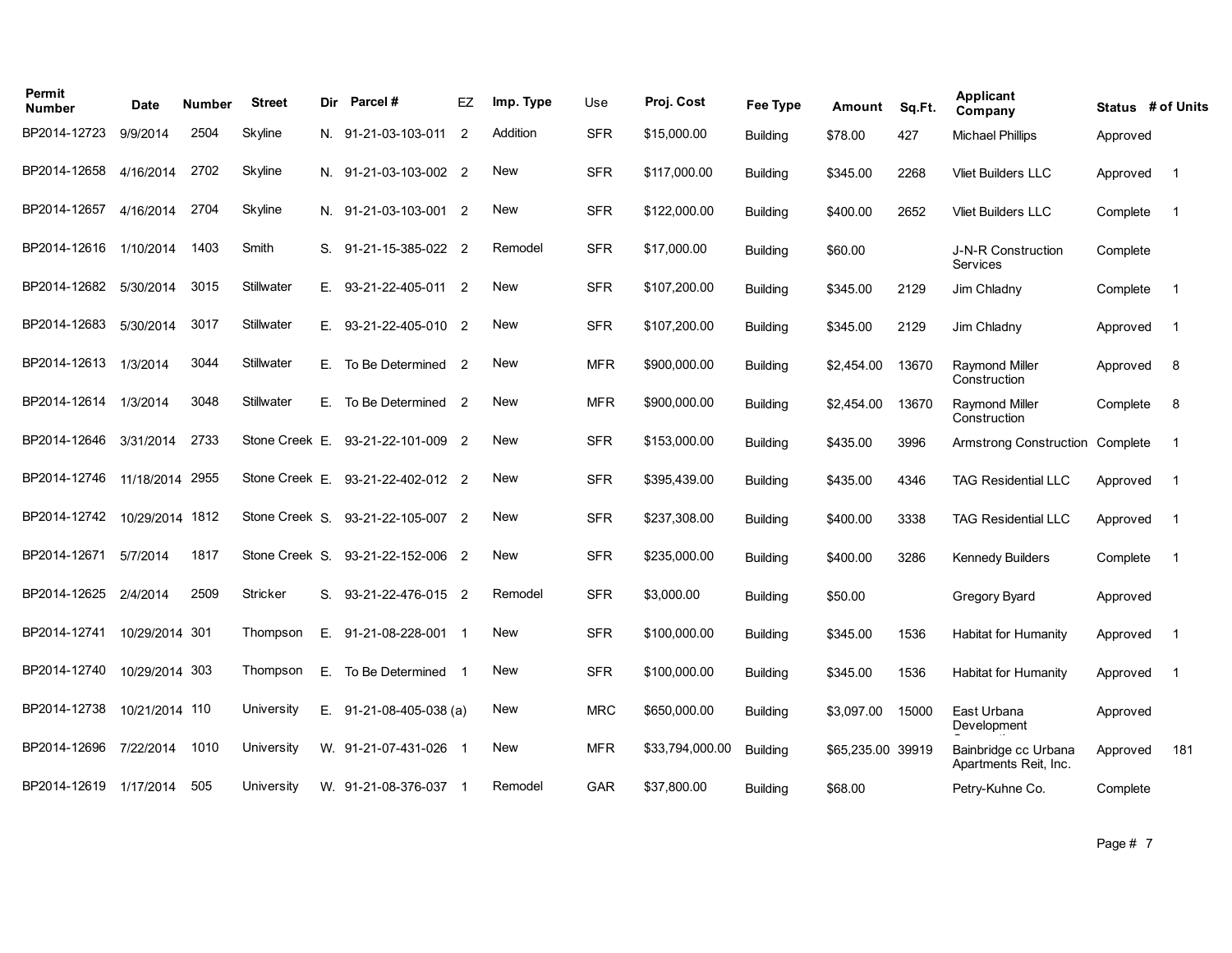| Permit<br><b>Number</b> | <b>Date</b>     | Number | <b>Street</b> | Dir | Parcel#                  | EZ             | Imp. Type  | Use        | Proj. Cost   | <b>Fee Type</b> | Amount     | Sq.Ft. | <b>Applicant</b><br>Company                 | Status # of Units |                |
|-------------------------|-----------------|--------|---------------|-----|--------------------------|----------------|------------|------------|--------------|-----------------|------------|--------|---------------------------------------------|-------------------|----------------|
| BP2014-12622            | 1/29/2014       | 509    | University    |     | W. 91-21-08-376-027thru0 |                | Remodel    | <b>HOS</b> | \$19,300.00  | <b>Building</b> | \$64.00    |        | Carle Hospital                              | Complete          |                |
| BP2014-12652            | 4/8/2014        | 601    | University    |     | W. 91-21-08-361-009 1    |                | Remodel    | HOS        | \$2,975.00   | <b>Building</b> | \$50.00    |        | <b>Olympic Construction</b>                 | Complete          |                |
| BP2014-12727            | 9/16/2014       | 601    | University    |     | W. 91-21-08-361-009 1    |                | Remodel    | <b>HOS</b> | \$441,000.00 | <b>Building</b> | \$1,491.00 |        | Petry-Kuhne Co.                             | Complete          |                |
| BP2014-12670            | 5/7/2014        | 602    | University    |     | W. 91-21-08-310-001A 2   |                | Remodel    | <b>HOS</b> | \$7,000.00   | <b>Building</b> | \$50.00    |        | <b>Olympic Construction</b>                 | Approved          |                |
| BP2014-12745            | 11/7/2014       | 602    | University    |     | W. 91-21-08-310-001A 2   |                | Remodel    | HOS        | \$116,000.00 | <b>Building</b> | \$261.00   |        | Petry-Kuhne Co.                             | Complete          |                |
| BP2014-12703            | 8/4/2014        | 602    | University    |     | W. 91-21-08-310-001A 2   |                | Remodel    | HOS        | \$55,000.00  | <b>Building</b> | \$167.00   |        | Petry-Kuhne Co.                             | Complete          |                |
| BP2014-12732            | 9/29/2014       | 602    | University    |     | W. 91-21-08-310-001A 2   |                | Remodel    | <b>HOS</b> | \$34,779.00  | <b>Building</b> | \$209.00   |        | A&R<br>Services/Mechanical                  | Approved          |                |
| BP2014-12714            | 8/21/2014       | 602    | University    |     | W. 91-21-08-310-001A 2   |                | Remodel    | <b>HOS</b> | \$16,743.00  | <b>Building</b> | \$69.00    |        | Petry-Kuhne Co.                             | Approved          |                |
| BP2014-12694            | 7/15/2014       | 211    | Vermont       |     | W. 93-21-17-382-005 2    |                | Alteration | <b>SFR</b> | \$44,000.00  | <b>Building</b> | \$264.00   |        | Spencer Vonderheide                         | Complete          |                |
| BP2014-12734            | 10/10/2014 1612 |        | Vernon        | Е.  | 93-21-28-406-030 2       |                | New        | <b>SFR</b> | \$135,000.00 | <b>Building</b> | \$345.00   | 2280   | <b>Vliet Builders LLC</b>                   | Approved          | $\overline{1}$ |
| BP2014-12702            | 7/31/2014       | 114    | Vine          |     | N. 91-21-08-478-015A 1   |                | Remodel    | <b>RST</b> | \$70,000.00  | <b>Building</b> | \$231.00   |        | Lee Construction LLC                        | Complete          |                |
| BP2014-12710            | 8/19/2014       | 702    | Vine          | S.  | 92-21-17-284-001 2       |                | Remodel    | <b>SFR</b> | \$20,000.00  | <b>Building</b> | \$50.00    |        | Chuck Faw Homes                             | Approved          |                |
| BP2014-12659            | 4/28/2014       | 713    | Vine          | S.  | 92-21-17-264-014         |                | Remodel    | <b>SFR</b> | \$24,073.00  | <b>Building</b> | \$111.00   |        | Renewal Development<br>Inc. (RDI)           | Complete          |                |
| BP2014-12756            | 12/23/2014 1605 |        | Wiley         | S.  | 92-21-16-352-013         |                | Rehab      | <b>SFR</b> | \$25,000.00  | <b>Building</b> | \$.00      |        | Lipa Enterprises,<br>Inc./Country Carpentry | Complete          |                |
| BP2014-12629            | 2/28/2014       | 2111   | Willow        |     | N. 91-21-05-427-002/004/ |                | Remodel    | CHU        | \$425,000.00 | <b>Building</b> | \$960.00   |        | Marsh Jones                                 | Complete          |                |
| BP2014-12735            | 10/15/2014 2401 |        | Willow        |     | N. 91-21-05-276-010      |                | Remodel    | <b>FTY</b> | \$111,435.00 | <b>Building</b> | \$85.00    |        | APL Engineered<br>Materials                 | Approved          |                |
| BP2014-12664            | 5/2/2014        | 1818   | Windsor       | Е.  | 93-21-21-404-001         | $\overline{2}$ | Remodel    | <b>HOS</b> | \$470,000.00 | <b>Building</b> | \$1,500.00 |        | Petry-Kuhne Co.                             | Complete          |                |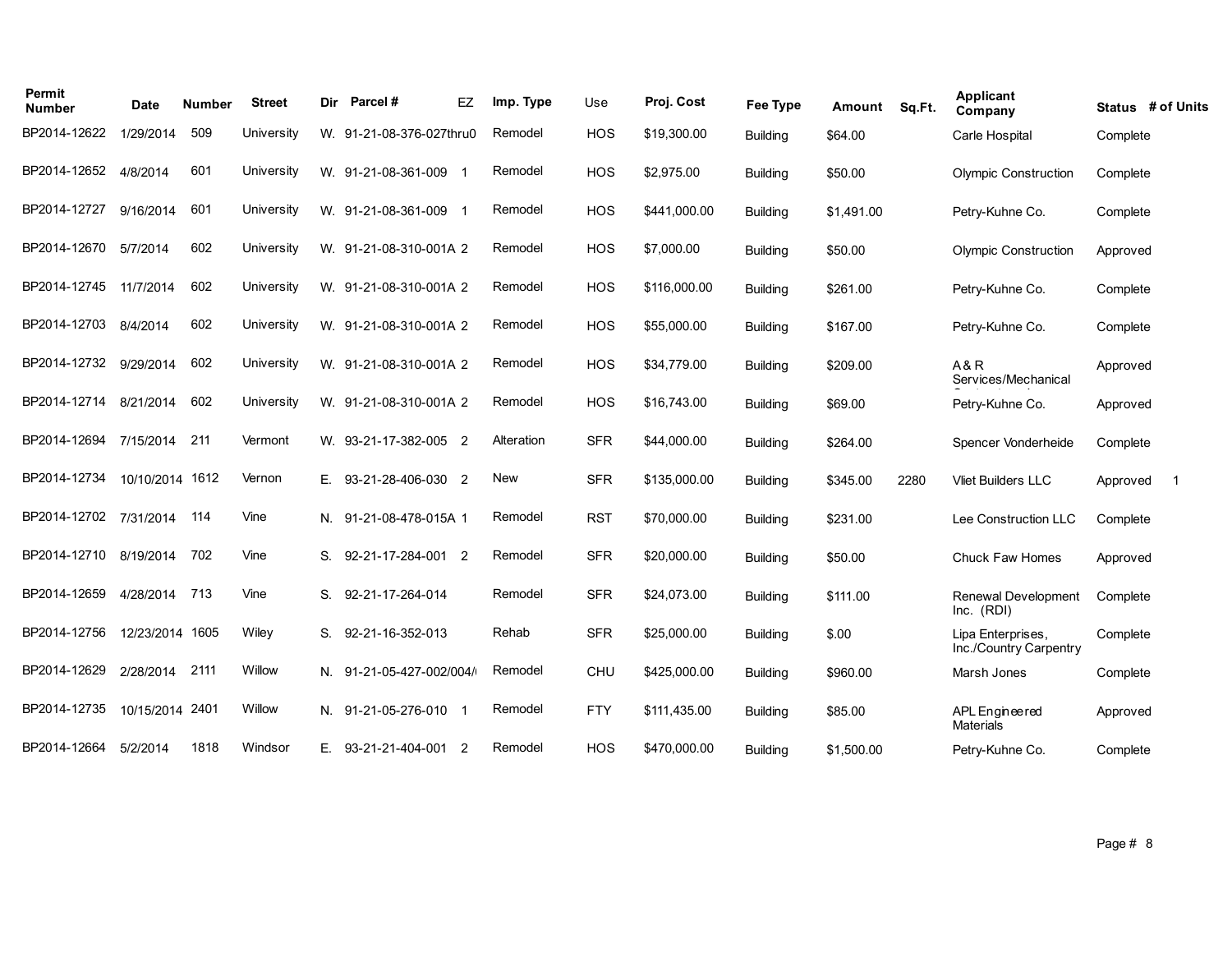| Permit<br><b>Number</b> | Date | Number | <b>Street</b> | Dir Parcel# | EZ | Imp. Type | Use | Proj. Cost | Fee Type             | Amount | Sq.Ft.          | <b>Applicant</b><br>Company | Status # of Units |
|-------------------------|------|--------|---------------|-------------|----|-----------|-----|------------|----------------------|--------|-----------------|-----------------------------|-------------------|
|                         |      |        |               |             |    |           |     |            | Proj. Cost           |        | \$63,556,900.65 |                             |                   |
|                         |      |        |               |             |    |           |     |            | <b>Total Permits</b> |        | 142             |                             |                   |
|                         |      |        |               |             |    |           |     | Sq.Ft.     |                      |        | 219468          |                             |                   |
|                         |      |        |               |             |    |           |     |            | Total # of Units     |        | 241             |                             |                   |
|                         |      |        |               |             |    |           |     |            | <b>Total Fees</b>    |        | \$166,576.00    |                             |                   |
|                         |      |        |               |             |    |           |     |            |                      |        |                 |                             |                   |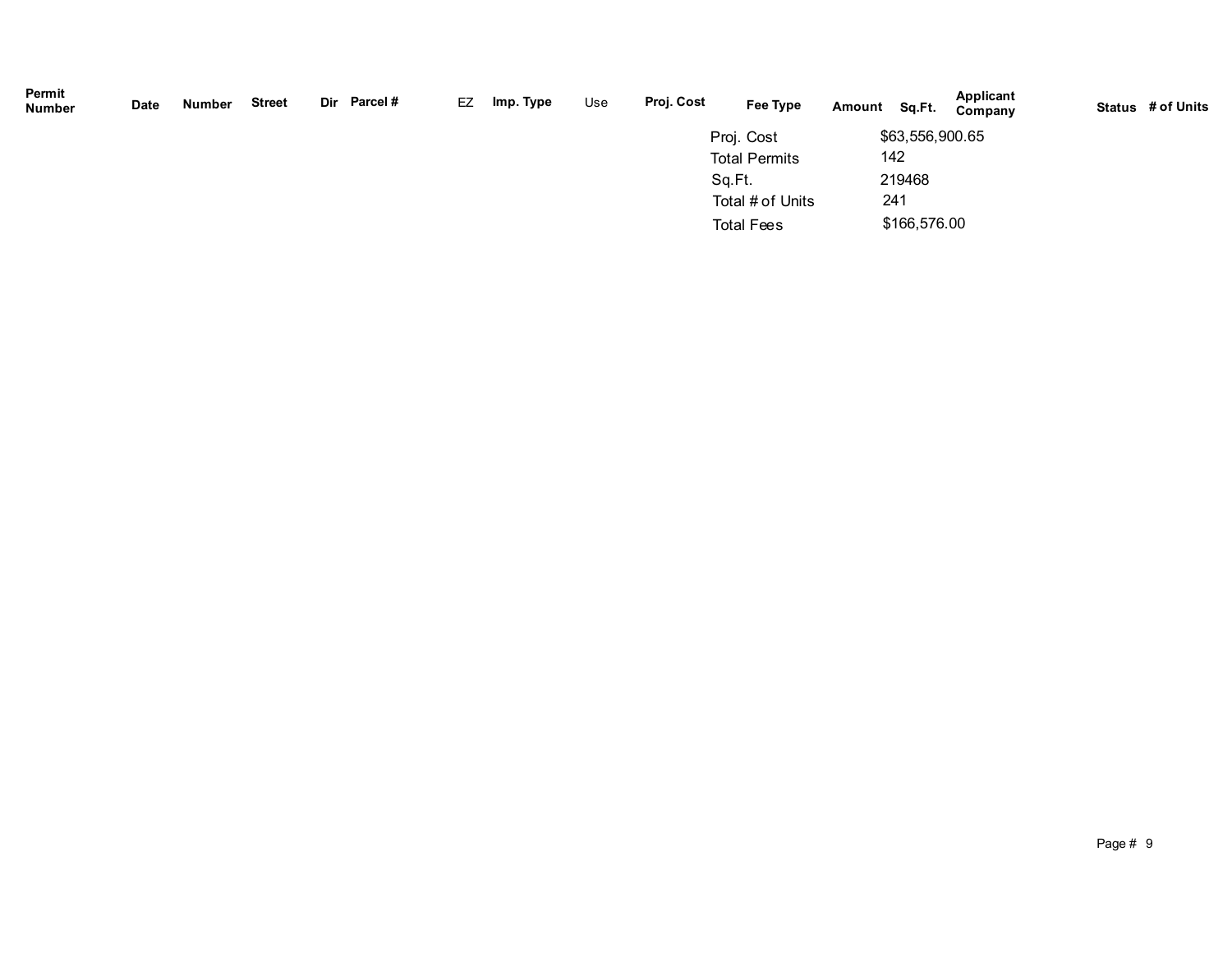### MISCELLANEOUS PERMITS -- January 1 - December 31, 2014

| Permit        |                 |                    |                   |                         |          |            |                                        |                    | Page # 1 |                |
|---------------|-----------------|--------------------|-------------------|-------------------------|----------|------------|----------------------------------------|--------------------|----------|----------------|
| <b>Number</b> | Date            | Number Street      |                   | Dir Parcel #            | Fee Type | Amount     | <b>Applicant Company</b>               | Impr. Type         |          | EZ             |
| UT2014-5532   | 5/30/2014 605   |                    | Abbey             | N. 91-21-10-403-007     | Utility  | \$25.00    | SK Fence Co.                           | erect fence        |          | $\overline{2}$ |
| UT2014-5503   | 5/2/2014        | 1417               | Abercorn          | S. 91-21-15-388-047     | Utility  | \$25.00    | <b>Whitney LeForge</b>                 | erect fence        |          | $\overline{c}$ |
| UT2014-5553   | 6/25/2014       | 2307               | Airport           | E. 91-21-03-129-031     | Utility  | \$25.00    | <b>Tyler Cumpston</b>                  | erect fence        |          | $\overline{2}$ |
| UT2014-5528   | 5/28/2014 709   |                    | Anderson          | S. 92-21-17-287-015     | Utility  | \$50.00    | Cramer Siding & Window Co.,<br>Inc.    | install door       |          |                |
| UT2014-5603   | 8/22/2014 2009  |                    | Anderson          | S. 93-21-21-154-007     | Utility  | \$25.00    | Greg Jahiel                            | erect shed         |          | $\overline{2}$ |
| UT2014-5660   | 11/7/2014 606   |                    | Anthony           | W. 91-21-05-100-008     | Utility  | \$25.00    | SK Fence Co.                           | erect fence        |          | $\overline{2}$ |
| UT2014-5498   | 4/14/2014 3207  |                    | Baronry           | S. 93-21-28-254-014     | Utility  | \$50.00    | J.J. Swartz Co.                        | erect deck         |          | $\overline{c}$ |
| UT2014-5648   | 10/24/2014 504  |                    | Beacon Hill       | N. 91-21-10-408-002     | Utility  | \$25.00    | Main Street Fencing Co.                | erect fence        |          | $\overline{2}$ |
| UT2014-5568   | 7/8/2014        | 506                | Beringer          | N. 91-21-10-405-032     | Utility  | \$50.00    | Sun Structures Designs/Four<br>Seasons | foundation         |          | $\overline{2}$ |
| UT2014-5486   | 3/24/2014 502   |                    | Beringer          | N. 91-21-10-405-001     | Utility  | \$25.00    | SK Fence Co.                           | erect fence        |          | $\overline{2}$ |
| UT2014-5679   | 12/12/2014 1007 |                    | Berkley,          | N. 91-21-08-255-008     | Utility  | \$25.00    | Steve Austin                           | erect fence        |          | $\mathbf{1}$   |
| UT2014-5619   | 9/12/2014 1004  |                    | Broadway          | N. 91-21-08-255-004     | Utility  | \$25.00    | Jeff & Cindy Wible                     | erect fence        |          | $\mathbf{1}$   |
| UT2014-5534   | 6/5/2014        | 1201               | <b>Brookstone</b> | N. 91-21-07-205-007 (7) | Utility  | \$25.00    | SK Fence Co.                           | erect fence        |          | 1              |
| UT2014-5661   | 11/7/2014       | 2406               | <b>Burlison</b>   | S. 93-21-20-479-021     | Utility  | \$25.00    | <b>Anthony Rice</b>                    | erect shed         |          | $\overline{2}$ |
| UT2014-5514   | 5/14/2014 205   |                    | Busey             | N. 91-21-08-354-017     | Utility  | \$50.00    | Stavros Anastasiadis                   | repair mfr         |          | $\mathbf{1}$   |
| UT2014-5542   | 6/16/2014 201   |                    | Busey             | S. 92-21-17-102-017     | Utility  | \$120.00   | Bash & Schrock                         | partial demolition |          | $\overline{2}$ |
| UT2014-5663   | 11/17/2014 1001 |                    | <b>Busey</b>      | N. 91-21-08-152-035     | Utility  | \$25.00    | Willesha King                          | erect fence        |          | $\overline{2}$ |
| UT2014-5652   | 10/24/2014 304  |                    | Busey             | S. 92-21-17-107-010     | Utility  | \$50.00    | Scott Nugent                           | repair duplex      |          | $\overline{2}$ |
| UT2014-5582   | 7/24/2014 1212  |                    | <b>Butzow</b>     | E. 91-21-09-404-001     | Utility  | \$538.00   | H Allen Dooley                         | parking lot        |          | $\overline{c}$ |
| UT2014-5589   | 7/29/2014 404   |                    | California        | E. 92-21-17-277-005     | Utility  | \$25.00    | Wayne Schwaiger                        | erect fence        |          | $\overline{2}$ |
| UT2014-5604   | 8/22/2014       | 1406               | Cardinal          | W. 91-21-06-401-006     | Utility  | \$25.00    | <b>TRI Architects</b>                  | erect fence        |          | $\mathbf{1}$   |
| UT2014-5592   | 8/1/2014        | 2514               | Castlerock        | E. 93-21-22-326-004     | Utility  | \$50.00    | Premier Homes of Illinoiis             | foundation         |          | $\overline{2}$ |
| UT2014-5647   |                 | 10/23/2014 701-709 | Clark             | W. 91-21-08-358-006=002 | Utility  | \$3,871.00 | Petry-Kuhne Co.                        | parking lot        |          |                |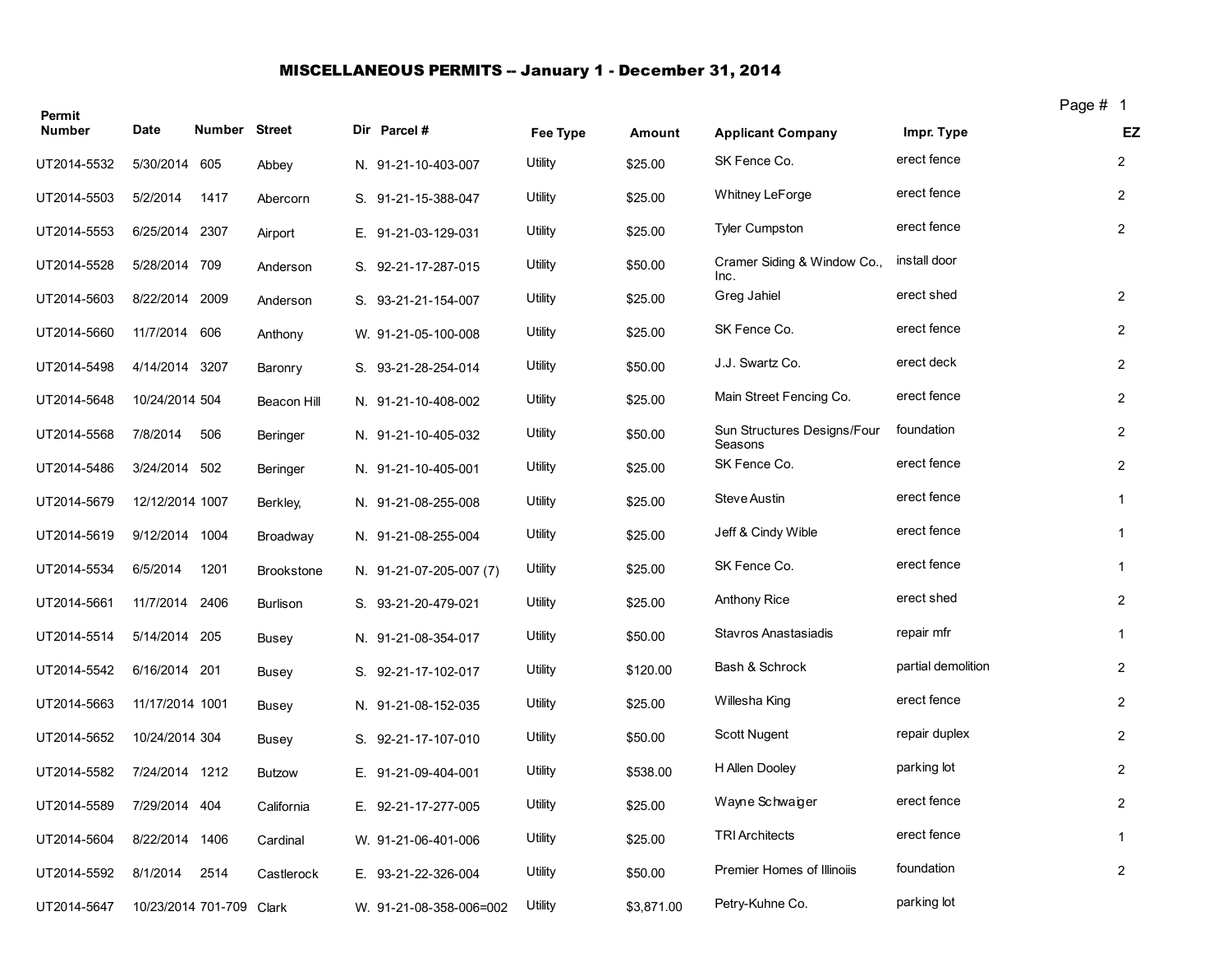| Permit                          |                 |               |                       |                                   |          |          |                                                |                           | Page # 2 |                |
|---------------------------------|-----------------|---------------|-----------------------|-----------------------------------|----------|----------|------------------------------------------------|---------------------------|----------|----------------|
| <b>Number</b>                   | Date            | Number Street |                       | Dir Parcel#                       | Fee Type | Amount   | <b>Applicant Company</b>                       | Impr. Type                |          | EZ             |
| UT2014-5675                     | 12/9/2014 804   |               | Coler                 | N. 91-21-08-308-003               | Utility  | \$50.00  | Petry-Kuhne Co.                                | demolish garage           |          | $\overline{2}$ |
| UT2014-5676                     | 12/9/2014       | 708           | Coler                 | N. 91-21-08-308-007               | Utility  | \$50.00  | Petry-Kuhne Co.                                | demolish garage           |          | $\overline{2}$ |
| UT2014-5677                     | 12/9/2014 707   |               | Coler                 | N. 91-21-08-305-015               | Utility  | \$50.00  | Petry-Kuhne Co.                                | demolish garage           |          |                |
| UT2014-5678                     | 12/9/2014 709   |               | Coler                 | N. 91-21-08-305-014               | Utility  | \$50.00  | Petry-Kuhne Co.                                | demolish garage           |          | $\overline{2}$ |
| UT2014-5471                     | 1/24/2014       | 1003          | Colorado              | E. 93-21-21-152-041E              | Utility  | \$50.00  | Paul Zerrouki                                  | replace windows           |          | $\overline{2}$ |
| SG2014-U-5669 12/2/2014         |                 | 1303          | Colorado              | E. 93-21-21-176-011               | Utility  | \$42.00  | Prairie Signs Inc.                             | erect 1 freestanding sign |          | $\mathbf{1}$   |
| UT2014-5469                     | 1/24/2014 905   |               | Colorado              | E. 93-21-21-152-041C              | Utility  | \$50.00  | Paul Zerrouki                                  | replace windows           |          | $\overline{2}$ |
| UT2014-5470                     | 1/24/2014 1001  |               | Colorado              | E. 93-21-21-152-041D              | Utility  | \$50.00  | Paul Zerrouki                                  | replace windows           |          | $\overline{2}$ |
| UT2014-5644                     | 10/21/2014 2004 |               | Colorado              | E. 93-21-21-281-002               | Utility  | \$50.00  | <b>Matthew Moore</b>                           | erect pool                |          | $\overline{2}$ |
| UT2014-5594                     | 8/5/2014        | 1602          | Colorado              | E. 93-21-21-201-018A              | Utility  | \$150.00 | Crown Castle                                   | erect antenna             |          | $\mathbf{1}$   |
| UT2014-5689                     | 12/18/2014 2205 |               | Combes                | S. 93-21-21-308-010               | Utility  | \$25.00  | Gaines Fence Co.                               | erect fence               |          | $\overline{2}$ |
| UT2014-5529                     | 5/28/2014 1604  |               | Cottage Grove         | S. 92-21-16-381-002               | Utility  | \$50.00  | National Construction Services demolish garage |                           |          | $\overline{2}$ |
| UT2014-5610                     | 8/29/2014 2314  |               |                       | Cottage Grove S. 93-21-21-376-020 | Utility  | \$25.00  | SK Fence Co.                                   | erect fence               |          | $\overline{2}$ |
| UT2014-5531                     | 5/30/2014 510   |               |                       | Cottage Grove S. 92-21-16-176-005 | Utility  | \$25.00  | Rent Champaign                                 | erect fence               |          | $\overline{2}$ |
| UT2014-5620                     | 9/12/2014       | 2504          |                       | Cottage Grove S. 93-21-21-378-002 | Utility  | \$25.00  | Jane McClintock                                | erect fence               |          | $\overline{2}$ |
| UT2014-5567                     | 7/8/2014        | 307           |                       | Cottage Grove S. 92-21-16-112-014 | Utility  | \$50.00  | John R. King                                   | repair roof               |          | $\overline{2}$ |
| UT2014-5496                     | 4/14/2014 502   |               |                       | Cottage Grove S. 92-21-16-176-001 | Utility  | \$25.00  | Michael Steen                                  | erect fence               |          | $\overline{2}$ |
| UT2014-5506                     | 5/2/2014        | 2217          | <b>Country Squire</b> | E. 91-21-15-306-016               | Utility  | \$25.00  | Main Street Fencing Co.                        | erect fence               |          |                |
| UT2014-5554                     | 6/26/2014       | 2701          | Cunningham            | N. 91-21-04-100-017               | Utility  | \$300.00 | Illini Radio Group                             | erect tent                |          | $\mathbf{1}$   |
| UT2014-5536                     | 6/6/2014        | 1508          | Cunningham            | N. 91-21-09-103-020               | Utility  | \$50.00  | Harbor Freight Tools                           | erect tent                |          | $\overline{a}$ |
| UT2014-5598                     | 8/12/2014       | 1508          | Cunningham            | N. 91-21-09-103-020               | Utility  | \$50.00  | Harbor Freight Tools                           | erect tent                |          | $\overline{2}$ |
| SG2014-U-5573 7/9/2014          |                 | 505           | Cunningham            | N. 91-21-08-405-040               | Utility  | \$98.00  | Bendsen Signs & Graphics                       | erect 1 freestanding sign |          | $\mathbf{1}$   |
| SG2014-U-5618 9/11/2014 605-607 |                 |               | Cunningham            | N. 91-21-08-405-018               | Utility  | \$30.00  | La Morenita Mexican Store                      | erect 1 wall sign         |          | $\mathbf{1}$   |
| UT2014-5546                     | 6/19/2014 2701  |               | Cunningham            | N. 91-21-04-100-017               | Utility  | \$50.00  | Illini Radio Group                             | erect tent                |          | $\mathbf{1}$   |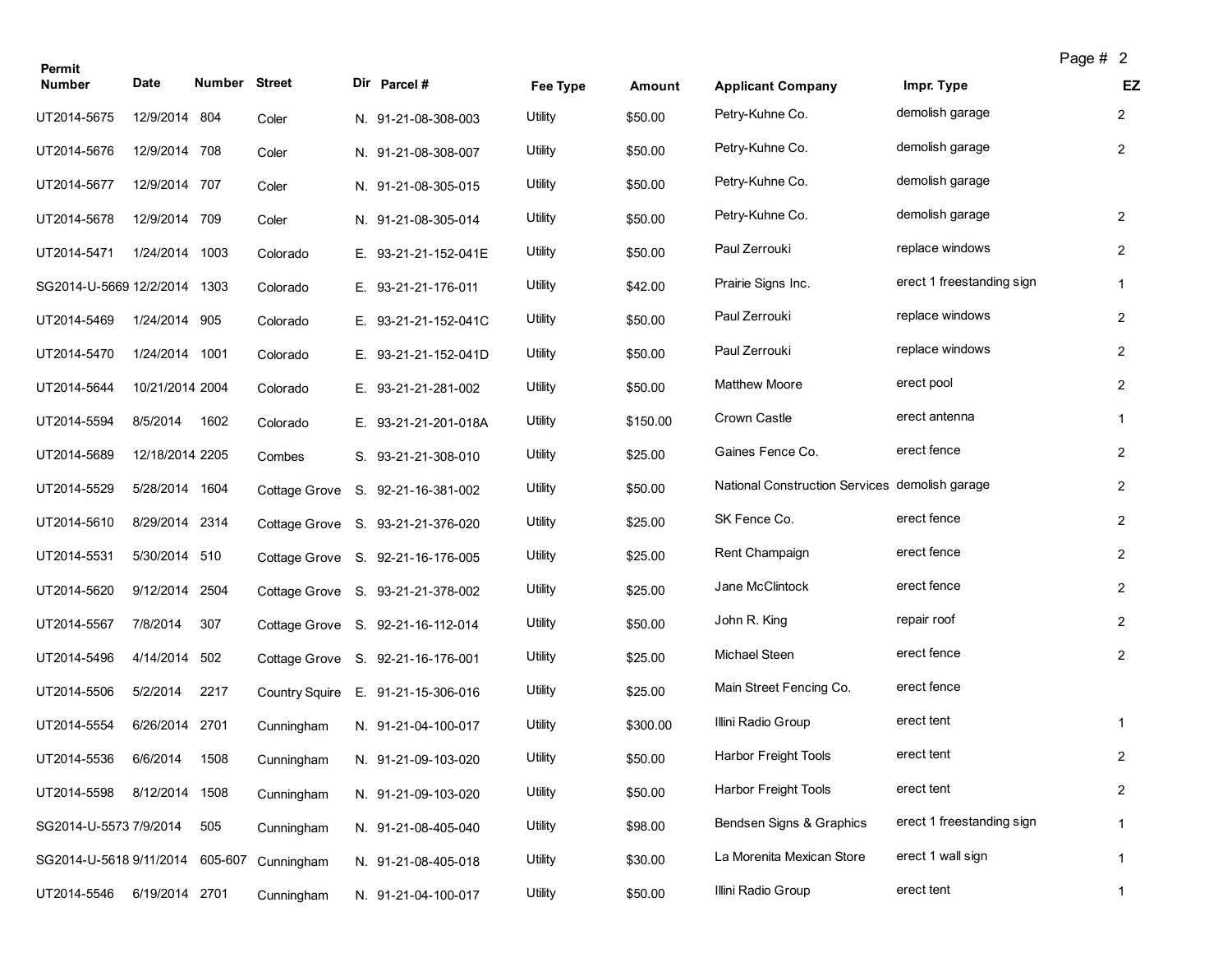| Permit                        |                |               |            |                                    |          |          |                          | Page # 3                                        |                         |
|-------------------------------|----------------|---------------|------------|------------------------------------|----------|----------|--------------------------|-------------------------------------------------|-------------------------|
| <b>Number</b>                 | Date           | Number Street |            | Dir Parcel #                       | Fee Type | Amount   | <b>Applicant Company</b> | Impr. Type                                      | EZ                      |
| SG2014-U-5556 7/2/2014        |                | 505           | Cunningham | N. 91-21-08-405-040                | Utility  | \$60.00  | Bendsen Signs & Graphics | erect 2 wall signs                              | $\mathbf{1}$            |
| UT2014-5638                   | 10/9/2014      | 1508          | Cunningham | N. 91-21-09-103-020                | Utility  | \$50.00  | Harbor Freight Tools     | erect tent                                      | $\overline{2}$          |
| SG2014-U-5684 12/16/2014 1812 |                |               | Cunningham | N. 91-21-04-352-003                | Utility  | \$126.00 | Mark Mocilan             | erect 2 canopy signs                            | $\overline{\mathbf{c}}$ |
| SG2014-U-5683 12/16/2014 1812 |                |               | Cunningham | N. 91-21-04-352-003                | Utility  | \$120.00 | Mocilan & Son            | alteration of freestanding sign<br>(interstate) | $\overline{2}$          |
| SG2014-U-5667 11/26/2014 510  |                |               | Cunningham | N. 91-21-08-427-011                | Utility  | \$60.00  | <b>Clover Signs</b>      | erect 2 wall signs                              | $\mathbf{1}$            |
| SG2014-U-5557 7/2/2014        |                | 505           | Cunningham | N. 91-21-08-405-040                | Utility  | \$30.00  | Bendsen Signs & Graphics | erect 1 wall sign                               | $\mathbf{1}$            |
| UT2014-5505                   | 5/2/2014       | 2020          | Cureton    | S. 93-21-20-282-010                | Utility  | \$25.00  | John Ross                | erect fence                                     |                         |
| UT2014-5623                   | 9/16/2014      | 605           | Delaware   | W. 93-21-17-358-010                | Utility  | \$50.00  | Evan Delucia             | erect deck                                      | $\overline{2}$          |
| UT2014-5656                   | 11/4/2014      | 1106          | Delaware   | E. 92-21-16-380-012                | Utility  | \$50.00  | Gire Roofing             | repair roof                                     | $\overline{2}$          |
| UT2014-5555                   | 7/2/2014       | 901           | Division   | N. 91-21-08-257-010                | Utility  | \$25.00  | SK Fence Co.             | erect fence                                     | $\mathbf{1}$            |
| UT2014-5643                   | 10/20/2014 111 |               | Dodson     | S. 91-21-15-126-011                | Utility  | \$50.00  | PSR Enterprises Inc.     | repair roof                                     | $\overline{2}$          |
| UT2014-5490                   | 4/2/2014       | 1201          | Dublin     | W. 91-21-07-261-006                | Utility  | \$50.00  | Samuel Connell           | erect shed                                      | $\mathbf{1}$            |
| UT2014-5544                   | 6/17/2014 606  |               | Elm        | E. 92-21-17-232-006                | Utility  | \$50.00  | C-U Under Construction   | replace windows                                 | $\overline{2}$          |
| UT2014-5519                   | 5/16/2014 608  |               | Elm        | E. 92-21-17-232-007                | Utility  | \$25.00  | Antonio Barreda          | erect fence                                     | $\overline{2}$          |
| UT2014-5617                   | 9/10/2014      | 402           | Elm        | E. 92-21-17-228-006                | Utility  | \$50.00  | John Desjardins          | repair roof                                     | $\overline{2}$          |
| UT2014-5609                   | 8/29/2014      | 508           | Elm        | E. 92-21-17-229-007                | Utility  | \$25.00  | SK Fence Co.             | erect fence                                     | $\overline{2}$          |
| UT2014-5552                   | 6/25/2014 602  |               |            | Evergreen East E. 93-21-20-228-029 | Utility  | \$25.00  | SK Fence Co.             | erect fence                                     | $\overline{2}$          |
| UT2014-5550                   | 6/25/2014 1502 |               | Fairlawn   | E. 92-21-16-455-120                | Utility  | \$25.00  | SK Fence Co.             | erect fence                                     | $\overline{2}$          |
| UT2014-5494                   | 4/11/2014 1712 |               | Fairlawn   | E. 92-21-16-456-021                | Utility  | \$25.00  | SK Fence Co.             | erect fence                                     | $\overline{2}$          |
| UT2014-5513                   | 5/8/2014       | 1501          | Fairlawn   | E. 92-21-16-451-001                | Utility  | \$50.00  | Chanthalvxay Somphone    | erect deck                                      | $\overline{c}$          |
| UT2014-5474                   | 2/26/2014 3208 |               | Fawn Hill  | S. 93-21-28-254-006                | Utility  | \$25.00  | SK Fence Co.             | erect fence                                     | $\overline{2}$          |
| UT2014-5516                   | 5/16/2014 2504 |               | Fieldcrest | N. 91-21-03-129-017                | Utility  | \$25.00  | Russell Ward             | erect fence                                     | $\overline{2}$          |
| UT2014-5543                   | 6/17/2014 407  |               | Florida    | E. 93-21-20-226-008                | Utility  | \$50.00  | Steve Rigdon             | erect carport                                   | $\overline{2}$          |
| UT2014-5521                   | 5/20/2014 1732 |               | Florida    | E. 92-21-16-456-014                | Utility  | \$128.00 | TCT Construction Inc.    | repair duplex                                   | $\overline{2}$          |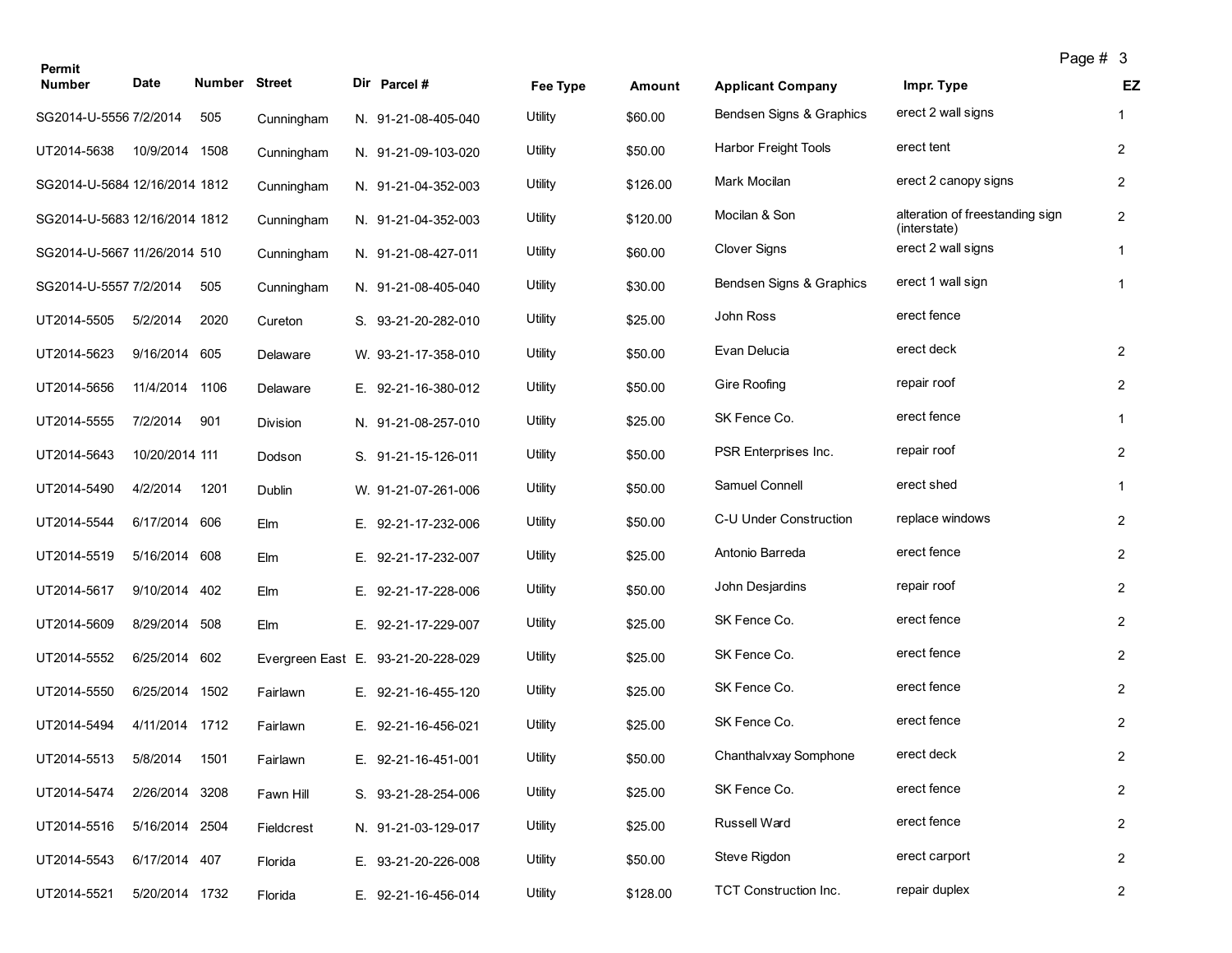| Permit                       |                 |               |            |    |                                    |          |            |                                          | Page # 4                   |                |                |
|------------------------------|-----------------|---------------|------------|----|------------------------------------|----------|------------|------------------------------------------|----------------------------|----------------|----------------|
| <b>Number</b>                | Date            | Number Street |            |    | Dir Parcel #                       | Fee Type | Amount     | <b>Applicant Company</b>                 | Impr. Type                 |                | EZ             |
| UT2014-5626                  | 9/18/2014 903   |               | Florida    |    | E. 93-21-21-101-008                | Utility  | \$25.00    | <b>Bill Scott</b>                        | erect fence                |                | $\mathbf{2}$   |
| UT2014-5608                  | 8/29/2014 804   |               | Florida    |    | E. 92-21-16-352-015                | Utility  | \$25.00    | Janie Wielgus                            | erect fence                | $\overline{2}$ |                |
| UT2014-5649                  | 10/24/2014 113  |               | Florida    |    | W. 93-21-20-201-004                | Utility  | \$25.00    | Kevin Wolz                               | erect shed                 | $\overline{2}$ |                |
| UT2014-5636                  | 10/3/2014 1010  |               | Geraldine  |    | N. 91-21-08-278-008                | Utility  | \$50.00    | <b>Brent Wilson</b>                      | erect garage               | $\mathbf{1}$   |                |
| UT2014-5507                  | 5/6/2014        | 1014          | Geraldine  |    | N. 91-21-08-278-006                | Utility  | \$50.00    | Phil Frye                                | repair sfr                 | $\mathbf{1}$   |                |
| UT2014-5672                  | 12/3/2014       | 303           | Glover     |    | S. 92-21-16-131-012                | Utility  | \$25.00    | Jerry Rabbitt                            | erect fence                | $\overline{2}$ |                |
| UT2014-5630                  | 9/29/2014 300   |               | Goodwin    |    | N. 91-21-07-477-015                | Utility  | \$120.00   | Sprint Communications Inc.               | erect antenna              | $\overline{2}$ |                |
| UT2014-5685                  | 12/17/2014 300  |               | Goodwin    |    | N. 91-21-07-477-015                | Utility  | \$90.00    | Nexius on behalf of A T & T              | erect antenna              | $\overline{2}$ |                |
| UT2014-5482                  | 3/19/2014       | 2306          | Grange     |    | S. 93-21-20-452-020                | Utility  | \$25.00    | SK Fence Co.                             | erect fence                |                | $\overline{2}$ |
| UT2014-5614                  | 9/4/2014        | 506           | Green      |    | E. 92-21-17-235-009                | Utility  | \$50.00    | Roessler Construction and<br>Contracting | repair mfr                 | $\overline{2}$ |                |
| UT2014-5502                  | 5/2/2014        | 509           | Green      |    | W. 92-21-17-128-002                | Utility  | \$50.00    | Scott Nugent                             | repair roof                |                | $\overline{2}$ |
| SG2014-U-5600 8/20/2014 301  |                 |               | Green      |    | W. 92-21-17-137-006                | Utility  | \$39.00    | <b>American Dowell Signcrafters</b>      | erect 1 wall sign          | $\overline{2}$ |                |
| SG2014-U-5642 10/17/2014 810 |                 |               | Green      |    | W. 92-21-17-102-007                | Utility  | \$90.00    | Corporate ID Solutions                   | erect 3 wall signs         | $\overline{2}$ |                |
| UT2014-5691                  | 12/31/2014 1404 |               | Greenridge |    | S. 91-21-15-355-029                | Utility  | \$413.00   | Steamatic                                | repair sfr                 |                | $\overline{2}$ |
| SG2014-U-5476 2/26/2014      |                 | 700           | Gregory    |    | S. 93-21-18-280-022                | Utility  | \$30.00    | Ace Sign Co.                             | erect 1 wall sign (awning) | $\overline{2}$ |                |
| UT2014-5524                  | 5/21/2014       | 106           | Gregory    | S. | 93-21-18-228-020                   | Utility  | \$50.00    | H & S Home Renovations                   | repair mfr                 | $\mathbf{1}$   |                |
| SG2014-U-5478 3/11/2014      |                 | 700           | Gregory    |    | S. 93-21-18-280-022                | Utility  | \$60.00    | <b>TFA Signs</b>                         | erect 2 wall signs         | $\overline{2}$ |                |
| UT2014-5475                  | 2/26/2014 2702  |               | Greystone  |    | E. 91-21-10-401-020                | Utility  | \$25.00    | SK Fence Co.                             | erect fence                | $\overline{2}$ |                |
| UT2014-5540                  | 6/16/2014 502   |               | Griggs     |    | W. 91-21-08-377-009                | Utility  | \$116.00   | C.B.E. Construction Inc.                 | replace windows            | $\mathbf{1}$   |                |
| UT2014-5523                  | 5/21/2014 1603  |               | Grove      |    | S. 93-21-17-480-017                | Utility  | \$50.00    | Tom Loew                                 | erect deck                 |                | $\overline{a}$ |
| UT2014-5472                  | 2/6/2014        | 601           | Guardian   |    | N. 91-21-09-426-014                | Utility  | \$167.00   | Roessler Construction and<br>Contracting | erect misc                 |                | $\mathbf{1}$   |
| UT2014-5520                  | 5/20/2014 601   |               | Guardian   |    | N. 91-21-09-426-014                | Utility  | \$1,226.00 | BCE, LLC                                 | erect misc                 |                | $\mathbf{1}$   |
| UT2014-5510                  | 5/7/2014        | 1004          | Harding    |    | E. 93-21-21-152-043thru090 Utility |          | \$25.00    | SK Fence Co.                             | erect fence                | $\overline{2}$ |                |
| UT2014-5509                  | 5/7/2014        | 602           | Harding    |    | E. 93-21-20-280-015                | Utility  | \$25.00    | SK Fence Co.                             | erect fence                |                | $\overline{2}$ |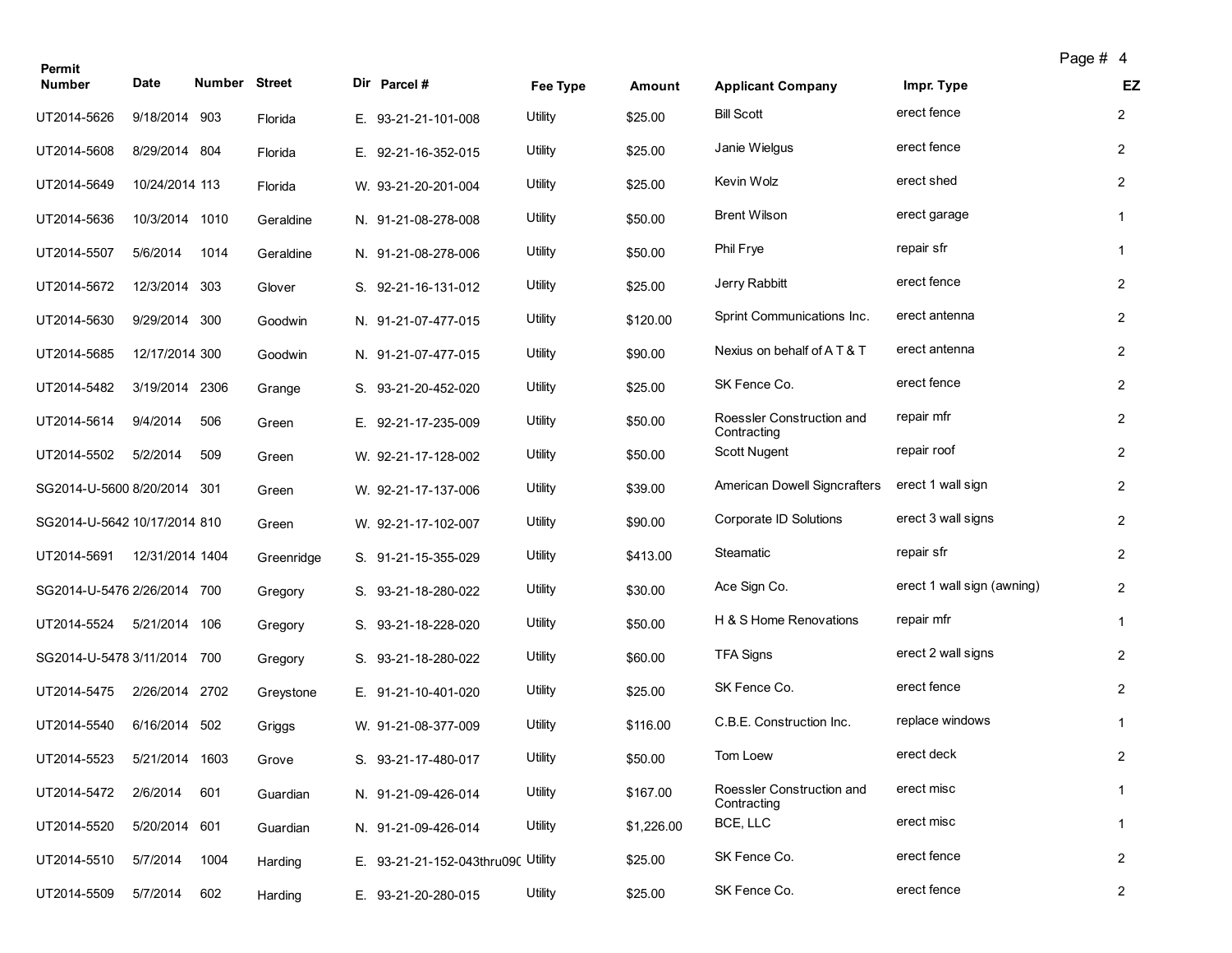| Permit                        |                 |                           |             |                     |          |          |                                            |                           | Page # 5 |                |
|-------------------------------|-----------------|---------------------------|-------------|---------------------|----------|----------|--------------------------------------------|---------------------------|----------|----------------|
| <b>Number</b>                 | Date            | Number Street             |             | Dir Parcel #        | Fee Type | Amount   | <b>Applicant Company</b>                   | Impr. Type                |          | EZ             |
| UT2014-5488                   | 3/31/2014 507   |                           | High        | W. 92-21-17-129-002 | Utility  | \$25.00  | Erik Sacks                                 | erect fence               |          | $\overline{2}$ |
| UT2014-5563                   | 7/2/2014        | 403                       | Holmes      | E. 93-21-20-433-006 | Utility  | \$50.00  | Mark & Carmen Roberts                      | erect shed                |          | $\overline{2}$ |
| UT2014-5673                   | 12/9/2014       | 402                       | Illinois    | E. 92-21-17-243-006 | Utility  | \$50.00  | R. Ehlers Construction                     | erect deck                |          | $\overline{2}$ |
| UT2014-5547                   | 6/19/2014 902   |                           | Illinois    | E. 92-21-16-111-011 | Utility  | \$50.00  | Vincent Zara - Zara<br>Construction        | erect deck                |          | $\overline{2}$ |
| UT2014-5601                   | 8/20/2014       | 305                       | Illinois    | W. 92-21-17-182-005 | Utility  | \$150.00 | Perkins Home Improvement,<br>Inc.          | erect deck                |          | 2              |
| UT2014-5571                   | 7/9/2014        | 213                       | Illinois    | W. 92-21-17-186-001 | Utility  | \$50.00  | John R. King                               | repair roof               |          | $\overline{2}$ |
| UT2014-5489                   | 3/31/2014 507   |                           | Indiana     | W. 93-21-17-331-001 | Utility  | \$120.00 | Tim Gibbs                                  | erect garage              |          | $\overline{2}$ |
| UT2014-5580                   | 7/24/2014       | 807                       | Indiana     | W. 93-21-17-304-002 | Utility  | \$84.00  | Twin City Bible Church                     | replace miscellaneous     |          | $\overline{c}$ |
| UT2014-5477                   | 3/4/2014        | 804                       | Indiana     | W. 93-21-17-303-012 | Utility  | \$50.00  | Kenneth L. Fortenberry                     | demolish garage           |          | $\overline{2}$ |
| UT2014-5522                   | 5/20/2014       | 307                       | Indiana     | W. 93-21-17-332-002 | Utility  | \$50.00  | David L. Scheitlin Construction erect deck |                           |          | $\overline{2}$ |
| UT2014-5533                   | 5/30/2014 804   |                           | Indiana     | W. 93-21-17-303-012 | Utility  | \$25.00  | Ken Fortenberry                            | erect fence               |          | $\overline{2}$ |
| UT2014-5591                   | 7/31/2014 104   |                           | lowa        | W. 93-21-17-401-021 | Utility  | \$50.00  | <b>Miller Enterprises</b>                  | demolish garage           |          | $\overline{2}$ |
| UT2014-5616                   |                 | 9/10/2014 1201 1/2 Kenyon |             | W. 91-21-06-402-007 | Utility  | \$50.00  | <b>Sure Site Consulting</b>                | erect antenna             |          | $\mathbf{1}$   |
| UT2014-5501                   |                 | 4/28/2014 1201 1/2 Kenyon |             | W. 91-21-06-402-007 | Utility  | \$60.00  | Verizon Wireless                           | erect antenna             |          | 1              |
| UT2014-5484                   | 3/21/2014       | 1201 1/2 Kenyon           |             | W. 91-21-06-402-007 | Utility  | \$150.00 | <b>Sprint Wireless</b>                     | erect antenna             |          | 1              |
| SG2014-U-5640 10/10/2014 1001 |                 |                           | Killarney   | W. 91-21-06-426-013 | Utility  | \$90.00  | <b>Prairie Signs</b>                       | erect 1 wall sign         |          | $\overline{2}$ |
| SG2014-U-5646 10/23/2014 1001 |                 |                           | Killarney   | W. 91-21-06-426-013 | Utility  | \$72.00  | <b>Prairie Signs</b>                       | erect 1 freestanding sign |          | $\overline{2}$ |
| SG2014-U-5597 8/8/2014        |                 | 1001                      | Killarney   | W. 91-21-06-426-013 | Utility  | \$30.00  | <b>American Dowell Signcrafters</b>        | erect 1 wall sign         |          | 2              |
| SG2014-U-5595 8/5/2014        |                 | 702-732 Killarney         |             | W. 91-21-05-302-007 | Utility  | \$30.00  | American Dowell Signcrafters               | erect monument sign       |          | 1              |
| SG2014-U-5664 11/20/2014 2709 |                 |                           | Landis Farm | N. 91-21-04-225-001 | Utility  | \$30.00  | <b>Boulder Designs</b>                     | erect 1 subdivision sign  |          | $\overline{2}$ |
| UT2014-5558                   | 7/2/2014        | 1611                      | Lexington   | E. 93-21-28-406-013 | Utility  | \$25.00  | Main Street Fencing Co.                    | erect fence               |          | $\overline{2}$ |
| SG2014-U-5655 10/29/2014 1802 |                 |                           | Lincoln     | N. 91-21-05-353-020 | Utility  | \$60.00  | American Dowell Signcrafters               | erect 2 wall signs        |          | $\mathbf{1}$   |
| UT2014-5674                   | 12/9/2014 708   |                           | Lincoln     | N. 91-21-08-302-002 | Utility  | \$50.00  | Petry-Kuhne Co.                            | demolish garage           |          | $\overline{2}$ |
| UT2014-5650                   | 10/24/2014 1002 |                           | Lincoln     | S. 93-21-17-302-001 | Utility  | \$50.00  | Illinois Chapter Nabor House               | erect tent                |          | $\overline{2}$ |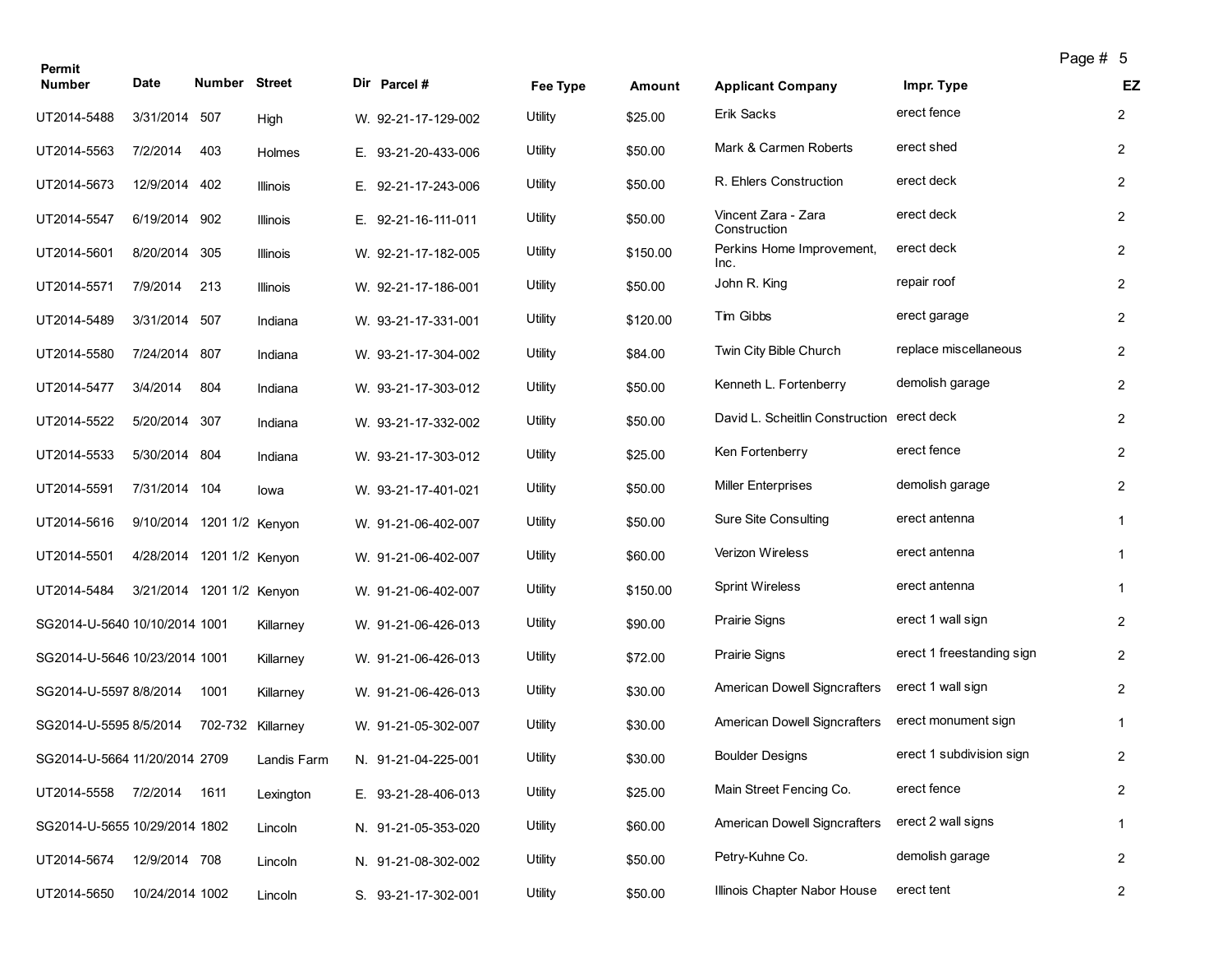| Permit                       |                 |               |             |                      |          |          |                                              | Page # 6                           |                |
|------------------------------|-----------------|---------------|-------------|----------------------|----------|----------|----------------------------------------------|------------------------------------|----------------|
| <b>Number</b>                | Date            | Number Street |             | Dir Parcel #         | Fee Type | Amount   | <b>Applicant Company</b>                     | Impr. Type                         | EZ             |
| SG2014-U-5479 3/11/2014      |                 | 1601          | Lincoln     | N. 91-21-06-476-014  | Utility  | \$30.00  | <b>Prairie Signs</b>                         | erect 1 freestanding monument sign | -1             |
| UT2014-5541                  | 6/16/2014       | 1908          | Linview     | N. 91-21-05-304-008  | Utility  | \$50.00  | C-U Under Construction                       | interior demolition                | $\mathbf{1}$   |
| UT2014-5530                  | 5/30/2014 2104  |               | Lynn        | S. 93-21-21-306-009  | Utility  | \$25.00  | SK Fence Co.                                 | erect fence                        |                |
| UT2014-5493                  | 4/2/2014        | 201           | Main        | W. 92-21-17-205-003  | Utility  | \$50.00  | Urbana Business Association                  | erect tent                         | $\mathbf{1}$   |
| UT2014-5615                  | 9/10/2014 505   |               | Main        | W. 91-21-08-363-007  | Utility  | \$50.00  | Jefferson Smith                              | repair sfr                         | $\mathbf{1}$   |
| UT2014-5682                  | 12/16/2014 2106 |               | Main        | E. 91-21-10-353-005  | Utility  | \$50.00  | Midwest Window & Door                        | replace windows                    | $\overline{2}$ |
| UT2014-5579                  | 7/24/2014 502   |               | Main        | W. 91-21-08-378-004  | Utility  | \$840.00 | C.B.E. Construction Inc.                     | replace windows                    | $\mathbf{1}$   |
| UT2014-5538                  | 6/11/2014       | 812           | Main        | W. 91-21-08-353-014  | Utility  | \$.00    | Lexington Construction Co.                   | demolish garage                    | $\mathbf{1}$   |
| UT2014-5578                  | 7/22/2014 1701  |               | Main        | E. 92-21-16-200-005A | Utility  | \$50.00  | Dig It of Champaign Inc.                     | repair business                    | $\overline{c}$ |
| UT2014-5572                  | 7/9/2014        | 804 1/2       | Main        | E. 91-21-09-353-015  | Utility  | \$50.00  | <b>Faller Custom Builders</b>                | erect awning                       | $\mathbf{1}$   |
| SG2014-U-5574 7/15/2014      |                 | 1009          | Main        | E. 92-21-16-104-010  | Utility  | \$30.00  | School of Metaphysics                        | erect 1 freestanding sign          | $\overline{2}$ |
| UT2014-5491                  | 4/2/2014        | 711           | Maple       | S. 92-21-17-285-017  | Utility  | \$25.00  | John Ridenorr                                | erect fence                        | $\overline{2}$ |
| UT2014-5504                  | 5/2/2014        | 806           | McCullough  | S. 92-21-17-181-003  | Utility  | \$25.00  | Susan Davis                                  | erect fence                        | $\overline{2}$ |
| UT2014-5517                  | 5/16/2014 2212  |               | Michigan    | E. 91-21-15-306-033  | Utility  | \$25.00  | Victor Cano                                  | erect shed                         | $\overline{2}$ |
| UT2014-5577                  | 7/18/2014 610   |               | Michigan    | W. 93-21-17-308-026  | Utility  | \$50.00  | Randall Elliott/R.T. Elliott<br>Construction | erect deck                         | $\overline{2}$ |
| UT2014-5499                  | 4/21/2014 2704  |               | Milford     | N. 91-21-04-226-011  | Utility  | \$50.00  | Dan Mullins                                  | erect fence & shed                 | $\overline{2}$ |
| UT2014-5564                  | 7/2/2014        | 1409          | Montgomery  | S. 91-21-15-387-043  | Utility  | \$25.00  | Jason Machowicz                              | erect fence                        | $\overline{2}$ |
| UT2014-5686                  | 12/18/2014 205  |               | Mumford     | E. 93-21-20-254-024  | Utility  | \$50.00  | Joe Phillips                                 | replace windows                    | $\overline{2}$ |
| UT2014-5632                  | 10/1/2014 2703  |               | Myra Ridge  | S. 93-21-28-226-002  | Utility  | \$25.00  | Jef Player                                   | erect fence                        | $\overline{2}$ |
| UT2014-5627                  | 9/22/2014 402   |               | Nevada      | W. 92-21-17-180-015  | Utility  | \$50.00  | Erif Ertekin/Lucas Wagner                    | erect misc                         | $\overline{c}$ |
| UT2014-5527                  | 5/22/2014 403   |               | Nevada      | W. 92-21-17-181-008  | Utility  | \$67.00  | <b>Bullock Garages</b>                       | erect garage                       | $\overline{2}$ |
| SG2014-U-5599 8/13/2014 2404 |                 |               | North Shore | N. 91-21-06-228-004  | Utility  | \$30.00  | 4MC Corp.                                    | erect 1 wall sign                  | $\mathbf{1}$   |
| UT2014-5622                  | 9/16/2014 2406  |               | Nugent      | S. 93-21-22-476-023  | Utility  | \$25.00  | James H & Edie M Wilson                      | erect fence                        | $\overline{2}$ |
| UT2014-5586                  | 7/29/2014 1418  |               | Ogelthorpe  | S. 91-21-15-387-036  | Utility  | \$25.00  | SK Fence Co.                                 | erect fence                        | $\overline{2}$ |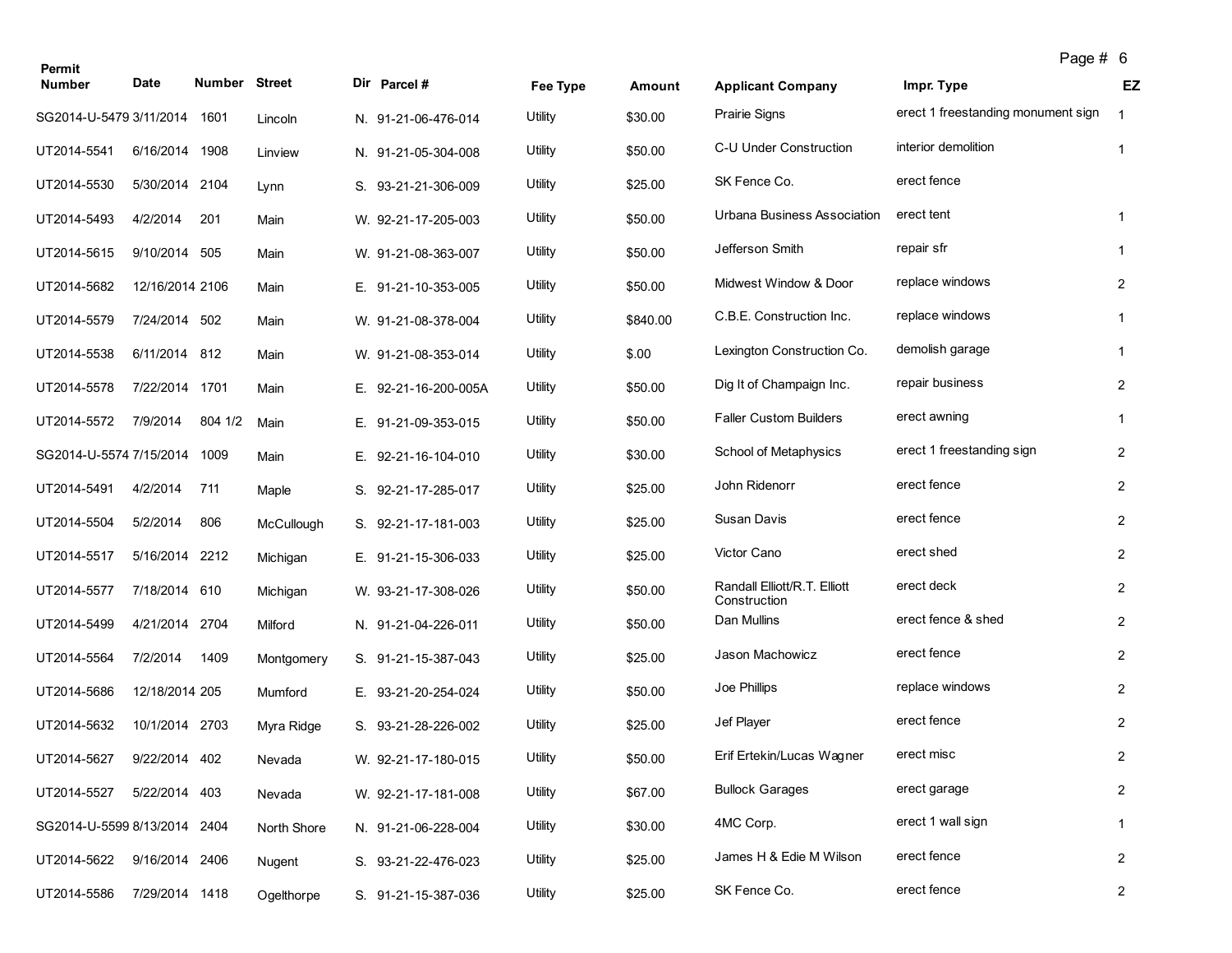| Permit                        |                 |               |              |                      |          |            |                                            |                            | Page # 7 |                         |
|-------------------------------|-----------------|---------------|--------------|----------------------|----------|------------|--------------------------------------------|----------------------------|----------|-------------------------|
| <b>Number</b>                 | <b>Date</b>     | Number Street |              | Dir Parcel#          | Fee Type | Amount     | <b>Applicant Company</b>                   | Impr. Type                 |          | EZ                      |
| UT2014-5585                   | 7/28/2014 1201  |               | Orchard      | S. 93-21-17-308-014  | Utility  | \$25.00    | Jim Locher                                 | erect fence                |          | $\overline{2}$          |
| UT2014-5569                   | 7/8/2014        | 903           | Oregon       | E. 92-21-16-163-002  | Utility  | \$25.00    | Alex Ramirez                               | erect fence                |          | $\overline{2}$          |
| UT2014-5487                   | 3/24/2014       | 807           | Oregon       | E. 92-21-16-162-004  | Utility  | \$25.00    | Lara Orr                                   | erect fence                |          | $\overline{2}$          |
| UT2014-5561                   | 7/2/2014        | 305           | Oregon       | E. 92-21-17-284-013  | Utility  | \$25.00    | Main Street Fencing Co.                    | erect fence                |          | $\overline{2}$          |
| UT2014-5512                   | 5/7/2014        | 408           | Oregon       | E. 92-21-17-281-008  | Utility  | \$25.00    | Mark Harkrader                             | erect fence                |          | $\overline{2}$          |
| UT2014-5602                   | 8/21/2014       | 309           | Oregon       | W. 92-21-17-184-002  | Utility  | \$25.00    | <b>Michael Meadows</b>                     | erect fence                |          | $\overline{2}$          |
| UT2014-5518                   | 5/16/2014 1004  |               | Oregon       | E. 92-21-16-160-008  | Utility  | \$25.00    | <b>Shirley Wimmer</b>                      | erect shed                 |          | $\overline{2}$          |
| UT2014-5645                   | 10/23/2014 809  |               | Park         | W. 91-21-08-304-018  | Utility  | \$50.00    | Carle Hospital                             | erect shed                 |          | $\overline{2}$          |
| SG2014-U-5629 9/24/2014 1400  |                 |               | Park         | W. 91-21-07-404-001  | Utility  | \$30.00    | Twin City Tent and Awning                  | erect awning sign          |          | $\mathbf{1}$            |
| UT2014-5666                   | 11/25/2014 805  |               | Park         | W. 91-21-08-304-020  | Utility  | \$25.00    | SK Fence Co.                               | erect fence                |          | $\overline{2}$          |
| UT2014-5483                   | 3/19/2014 611   |               | Park         | W. 91-21-08-310-001  | Utility  | \$6,312.00 | Pepper Construction                        | replace windows            |          | $\overline{2}$          |
| UT2014-5605                   | 8/22/2014 904   |               | Park         | E. 91-21-09-307-002  | Utility  | \$50.00    | <b>Gordon Contract Services</b>            | repair sfr                 |          | $\overline{2}$          |
| UT2014-5637                   | 10/7/2014 709   |               | Park         | E. 91-21-09-303-004  | Utility  | \$50.00    | Steve Cochran                              | repair sfr                 |          | $\overline{2}$          |
| UT2014-5539                   | 8/20/2014 201   |               | Park         | W. 91-21-08-402-004  | Utility  | \$25.00    | <b>Steve Francis</b>                       | erect fence                |          | $\overline{c}$          |
| UT2014-5662                   | 11/13/2014 405  |               | Pennsylvania | W. 93-21-17-377-008  | Utility  | \$50.00    | Cramer Siding & Window Co.,<br><b>LLC</b>  | erect deck                 |          | $\overline{2}$          |
| UT2014-5581                   | 7/24/2014 801   |               | Pennsylvania | W. 93-21-17-352-004  | Utility  | \$25.00    | Geoffrey Bant                              | erect fence                |          | $\overline{2}$          |
| UT2014-5665                   | 11/24/2014 2740 |               | Philo        | S. 93-21-28-201-004  | Utility  | \$50.00    | Twin City Tent and Awning                  | erect awning               |          | 1                       |
| SG2014-U-5526 5/22/2014 2500  |                 |               | Philo        | S. 93-21-21-451-005  | Utility  | \$30.00    | <b>Prairie Signs</b>                       | erect wall sign            |          | $\overline{2}$          |
| SG2014-U-5653 10/27/2014 2740 |                 |               | Philo        | S. 93-21-28-201-004  | Utility  | \$60.00    | Prairie Signs                              | erect 2 wall signs         |          | $\mathbf{1}$            |
| UT2014-5651                   | 10/24/2014 2500 |               | Philo        | S. 93-21-21-451-005  | Utility  | \$25.00    | SK Fence Co.                               | erect fence                |          | $\overline{c}$          |
| SG2014-U-5566 7/8/2014        |                 | 2200          | Philo        | S. 93-21-21-400-002  | Utility  | \$60.00    | Sola Gratia Farm                           | erect 2 freestanding signs |          | $\overline{\mathbf{c}}$ |
| SG2014-U-5570 7/9/2014        |                 | 1813          | Philo        | S. 93-21-21-126-040E | Utility  | \$90.00    | ATS Communications                         | erect 3 wall signs         |          | $\mathbf 1$             |
| SG2014-U-5641 10/17/2014 2860 |                 |               | Philo        | S. 93-21-28-201-004b | Utility  | \$34.00    | American Dowell Signcrafters               | erect 1 wall sign          |          | $\mathbf{1}$            |
| UT2014-5492 4/2/2014          |                 | 107           | Poplar       | N. 91-21-09-377-012  | Utility  | \$50.00    | National Construction Services repair roof |                            |          | $\mathbf{1}$            |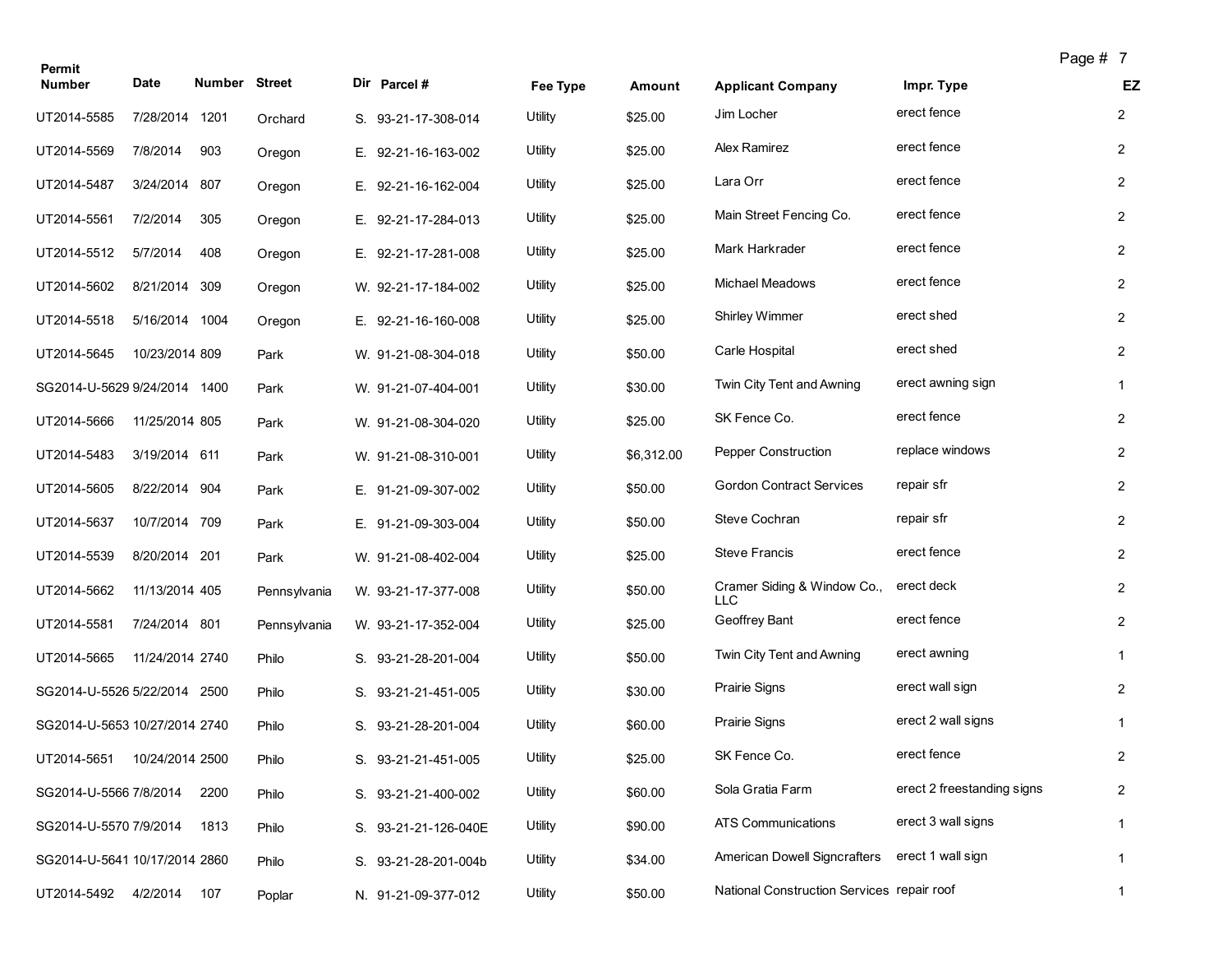| Permit                      |                  |                      |                      |                      |          |          |                                   | Page # 8                   |                |
|-----------------------------|------------------|----------------------|----------------------|----------------------|----------|----------|-----------------------------------|----------------------------|----------------|
| <b>Number</b>               | Date             | <b>Number Street</b> |                      | Dir Parcel #         | Fee Type | Amount   | <b>Applicant Company</b>          | Impr. Type                 | EZ             |
| UT2014-5613                 | 9/4/2014         | 1905                 | <b>Prairie Winds</b> | S. 93-21-21-276-001  | Utility  | \$50.00  | Tatman-Horve LLC                  | foundation                 | $\overline{2}$ |
| SG2014-U-5628 9/24/2014 408 |                  |                      | Race                 | N. 91-21-08-455-015  | Utility  | \$30.00  | Brian Hanson State Farm<br>Agency | erect 1 wall sign          | $\mathbf{1}$   |
| UT2014-5590                 | 7/31/2014 2204   |                      | Race                 | S. 93-21-20-405-002  | Utility  | \$25.00  | Jose Luis Zavala                  | erect fence                | $\overline{2}$ |
| UT2014-5562                 | 7/2/2014         | 2108                 | Race                 | S. 93-21-20-401-003  | Utility  | \$25.00  | Main Street Fencing Co.           | erect fence                | $\overline{2}$ |
| UT2014-5621                 | 9/12/2014 501    |                      | Race                 | S. 92-21-17-251-005  | Utility  | \$150.00 | Christian O Helmuth               | repair roof                | $\overline{2}$ |
| UT2014-5559                 | 7/2/2014         | 2509                 | Scovill              | S. 93-21-20-478-022  | Utility  | \$25.00  | Main Street Fencing Co.           | erect fence                |                |
| UT2014-5635                 | 10/3/2014 2012   |                      | Silver East          | S. 93-21-21-155-029  | Utility  | \$50.00  | Jeff Parish                       | erect deck                 | $\overline{2}$ |
| UT2014-5596                 | 8/7/2014         | 2704                 | Skyline              | N. 91-21-03-103-001  | Utility  | \$25.00  | Doug Coburn                       | erect fence                | $\overline{2}$ |
| UT2014-5588                 | 7/29/2014 1422   |                      | Smith                | S. 91-21-15-386-039  | Utility  | \$25.00  | SK Fence Co.                      | erect fence                | $\overline{2}$ |
| UT2014-5593                 | 8/1/2014         | 902                  | Springfield          | W. 91-21-07-487-010  | Utility  | \$50.00  | Roy Keith Electric Company        | erect misc                 | $\mathbf{1}$   |
| UT2014-5560                 | 7/2/2014         | 2518                 | St. Andrews          | S. 93-21-22-305-012  | Utility  | \$25.00  | Main Street Fencing Co.           | erect fence                | $\overline{2}$ |
| UT2014-5495                 | 4/11/2014        | 1806                 | Summit               | E. 93-21-28-227-003  | Utility  | \$50.00  | <b>Custom Home Updates</b>        | erect deck                 | $\overline{2}$ |
| UT2014-5606                 | 8/22/2014 501    |                      | Sunny                | S. 91-21-15-180-035  | Utility  | \$50.00  | Mennenga Construction, Inc.       | repair sfr                 | $\overline{2}$ |
| UT2014-5549                 | 6/20/2014 803    |                      | Sunny                | S. 91-21-15-180-023  | Utility  | \$146.00 | Rainbow International             | repair sfr                 | $\overline{2}$ |
| UT2014-5611                 | 8/29/2014 1706-B |                      | Trails               | E. 93-21-28-253-011  | Utility  | \$25.00  | Main Street Fencing Co.           | erect fence                | $\overline{2}$ |
| UT2014-5525                 | 5/21/2014 801    |                      | University           | E. 91-21-09-351-022  | Utility  | \$60.00  | AT & T Mobility                   | erect antenna              | $\mathbf{1}$   |
| UT2014-5481                 | 3/19/2014 801    |                      | University           | E. 91-21-09-351-022  | Utility  | \$150.00 | <b>Sprint Wireless</b>            | erect antenna              | 1              |
| SG2014-U-5624 9/18/2014 601 |                  |                      | University           | W. 91-21-08-361-009  | Utility  | \$128.00 | Bendsen Signs & Graphics          | erect 2 freestanding signs | $\mathbf{1}$   |
| SG2014-U-5625 9/18/2014 602 |                  |                      | University           | W. 91-21-08-310-001A | Utility  | \$132.00 | Bendsen Signs & Graphics          | erect 2 freestanding signs | $\overline{2}$ |
| SG2014-U-5659 11/6/2014 507 |                  |                      | University           | W. 91-21-08-376-006  | Utility  | \$30.00  | Corporate ID Solutions            | erect 1 wall sign          | $\mathbf{1}$   |
| SG2014-U-5658 11/6/2014     |                  | 507                  | University           | W. 91-21-08-376-006  | Utility  | \$30.00  | Corporate ID Solutions            | erect 1 wall sgin          | $\mathbf{1}$   |
| SG2014-U-5657 11/6/2014 507 |                  |                      | University           | W. 91-21-08-376-006  | Utility  | \$120.00 | Corporate ID Solutions            | erect 4 wall signs         | $\mathbf{1}$   |
| UT2014-5634                 | 10/3/2014 701    |                      | University           | W. 91-21-08-356-003  | Utility  | \$59.00  | County Asphalt Co. Inc.           | parking lot                | $\mathbf{1}$   |
| UT2014-5551                 | 6/25/2014 2014   |                      | Vawter               | S. 93-21-21-180-007  | Utility  | \$25.00  | SK Fence Co.                      | erect fence                |                |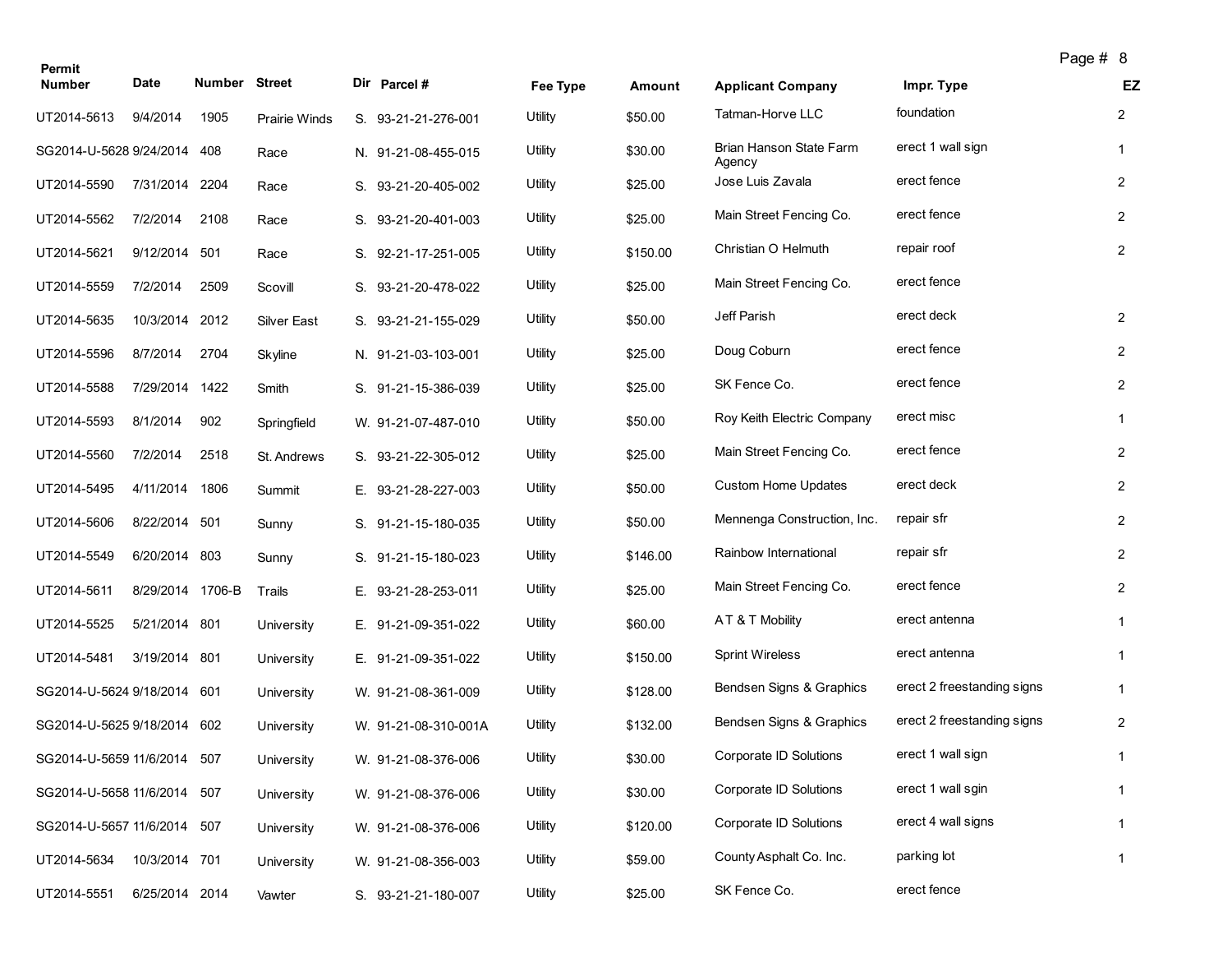| Permit                       |                 |                      |            |                      |          |          |                                              | $1$ ugu $\pi$           |                |
|------------------------------|-----------------|----------------------|------------|----------------------|----------|----------|----------------------------------------------|-------------------------|----------------|
| <b>Number</b>                | <b>Date</b>     | <b>Number Street</b> |            | Dir Parcel #         | Fee Type | Amount   | <b>Applicant Company</b>                     | Impr. Type              | EZ             |
| UT2014-5511                  | 5/7/2014        | 112                  | Vermont    | W. 93-21-17-452-014  | Utility  | \$25.00  | SK Fence Co.                                 | erect fence             | $\overline{2}$ |
| UT2014-5690                  | 12/23/2014 405  |                      | Vermont    | W. 93-21-17-378-008  | Utility  | \$210.00 | Randall Elliott/R.T. Elliott<br>Construction | replace windows         | $\overline{2}$ |
| UT2014-5688                  | 12/18/2014 405  |                      | Vermont    | W. 93-21-17-378-008  | Utility  | \$71.00  | Pankau Masonry                               | foundation              | $\overline{2}$ |
| UT2014-5631                  | 10/1/2014 502   |                      | Vermont    | W. 93-21-17-377-016  | Utility  | \$50.00  | Jackson Quality Construction<br>Inc.         | repair roof             | $\overline{2}$ |
| UT2014-5473                  | 2/11/2014       | 404                  | Vermont    | W. 93-21-17-377-019  | Utility  | \$25.00  | SK Fence Co.                                 | erect fence             | $\overline{2}$ |
| UT2014-5508                  | 5/7/2014        | 508                  | Vermont    | W. 93-21-17-377-013  | Utility  | \$25.00  | SK Fence Co.                                 | erect fence             | $\overline{2}$ |
| UT2014-5565                  | 7/2/2014        | 2102                 | Vermont    | E. 91-21-15-352-003  | Utility  | \$25.00  | <b>Gordon Contract Services</b>              | erect fence             | $\overline{2}$ |
| UT2014-5654                  | 10/29/2014 2012 |                      | Vermont    | E. 92-21-16-476-021  | Utility  | \$25.00  | Gaines Fence Co.                             | erect fence             | $\overline{2}$ |
| SG2014-U-5584 7/28/2014 114  |                 |                      | Vine       | N. 91-21-08-478-015A | Utility  | \$30.00  | Signs 3                                      | erect 1 wall sign       | $\mathbf{1}$   |
| UT2014-5670                  | 12/2/2014 702   |                      | Vine       | S. 92-21-17-284-001  | Utility  | \$50.00  | Chuck Faw Homes, Inc.                        | erect deck              | $\overline{2}$ |
| UT2014-5681                  | 12/16/2014 607  |                      | Washington | W. 93-21-17-305-012  | Utility  | \$50.00  | Ron Meister                                  | demolish garage         | $\overline{2}$ |
| UT2014-5535                  | 6/6/2014        | 1505                 | Washington | E. 92-21-16-401-021  | Utility  | \$25.00  | D & D Apartment Rentals LLC                  | erect fence             | $\overline{2}$ |
| SG2014-U-5671 12/3/2014 2101 |                 |                      | Washington | E. 91-21-15-301-001  | Utility  | \$50.00  | Living Hope Foursquare<br>Church             | erect freestanding sign |                |
| UT2014-5548                  | 6/19/2014 608   |                      | Webber     | S. 92-21-16-157-007  | Utility  | \$50.00  | James Hopper                                 | erect deck              | $\overline{2}$ |
| UT2014-5497                  | 4/14/2014 303   |                      | Willard    | E. 93-21-20-482-004  | Utility  | \$25.00  | Main Street Fencing Co.                      | erect fence             | $\overline{2}$ |
| UT2014-5587                  | 7/29/2014 401   |                      | Willard    | E. 93-21-20-482-008  | Utility  | \$25.00  | Jordan Wells                                 | erect fence             | $\overline{2}$ |
| UT2014-5537                  | 6/9/2014        | 2312                 | Willow     | N. To Be Determined  | Utility  | \$399.00 | Barber & DeAtley                             | parking lot             | $\mathbf{1}$   |
| UT2014-5485                  | 3/24/2014 1818  |                      | Windsor    | E. 93-21-21-404-001  | Utility  | \$50.00  | Twin City Tent and Awning                    | erect awning            | $\overline{2}$ |
|                              |                 |                      |            |                      |          |          |                                              |                         |                |

| <b>Total Permits</b> | 209         |
|----------------------|-------------|
| <b>Total Fees</b>    | \$23,683.00 |

Page # 9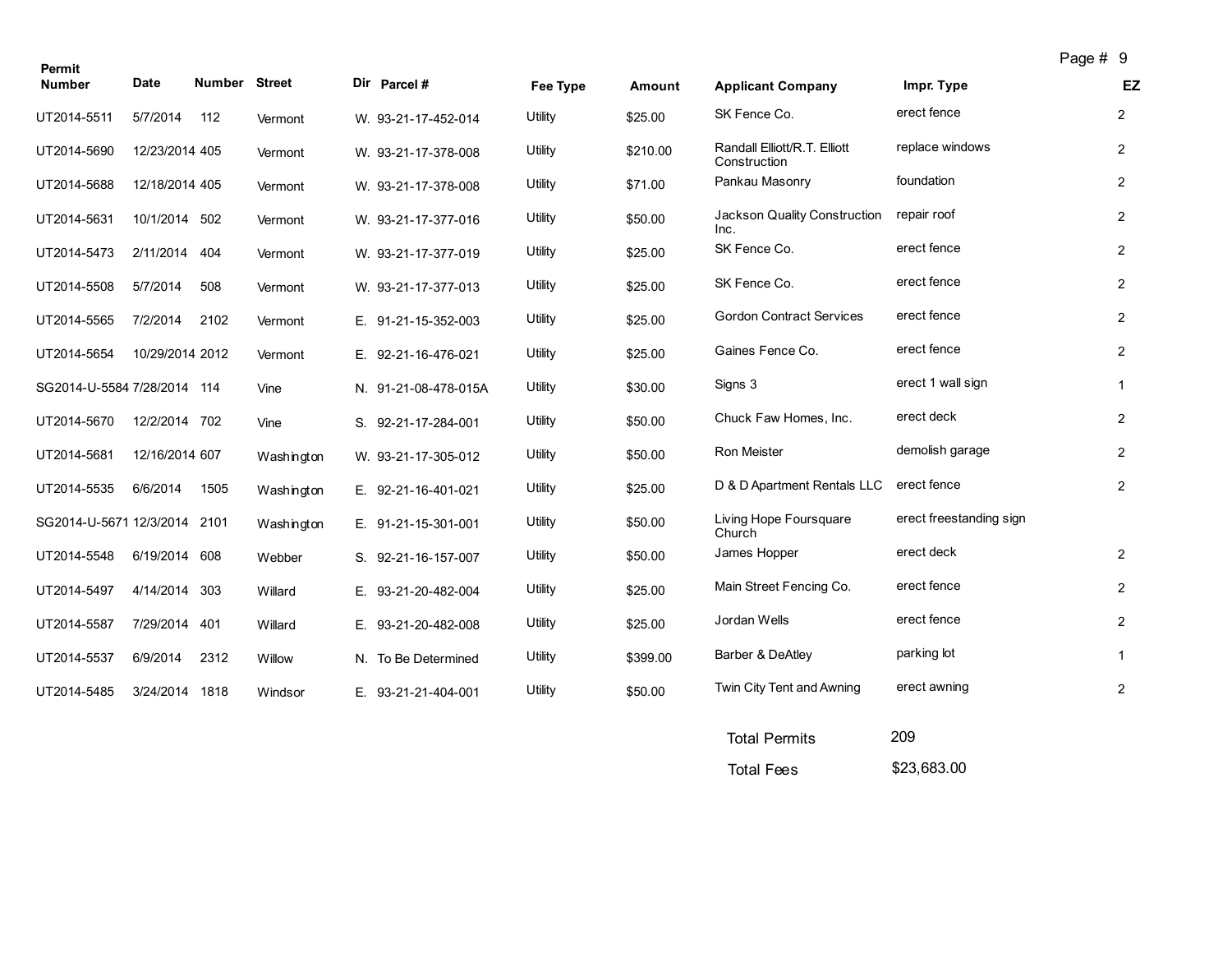## **DEMOLITION PERMITS** Page  $\#$  1

# January 1 - December 31, 2014

| Permit Number                | Date | Number          | Street           | Dir | Parcel#           | Amount   | Applicant Company                         | Impr. Type                                      | Sq. Ft. | # of Units |
|------------------------------|------|-----------------|------------------|-----|-------------------|----------|-------------------------------------------|-------------------------------------------------|---------|------------|
| DM2014-U-5468 1/22/2014      |      | 310             | <b>Busey</b>     | N.  | 91-21-08-358-001  | \$150.00 | Franzen Construction Group.<br>LLC        | demolish 1 story 5 unit apartment<br>building   | 3600    | -5         |
| DM2014-U-5464 1/22/2014      |      | 703             | Clark            | W.  | 91-21-08-358-005  | \$180.00 | Franzen Construction Group,<br><b>LLC</b> | demolish 2 story 8 unit apt. building           | 2400    | -8         |
| DM2014-U-5465 1/22/2014      |      | 705             | Clark            | W.  | 91-21-08-358-004  | \$180.00 | Franzen Construction Group,<br><b>LLC</b> | demolish 2 story 8 unit apartment<br>building   | 2400    | -8         |
| DM2014-U-5466 1/22/2014      |      | 707             | Clark            | W.  | 91-21-08-358-003  | \$180.00 | Franzen Construction Group,<br><b>LLC</b> | demolish 2 story 8 unit apartment<br>building   | 2400    | -8         |
| DM2014-U-5467 1/22/2014      |      | 709             | Clark            | W.  | 91-21-08-358-002  | \$150.00 | Franzen Construction Group,<br><b>LLC</b> | demolish 1 story single family house            | 1200    | -1         |
| DM2014-U-5515 5/14/2014      |      | 708             | Cottage Grove S. |     | 92-21-16-179-008  | \$150.00 | N.C. Construction                         | demolish1 story single family house             | 500     | -1         |
| DM2014-U-5480 3/17/2014      |      | 1208 1/2 Dublin |                  | W.  | 91-21-07-260-010  | \$150.00 | <b>Miller Enterprises</b>                 | demolish 1 story single family house            | 960     | -1         |
| DM2014-U-5575 7/16/2014      |      | 508             | Goodwin          | N.  | 91-21-07-431-023  | \$759.00 | McShane Construction Co.                  | demolish 2 story offices                        | 11445   |            |
| DM2014-U-5680 12/16/2014 202 |      |                 | Green            | W.  | 92-21-17-210-008  | \$189.00 | <b>Ezell Excavating</b>                   | demolish 2 story office building                | 6000    |            |
| DM2014-U-5668 12/1/2014      |      | 909             | Lierman          | S.  | 92-21-16-401-024  | \$450.00 | Dig It of Champaign Inc.                  | Demolish 8 Apt Bldgs w/93 units                 | 35696   | $-93$      |
| DM2014-U-5500 4/23/2014      |      | 415             | Main             | W.  | 91-21-08-381-003  | \$150.00 | Darrel Foste                              | demolish 2 story single family house            | 1450    | -1         |
| DM2014-U-5583 7/25/2014      |      | 1701            | Main             | Е.  | 92-21-16-200-005A | \$270.00 | Dig It of Champaign Inc.                  | partial demolition of rear addition of<br>annex | 8000    |            |
| DM2014-U-5545 6/18/2014      |      | 204             | Main             | W.  | 92-21-17-201-010  | \$234.00 | Franzen Construction Group,<br><b>LLC</b> | demolish office building                        | 4320    |            |
| DM2014-U-5639 10/10/2014 605 |      |                 | Michigan         | W.  | 93-21-17-355-006  | \$180.00 | <b>Miller Enterprises</b>                 | demolish 2 story single family house            | 2160    | $-1$       |
| DM2014-U-5607 8/27/2014      |      | 402 1/2         | Springfield      | W.  | 92-21-17-130-005  | \$150.00 | Darrel Foste                              | demolish 1 story single family house            | $-800$  | $-1$       |
| DM2014-U-5612 8/29/2014      |      | 301             | Thompson         | Е.  | 91-21-08-228-001  | \$.00    | Owen's Trucking & Excavating              | demolish 1 1/2 story church                     | 4872    |            |
| DM2014-U-5576 7/16/2014      |      | 1008            | University       | W.  | 91-21-07-431-021  | \$634.00 | McShane Construction Co.                  | demolish office building                        | 9915    |            |
| DM2014-U-5633 10/3/2014      |      | 701             | University       | W.  | 91-21-08-356-003  | \$150.00 | Petry-Kuhne Co.                           | demolish office building                        | $-1545$ |            |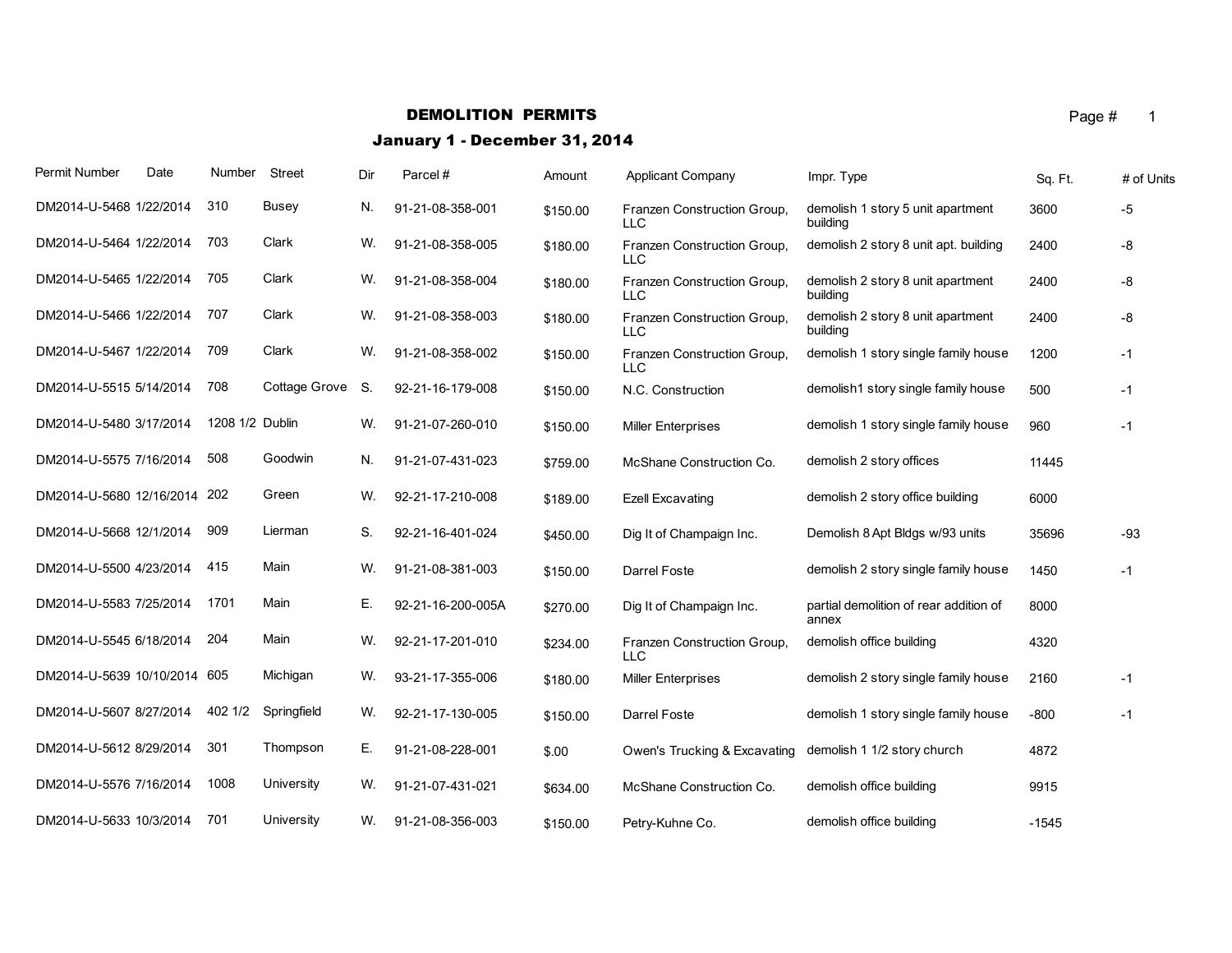| Permit Number | Date | Number | Street | Dir | Parcel# | Amount | <b>Applicant Company</b> | Impr. Type |            | Sq. Ft. | # of Units |
|---------------|------|--------|--------|-----|---------|--------|--------------------------|------------|------------|---------|------------|
|               |      |        |        |     |         |        | <b>Total Permits</b>     |            | 18         |         |            |
|               |      |        |        |     |         |        | <b>Total Fees</b>        |            | \$4,306.00 |         |            |
|               |      |        |        |     |         |        | # of units               |            | $-128$     |         |            |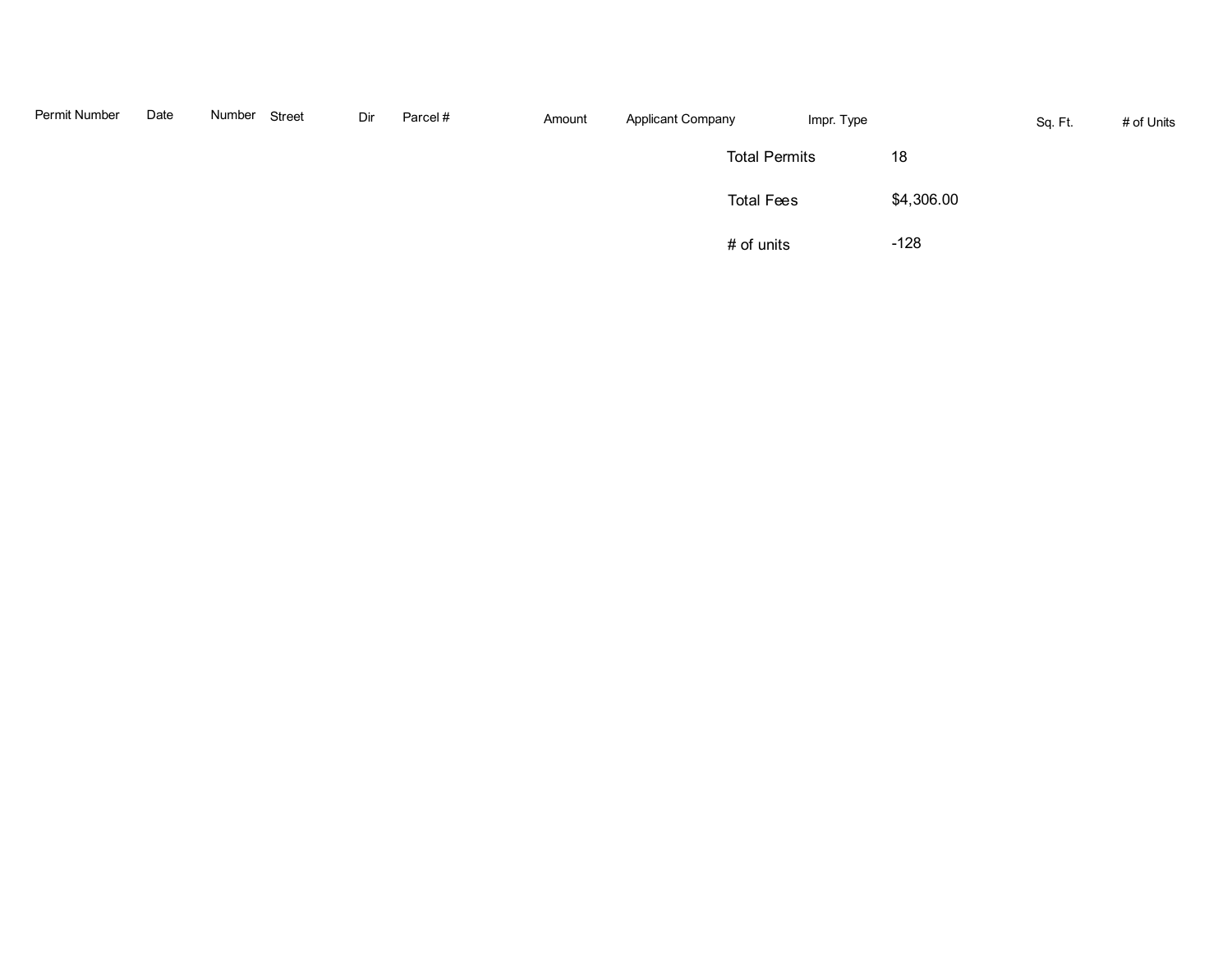#### PLUMBING PERMITS

# January 1 - December 31, 2014

| <b>Permit Number Date</b> |           | <b>Number</b> | <b>Street</b> | Dir | Parcel#          | <b>Status</b> | <b>Amount</b> | Page # 1<br><b>Applicant Company</b>      |
|---------------------------|-----------|---------------|---------------|-----|------------------|---------------|---------------|-------------------------------------------|
| PL2014-17697              | 1/8/2014  | 1308          | Florida       | Ε.  | 92-21-16-382-017 | Approved      | \$50.00       | <b>Miller Enterprises</b>                 |
| PL2014-17698              | 1/8/2014  | 3044          | Stillwater    | Ε.  | To Be Determined | Complete      | \$50.00       | <b>Raymond Miller Construction</b>        |
| PL2014-17699              | 1/8/2014  | 3048          | Stillwater    | Ε.  | To Be Determined | Complete      | \$50.00       | Raymond Miller Construction               |
| PL2014-17700              | 1/9/2014  | 1104          | Cunningham    | N.  | 91-21-09-151-010 | Complete      | \$50.00       | Morse Mechanical                          |
| PL2014-17701              | 1/9/2014  | 804 1/2       | Main          | Ε.  | 91-21-09-353-015 | Approved      | \$50.00       | Morse Mechanical                          |
| PL2014-17702              | 1/9/2014  | 306           | Willard       | Ε.  | 93-21-20-481-009 | Complete      | \$50.00       | Roto Rooter                               |
| PL2014-17703              | 1/10/2014 | 306-410       | Michigan      | E.  | 93-21-17-430-015 | Approved      | \$50.00       | Jerry Wright Heating, Cooling, Plumbing   |
| PL2014-17704              | 1/10/2014 | 208           | Pennsylvania  | W.  | 93-21-17-380-015 | Complete      | \$50.00       | Urbana Plumbing & Heating, Inc.           |
| PL2014-17705              | 1/14/2014 | 605           | California    | W.  | 92-21-17-160-007 | Approved      | \$50.00       | Hillard's Plumbing, Heating & Cooling Co. |
| PL2014-17706              | 1/14/2014 | 214           | Main          | W.  | 92-21-17-201-002 | Complete      | \$50.00       | Kobel Plumbing & Heating                  |
| PL2014-17707              | 1/14/2014 | 1302          | Montgomery    | S.  | 91-21-15-390-011 | Complete      | \$50.00       | Roto Rooter                               |
| PL2014-17708              | 1/14/2014 | 305           | Oregon        | Ε.  | 92-21-17-284-013 | Approved      | \$50.00       | <b>VIP Plumbing Service</b>               |
| PL2014-17709              | 1/14/2014 | 2104          | Main          | Ε.  | 91-21-10-353-004 | Complete      | \$50.00       | X-treme Mechanical, Inc.                  |
| PL2014-17710              | 1/14/2014 | 1205          | Orchard       | S.  | 93-21-17-308-016 | Approved      | \$50.00       | Quality Plumbing, Heating & AC            |
| PL2014-17711              | 1/21/2014 | 605           | Dodson East   |     | 30-21-10-330-016 | Approved      | \$50.00       | Stephens Excavating & Concrete            |
| PL2014-17712              | 1/21/2014 | 1903          | George Huff   | S.  | 93-21-20-276-014 | Approved      | \$50.00       | Quality Plumbing, Heating & AC            |
| PL2014-17713              | 1/21/2014 | 1911          | Harding       | S.  | 93-21-20-276-018 | Approved      | \$50.00       | <b>Halfar Plumbing</b>                    |
| PL2014-17714              | 1/21/2014 | 2512          | Combes        | S.  | 93-21-21-379-006 | Complete      | \$50.00       | Roto Rooter                               |
| PL2014-17715              | 1/21/2014 | 2307          | Slayback      |     | 30-21-10-305-001 | Complete      | \$50.00       | Stephens Excavating & Concrete            |
| PL2014-17716              | 1/24/2014 | 1101          | Philo         | S.  | 92-21-16-331-005 | Approved      | \$50.00       | Timothy R. Spence Builders                |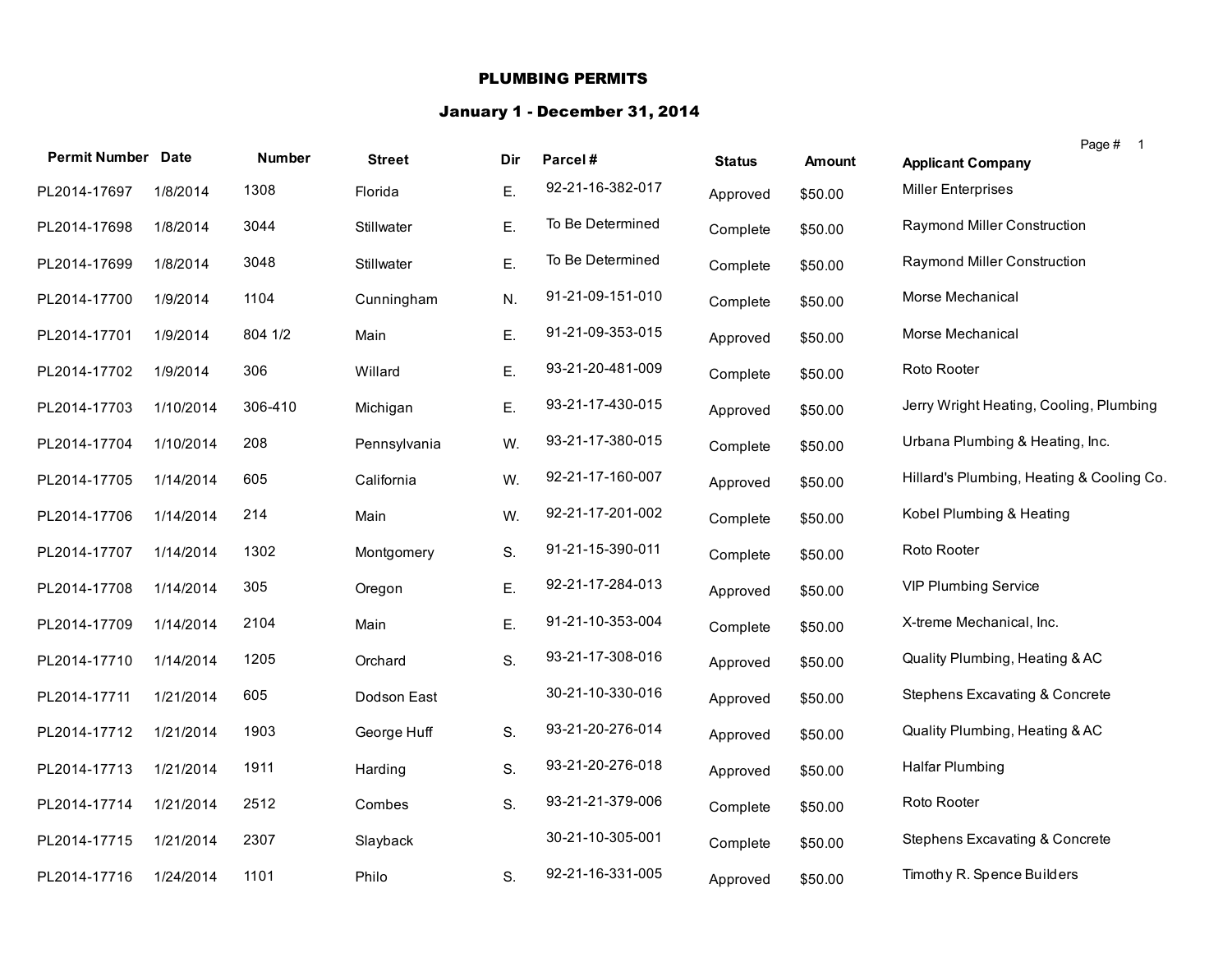| <b>Permit Number Date</b> |           | <b>Number</b> | <b>Street</b>   | Dir | Parcel#                 | <b>Status</b> | <b>Amount</b> | <b>Applicant Company</b>                  | Page # 2 |
|---------------------------|-----------|---------------|-----------------|-----|-------------------------|---------------|---------------|-------------------------------------------|----------|
| PL2014-17717              | 1/27/2014 | 407           | Abbey           | N.  | 91-21-10-401-025        | Complete      | \$50.00       | Lanz Heating & Cooling/Plumbing           |          |
| PL2014-17718              | 1/27/2014 | 1806          | Cottage Grove   | S.  | 93-21-21-126-044        | Approved      | \$50.00       | Jerry Wright Heating, Cooling, Plumbing   |          |
| PL2014-17719              | 1/27/2014 | 301           | Nevada          | W.  | 92-21-17-185-009        | Complete      | \$50.00       | Harold Colbert Company II                 |          |
| PL2014-17720              | 1/29/2014 | 714           | California      | W.  | 92-21-17-155-009        | Complete      | \$50.00       | Roto Rooter                               |          |
| PL2014-17721              | 1/29/2014 | 122           | Franklin        | W.  | 91-21-08-252-001        | Approved      | \$84.00       | Clark Plumbing & Heating, Inc.            |          |
| PL2014-17722              | 1/29/2014 | 1507          | Washington      | Ε.  | 92-21-16-401-022        | Approved      | \$60.00       | C-U Plumbing, Inc.                        |          |
| PL2014-17723              | 1/29/2014 | 1003          | Mathews         | N.  | 91-21-07-256-012        | Approved      | \$50.00       | C-U Plumbing, Inc.                        |          |
| PL2014-17724              | 1/30/2014 | 1403          | Smith           | S.  | 91-21-15-385-022        | Approved      | \$50.00       | Rich Plumbing, Inc.                       |          |
| PL2014-17725              | 1/30/2014 | 3038          | Stillwater      | Ε.  | 93-21-22-406-033thru04( | Approved      | \$50.00       | Hillard's Plumbing, Heating & Cooling Co. |          |
| PL2014-17726              | 1/30/2014 | 602           | Mac Arthur      |     | 30-21-15-258-001        | Complete      | \$50.00       | Stephens Excavating & Concrete            |          |
| PL2014-17727              | 1/31/2014 | 109           | Poplar          | N.  | 91-21-09-377-011        | Approved      | \$150.00      | Mike Williams Plumbing & Heating          |          |
| PL2014-17728              | 2/4/2014  | 106           | Coler           | S.  | 92-21-17-110-001        | Approved      | \$50.00       | <b>Halfar Plumbing</b>                    |          |
| PL2014-17729              | 2/10/2014 | 1701          | Florida         | Ε.  | 93-21-21-201-014        | Approved      | \$50.00       | Quality Plumbing, Heating & AC            |          |
| PL2014-17730              | 2/10/2014 | 1701          | Florida         | Ε.  | 93-21-21-201-014        | Approved      | \$50.00       | Quality Plumbing, Heating & AC            |          |
| PL2014-17731              | 2/10/2014 | 1701          | Florida         | Ε.  | 93-21-21-201-014        | Approved      | \$50.00       | Quality Plumbing, Heating & AC            |          |
| PL2014-17732              | 2/10/2014 | 1411          | Greenridge      | S.  | 91-21-15-352-029        | Approved      | \$50.00       | Quality Plumbing, Heating & AC            |          |
| PL2014-17733              | 2/10/2014 | 704           | <b>Brighton</b> | Ε.  | 93-21-21-153-013        | Approved      | \$50.00       | Quality Plumbing, Heating & AC            |          |
| PL2014-17734              | 2/11/2014 | 1602          | Perkins         | Ε.  | 30-21-04-451-003        | Complete      | \$50.00       | Stephens Excavating & Concrete            |          |
| PL2014-17735 2/11/2014    |           | 610           | Washington      | W.  | 92-21-17-162-018        | Complete      | \$50.00       | Gale May Plumbing                         |          |
| PL2014-17736              | 2/14/2014 | 705           | Urbana          | S.  | 92-21-17-284-036        | Complete      | \$50.00       | ReBath of Illinois                        |          |
| PL2014-17737              | 2/14/2014 | 1107          | Michigan        | Ε.  | 92-21-16-378-006        | Complete      | \$50.00       | <b>Stephens Excavating &amp; Concrete</b> |          |
| PL2014-17738              | 2/14/2014 | 2303          | Michigan        | Ε.  | 91-21-15-351-034        | Approved      | \$50.00       | Hillard's Plumbing, Heating & Cooling Co. |          |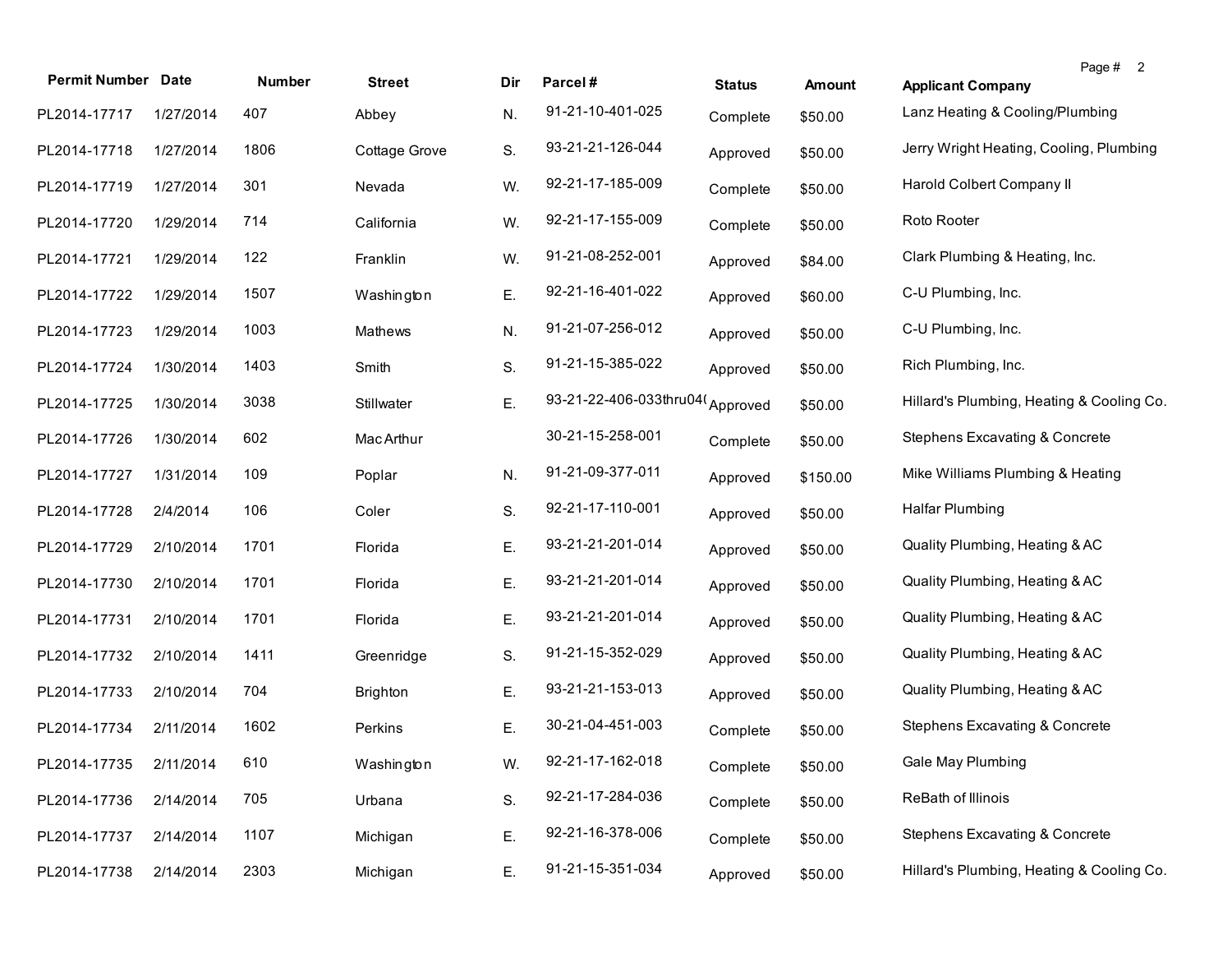| <b>Permit Number Date</b> |           | Number | <b>Street</b> | Dir | Parcel#                | <b>Status</b> | <b>Amount</b> | Page # 3<br><b>Applicant Company</b>      |  |
|---------------------------|-----------|--------|---------------|-----|------------------------|---------------|---------------|-------------------------------------------|--|
| PL2014-17739              | 2/18/2014 | 706    | Green         | Ε.  | 92-21-16-102-008       | Approved      | \$50.00       | Mike Williams Plumbing & Heating          |  |
| PL2014-17740              | 2/18/2014 | 111    | Franklin      | W.  | 91-21-08-253-005       | Complete      | \$50.00       | <b>Stephens Excavating &amp; Concrete</b> |  |
| PL2014-17741              | 2/19/2014 | 1707   | Cottage Grove | S.  | 93-21-21-103-016       | Complete      | \$50.00       | Stephens Excavating & Concrete            |  |
| PL2014-17742              | 2/19/2014 | 1507   | Washington    | Ε.  | 92-21-16-401-022       | Approved      | \$96.00       | C-U Plumbing, Inc.                        |  |
| PL2014-17743              | 2/20/2014 | 1801   | Pleasant      | S.  | 93-21-20-201-030       | Approved      | \$50.00       | Hillard's Plumbing, Heating & Cooling Co. |  |
| PL2014-17744              | 2/20/2014 | 1106   | Silver        | Ε.  | 93-21-21-181-013       | Approved      | \$50.00       | Hillard's Plumbing, Heating & Cooling Co. |  |
| PL2014-17745              | 2/20/2014 | 702    | Oregon        | Ε.  | 92-21-16-156-005       | Approved      | \$50.00       | Hillard's Plumbing, Heating & Cooling Co. |  |
| PL2014-17746              | 2/20/2014 | 1002   | Fairlawn      | Ε.  | 92-21-16-306-022       | Complete      | \$50.00       | Roto Rooter                               |  |
| PL2014-17747              | 2/20/2014 | 803    | Anderson      | S.  | 92-21-17-287-019       | Complete      | \$50.00       | Mike Williams Plumbing & Heating          |  |
| PL2014-17748              | 2/21/2014 | 1810-A | Glenwood Oaks | S.  | 93-21-21-108-029       | Approved      | \$50.00       | Hillard's Plumbing, Heating & Cooling Co. |  |
| PL2014-17749              | 2/24/2014 | 1709   | Cunningham    | N.  | 91-21-04-351-025       | Complete      | \$50.00       | <b>Bodie Cargo</b>                        |  |
| PL2014-17750              | 2/25/2014 | 300    | Broadway      | S.  | 92-21-17-212-024       | Complete      | \$50.00       | Davis/Houk Mechanical, Inc.               |  |
| PL2014-17751              | 2/25/2014 | 117    | Whitehall     | W.  | 93-21-20-451-033       | Complete      | \$50.00       | Davis/Houk Mechanical, Inc.               |  |
| PL2014-17752              | 2/25/2014 | 1206   | Eureka        | W.  | 91-21-07-206-024       | Complete      | \$50.00       | Gale May Plumbing                         |  |
| PL2014-17753              | 2/26/2014 | 1208   | Green         | Ε.  | 92-21-16-127-028       | Complete      | \$50.00       | D & S Sewer Service                       |  |
| PL2014-17754              | 2/27/2014 | 3108   | Earle         | S.  | 93-21-28-285-016       | Complete      | \$50.00       | Mike Williams Plumbing & Heating          |  |
| PL2014-17755              | 2/27/2014 | 709    | Coler         | N.  | 91-21-08-305-014       | Complete      | \$150.00      | <b>VIP Plumbing Service</b>               |  |
| PL2014-17756              | 2/28/2014 | 809    | Green         | W.  | 92-21-17-103-001       | Complete      | \$73.01       | Arcadis U.S. Inc.                         |  |
| PL2014-17757 2/28/2014    |           | 212    | Illinois      | W.  | 92-21-17-143-003       | Complete      | \$50.00       | Stephens Excavating & Concrete            |  |
| PL2014-17758              | 2/28/2014 | 2111   | Willow        | N.  | 91-21-05-427-002/004/0 | Complete      | \$100.00      | Clark Plumbing & Heating, Inc.            |  |
| PL2014-17759              | 2/28/2014 | 1008   | Pennsylvania  | Ε.  | 92-21-16-351-050       | Approved      | \$50.00       | Mike Williams Plumbing & Heating          |  |
| PL2014-17760              | 2/28/2014 | 1408   | Greenridge    | S.  | 91-21-15-355-002       | Approved      | \$50.00       | Mike Williams Plumbing & Heating          |  |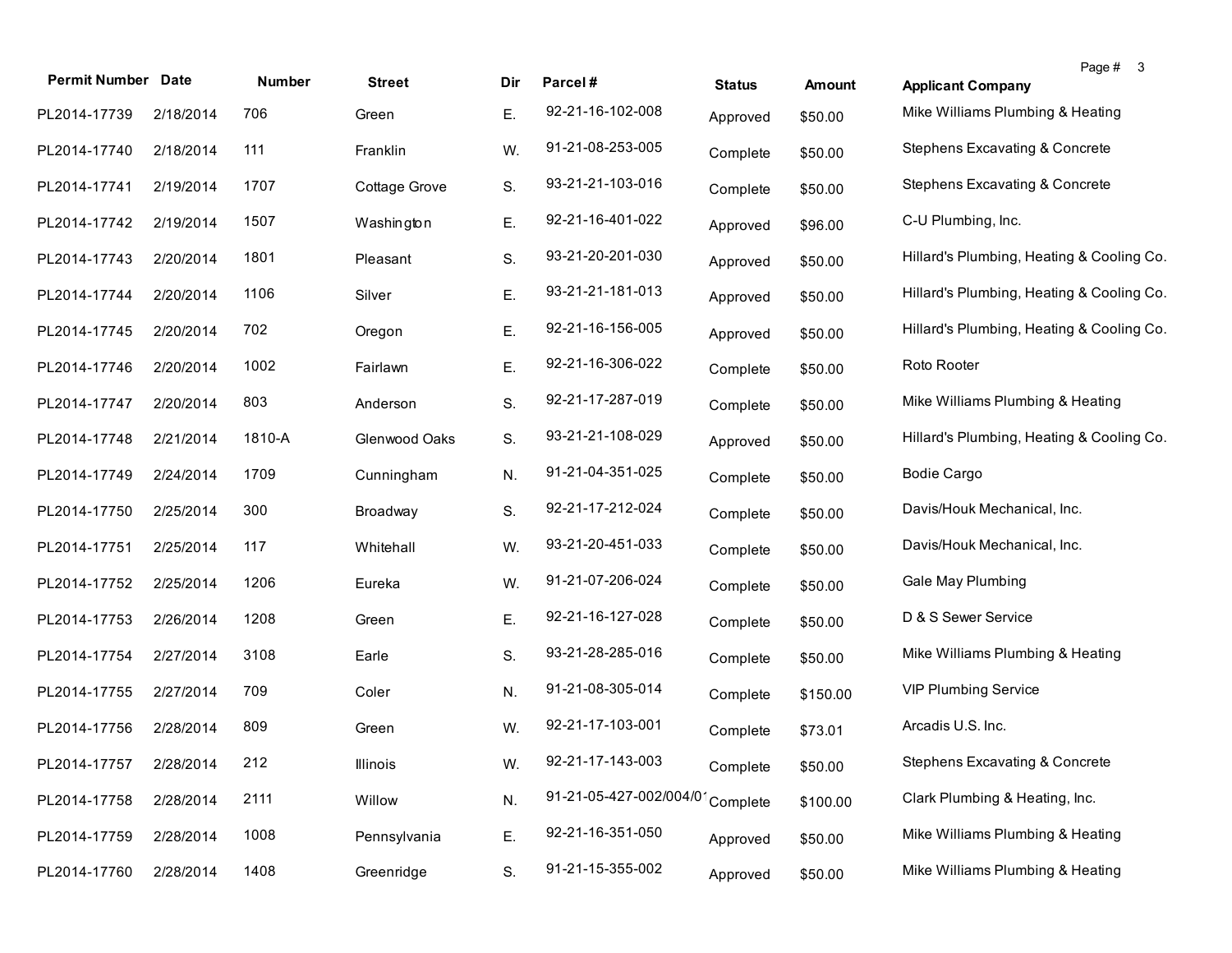| <b>Permit Number Date</b> |           | Number    | <b>Street</b>         | Dir | Parcel#                | <b>Status</b> | <b>Amount</b> | Page # 4<br><b>Applicant Company</b>       |
|---------------------------|-----------|-----------|-----------------------|-----|------------------------|---------------|---------------|--------------------------------------------|
| PL2014-17761              | 2/28/2014 | 701       | Gregory               | S.  | 93-21-18-277-025 (024) | Complete      | \$50.00       | C-U Plumbing, Inc.                         |
| PL2014-17762              | 2/28/2014 | 206       | Pennsylvania          | Ε.  | 93-21-17-455-015       | Complete      | \$50.00       | A& R Services/Mechanical Contractors, Inc. |
| PL2014-17763              | 3/4/2014  | 300       | Broadway              | S.  | 92-21-17-212-024       | Complete      | \$360.00      | Clark Plumbing & Heating, Inc.             |
| PL2014-17764              | 3/4/2014  | 601       | Guardian              | N.  | 91-21-09-426-014       | Complete      | \$150.00      | A& R Services/Mechanical Contractors, Inc. |
| PL2014-17765              | 3/6/2014  | 2401      | <b>Brookens</b>       | S.  | 93-21-20-479-010       | Approved      | \$50.00       | Nicholas Cerveny                           |
| PL2014-17766              | 3/6/2014  | 1701      | Florida               | Ε.  | 93-21-21-201-014       | Approved      | \$50.00       | Quality Plumbing, Heating & AC             |
| PL2014-17767              | 3/6/2014  | 2003      | <b>Country Squire</b> | Ε.  | 92-21-16-432-032       | Complete      | \$50.00       | <b>Halfar Plumbing</b>                     |
| PL2014-17768              | 3/6/2014  | 1806      | Cottage Grove         | S.  | 93-21-21-126-044       | Approved      | \$50.00       | Jerry Wright Heating, Cooling, Plumbing    |
| PL2014-17769              | 3/6/2014  | 1913      | Weaver                | Ε.  | 92-21-16-430-008       | Complete      | \$50.00       | D & S Sewer Service                        |
| PL2014-17770              | 3/7/2014  | 904       | Green                 | W.  | 93-21-18-228-021       | Approved      | \$70.00       | A& R Services/Mechanical Contractors, Inc. |
| PL2014-17771              | 3/7/2014  | 506       | Urbana                | S.  | 92-21-17-277-003       | Complete      | \$50.00       | Stephens Excavating & Concrete             |
| PL2014-17772              | 3/7/2014  | 1107-1209 | Florida               | Ε.  | 93-21-21-126-002       | Complete      | \$336.00      | Lee's Plumbing & Electrical                |
| PL2014-17773              | 3/11/2014 | 501       | Nevada                | W.  | 92-21-17-162-013       | Approved      | \$50.00       | Hillard's Plumbing, Heating & Cooling Co.  |
| PL2014-17774              | 3/11/2014 | 1822      | Bohn                  | S.  | 93-21-22-103-009       | Complete      | \$300.00      | <b>Ritter Plumbing</b>                     |
| PL2014-17775              | 3/11/2014 | 407       | George Huff           | Ε.  | 93-21-20-278-004       | Complete      | \$50.00       | Stephens Excavating & Concrete             |
| PL2014-17776              | 3/11/2014 | 1107-1209 | Florida               | Ε.  | 93-21-21-126-002       | Complete      | \$336.00      | Lee's Plumbing & Electrical                |
| PL2014-17777              | 3/14/2014 | 1822      | Bohn                  | S.  | 93-21-22-103-009       | Complete      | \$50.00       | Armstrong Construction                     |
| PL2014-17778              | 3/14/2014 | 803       | Oregon                | W.  | 92-21-17-153-004       | Complete      | \$50.00       | Roto Rooter                                |
| PL2014-17779 3/14/2014    |           | 2014      | Vawter                | S.  | 93-21-21-180-007       | Complete      | \$50.00       | Stephens Excavating & Concrete             |
| PL2014-17780              | 3/17/2014 | 3048      | Stillwater            | Ε.  | To Be Determined       | Complete      | \$50.00       | A& R Services/Mechanical Contractors, Inc. |
| PL2014-17781              | 3/18/2014 | 612       | Vermont               | W.  | 93-21-17-356-020       | Approved      | \$50.00       | Hillard's Plumbing, Heating & Cooling Co.  |
| PL2014-17782              | 3/18/2014 | 2703      | Landis Farm           | N.  | 91-21-04-225-004       | Approved      | \$50.00       | Hillard's Plumbing, Heating & Cooling Co.  |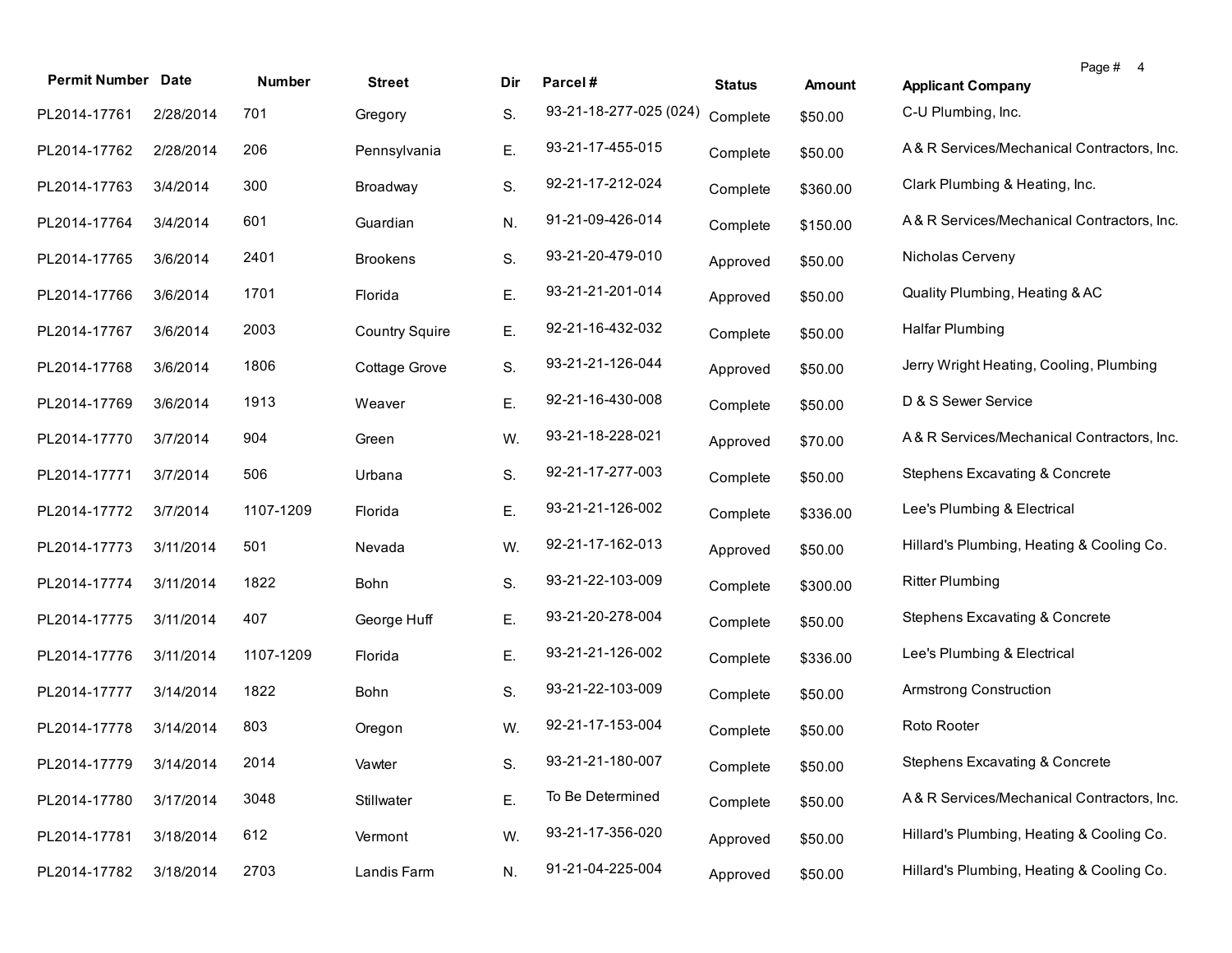| <b>Permit Number Date</b> |           | Number    | <b>Street</b>        | Dir | Parcel#              | <b>Status</b> | Amount     | Page # 5<br><b>Applicant Company</b>       |
|---------------------------|-----------|-----------|----------------------|-----|----------------------|---------------|------------|--------------------------------------------|
| PL2014-17783              | 3/19/2014 | 1210      | <b>Ellis</b>         | W.  | 91-21-07-208-024     | Complete      | \$50.00    | Willie Docher                              |
| PL2014-17784              | 3/19/2014 | 3208      | Fawn Hill            | S.  | 93-21-28-254-006     | Complete      | \$50.00    | <b>MJE Construction</b>                    |
| PL2014-17785              | 3/19/2014 | 611       | Park                 | W.  | 91-21-08-310-001     | Complete      | \$9,280.00 | A& R Services/Mechanical Contractors, Inc. |
| PL2014-17786              | 3/20/2014 | 404       | California           | Ε.  | 92-21-17-277-005     | Complete      | \$108.00   | Simply Plumbing                            |
| PL2014-17787              | 3/20/2014 | 907       | Rainbow              | S.  | 92-21-16-427-011     | Complete      | \$50.00    | <b>Willie Docher</b>                       |
| PL2014-17788              | 3/20/2014 | 14        | Montclair            |     | 93-21-20-202-014     | Complete      | \$50.00    | Urbana Plumbing & Heating, Inc.            |
| PL2014-17789              | 3/25/2014 | 2403      | <b>Burlison</b>      | S.  | 93-21-20-453-006     | Approved      | \$50.00    | Hillard's Plumbing, Heating & Cooling Co.  |
| PL2014-17790              | 3/25/2014 | 2726-2732 | <b>Berns</b>         | S.  | 93-21-29-201-002 (4) | Complete      | \$852.00   | Lanz Heating & Cooling/Plumbing            |
| PL2014-17791              | 3/25/2014 | 1509      | Rutledge             | S.  | 92-21-16-479-007     | Approved      | \$50.00    | Quality Plumbing, Heating & AC             |
| PL2014-17792              | 3/25/2014 | 208       | Vermont              | W.  | 93-21-17-381-014     | Complete      | \$50.00    | Clark Plumbing & Heating, Inc.             |
| PL2014-17793              | 3/25/2014 | 1014      | Geraldine            | N.  | 91-21-08-278-006     | Complete      | \$60.00    | Dale Elder                                 |
| PL2014-17794              | 3/25/2014 | 2505      | North Shore          | N.  | 91-21-06-227-003     | Approved      | \$50.00    | A& R Services/Mechanical Contractors, Inc. |
| PL2014-17795              | 3/25/2014 | 3208      | Fawn Hill            | S.  | 93-21-28-254-006     | Complete      | \$228.00   | Akers Plumbing LLC                         |
| PL2014-17796              | 3/26/2014 | 1412      | Dublin               | W.  | 91-21-07-252-006     | Complete      | \$50.00    | Christian Helmuth                          |
| PL2014-17797              | 3/26/2014 | 2408      | Burlison             | S.  | 93-21-20-479-022     | Approved      | \$50.00    | Urbana Plumbing & Heating, Inc.            |
| PL2014-17798              | 3/28/2014 | 106       | Oregon               | Е.  | 92-21-17-257-008     | Complete      | \$50.00    | <b>Stephens Excavating &amp; Concrete</b>  |
| PL2014-17799              | 3/28/2014 | 2210      | Combes               | S.  | 93-21-21-329-017     | Complete      | \$50.00    | Mitchell Plumbing                          |
| PL2014-17800              | 3/28/2014 | 2733      | Stone Creek          | Ε.  | 93-21-22-101-009     | Complete      | \$288.00   | <b>Ritter Plumbing</b>                     |
| PL2014-17801 3/31/2014    |           | 705       | Walnut               | S.  | 92-21-17-263-017     | Approved      | \$50.00    | Hillard's Plumbing, Heating & Cooling Co.  |
| PL2014-17802              | 3/31/2014 | 406       | Lincoln              | N.  | 91-21-08-352-013     | Complete      | \$50.00    | Stephens Excavating & Concrete             |
| PL2014-17803              | 4/2/2014  | 505       | Cunningham           | N.  | 91-21-08-405-040     | Complete      | \$50.00    | Mid Illinois Concrete                      |
| PL2014-17804              | 4/2/2014  | 503       | <b>Burkwood East</b> | Ε.  | 93-21-20-228-011     | Complete      | \$50.00    | Halfar Plumbing                            |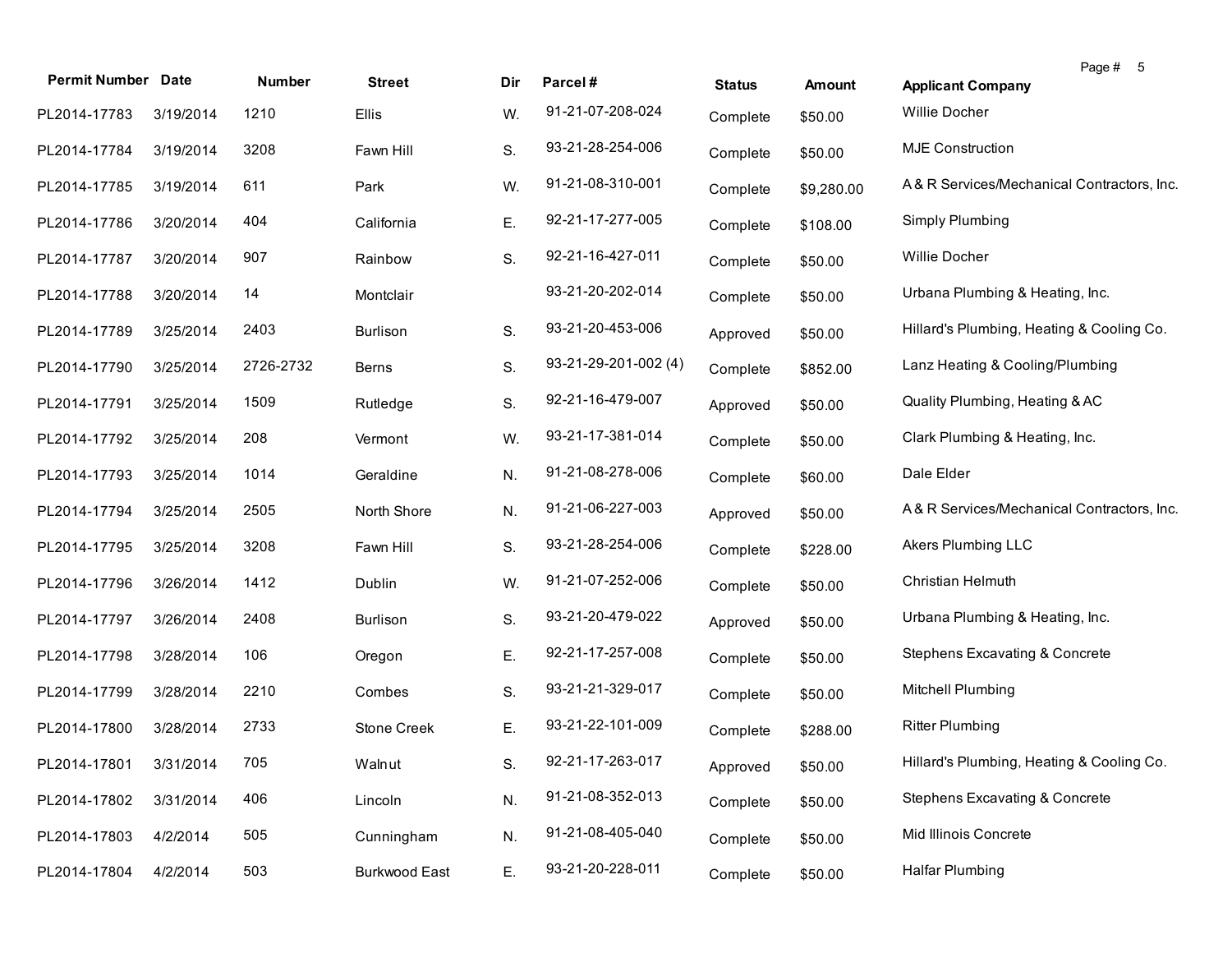| <b>Permit Number Date</b> |           | Number        | <b>Street</b> | Dir | Parcel#              | <b>Status</b> | <b>Amount</b> | Page # 6<br><b>Applicant Company</b>       |
|---------------------------|-----------|---------------|---------------|-----|----------------------|---------------|---------------|--------------------------------------------|
| PL2014-17805              | 4/2/2014  | 1509          | Smith         | S.  | 91-21-15-385-008     | Approved      | \$50.00       | Hillard's Plumbing, Heating & Cooling Co.  |
| PL2014-17806              | 4/2/2014  | 2010          | Morrow        | S.  | 93-21-21-202-088     | Approved      | \$50.00       | Reliable Plumbing & Heating                |
| PL2014-17807              | 4/2/2014  | 505           | Cunningham    | N.  | 91-21-08-405-040     | Approved      | \$480.00      | Clark Plumbing & Heating, Inc.             |
| PL2014-17808              | 4/2/2014  | 803 & 803 1/2 | Oregon        | Ε.  | 92-21-16-162-002     | Approved      | \$50.00       | Quality Plumbing, Heating & AC             |
| PL2014-17809              | 4/2/2014  | 2733          | Stone Creek   | Ε.  | 93-21-22-101-009     | Complete      | \$50.00       | Armstrong Construction                     |
| PL2014-17810              | 4/2/2014  | 1101-1107     | <b>Brad</b>   |     | 30-21-04-395-001=004 | Complete      | \$50.00       | Stephens Excavating & Concrete             |
| PL2014-17811              | 4/2/2014  | 2505          | Slayback      | Ε.  | 30-21-10-379-010     | Complete      | \$50.00       | Stephens Excavating & Concrete             |
| PL2014-17812              | 4/2/2014  | 1203          | Harding       | Ε.  | 93-21-21-177-005     | Complete      | \$50.00       | Stephens Excavating & Concrete             |
| PL2014-17813              | 4/3/2014  | 1407          | Beardsley     | W.  | 91-21-07-205-003     | Complete      | \$50.00       | Clark Plumbing & Heating, Inc.             |
| PL2014-17814              | 4/4/2014  | 2204          | Cyprus        | S.  | 93-21-22-426-043     | Complete      | \$50.00       | Raymond Miller Construction                |
| PL2014-17815              | 4/4/2014  | 2202          | Cyprus        | S.  | 93-21-22-426-044     | Complete      | \$50.00       | Raymond Miller Construction                |
| PL2014-17816              | 4/4/2014  | 601           | University    | W.  | 91-21-08-361-009     | Approved      | \$50.00       | A& R Services/Mechanical Contractors, Inc. |
| PL2014-17817              | 4/4/2014  | 209           | Oregon        | W.  | 92-21-17-188-002     | Complete      | \$50.00       | D & S Sewer Service                        |
| PL2014-17818              | 4/7/2014  | 714           | lowa          | W.  | 93-21-17-305-020     | Complete      | \$50.00       | Trevor Birkenholtz                         |
| PL2014-17819              | 4/7/2014  | 905           | Colorado      | Ε.  | 93-21-21-152-041C    | Complete      | \$576.00      | <b>Bien Plumbing</b>                       |
| PL2014-17820              | 4/7/2014  | 1001          | Colorado      | Ε.  | 93-21-21-152-041D    | Complete      | \$576.00      | <b>Bien Plumbing</b>                       |
| PL2014-17821              | 4/7/2014  | 1003          | Colorado      | Е.  | 93-21-21-152-041E    | Approved      | \$576.00      | <b>Bien Plumbing</b>                       |
| PL2014-17822              | 4/7/2014  | 2403          | Pond          | S.  | 93-21-21-376-033     | Approved      | \$50.00       | Randy Banning                              |
| PL2014-17823              | 4/7/2014  | 303           | Oregon        | Е.  | 92-21-17-284-035     | Approved      | \$50.00       | Roto Rooter                                |
| PL2014-17824              | 4/8/2014  | 2907          | Beringer      | Ε.  | 91-21-10-405-029     | Complete      | \$50.00       | Ironwood Builders, Inc.                    |
| PL2014-17825              | 4/10/2014 | 612           | Delaware      | W.  | 93-21-17-357-020     | Complete      | \$50.00       | D & S Sewer Service                        |
| PL2014-17826              | 4/10/2014 | 804           | Vermont       | W.  | 93-21-17-352-006     | Complete      | \$50.00       | Roto Rooter                                |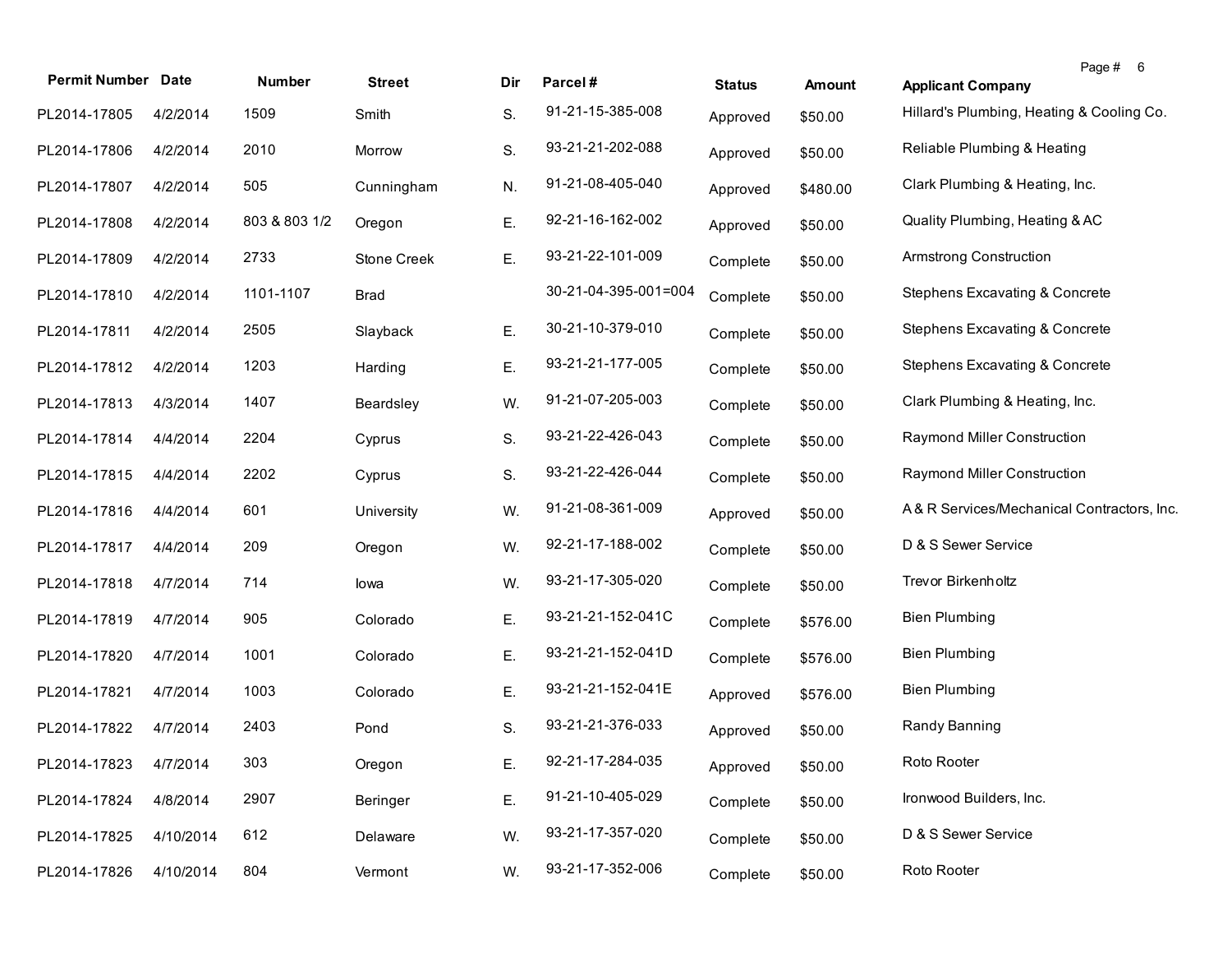| <b>Permit Number Date</b> |           | Number    | <b>Street</b> | Dir | Parcel#              | <b>Status</b> | <b>Amount</b> | Page # 7<br><b>Applicant Company</b>      |
|---------------------------|-----------|-----------|---------------|-----|----------------------|---------------|---------------|-------------------------------------------|
| PL2014-17827              | 4/10/2014 | 806       | Pennsylvania  | W.  | 93-21-17-351-006     | Complete      | \$50.00       | Stephens Excavating & Concrete            |
| PL2014-17828              | 4/11/2014 | 2417      | Nevada        | Ε.  | 30-21-15-179-009     | Complete      | \$50.00       | <b>Stephens Excavating &amp; Concrete</b> |
| PL2014-17829              | 4/11/2014 | 2907      | Beringer      | Ε.  | 91-21-10-405-029     | Complete      | \$.00         | Rich Plumbing, Inc.                       |
| PL2014-17830              | 4/11/2014 | 1806      | Cottage Grove | S.  | 93-21-21-126-044     | Approved      | \$50.00       | Jerry Wright Heating, Cooling, Plumbing   |
| PL2014-17831              | 4/14/2014 | 713       | Vine          | S.  | 92-21-17-264-014     | Complete      | \$50.00       | Lanz Heating & Cooling/Plumbing           |
| PL2014-17832              | 4/14/2014 | 1103      | Mumford       | Ε.  | 93-21-21-306-006     | Complete      | \$50.00       | Mid-State Sewer Service                   |
| PL2014-17833              | 4/14/2014 | 2702-2708 | <b>Berns</b>  | S.  | 93-21-29-201-002 (1) | Complete      | \$852.00      | Lanz Heating & Cooling/Plumbing           |
| PL2014-17834              | 4/14/2014 | 2718-2724 | <b>Berns</b>  | S.  | 93-21-29-201-002 (3) | Complete      | \$852.00      | Lanz Heating & Cooling/Plumbing           |
| PL2014-17835              | 4/14/2014 | 2710-2716 | <b>Berns</b>  | S.  | 93-21-29-201-002 (2) | Complete      | \$852.00      | Lanz Heating & Cooling/Plumbing           |
| PL2014-17836              | 4/14/2014 | 208       | Vermont       | W.  | 93-21-17-381-014     | Complete      | \$50.00       | Simply Plumbing                           |
| PL2014-17837              | 4/14/2014 | 1714      | Airport       | Ε.  | 91-15-33-476-013     | Complete      | \$50.00       | Stephens Excavating & Concrete            |
| PL2014-17838              | 4/16/2014 | 306       | Burkwood West | Ε.  | 93-21-20-227-019     | Complete      | \$50.00       | Mike Williams Plumbing & Heating          |
| PL2014-17839              | 4/16/2014 | 135       | Main          | W.  | 92-21-17-206-001     | Approved      | \$50.00       | Morse Mechanical                          |
| PL2014-17840              | 4/16/2014 | 2308      | Grange        | S.  | 93-21-20-452-021     | Complete      | \$50.00       | <b>MJE Construction</b>                   |
| PL2014-17841              | 4/17/2014 | 1206      | Eureka        | W.  | 91-21-07-206-024     | Complete      | \$50.00       | <b>National Construction Services</b>     |
| PL2014-17842              | 4/17/2014 | 115       | Franklin      | W.  | 91-21-08-253-003     | Complete      | \$50.00       | Simply Plumbing                           |
| PL2014-17843              | 4/21/2014 | 2308      | Grange        | S.  | 93-21-20-452-021     | Approved      | \$50.00       | Simply Plumbing                           |
| PL2014-17844              | 4/21/2014 | 403       | Nevada        | W.  | 92-21-17-181-008     | Complete      | \$50.00       | <b>Classic Plumbing</b>                   |
| PL2014-17845 4/21/2014    |           | 707       | Orchard       | N.  | 91-21-08-308-017     | Complete      | \$150.00      | <b>VIP Plumbing Service</b>               |
| PL2014-17846              | 4/21/2014 | 805       | Orchard       | N.  | 91-21-08-308-013     | Complete      | \$150.00      | <b>VIP Plumbing Service</b>               |
| PL2014-17847              | 4/21/2014 | 109       | Broadway      | N.  | 91-21-08-458-010     | Approved      | \$50.00       | Reliable Plumbing & Heating               |
| PL2014-17848              | 4/21/2014 | 605       | Illinois      | W.  | 92-21-17-159-004     | Complete      | \$50.00       | Quality Plumbing, Heating & AC            |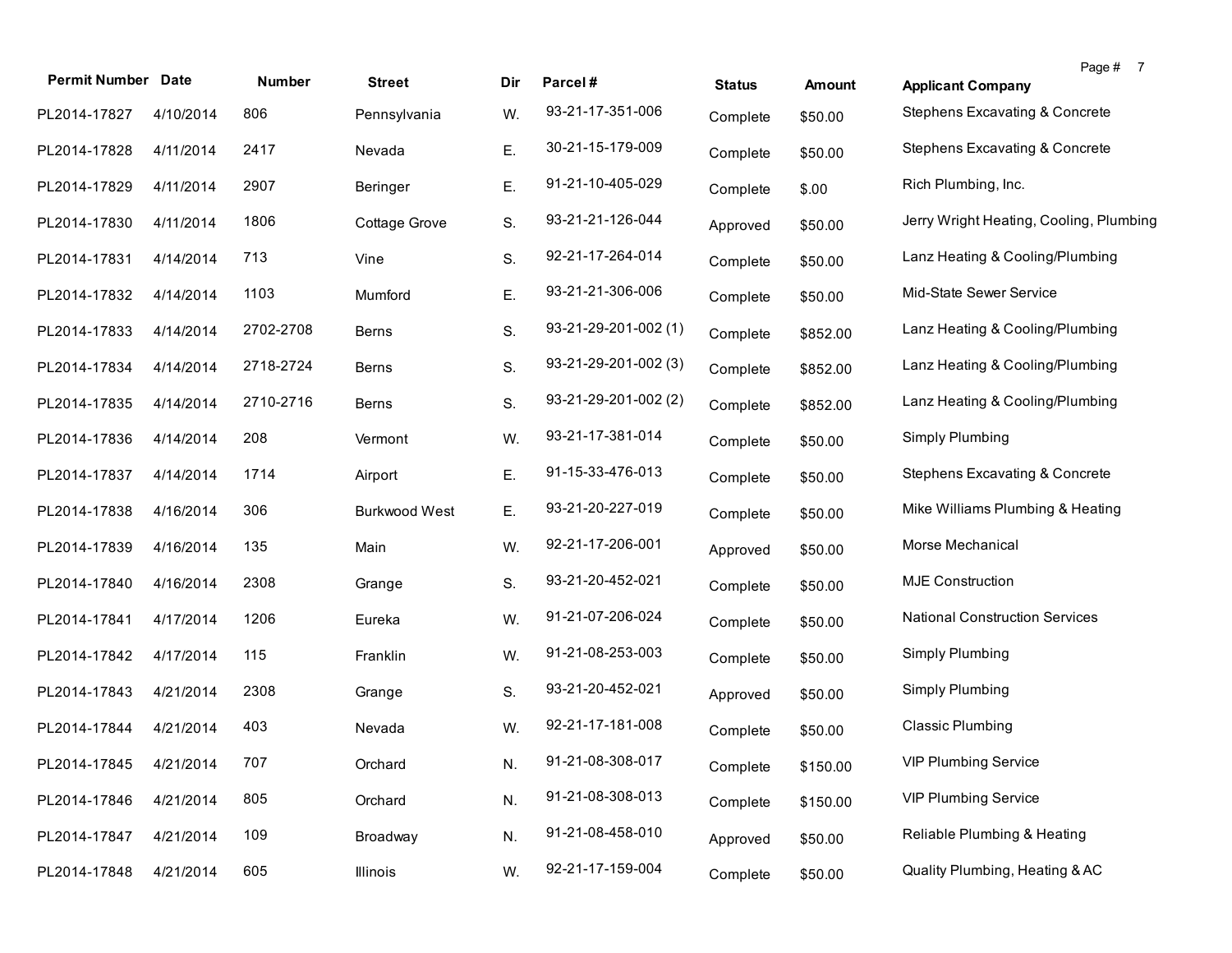| <b>Permit Number Date</b> |           | <b>Number</b> | <b>Street</b> | Dir | Parcel#          | <b>Status</b> | Amount   | <b>Applicant Company</b>                      | Page # 8 |
|---------------------------|-----------|---------------|---------------|-----|------------------|---------------|----------|-----------------------------------------------|----------|
| PL2014-17849              | 4/21/2014 | 2008          | Vawter        | S.  | 93-21-21-180-017 | Approved      | \$50.00  | Jerry Wright Heating, Cooling, Plumbing       |          |
| PL2014-17850              | 4/21/2014 | 105           | <b>Busey</b>  | N.  | 92-21-17-101-005 | Approved      | \$50.00  | Jerry Wright Heating, Cooling, Plumbing       |          |
| PL2014-17851              | 4/28/2014 | 603           | Oregon        | W.  | 92-21-17-161-005 | Approved      | \$50.00  | Hillard's Plumbing, Heating & Cooling Co.     |          |
| PL2014-17852              | 4/28/2014 | 509           | Illinois      | W.  | 92-21-17-176-002 | Approved      | \$120.00 | Quality Plumbing, Heating & AC                |          |
| PL2014-17853              | 4/29/2014 | 605           | Pennsylvania  | W.  | 93-21-17-356-010 | Complete      | \$50.00  | Stephens Excavating & Concrete                |          |
| PL2014-17854              | 4/29/2014 | 806           | Michigan      | W.  | 93-21-17-304-008 | Complete      | \$50.00  | Lanz Heating & Cooling/Plumbing               |          |
| PL2014-17855              | 4/29/2014 | 303           | Poplar        | S.  | 92-21-16-130-011 | Complete      | \$50.00  | D & S Sewer Service                           |          |
| PL2014-17856              | 4/30/2014 | 126           | Main          | W.  | 92-21-17-202-004 | Complete      | \$175.00 | Lanz Heating & Cooling/Plumbing               |          |
| PL2014-17857              | 4/30/2014 | 2204          | Cyprus        | S.  | 93-21-22-426-043 | Complete      | \$192.00 | Lee's Plumbing & Electrical                   |          |
| PL2014-17858              | 4/30/2014 | 2202          | Cyprus        | S.  | 93-21-22-426-044 | Complete      | \$168.00 | Lee's Plumbing & Electrical                   |          |
| PL2014-17859              | 4/30/2014 | 603           | Oregon        | W.  | 92-21-17-161-005 | Approved      | \$50.00  | Hillard's Plumbing, Heating & Cooling Co.     |          |
| PL2014-17860              | 5/1/2014  | 310           | Washington    | W.  | 92-21-17-185-012 | Complete      | \$50.00  | Duce Construction Company                     |          |
| PL2014-17861              | 5/1/2014  | 805           | Hill          | W.  | 91-21-08-302-012 | Complete      | \$50.00  | <b>VIP Plumbing Service</b>                   |          |
| PL2014-17862              | 5/1/2014  | 908           | Florida       | Ε.  | 92-21-16-354-013 | Complete      | \$50.00  | Stephens Excavating & Concrete                |          |
| PL2014-17863              | 5/1/2014  | 1908          | Harding       | S.  | 93-21-20-279-001 | Complete      | \$50.00  | Stephens Excavating & Concrete                |          |
| PL2014-17864              | 5/5/2014  | 2113          | Boudreau      | S.  | 93-21-20-402-012 | Complete      | \$50.00  | Wakeland Construction/Advantage<br>Properties |          |
| PL2014-17865              | 5/5/2014  | 916           | Eads          | W.  | 91-21-07-278-012 | Approved      | \$50.00  | Quality Plumbing, Heating & AC                |          |
| PL2014-17866              | 5/6/2014  | 804           | Maple         | S.  | 92-21-17-286-011 | Approved      | \$50.00  | Hoveln Heating & Cooling                      |          |
| PL2014-17867 5/6/2014     |           | 604           | Sunrise       |     | 30-21-15-255-011 | Complete      | \$50.00  | Stephens Excavating & Concrete                |          |
| PL2014-17868              | 5/6/2014  | 806           | Coler         | N.  | 91-21-08-308-002 | Complete      | \$50.00  | <b>VIP Plumbing Service</b>                   |          |
| PL2014-17869              | 5/6/2014  | 2513          | Muirfield     | S.  | 93-21-22-332-014 | Complete      | \$50.00  | <b>TAG Residential LLC</b>                    |          |
| PL2014-17870              | 5/9/2014  | 1107          | Hill          | W.  | 91-21-07-427-007 | Complete      | \$132.00 | <b>Classic Plumbing</b>                       |          |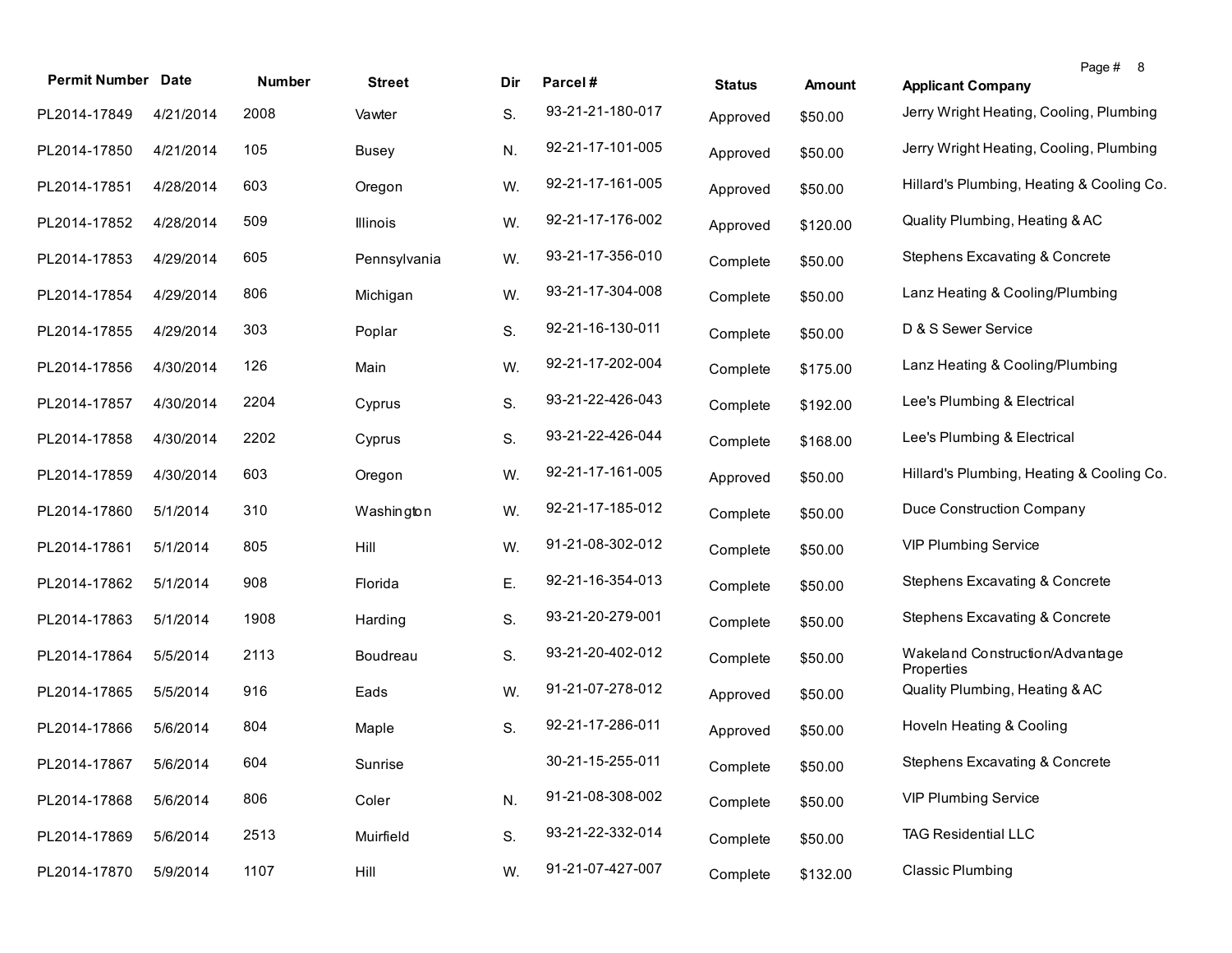| <b>Permit Number Date</b> |           | Number    | <b>Street</b>     | Dir | Parcel#              | <b>Status</b> | <b>Amount</b> | <b>Applicant Company</b>                  | Page # 9 |
|---------------------------|-----------|-----------|-------------------|-----|----------------------|---------------|---------------|-------------------------------------------|----------|
| PL2014-17871              | 5/9/2014  | 1809-A    | Lydia             | Е.  | 93-21-21-472-025     | Approved      | \$50.00       | Hillard's Plumbing, Heating & Cooling Co. |          |
| PL2014-17872              | 5/9/2014  | 1107      | Hill              | W.  | 91-21-07-427-007     | Complete      | \$50.00       | <b>Habitat for Humanity</b>               |          |
| PL2014-17873              | 5/9/2014  | 402       | Illinois          | Ε.  | 92-21-17-243-006     | Complete      | \$50.00       | <b>VIP Plumbing Service</b>               |          |
| PL2014-17874              | 5/12/2014 | 1818      | Windsor           | Е.  | 93-21-21-404-001     | Complete      | \$369.00      | Reliable Mechanical                       |          |
| PL2014-17875              | 5/12/2014 | 2718-2724 | Berns             | S.  | 93-21-29-201-002 (3) | Complete      | \$50.00       | <b>TAG Residential LLC</b>                |          |
| PL2014-17876              | 5/12/2014 | 2718-2724 | <b>Berns</b>      | S.  | 93-21-29-201-002 (3) | Complete      | \$50.00       | <b>TAG Residential LLC</b>                |          |
| PL2014-17877              | 5/12/2014 | 2718-2724 | Berns             | S.  | 93-21-29-201-002 (3) | Complete      | \$50.00       | <b>TAG Residential LLC</b>                |          |
| PL2014-17878              | 5/12/2014 | 2718-2724 | <b>Berns</b>      | S.  | 93-21-29-201-002 (3) | Complete      | \$50.00       | <b>TAG Residential LLC</b>                |          |
| PL2014-17879              | 5/12/2014 | 2206      | Cottage Grove     | S.  | 93-21-21-308-003     | Approved      | \$50.00       | CK Brush Plumbing                         |          |
| PL2014-17880              | 5/12/2014 | 904       | Lanore            | S.  | 92-21-16-426-002     | Approved      | \$50.00       | Mike Williams Plumbing & Heating          |          |
| PL2014-17881              | 5/12/2014 | 1406      | <b>Briarcliff</b> | Ε.  | 92-21-16-378-040     | Complete      | \$50.00       | Mid-State Sewer Service                   |          |
| PL2014-17882              | 5/12/2014 | 2726-2732 | Berns             | S.  | 93-21-29-201-002 (4) | Complete      | \$50.00       | <b>TAG Residential LLC</b>                |          |
| PL2014-17883              | 5/12/2014 | 2726-2732 | Berns             | S.  | 93-21-29-201-002 (4) | Complete      | \$50.00       | <b>TAG Residential LLC</b>                |          |
| PL2014-17884              | 5/12/2014 | 2726-2732 | Berns             | S.  | 93-21-29-201-002 (4) | Complete      | \$50.00       | <b>TAG Residential LLC</b>                |          |
| PL2014-17885              | 5/12/2014 | 2726-2732 | Berns             | S.  | 93-21-29-201-002 (4) | Complete      | \$50.00       | <b>TAG Residential LLC</b>                |          |
| PL2014-17886              | 6/11/2014 | 1307      | Stout             | Ε.  | 92-21-16-178-004     | Complete      | \$50.00       | <b>Stephens Excavating &amp; Concrete</b> |          |
| PL2014-17887              | 5/14/2014 | 601       | Scovill           | Ε.  | 93-21-20-478-010     | Complete      | \$50.00       | Roto Rooter                               |          |
| PL2014-17888              | 5/16/2014 | 1002      | <b>Busey</b>      | S.  | 93-21-17-306-001     | Complete      | \$50.00       | D & S Sewer Service                       |          |
| PL2014-17889              | 5/19/2014 | 1712      | Horizon           | Е.  | 93-21-28-407-013     | Complete      | \$192.00      | Vogelsang/Zindars Plumbing                |          |
| PL2014-17890              | 5/20/2014 | 1602      | Perkins           | Ε.  | 30-21-04-451-003     | Complete      | \$50.00       | Stephens Excavating & Concrete            |          |
| PL2014-17891              | 5/23/2014 | 1306      | Beech             | W.  | 91-21-07-255-008     | Complete      | \$50.00       | Mike Williams Plumbing & Heating          |          |
| PL2014-17892              | 5/23/2014 | 1817      | Stone Creek       | S.  | 93-21-22-152-006     | Complete      | \$50.00       | Kennedy Builders                          |          |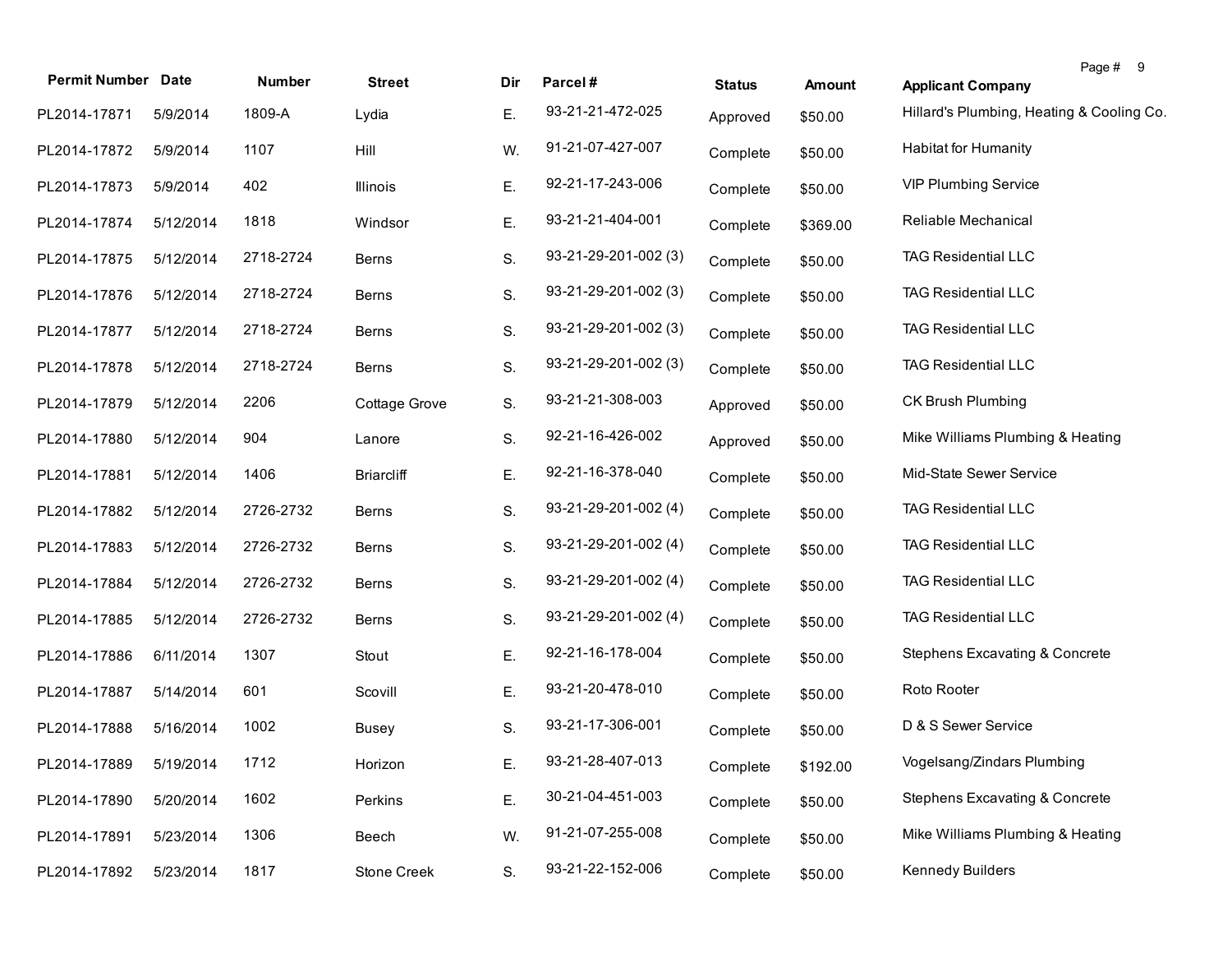| <b>Permit Number</b> | <b>Date</b> | <b>Number</b> | <b>Street</b> | Dir | Parcel#                         | <b>Status</b> | <b>Amount</b> | Page # 10<br><b>Applicant Company</b>      |
|----------------------|-------------|---------------|---------------|-----|---------------------------------|---------------|---------------|--------------------------------------------|
| PL2014-17893         | 5/28/2014   | 202           | University    | W.  | 91-21-08-402-008                | Approved      | \$50.00       | <b>Miller Enterprises</b>                  |
| PL2014-17894         | 5/28/2014   | 1607          | Horizon       | S.  | 93-21-28-408-004                | Complete      | \$264.00      | Mark Warner                                |
| PL2014-17895         | 5/28/2014   | 209           | Crystal Lake  | Ε.  | 91-21-08-405-013                | Complete      | \$50.00       | D & S Sewer Service                        |
| PL2014-17896         | 5/28/2014   | 302-611       | Fairlawn      | Е.  | 93-21-17-428-007thru11(Approved |               | \$50.00       | <b>Stephens Excavating &amp; Concrete</b>  |
| PL2014-17897         | 5/29/2014   | 2420          | Washington    | Ε.  | 30-21-15-179-018                | Complete      | \$50.00       | <b>Stephens Excavating &amp; Concrete</b>  |
| PL2014-17898         | 5/29/2014   | 405           | Vermont       | W.  | 93-21-17-378-008                | Complete      | \$50.00       | Harold Colbert Company II                  |
| PL2014-17899         | 5/29/2014   | 508           | High          | W.  | 92-21-17-128-011                | Approved      | \$50.00       | Dale Elder                                 |
| PL2014-17900         | 5/30/2014   | 3310          | Deer Ridge    | S.  | 93-21-28-405-012                | Complete      | \$50.00       | Dallas Construction Co.                    |
| PL2014-17901         | 6/4/2014    | 812           | Delaware      | W.  | 93-21-17-353-010                | Approved      | \$50.00       | Reliable Plumbing & Heating                |
| PL2014-17902         | 6/4/2014    | 1803-1809     | Philo         | S.  | 93-21-21-126-050                | Approved      | \$56.25       | Interstate Mechanical                      |
| PL2014-17903         | 6/4/2014    | 1817          | Stone Creek   | S.  | 93-21-22-152-006                | Complete      | \$252.00      | Lanz Heating & Cooling/Plumbing            |
| PL2014-17904         | 6/4/2014    | 3310          | Deer Ridge    | S.  | 93-21-28-405-012                | Complete      | \$84.00       | <b>Thompson Plumbing</b>                   |
| PL2014-17905         | 6/11/2014   | 802           | Sunnycrest    | Е.  | 93-21-21-101-018                | Complete      | \$50.00       | Roto Rooter                                |
| PL2014-17906         | 6/11/2014   | 209           | Oregon        | Ε.  | 92-21-17-264-005                | Complete      | \$50.00       | Roto Rooter                                |
| PL2014-17907         | 6/11/2014   | 902           | Killarney     | W.  | 91-21-06-426-007                | Complete      | \$160.00      | Fred's Plbg-Heating, AC & Elect.           |
| PL2014-17908         | 6/12/2014   | 603           | Shurts        | Ε.  | 93-21-20-477-007                | Approved      | \$50.00       | Hillard's Plumbing, Heating & Cooling Co.  |
| PL2014-17909         | 6/12/2014   | 3015          | Stillwater    | Ε.  | 93-21-22-405-011                | Complete      | \$168.00      | Lee's Plumbing & Electrical                |
| PL2014-17910         | 6/12/2014   | 3017          | Stillwater    | Е.  | 93-21-22-405-010                | Approved      | \$168.00      | Lee's Plumbing Inc.                        |
| PL2014-17911         | 6/16/2014   | 602           | University    | W.  | 91-21-08-310-001A               | Approved      | \$50.00       | A& R Services/Mechanical Contractors, Inc. |
| PL2014-17912         | 6/16/2014   | 1708          | Horizon       | Ε.  | 93-21-28-407-015                | Approved      | \$156.00      | C-U Plumbing, Inc.                         |
| PL2014-17913         | 6/16/2014   | 706           | Walnut        | S.  | 92-21-17-264-007                | Complete      | \$50.00       | Stephens Excavating & Concrete             |
| PL2014-17914         | 6/18/2014   | 1412          | Dublin        | W.  | 91-21-07-252-006                | Complete      | \$50.00       | Dale Elder                                 |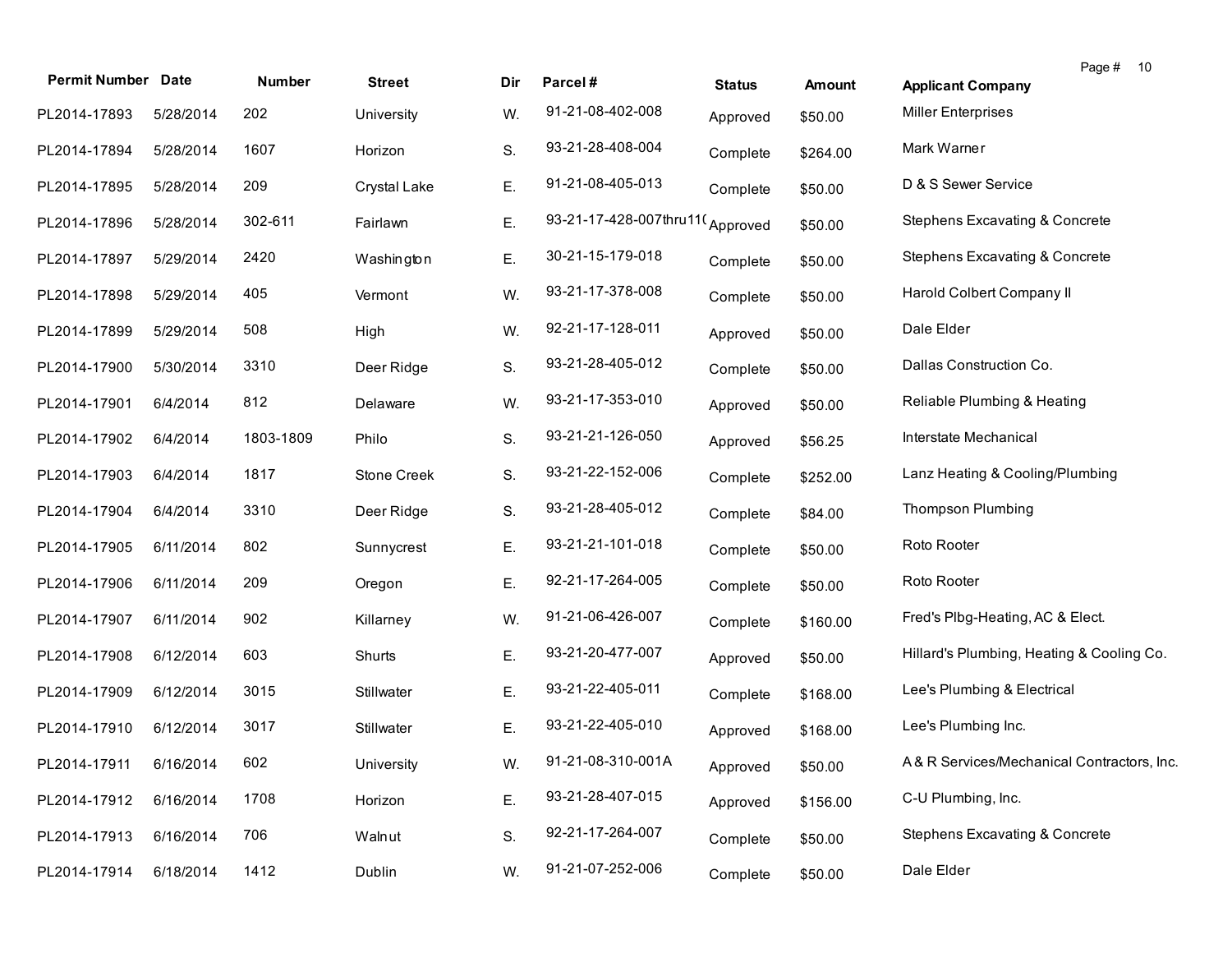| <b>Permit Number Date</b> |           | Number    | <b>Street</b>  | Dir | Parcel#              | <b>Status</b> | <b>Amount</b> | Page # 11<br><b>Applicant Company</b>     |
|---------------------------|-----------|-----------|----------------|-----|----------------------|---------------|---------------|-------------------------------------------|
| PL2014-17915              | 6/19/2014 | 104       | Lincoln        | N.  | 91-21-08-355-020     | Approved      | \$50.00       | Jerry Wright Heating, Cooling, Plumbing   |
| PL2014-17916              | 6/19/2014 | 2704      | Skyline        | N.  | 91-21-03-103-001     | Complete      | \$192.00      | Quality Plumbing, Heating & AC            |
| PL2014-17917              | 6/19/2014 | 303       | Washington     | Ε.  | 93-21-17-426-006     | Approved      | \$50.00       | Quality Plumbing, Heating & AC            |
| PL2014-17918              | 6/26/2014 | 2404      | Elm            | Ε.  | 91-21-15-126-005     | Complete      | \$50.00       | Stephens Excavating & Concrete            |
| PL2014-17919              | 6/26/2014 | 607       | Evergreen East | Ε.  | 93-21-20-229-020     | Approved      | \$50.00       | Hillard's Plumbing, Heating & Cooling Co. |
| PL2014-17920              | 6/27/2014 | 508       | High           | W.  | 92-21-17-128-011     | Complete      | \$50.00       | Dale Elder                                |
| PL2014-17921              | 6/27/2014 | 506       | California     | W.  | 92-21-17-176-009     | Complete      | \$288.00      | <b>Ritter Plumbing</b>                    |
| PL2014-17922              | 7/3/2014  | 2308      | Pond           | S.  | 93-21-21-377-011     | Approved      | \$50.00       | Hillard's Plumbing, Heating & Cooling Co. |
| PL2014-17923              | 7/3/2014  | 606       | Park           | W.  | 91-21-08-309-007     | Approved      | \$385.00      | Reliable Plumbing & Heating               |
| PL2014-17924              | 7/3/2014  | 802       | Park           | Ε.  | 91-21-09-304-001     | Complete      | \$50.00       | ReBath of Illinois                        |
| PL2014-17925              | 7/9/2014  | 1208 1/2  | Dublin         | W.  | 91-21-07-260-010     | Complete      | \$132.00      | <b>Classic Plumbing</b>                   |
| PL2014-17926              | 7/10/2014 | 2710-2716 | <b>Berns</b>   | S.  | 93-21-29-201-002 (2) | Complete      | \$50.00       | <b>TAG Residential LLC</b>                |
| PL2014-17927              | 7/10/2014 | 2710-2716 | Berns          | S.  | 93-21-29-201-002 (2) | Complete      | \$50.00       | <b>TAG Residential LLC</b>                |
| PL2014-17928              | 7/10/2014 | 2710-2716 | <b>Berns</b>   | S.  | 93-21-29-201-002 (2) | Complete      | \$50.00       | <b>TAG Residential LLC</b>                |
| PL2014-17929              | 7/10/2014 | 2710-2716 | Berns          | S.  | 93-21-29-201-002 (2) | Complete      | \$50.00       | <b>TAG Residential LLC</b>                |
| PL2014-17930              | 7/10/2014 | 907       | Orchard        | S.  | 93-21-17-305-032     | Complete      | \$50.00       | Coit Concrete                             |
| PL2014-17931              | 7/10/2014 | 601       | Race           | S.  | 92-21-17-255-005     | Approved      | \$50.00       | Stephens Excavating & Concrete            |
| PL2014-17932              | 7/11/2014 | 1502      | Vine           | S.  | 93-21-17-478-007     | Complete      | \$50.00       | Harmon Excavating, Inc.                   |
| PL2014-17933 7/11/2014    |           | 3015      | Stillwater     | Ε.  | 93-21-22-405-011     | Complete      | \$50.00       | Harmon Excavating, Inc.                   |
| PL2014-17934              | 7/11/2014 | 3017      | Stillwater     | Ε.  | 93-21-22-405-010     | Complete      | \$50.00       | Harmon Excavating, Inc.                   |
| PL2014-17935              | 7/11/2014 | 506       | California     | W.  | 92-21-17-176-009     | Complete      | \$50.00       | Harmon Excavating, Inc.                   |
| PL2014-17936              | 7/11/2014 | 211       | Vermont        | W.  | 93-21-17-382-005     | Complete      | \$60.00       | Harold Colbert Company II                 |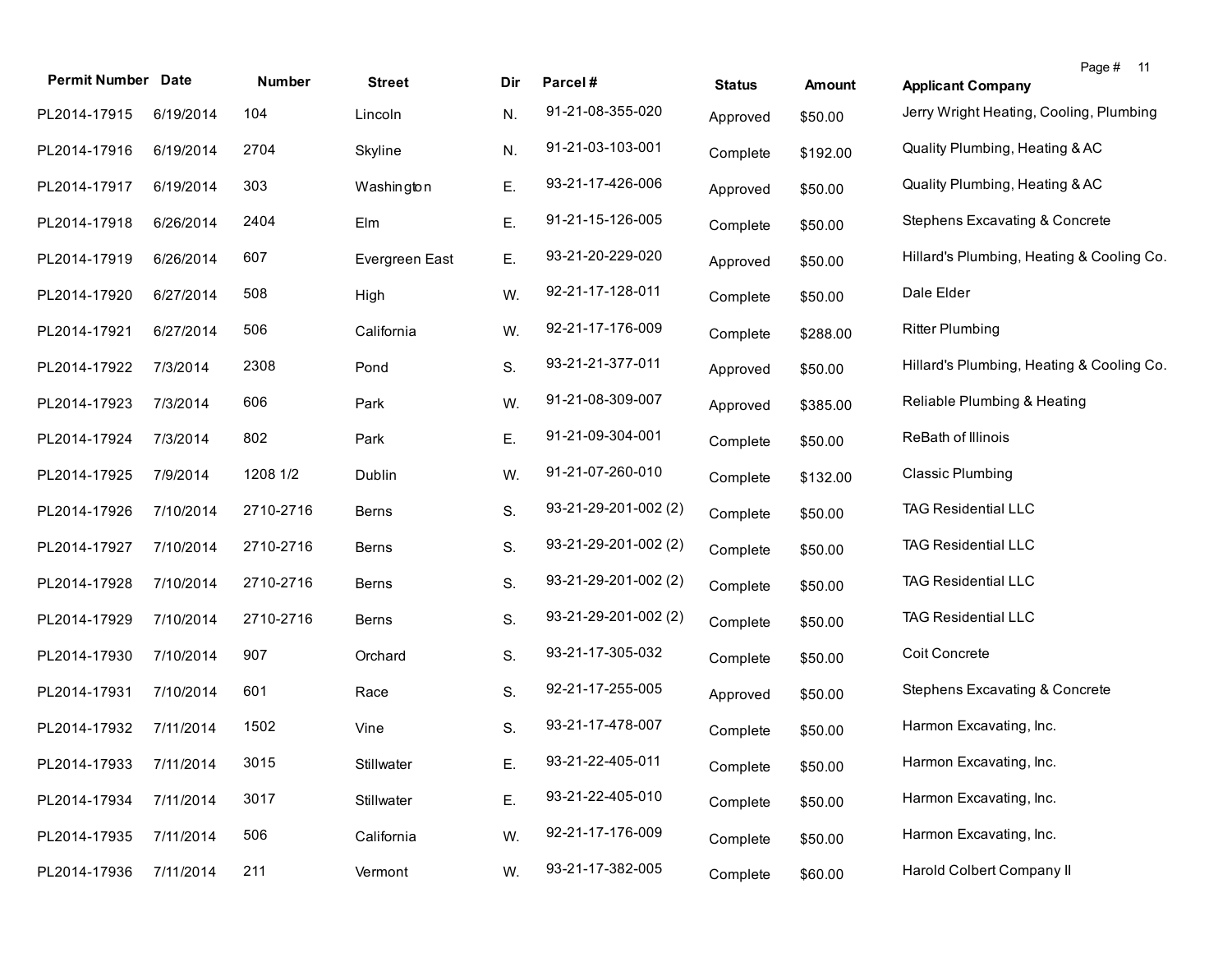| <b>Permit Number</b> | <b>Date</b> | <b>Number</b> | <b>Street</b>     | Dir | Parcel#              | <b>Status</b> | <b>Amount</b> | Page # 12<br><b>Applicant Company</b>      |  |
|----------------------|-------------|---------------|-------------------|-----|----------------------|---------------|---------------|--------------------------------------------|--|
| PL2014-17937         | 7/16/2014   | 303           | Sherwin           | Е.  | 30-21-29-427-001     | Complete      | \$50.00       | Stephens Excavating & Concrete             |  |
| PL2014-17938         | 7/16/2014   | 403           | Maple             | S.  | 92-21-17-243-005     | Approved      | \$50.00       | <b>Stephens Excavating &amp; Concrete</b>  |  |
| PL2014-17939         | 7/16/2014   | 2513          | Muirfield         | S.  | 93-21-22-332-014     | Complete      | \$240.00      | Lanz Heating & Cooling/Plumbing            |  |
| PL2014-17940         | 7/18/2014   | 1710          | Windsor           | Ε.  | 93-21-21-400-026     | Approved      | \$50.00       | Davis/Houk Mechanical, Inc.                |  |
| PL2014-17941         | 7/18/2014   | 804 1/2       | Main              | Ε.  | 91-21-09-353-015     | Complete      | \$50.00       | Morse Mechanical                           |  |
| PL2014-17942         | 7/18/2014   | 1412          | Dublin            | W.  | 91-21-07-252-006     | Complete      | \$168.00      | Dale Elder                                 |  |
| PL2014-17943         | 7/18/2014   | 2718-2724     | <b>Berns</b>      | S.  | 93-21-29-201-002 (3) | Approved      | \$72.00       | Lanz Heating & Cooling/Plumbing            |  |
| PL2014-17944         | 7/22/2014   | 405           | Oregon            | Ε.  | 92-21-17-285-002     | Approved      | \$50.00       | Stephens Excavating & Concrete             |  |
| PL2014-17945         | 7/22/2014   | 706           | High              | W.  | 92-21-17-107-013     | Approved      | \$50.00       | <b>Stephens Excavating &amp; Concrete</b>  |  |
| PL2014-17946         | 7/22/2014   | 1208          | Tremont           | W.  | 91-21-07-207-023     | Complete      | \$50.00       | Roto Rooter                                |  |
| PL2014-17947         | 7/24/2014   | 303           | Pennsylvania      | W.  | 93-21-17-381-003     | Approved      | \$50.00       | Mike Williams Plumbing & Heating           |  |
| PL2014-17948         | 7/22/2014   | 507           | Harding           | Ε.  | 93-21-20-281-029     | Complete      | \$50.00       | ReBath of Illinois                         |  |
| PL2014-17949         | 7/22/2014   | 300           | Broadway          | S.  | 92-21-17-212-024     | Complete      | \$50.00       | <b>VIP Plumbing Service</b>                |  |
| PL2014-17950         | 7/22/2014   | 1502          | <b>Briarcliff</b> | Ε.  | 92-21-16-452-009     | Approved      | \$50.00       | Urbana Plumbing & Heating, Inc.            |  |
| PL2014-17951         | 7/24/2014   | 810           | Anthony           | W.  | 91-21-05-100-017     | Approved      | \$50.00       | A&R Services/Mechanical Contractors, Inc.  |  |
| PL2014-17952         | 7/24/2014   | 405           | Florida           | Ε.  | 93-21-20-226-007     | Approved      | \$50.00       | Hillard's Plumbing, Heating & Cooling Co.  |  |
| PL2014-17953         | 7/24/2014   | 109           | Webber            | N.  | 91-21-09-352-005     | Approved      | \$50.00       | Hillard's Plumbing, Heating & Cooling Co.  |  |
| PL2014-17954         | 7/29/2014   | 2102          | Stonebrooke       | S.  | 93-21-22-426-057     | Approved      | \$50.00       | Hillard's Plumbing, Heating & Cooling Co.  |  |
| PL2014-17955         | 7/29/2014   | 603           | Sunnycrest East   | Ε.  | 93-21-20-227-014     | Complete      | \$50.00       | Stephens Excavating & Concrete             |  |
| PL2014-17956         | 7/30/2014   | 608           | Illinois          | W.  | 92-21-17-113-010     | Approved      | \$50.00       | <b>Classic Plumbing</b>                    |  |
| PL2014-17957         | 7/31/2014   | 3044          | Stillwater        | Е.  | To Be Determined     | Approved      | \$50.00       | A& R Services/Mechanical Contractors, Inc. |  |
| PL2014-17958         | 8/5/2014    | 1212          | <b>Butzow</b>     | Ε.  | 91-21-09-404-001     | Complete      | \$50.00       | Quality Plumbing, Heating & AC             |  |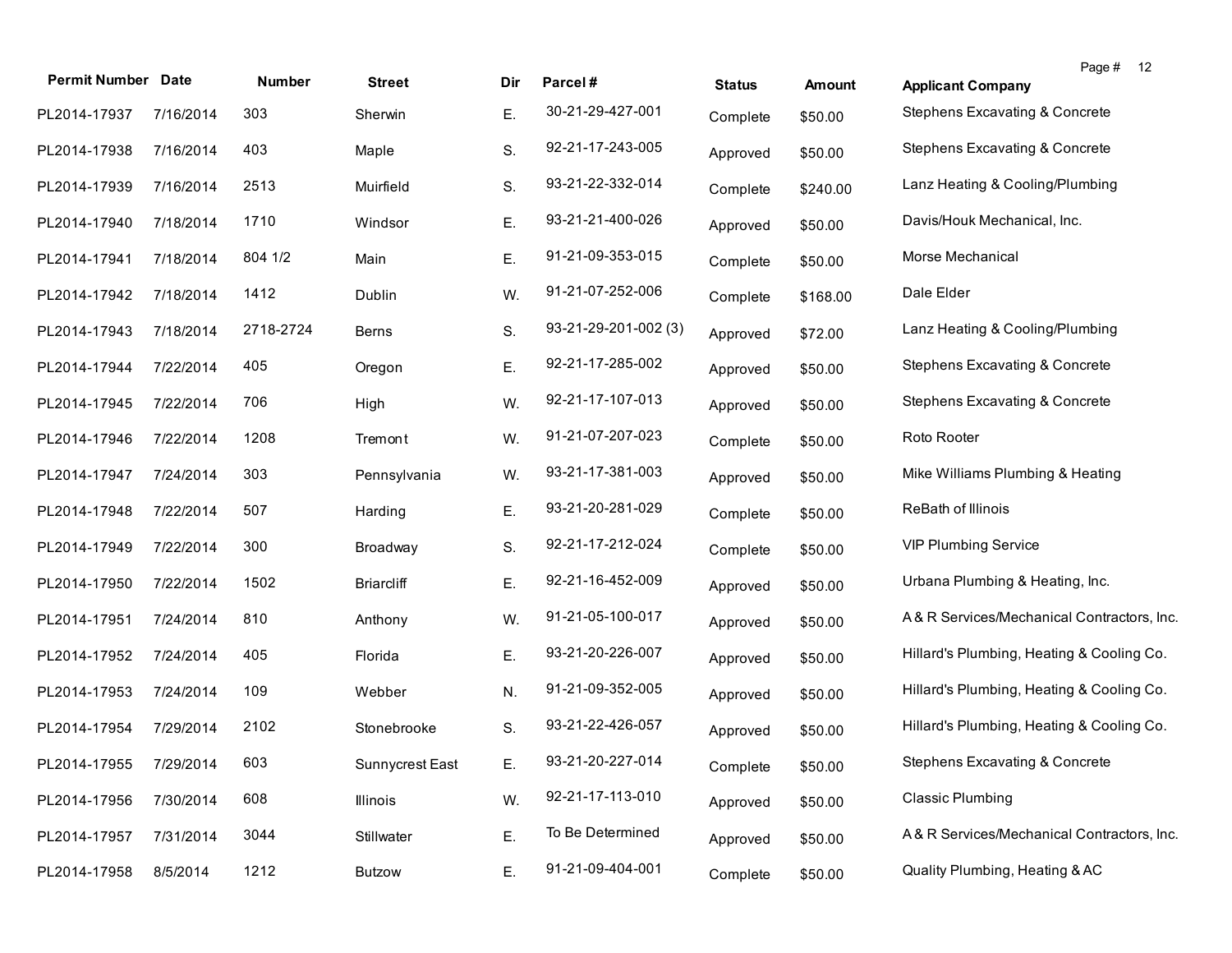| <b>Permit Number</b> | <b>Date</b> | Number   | <b>Street</b> | Dir | Parcel#           | <b>Status</b> | <b>Amount</b> | Page # 13<br><b>Applicant Company</b>      |
|----------------------|-------------|----------|---------------|-----|-------------------|---------------|---------------|--------------------------------------------|
| PL2014-17959         | 8/5/2014    | 716      | lowa          | W.  | 93-21-17-305-018  | Approved      | \$50.00       | Hillard's Plumbing, Heating & Cooling Co.  |
| PL2014-17960         | 8/5/2014    | 2812     | Slayback      | Ε.  | 91-21-10-404-007  | Approved      | \$50.00       | <b>Halfar Plumbing</b>                     |
| PL2014-17961         | 8/7/2014    | 1616     | Ivanhoe       | Ε.  | 92-21-16-404-028  | Approved      | \$50.00       | Fred's Plbg-Heating, AC & Elect.           |
| PL2014-17962         | 8/7/2014    | 3310     | Deer Ridge    | S.  | 93-21-28-405-012  | Complete      | \$156.00      | <b>Thompson Plumbing</b>                   |
| PL2014-17963         | 8/7/2014    | 2821     | Haydon        | Е.  | 91-21-10-410-025  | Complete      | \$50.00       | HearthStone Homes                          |
| PL2014-17964         | 8/7/2014    | 2502     | Stricker      | S.  | 93-21-22-476-019  | Approved      | \$50.00       | Hillard's Plumbing, Heating & Cooling Co.  |
| PL2014-17965         | 8/7/2014    | 1401     | Maple         | S.  | 93-21-17-479-004  | Approved      | \$50.00       | Hillard's Plumbing, Heating & Cooling Co.  |
| PL2014-17966         | 8/7/2014    | 905      | Hill          | W.  | 91-21-07-429-014  | Approved      | \$50.00       | Stephens Excavating & Concrete             |
| PL2014-17967         | 8/11/2014   | 1004     | Main          | W.  | 91-21-07-481-020  | Complete      | \$50.00       | Stephens Excavating & Concrete             |
| PL2014-17968         | 8/12/2014   | 1701     | Florida       | Ε.  | 93-21-21-201-014  | Approved      | \$50.00       | Quality Plumbing, Heating & AC             |
| PL2014-17969         | 8/12/2014   | 1701     | Florida       | Ε.  | 93-21-21-201-014  | Approved      | \$50.00       | Quality Plumbing, Heating & AC             |
| PL2014-17970         | 8/12/2014   | 114      | Vine          | N.  | 91-21-08-478-015A | Complete      | \$180.00      | Parker Mechanical                          |
| PL2014-17971         | 8/14/2014   | 801      | Killarney     | W.  | 91-21-05-304-001  | Complete      | \$600.00      | A& R Services/Mechanical Contractors, Inc. |
| PL2014-17972         | 8/14/2014   | 501      | Race          | S.  | 92-21-17-251-005  | Approved      | \$50.00       | Clark Plumbing & Heating, Inc.             |
| PL2014-17973         | 8/14/2014   | 705      | McHenry       | Е.  | 93-21-21-354-003  | Approved      | \$50.00       | Roto Rooter                                |
| PL2014-17974         | 8/19/2014   | 2821     | Haydon        | Ε.  | 91-21-10-410-025  | Complete      | \$228.00      | C-U Plumbing, Inc.                         |
| PL2014-17975         | 8/19/2014   | 14       | Montclair     |     | 93-21-20-202-014  | Complete      | \$50.00       | R. C.'s Plumbing, Heating & Electrical     |
| PL2014-17976         | 8/22/2014   | 1006     | Michigan      | Ε.  | 92-21-16-307-040  | Approved      | \$50.00       | Hillard's Plumbing, Heating & Cooling Co.  |
| PL2014-17977         | 8/27/2014   | 3212     | Chatham       | S.  | 93-21-28-255-013  | Approved      | \$50.00       | Clark Plumbing & Heating, Inc.             |
| PL2014-17978         | 8/27/2014   | 2514     | Castlerock    | Е.  | 93-21-22-326-004  | Approved      | \$240.00      | C-U Plumbing, Inc.                         |
| PL2014-17979         | 8/27/2014   | 1105     | Austin        | S.  | 92-21-16-403-004  | Approved      | \$50.00       | Quality Plumbing, Heating & AC             |
| PL2014-17980         | 8/27/2014   | 1208 1/2 | Dublin        | W.  | 91-21-07-260-010  | Complete      | \$50.00       | <b>Habitat for Humanity</b>                |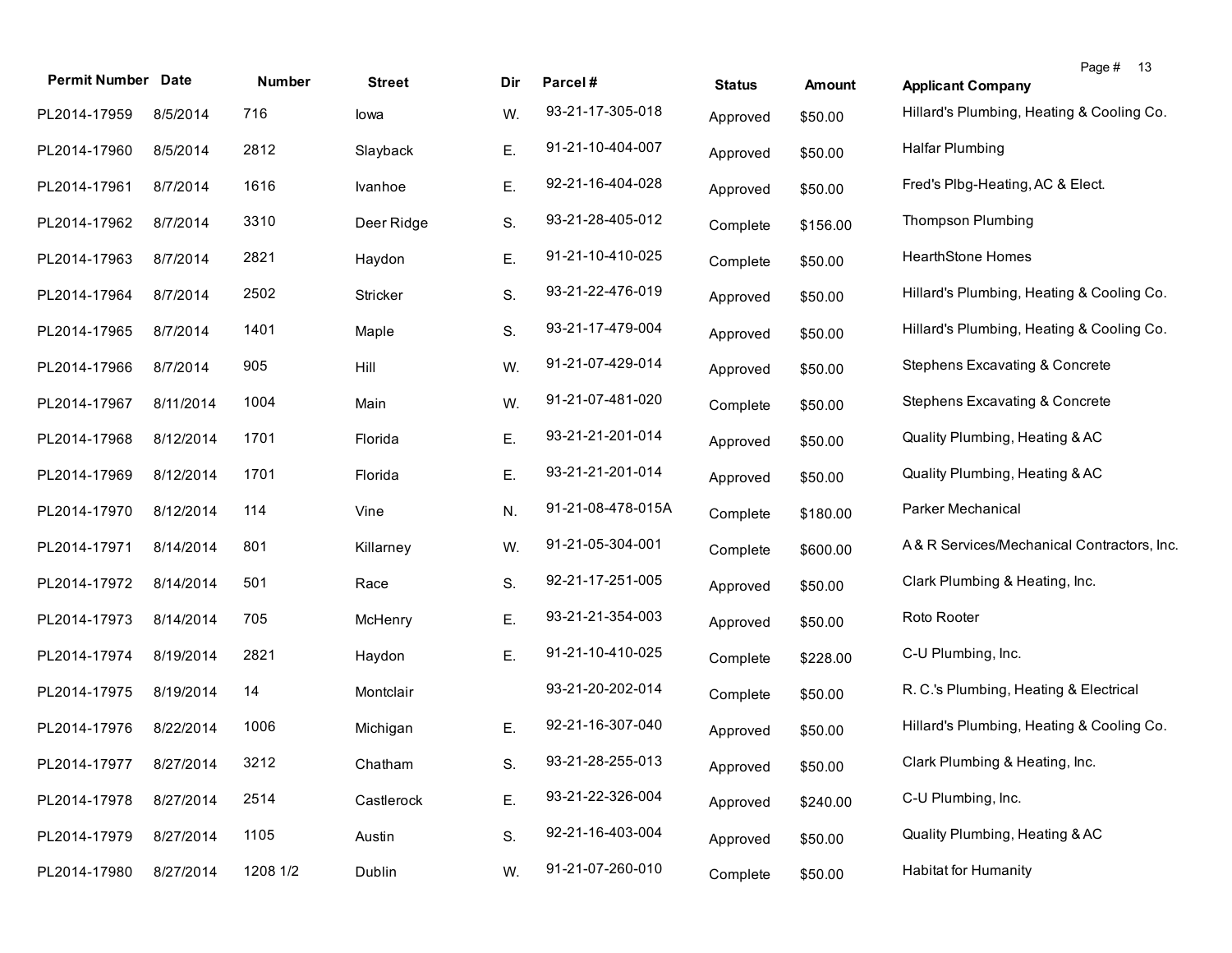| <b>Permit Number Date</b> |           | Number    | <b>Street</b>         | Dir | Parcel#          | <b>Status</b> | <b>Amount</b> | Page #<br>14<br><b>Applicant Company</b>  |
|---------------------------|-----------|-----------|-----------------------|-----|------------------|---------------|---------------|-------------------------------------------|
| PL2014-17981              | 8/28/2014 | 2740      | Philo                 | S.  | 93-21-28-201-004 | Complete      | \$69.00       | Davis/Houk Mechanical, Inc.               |
| PL2014-17982              | 8/28/2014 | 905       | Park                  | Ε.  | 91-21-09-308-003 | Complete      | \$50.00       | Roto Rooter                               |
| PL2014-17983              | 9/3/2014  | 1708      | Horizon               | Ε.  | 93-21-28-407-015 | Complete      | \$50.00       | <b>HearthStone Homes</b>                  |
| PL2014-17984              | 9/3/2014  | 601       | Colorado              | Ε.  | 93-21-20-280-007 | Approved      | \$50.00       | <b>Bodie Cargo</b>                        |
| PL2014-17985              | 9/3/2014  | 1010      | University            | W.  | 91-21-07-431-026 | Approved      | \$28,000.00   | D. Binder Mechanical                      |
| PL2014-17986              | 9/3/2014  | 1505-1629 | Florida               | Ε.  | 93-21-21-201-013 | Complete      | \$150.00      | <b>Bodie Cargo</b>                        |
| PL2014-17987              | 9/3/2014  | 1505-1629 | Florida               | Ε.  | 93-21-21-201-013 | Complete      | \$150.00      | <b>Bodie Cargo</b>                        |
| PL2014-17988              | 9/3/2014  | 1505-1629 | Florida               | Ε.  | 93-21-21-201-013 | Complete      | \$150.00      | <b>Bodie Cargo</b>                        |
| PL2014-17989              | 9/4/2014  | 1909      | Jane Ann              | Ε.  | 93-21-28-276-024 | Approved      | \$50.00       | Hillard's Plumbing, Heating & Cooling Co. |
| PL2014-17990              | 9/4/2014  | 3210      | Chatham               | S.  | 93-21-28-255-014 | Complete      | \$50.00       | D & S Sewer Service                       |
| PL2014-17991              | 9/4/2014  | 2514      | Castlerock            | Е.  | 93-21-22-326-004 | Complete      | \$50.00       | Premier Homes of Illinoiis                |
| PL2014-17992              | 9/9/2014  | 2112      | Easy                  | Ε.  | 91-21-15-301-003 | Complete      | \$50.00       | Lanz Heating & Cooling/Plumbing           |
| PL2014-17993              | 9/9/2014  | 1505-1629 | Florida               | Ε.  | 93-21-21-201-013 | Complete      | \$50.00       | <b>Bodie Cargo</b>                        |
| PL2014-17994              | 9/9/2014  | 1505-1629 | Florida               | Ε.  | 93-21-21-201-013 | Complete      | \$50.00       | <b>Bodie Cargo</b>                        |
| PL2014-17995              | 9/9/2014  | 1505-1629 | Florida               | Е.  | 93-21-21-201-013 | Complete      | \$50.00       | <b>Bodie Cargo</b>                        |
| PL2014-17996              | 9/9/2014  | 1505-1629 | Florida               | Е.  | 93-21-21-201-013 | Complete      | \$50.00       | <b>Bodie Cargo</b>                        |
| PL2014-17997              | 9/9/2014  | 1505-1629 | Florida               | Е.  | 93-21-21-201-013 | Complete      | \$50.00       | <b>Bodie Cargo</b>                        |
| PL2014-17998              | 9/9/2014  | 202       | lowa                  | W.  | 93-21-17-327-022 | Approved      | \$50.00       | Quality Plumbing, Heating & AC            |
| PL2014-17999 9/9/2014     |           | 1101      | <b>Country Squire</b> | S.  | 92-21-16-432-012 | Approved      | \$50.00       | Quality Plumbing, Heating & AC            |
| PL2014-18000              | 9/9/2014  | 1004      | <b>Busey</b>          | S.  | 93-21-17-306-002 | Complete      | \$50.00       | Urbana Plumbing & Heating, Inc.           |
| PL2014-18001              | 9/9/2014  | 702       | Oregon                | W.  | 92-21-17-156-018 | Approved      | \$50.00       | Quality Plumbing, Heating & AC            |
| PL2014-18002              | 9/10/2014 | 201       | <b>Busey</b>          | S.  | 92-21-17-102-017 | Complete      | \$192.00      | Lanz Heating & Cooling/Plumbing           |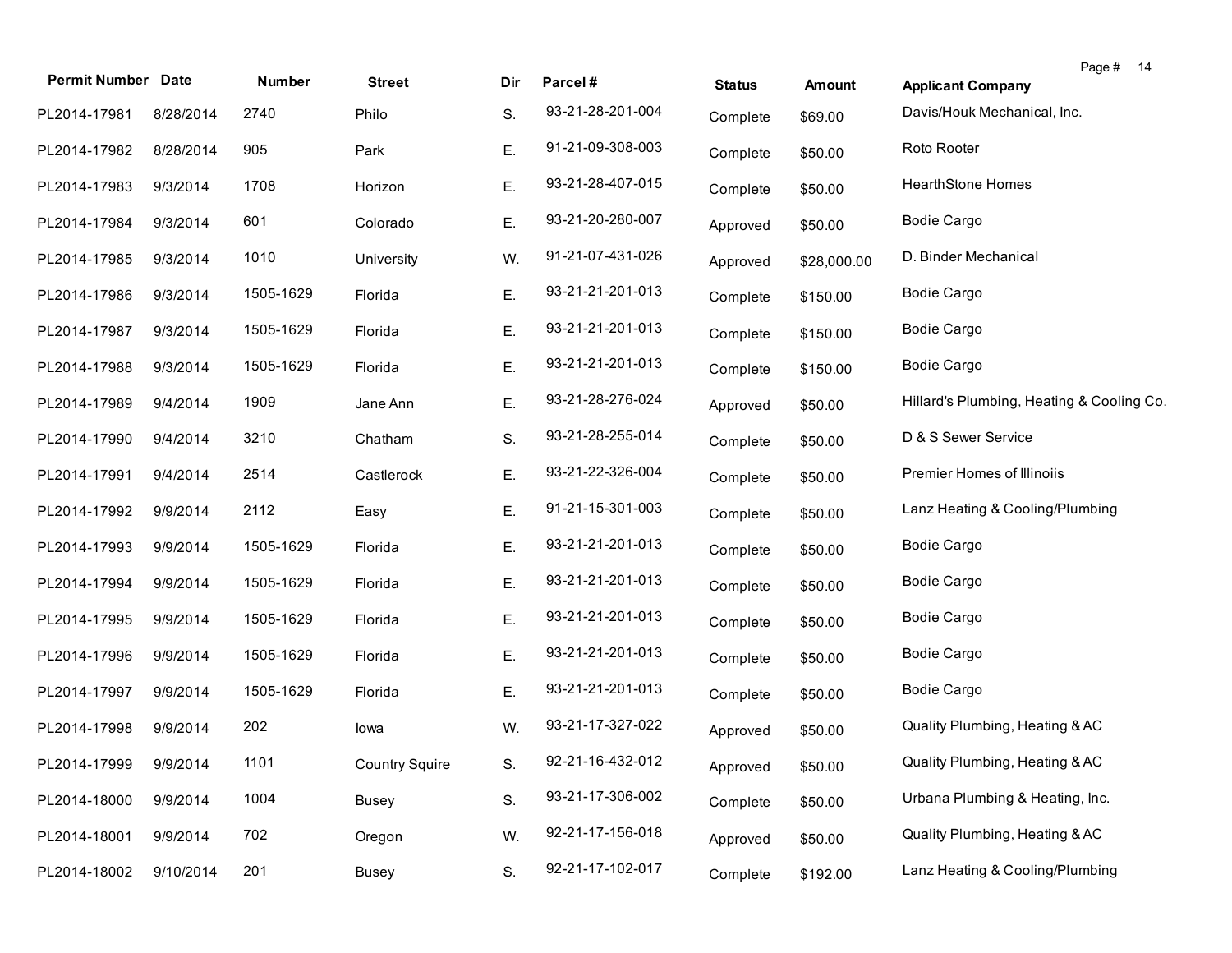| <b>Permit Number Date</b> |           | Number  | <b>Street</b> | Dir | Parcel#                         | <b>Status</b> | Amount   | Page # 15<br><b>Applicant Company</b>      |
|---------------------------|-----------|---------|---------------|-----|---------------------------------|---------------|----------|--------------------------------------------|
| PL2014-18003              | 9/11/2014 | 907     | Fairview      | W.  | 91-21-07-428-007                | Complete      | \$50.00  | A& R Services/Mechanical Contractors, Inc. |
| PL2014-18004              | 9/11/2014 | 709     | Vermont       | W.  | 93-21-17-357-004                | Complete      | \$50.00  | Lanz Heating & Cooling/Plumbing            |
| PL2014-18005              | 9/11/2014 | 1207    | Anderson      | S.  | 93-21-17-430-010                | Complete      | \$50.00  | Roto Rooter                                |
| PL2014-18006              | 9/11/2014 | 106     | Mumford       | W.  | 93-21-20-251-017                | Approved      | \$50.00  | Hillard's Plumbing, Heating & Cooling Co.  |
| PL2014-18007              | 9/11/2014 | 702     | Vine          | S.  | 92-21-17-284-001                | Approved      | \$132.00 | Gale May Plumbing                          |
| PL2014-18008              | 9/16/2014 | 1406    | Cardinal      | W.  | 91-21-06-401-006                | Approved      | \$660.00 | Davis/Houk Mechanical, Inc.                |
| PL2014-18009              | 9/16/2014 | 502     | Elm           | W.  | 92-21-17-110-023                | Complete      | \$.00    | Jerry Wright Heating, Cooling, Plumbing    |
| PL2014-18010              | 9/16/2014 | 106     | Gregory       | S.  | 93-21-18-228-020                | Approved      | \$50.00  | Jerry Wright Heating, Cooling, Plumbing    |
| PL2014-18011              | 9/16/2014 | 1010    | Stoughton     | W.  | 91-21-07-482-021                | Approved      | \$50.00  | Jerry Wright Heating, Cooling, Plumbing    |
| PL2014-18012              | 9/17/2014 | 302-611 | Fairlawn      | Ε.  | 93-21-17-428-007thru11(Complete |               | \$50.00  | <b>Stephens Excavating &amp; Concrete</b>  |
| PL2014-18013              | 9/23/2014 | 601     | California    | W.  | 92-21-17-160-010                | Complete      | \$50.00  | Simply Plumbing                            |
| PL2014-18014              | 9/23/2014 | 505     | McCullough    | N.  | 91-21-08-327-008                | Complete      | \$50.00  | A& R Services/Mechanical Contractors, Inc. |
| PL2014-18015              | 9/24/2014 | 810     | Main          | W.  | 91-21-08-353-015                | Complete      | \$50.00  | Clark Plumbing & Heating, Inc.             |
| PL2014-18016              | 9/24/2014 | 2202    | Vine          | S.  | 93-21-20-432-014                | Complete      | \$50.00  | <b>Halfar Plumbing</b>                     |
| PL2014-18017              | 9/24/2014 | 1004    | Mumford       | Ε.  | 93-21-21-304-012                | Complete      | \$50.00  | Stephens Excavating & Concrete             |
| PL2014-18018              | 9/24/2014 | 407     | Nevada        | W.  | 92-21-17-181-006                | Complete      | \$50.00  | Stephens Excavating & Concrete             |
| PL2014-18019              | 9/30/2014 | 1701    | Florida       | Е.  | 93-21-21-201-014                | Approved      | \$50.00  | Quality Plumbing, Heating & AC             |
| PL2014-18020              | 10/1/2014 | 3044    | Stillwater    | Ε.  | To Be Determined                | Complete      | \$50.00  | Lee's Plumbing Inc.                        |
| PL2014-18021 10/1/2014    |           | 2801    | California    | Е.  | 30-21-15-258-017                | Approved      | \$50.00  | Roto Rooter                                |
| PL2014-18022              | 10/7/2014 | 1214    | University    | W.  | 91-21-07-414-018                | Approved      | \$50.00  | Mattex Service Co., Inc.                   |
| PL2014-18023              | 10/7/2014 | 209     | Oregon        | Ε.  | 92-21-17-264-005                | Complete      | \$50.00  | Roto Rooter                                |
| PL2014-18024              | 10/7/2014 | 804     | Delaware      | W.  | 93-21-17-353-008                | Complete      | \$50.00  | <b>Stephens Excavating &amp; Concrete</b>  |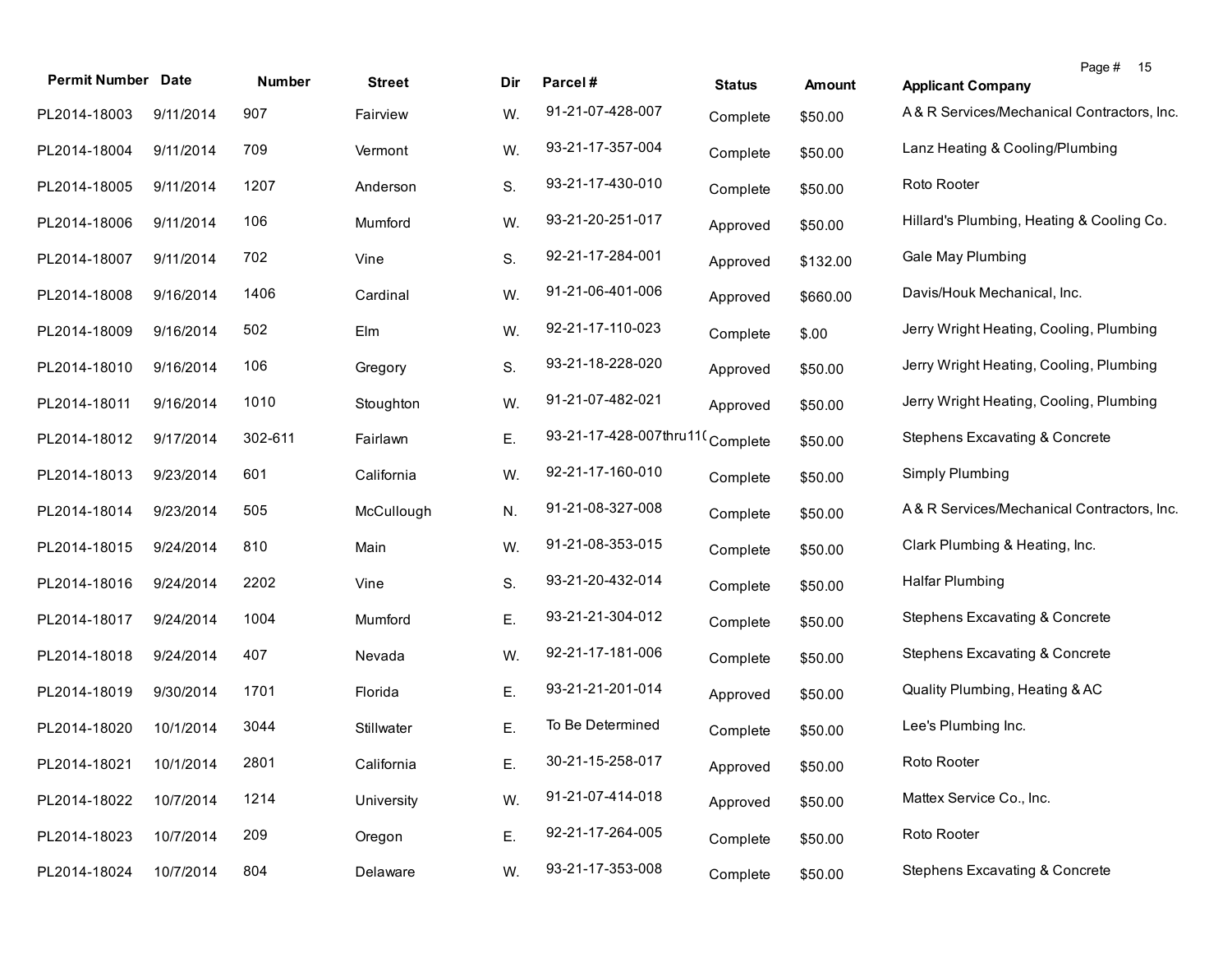|                           |            |           |                       |     |                      |               |               |                                           | Page # | 16 |
|---------------------------|------------|-----------|-----------------------|-----|----------------------|---------------|---------------|-------------------------------------------|--------|----|
| <b>Permit Number Date</b> |            | Number    | <b>Street</b>         | Dir | Parcel#              | <b>Status</b> | <b>Amount</b> | <b>Applicant Company</b>                  |        |    |
| PL2014-18025              | 10/7/2014  | 1305      | McHenry               | Е.  | 93-21-21-377-005     | Approved      | \$50.00       | Quality Plumbing, Heating & AC            |        |    |
| PL2014-18026              | 10/7/2014  | 1306      | Silver                | Ε.  | 93-21-21-181-020     | Complete      | \$50.00       | Gale May Plumbing                         |        |    |
| PL2014-18027              | 10/7/2014  | 2706      | Arlene                |     | 30-21-03-202-004     | Complete      | \$50.00       | Roto Rooter                               |        |    |
| PL2014-18028              | 10/7/2014  | 2702-2708 | Berns                 | S.  | 93-21-29-201-002 (1) | Complete      | \$50.00       | Atkins Construction, Inc.                 |        |    |
| PL2014-18029              | 10/7/2014  | 2702-2708 | <b>Berns</b>          | S.  | 93-21-29-201-002 (1) | Complete      | \$50.00       | Atkins Construction, Inc.                 |        |    |
| PL2014-18030              | 10/7/2014  | 2702-2708 | Berns                 | S.  | 93-21-29-201-002 (1) | Complete      | \$50.00       | Atkins Construction, Inc.                 |        |    |
| PL2014-18031              | 10/7/2014  | 2702-2708 | <b>Berns</b>          | S.  | 93-21-29-201-002 (1) | Complete      | \$50.00       | Atkins Construction, Inc.                 |        |    |
| PL2014-18032              | 10/7/2014  | 1602      | Carle                 | S.  | 93-21-17-383-001     | Approved      | \$84.00       | Thompson Plumbing                         |        |    |
| PL2014-18033              | 10/8/2014  | 307       | Cottage Grove         | S.  | 92-21-16-112-014     | Complete      | \$72.00       | Covenant Irrigation and Plumbing          |        |    |
| PL2014-18034              | 10/8/2014  | 502       | Eliot                 | Ε.  | 93-21-20-430-004     | Approved      | \$50.00       | Tuscola Home Center                       |        |    |
| PL2014-18035              | 10/8/2014  | 1206      | Ellis                 | W.  | 91-21-07-208-026     | Complete      | \$50.00       | D & S Sewer Service                       |        |    |
| PL2014-18036              | 10/9/2014  | 505       | Florida               | Е.  | 93-21-20-226-012     | Approved      | \$50.00       | Mike Williams Plumbing & Heating          |        |    |
| PL2014-18037              | 10/14/2014 | 1602      | Perkins               | Е.  | 30-21-04-451-003     | Complete      | \$50.00       | Stephens Excavating & Concrete            |        |    |
| PL2014-18038              | 10/14/2014 | 2802      | Washington            | Е.  | 30-21-15-258-037     | Complete      | \$50.00       | Stephens Excavating & Concrete            |        |    |
| PL2014-18039              | 10/15/2014 | 504       | Delaware              | W.  | 93-21-17-378-015     | Approved      | \$50.00       | Hillard's Plumbing, Heating & Cooling Co. |        |    |
| PL2014-18040              | 10/15/2014 | 1101      | <b>Country Squire</b> | S.  | 92-21-16-432-012     | Approved      | \$50.00       | Hillard's Plumbing, Heating & Cooling Co. |        |    |
| PL2014-18041              | 10/15/2014 | 300       | Broadway              | S.  | 92-21-17-212-024     | Complete      | \$50.00       | Davis/Houk Mechanical, Inc.               |        |    |
| PL2014-18042              | 10/15/2014 | 2401      | Willow                | N.  | 91-21-05-276-010     | Approved      | \$70.00       | Davis/Houk Mechanical, Inc.               |        |    |
| PL2014-18043              | 10/16/2014 | 309       | Green                 | W.  | 92-21-17-137-002     | Approved      | \$50.00       | Fred's Plbg-Heating, AC & Elect.          |        |    |
| PL2014-18044              | 10/17/2014 | 2210      | Michigan              | Е.  | 91-21-15-306-032     | Approved      | \$50.00       | Hillard's Plumbing, Heating & Cooling Co. |        |    |
| PL2014-18045              | 10/22/2014 | 705       | Burkwood              | Е.  | 93-21-21-106-002     | Complete      | \$50.00       | Stephens Excavating & Concrete            |        |    |
| PL2014-18046              | 10/22/2014 | 802       | Scovill               | Е.  | 93-21-21-356-017     | Complete      | \$50.00       | D & S Sewer Service                       |        |    |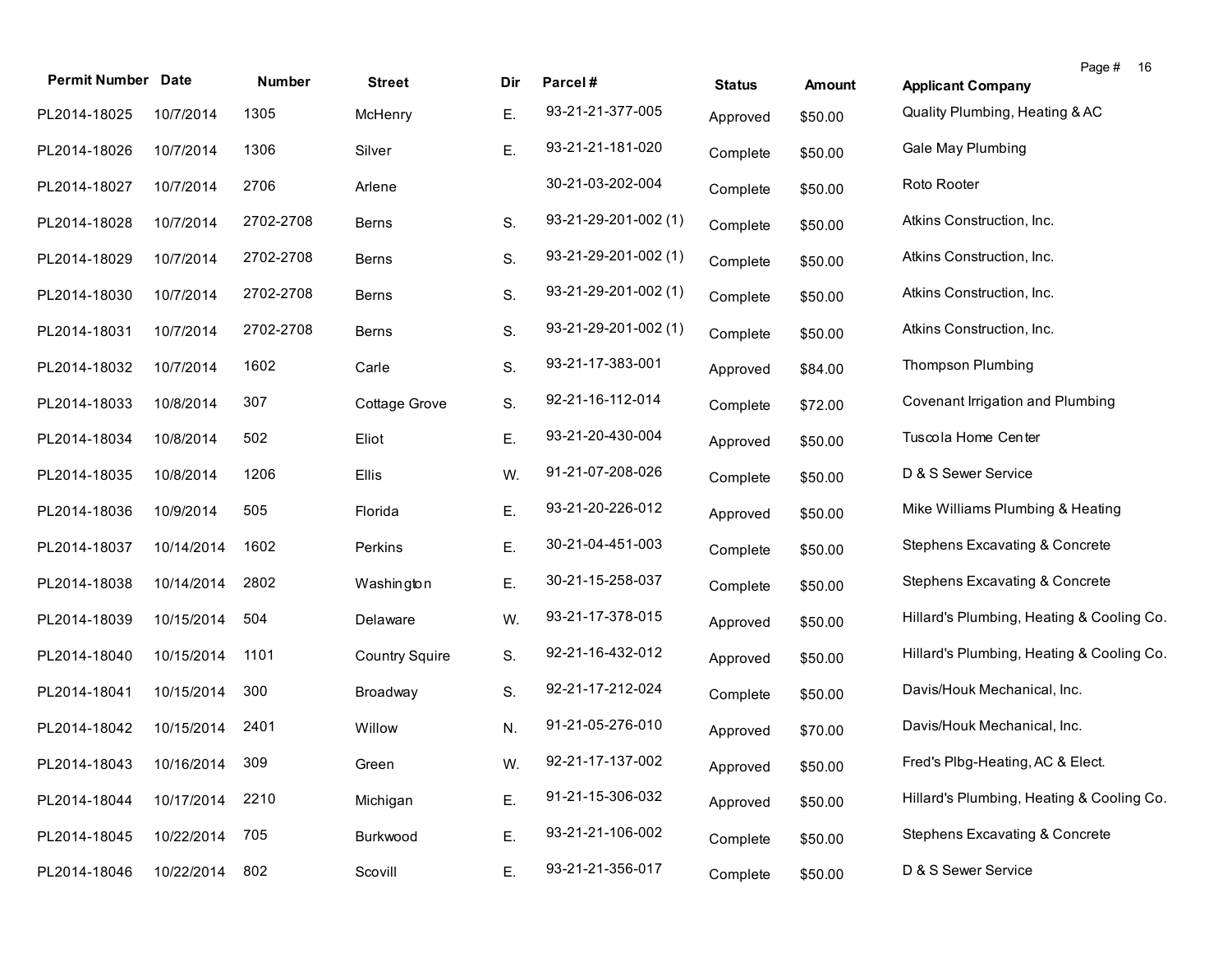| <b>Permit Number Date</b>    |            | Number  | <b>Street</b>         | Dir | Parcel#          | <b>Status</b> | Amount  | <b>Applicant Company</b>                  | Page #<br>17 |
|------------------------------|------------|---------|-----------------------|-----|------------------|---------------|---------|-------------------------------------------|--------------|
| PL2014-18047                 | 10/22/2014 | 2008    | <b>Country Squire</b> | Е.  | 92-21-16-431-030 | Approved      | \$50.00 | Reliable Plumbing & Heating               |              |
| PL2014-18048                 | 10/22/2014 | 1102    | Garfield              | S.  | 93-21-17-330-007 | Approved      | \$50.00 | Hillard's Plumbing, Heating & Cooling Co. |              |
| PL2014-18049                 | 10/23/2014 | 806     | Ohio                  | W.  | 93-21-17-302-006 | Complete      | \$50.00 | C-U Plumbing, Inc.                        |              |
| PL2014-18050                 | 10/28/2014 | 310     | Washington            | Ε.  | 92-21-17-284-030 | Complete      | \$50.00 | Mattex Service Co., Inc.                  |              |
| PL2014-18051                 | 10/28/2014 | 1701    | Florida               | Ε.  | 93-21-21-201-014 | Approved      | \$50.00 | Quality Plumbing, Heating & AC            |              |
| PL2014-18052                 | 10/28/2014 | 1701    | Florida               | Ε.  | 93-21-21-201-014 | Approved      | \$50.00 | Quality Plumbing, Heating & AC            |              |
| PL2014-18053                 | 10/28/2014 | 3106-A  | Chatham               | S.  | 93-21-28-253-012 | Approved      | \$50.00 | Quality Plumbing, Heating & AC            |              |
| PL2014-18054                 | 10/28/2014 | 1905    | Prairie Winds         | S.  | 93-21-21-276-001 | Complete      | \$50.00 | Lanz Heating & Cooling/Plumbing           |              |
| PL2014-18055                 | 10/29/2014 | 707     | McCullough            | S.  | 92-21-17-161-024 | Approved      | \$50.00 | Hillard's Plumbing, Heating & Cooling Co. |              |
| PL2014-18056                 | 10/29/2014 | 1812    | <b>Stone Creek</b>    | S.  | 93-21-22-105-007 | Complete      | \$50.00 | <b>TAG Residential LLC</b>                |              |
| PL2014-18057                 | 11/4/2014  | 500-506 | Michigan              | Ε.  | 93-21-17-430-006 | Complete      | \$96.00 | Jerry Wright Heating, Cooling, Plumbing   |              |
| PL2014-18058                 | 11/4/2014  | 803     | Shurts                | Е.  | 93-21-21-356-007 | Complete      | \$50.00 | Quality Plumbing, Heating & AC            |              |
| PL2014-18059                 | 11/4/2014  | 2018    | Anderson              | S.  | 93-21-21-156-001 | Complete      | \$50.00 | Stephens Excavating & Concrete            |              |
| PL2014-18060                 | 11/5/2014  | 1111    | Austin                | S.  | 92-21-16-403-007 | Complete      | \$50.00 | Wamer Plumbing                            |              |
| PL2014-18061                 | 11/5/2014  | 1106    | Delaware              | Е.  | 92-21-16-380-012 | Complete      | \$50.00 | Jerry Wright Heating, Cooling, Plumbing   |              |
| PL2014-18062                 | 11/12/2014 | 508     | Scovill               | Е.  | 93-21-20-477-011 | Complete      | \$50.00 | Quality Plumbing, Heating & AC            |              |
| PL2014-18063                 | 11/12/2014 | 2955    | Stone Creek           | Е.  | 93-21-22-402-012 | Complete      | \$50.00 | <b>TAG Residential LLC</b>                |              |
| PL2014-18064                 | 11/12/2014 | 707     | Burkwood              | Е.  | 93-21-21-106-003 | Complete      | \$50.00 | Stephens Excavating & Concrete            |              |
| PL2014-18065 11/12/2014 1408 |            |         | Orchard               | S.  | 93-21-17-377-011 | Approved      | \$50.00 | Stephens Excavating & Concrete            |              |
| PL2014-18066                 | 11/12/2014 | 904     | Cottage Grove         | S.  | 92-21-16-326-004 | Complete      | \$50.00 | Stephens Excavating & Concrete            |              |
| PL2014-18067                 | 11/12/2014 | 205     | Gregory               | N.  | 91-21-07-482-015 | Complete      | \$50.00 | Roto Rooter                               |              |
| PL2014-18068                 | 11/12/2014 | 1206    | Anderson              | S.  | 92-21-16-305-012 | Complete      | \$50.00 | Roto Rooter                               |              |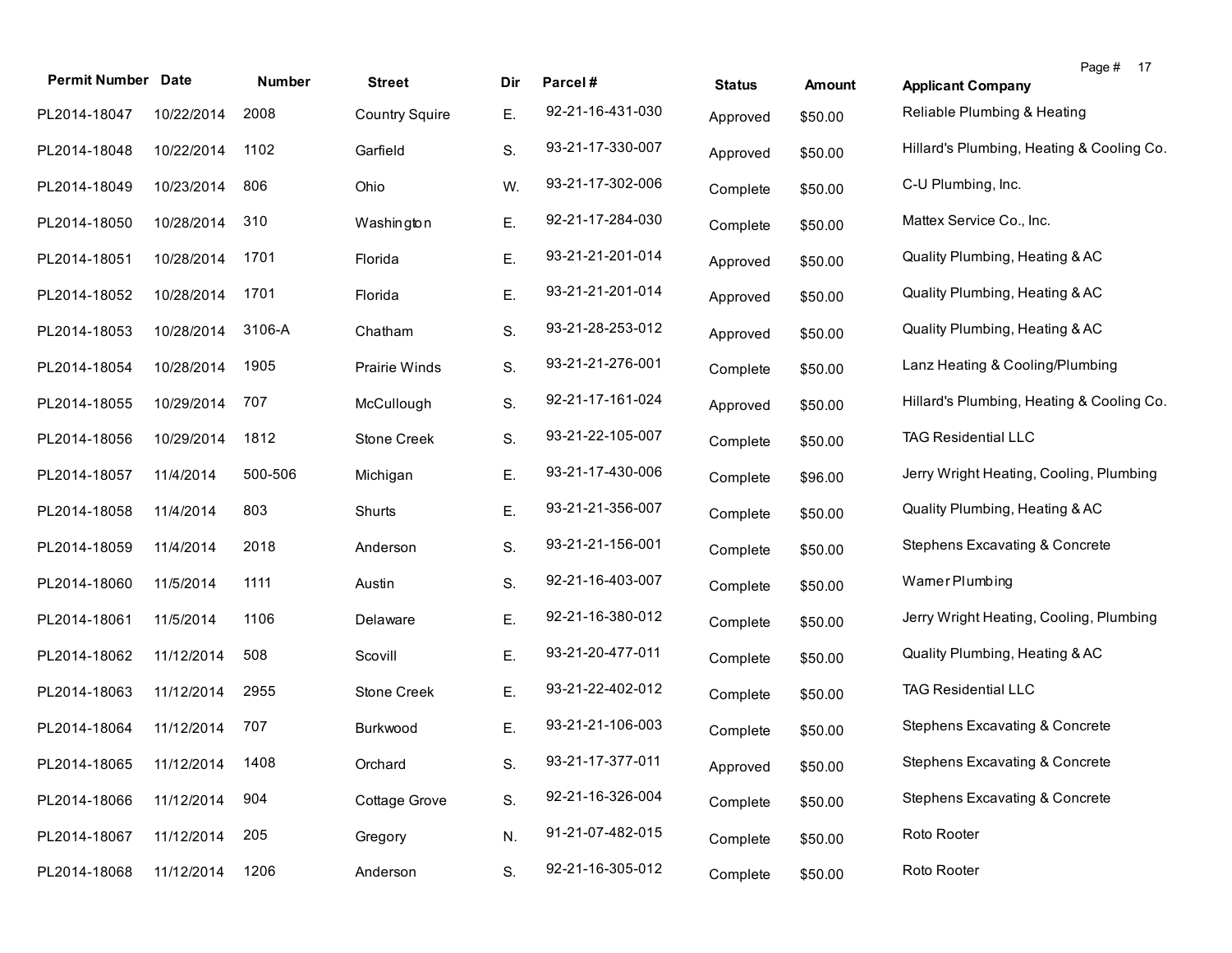| <b>Permit Number Date</b> |            | Number  | <b>Street</b> | Dir | Parcel#                                      | <b>Status</b> | <b>Amount</b> | Page # 18<br><b>Applicant Company</b>     |
|---------------------------|------------|---------|---------------|-----|----------------------------------------------|---------------|---------------|-------------------------------------------|
| PL2014-18069              | 11/12/2014 | 1812    | Stone Creek   | S.  | 93-21-22-105-007                             | Complete      | \$264.00      | Lanz Heating & Cooling/Plumbing           |
| PL2014-18070              | 11/12/2014 | 2002    | Morrow        | S.  | 93-21-21-202-086                             | Approved      | \$50.00       | Lanz Heating & Cooling/Plumbing           |
| PL2014-18071              | 11/13/2014 | 1204    | Cottage Grove | S.  | 92-21-16-328-009                             | Approved      | \$50.00       | Hillard's Plumbing, Heating & Cooling Co. |
| PL2014-18072              | 11/13/2014 | 408     | Elm           | Ε.  | 92-21-17-228-009                             | Approved      | \$50.00       | Hillard's Plumbing, Heating & Cooling Co. |
| PL2014-18073              | 11/18/2014 | 1612    | Vernon        | Ε.  | 93-21-28-406-030                             | Approved      | \$168.00      | Quality Plumbing, Heating & AC            |
| PL2014-18074              | 11/18/2014 | 109     | Webber        | N.  | 91-21-09-352-005                             | Approved      | \$50.00       | Hillard's Plumbing, Heating & Cooling Co. |
| PL2014-18075              | 11/18/2014 | 423-437 | Fairlawn      | Ε.  | 93-21-17-428-159thru16 <sup>1</sup> Approved |               | \$50.00       | Hillard's Plumbing, Heating & Cooling Co. |
| PL2014-18076              | 11/20/2014 | 709     | Hawthorne     | Ε.  | 92-21-16-307-005                             | Closed        | \$50.00       | Fred's Plbg-Heating, AC & Elect.          |
| PL2014-18077              | 11/20/2014 | 2702    | Skyline       | N.  | 91-21-03-103-002                             | Approved      | \$180.00      | Quality Plumbing, Heating & AC            |
| PL2014-18078              | 11/20/2014 | 608     | Cunningham    | N.  | 91-21-08-426-005                             | Complete      | \$100.00      | Harold Colbert Company II                 |
| PL2014-18079              | 11/20/2014 | 711     | lowa          | W.  | 93-21-17-306-008                             | Approved      | \$50.00       | Harold Colbert Company II                 |
| PL2014-18080              | 11/25/2014 | 106     | Gregory       | N.  | 91-21-07-487-001                             | Approved      | \$50.00       | Jerry Wright Heating, Cooling, Plumbing   |
| PL2014-18081              | 11/25/2014 | 1806    | Cottage Grove | S.  | 93-21-21-126-044                             | Approved      | \$50.00       | Jerry Wright Heating, Cooling, Plumbing   |
| PL2014-18082              | 11/25/2014 | 2111    | Zuppke        | S.  | 93-21-20-426-011                             | Approved      | \$50.00       | Hillard's Plumbing, Heating & Cooling Co. |
| PL2014-18083              | 11/25/2014 | 2213    | Lynn          | S.  | 93-21-21-305-009                             | Approved      | \$50.00       | Hillard's Plumbing, Heating & Cooling Co. |
| PL2014-18084              | 11/25/2014 | 510     | Main          | Ε.  | 91-21-08-481-015                             | Complete      | \$50.00       | Davis/Houk Mechanical, Inc.               |
| PL2014-18085              | 11/26/2014 | 601     | University    | W.  | 91-21-08-361-009                             | Approved      | \$60.00       | A&R Services/Mechanical Contractors, Inc. |
| PL2014-18086              | 12/2/2014  | 3009    | Myra Ridge    | S.  | 93-21-28-278-001                             | Complete      | \$50.00       | Mitchell Plumbing                         |
| PL2014-18087              | 12/2/2014  | 1006    | Wabash        | S.  | 92-21-16-304-011                             | Approved      | \$50.00       | Davis/Houk Mechanical, Inc.               |
| PL2014-18088              | 12/2/2014  | 2409    | Nevada        | Ε.  | 30-21-15-179-005                             | Approved      | \$50.00       | Stephens Excavating & Concrete            |
| PL2014-18089              | 12/3/2014  | 2503    | Burlison      | S.  | 93-21-20-453-011                             | Complete      | \$50.00       | ReBath of Illinois                        |
| PL2014-18090              | 12/4/2014  | 1004    | Scovill       | S.  | 93-21-21-356-024                             | Complete      | \$50.00       | <b>Gale May Plumbing</b>                  |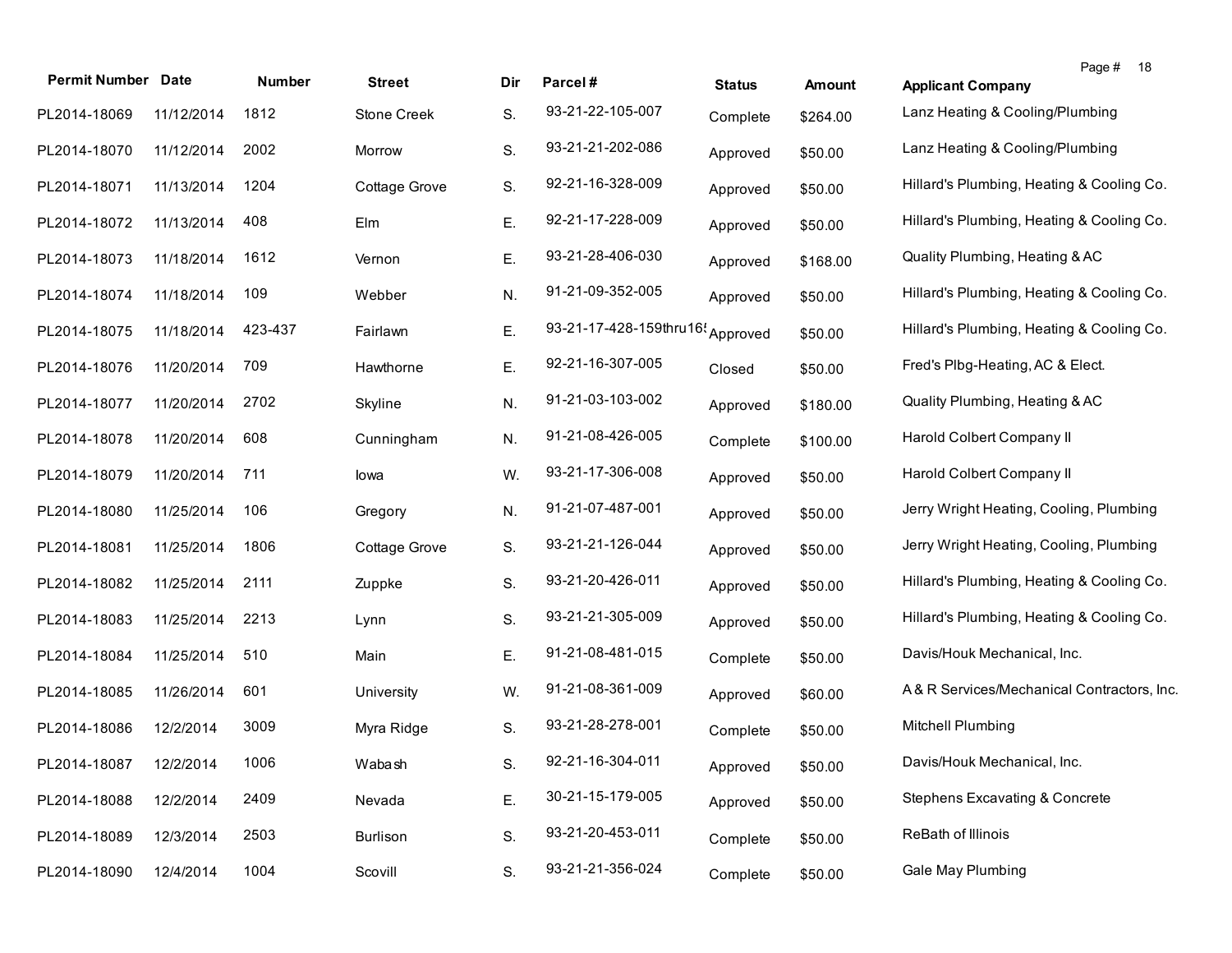| <b>Permit Number Date</b> |            | <b>Number</b> | <b>Street</b> | Dir | Parcel#          | <b>Status</b> | <b>Amount</b> | Page #<br>- 19<br><b>Applicant Company</b> |
|---------------------------|------------|---------------|---------------|-----|------------------|---------------|---------------|--------------------------------------------|
| PL2014-18091              | 12/4/2014  | 606           | Park          | W.  | 91-21-08-309-007 | Approved      | \$344.00      | Reliable Mechanical                        |
| PL2014-18092              | 12/9/2014  | 1010          | University    | W.  | 91-21-07-431-026 | Complete      | \$200.00      | G.A. Rich & Sons, Inc.                     |
| PL2014-18093              | 12/9/2014  | 205           | Park          | W.  | 91-21-08-402-001 | Approved      | \$50.00       | Suzanne Ginger/Mike Evans                  |
| PL2014-18094              | 12/11/2014 | 1508          | Colorado      | Ε.  | 93-21-21-201-005 | Approved      | \$50.00       | Mr. Rooter Plumbing                        |
| PL2014-18095              | 12/11/2014 | 2208          | Delaware      | Ε.  | 91-21-15-354-016 | Approved      | \$50.00       | Quality Plumbing, Heating & AC             |
| PL2014-18096              | 12/16/2014 | 2011          | Cottage Grove | S.  | 93-21-21-155-034 | Approved      | \$50.00       | Quality Plumbing, Heating & AC             |
| PL2014-18097              | 12/16/2014 | 306           | Coler         | N.  | 91-21-08-362-006 | Approved      | \$50.00       | Quality Plumbing, Heating & AC             |
| PL2014-18098              | 12/16/2014 | 408           | lowa          | Ε.  | 93-21-17-426-021 | Approved      | \$60.00       | Simply Plumbing                            |
| PL2014-18099              | 12/16/2014 | 2955          | Stone Creek   | Е.  | 93-21-22-402-012 | Approved      | \$312.00      | R. C.'s Plumbing, Heating & Electrical     |
| PL2014-18100              | 12/17/2014 | 1400          | Park          | W.  | 91-21-07-404-001 | Complete      | \$158.00      | Reliable Mechanical                        |
| PL2014-18101              | 12/17/2014 | 2208          | Pond          | S.  | 93-21-21-330-004 | Complete      | \$72.00       | Clark Plumbing & Heating, Inc.             |
| PL2014-18102              | 12/18/2014 | 2009          | Silver West   | S.  | 93-21-21-155-018 | Complete      | \$50.00       | Jerry Wright Heating, Cooling, Plumbing    |
| PL2014-18103              | 12/23/2014 | 1608          | Adams         | S.  | 92-21-16-461-002 | Complete      | \$50.00       | Roto Rooter                                |
| PL2014-18104              | 12/23/2014 | 410           | Kerr          | Ε.  | 91-21-08-277-024 | Approved      | \$50.00       | Quality Plumbing, Heating & AC             |
| PL2014-18105              | 12/23/2014 | 1208          | Anderson      | S.  | 92-21-16-305-013 | Approved      | \$50.00       | Mike Williams Plumbing & Heating           |
| PL2014-18106              | 12/31/2014 | 3116          | Earle         | S.  | 93-21-28-285-019 | Approved      | \$50.00       | Hillard's Plumbing, Heating & Cooling Co.  |
| PL2014-18107              | 12/31/2014 | 1003          | <b>Busey</b>  | S.  | 93-21-17-302-008 | Approved      | \$50.00       | Davis/Houk Mechanical, Inc.                |
| PL2014-18108              | 12/31/2014 | 601           | Washington    | Е.  | 93-21-17-427-006 | Approved      | \$50.00       | Hillard's Plumbing, Heating & Cooling Co.  |
| PL2014-18109              | 12/31/2014 | 2708          | Summit        | S.  | 93-21-28-229-008 | Approved      | \$50.00       | Hillard's Plumbing, Heating & Cooling Co.  |

| <b>Total Permits</b> | 413         |
|----------------------|-------------|
| <b>Total Fees</b>    | \$72,085.26 |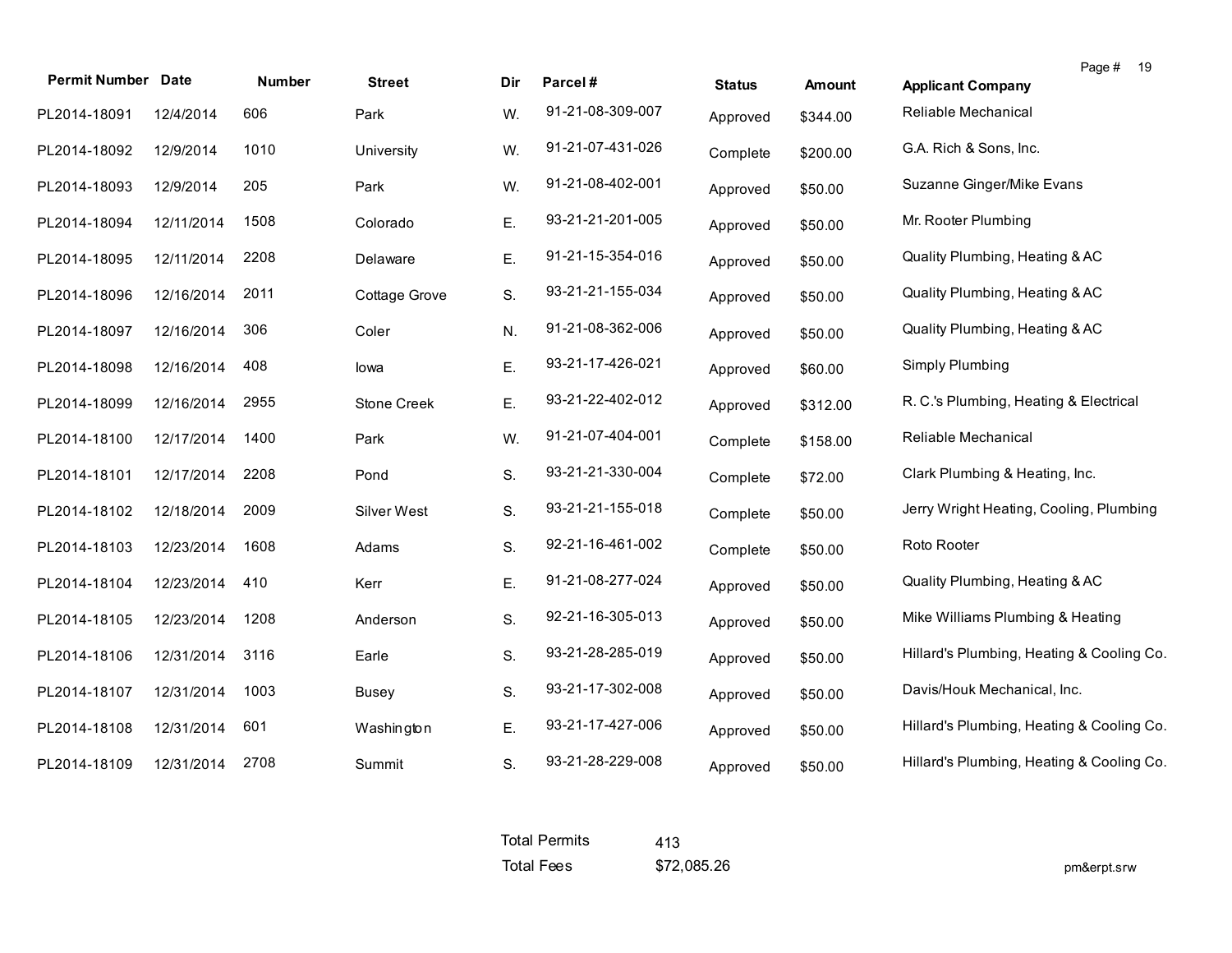## MECHANICAL PERMITS

## January 1 - December 31, 2014

|                           |           |               |               |     |                  |               |               | Page # 1                         |
|---------------------------|-----------|---------------|---------------|-----|------------------|---------------|---------------|----------------------------------|
| <b>Permit Number Date</b> |           | <b>Number</b> | <b>Street</b> | Dir | Parcel#          | <b>Status</b> | <b>Amount</b> | <b>Applicant Company</b>         |
| MC2014-13504              | 1/8/2014  | 1803          | Silver Hill   | Ε.  | 93-21-28-281-002 | Approved      | \$197.94      | Mike Williams Plumbing & Heating |
| MC2014-13505              | 1/9/2014  | 612           | Green         | W.  | 92-21-17-111-008 | Approved      | \$60.00       | Chief Bauer/Service Experts      |
| MC2014-13506              | 1/9/2014  | 1902          | Silver Hill   | Ε.  | 93-21-28-279-016 | Approved      | \$62.50       | Chief Bauer/Service Experts      |
| MC2014-13507              | 1/10/2014 | 2211          | Anderson      | S.  | 93-21-21-303-006 | Approved      | \$100.00      | Chief Bauer/Service Experts      |
| MC2014-13508              | 1/10/2014 | 2652          | Muirfield     | S.  | 93-21-22-451-009 | Complete      | \$100.00      | Rich Heating & Cooling, Inc.     |
| MC2014-13509              | 1/10/2014 | 505           | Coler         | S.  | 92-21-17-155-015 | Approved      | \$60.00       | All Seasons Heating & AC         |
| MC2014-13510              | 1/14/2014 | 2401          | Provine       | S.  | 93-21-20-480-009 | Approved      | \$60.00       | Chief Bauer/Service Experts      |
| MC2014-13511              | 1/14/2014 | 506           | Shurts        | Ε.  | 93-21-20-476-035 | Approved      | \$100.00      | Chief Bauer/Service Experts      |
| MC2014-13512              | 1/14/2014 | 2104          | Main          | Ε.  | 91-21-10-353-004 | Complete      | \$60.00       | Allied Mechanical Services Inc.  |
| MC2014-13513              | 1/21/2014 | 404           | California    | Ε.  | 92-21-17-277-005 | Complete      | \$60.00       | Wayne Schwaiger                  |
| MC2014-13514 1/21/2014    |           | 1712          | Horizon       | Ε.  | 93-21-28-407-013 | Complete      | \$102.00      | Bratcher Heating & AC            |
| MC2014-13515              | 1/21/2014 | 1613          | Fairlawn      | Ε.  | 92-21-16-457-007 | Complete      | \$60.00       | Lanz Heating & Cooling/Plumbing  |
| MC2014-13516              | 1/21/2014 | 603           | Main          | W.  | 91-21-08-363-022 | Approved      | \$175.00      | Chief Bauer/Service Experts      |
| MC2014-13517              | 1/21/2014 | 702-732       | Killarney     | W.  | 91-21-05-302-007 | Approved      | \$103.00      | Lanz Heating & Cooling/Plumbing  |
| MC2014-13518              | 1/21/2014 | 2705          | Castlerock    | Ε.  | 93-21-22-181-001 | Complete      | \$50.00       | Clayton Sales Co.                |
| MC2014-13519              | 1/21/2014 | 609           | High          | W.  | 92-21-17-113-002 | Approved      | \$90.00       | Bash Heating & Air Conditioning  |
| MC2014-13520              | 1/23/2014 | 707           | Indiana       | W.  | 93-21-17-308-005 | Approved      | \$150.00      | Chief Bauer/Service Experts      |
| MC2014-13521              | 1/23/2014 | 1101          | Pennsylvania  | W.  | 93-21-18-477-001 | Complete      | \$60.00       | <b>Prairie Fire Sprinklers</b>   |
| MC2014-13522              | 1/24/2014 | 610           | Washington    | W.  | 92-21-17-162-018 | Complete      | \$60.00       | Rose Heating & Air Conditioning  |
| MC2014-13523              | 1/27/2014 | 202           | Race          | N.  | 91-21-08-457-022 | Complete      | \$60.00       | Illini Fire Equipment            |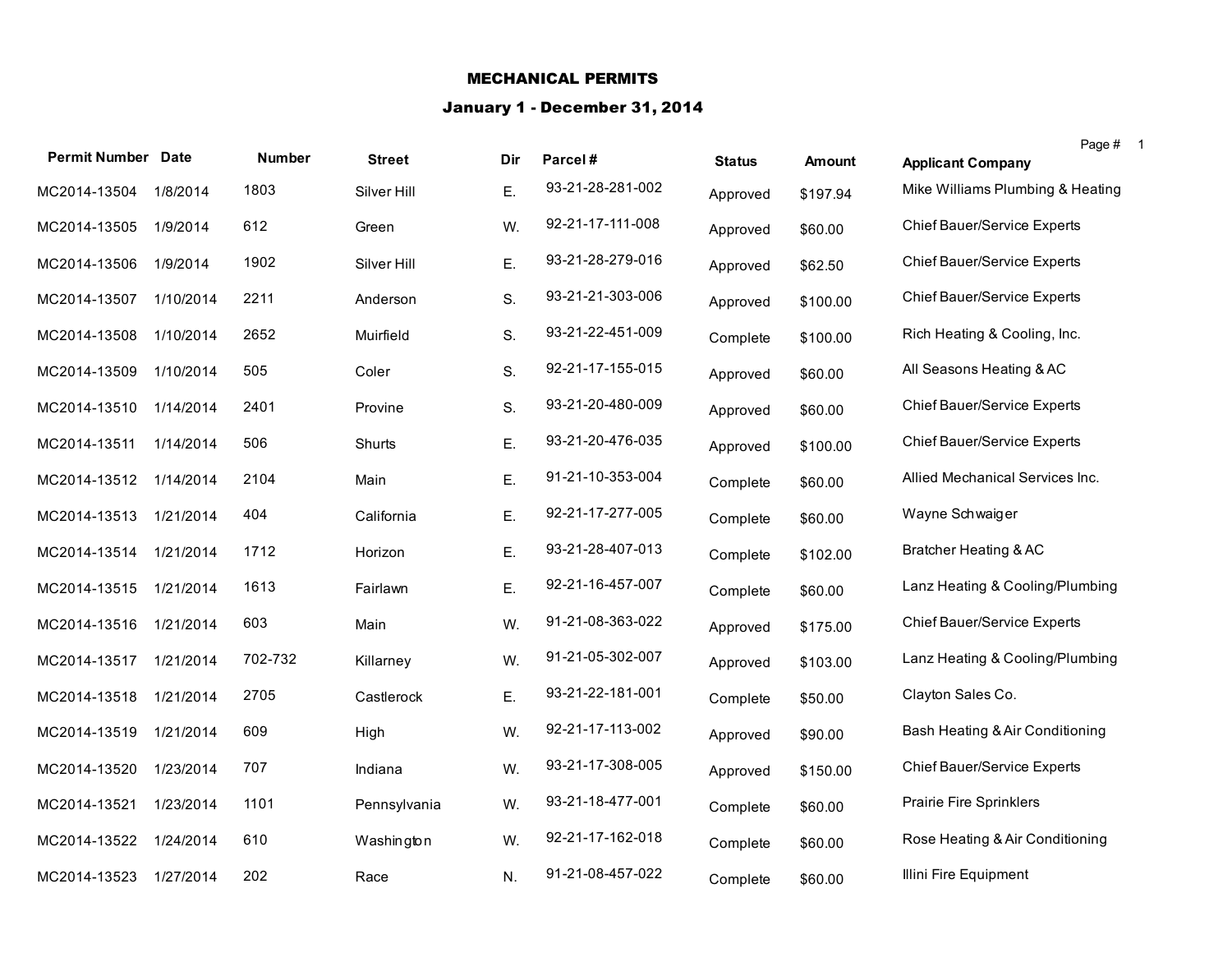| <b>Permit Number Date</b> |           | <b>Number</b> | <b>Street</b>         | Dir | Parcel#          | <b>Status</b> | <b>Amount</b> | Page #<br>$\overline{2}$<br><b>Applicant Company</b> |
|---------------------------|-----------|---------------|-----------------------|-----|------------------|---------------|---------------|------------------------------------------------------|
| MC2014-13524              | 1/27/2014 | 407           | Abbey                 | N.  | 91-21-10-401-025 | Complete      | \$82.00       | Lanz Heating & Cooling/Plumbing                      |
| MC2014-13525              | 1/27/2014 | 502           | Washington            | W.  | 92-21-17-162-028 | Complete      | \$87.50       | Lanz Heating & Cooling/Plumbing                      |
| MC2014-13526              | 1/27/2014 | 2652          | Muirfield             | S.  | 93-21-22-451-009 | Approved      | \$50.00       | Clayton Sales Co.                                    |
| MC2014-13527              | 1/29/2014 | 3044          | Stillwater            | Ε.  | To Be Determined | Approved      | \$259.02      | F. E. Moran Fire Protection                          |
| MC2014-13528              | 1/29/2014 | 3048          | Stillwater            | Ε.  | To Be Determined | Complete      | \$259.02      | F. E. Moran Fire Protection                          |
| MC2014-13529              | 1/30/2014 | 710           | Florida               | W.  | 93-21-17-358-013 | Approved      | \$312.50      | Chief Bauer/Service Experts                          |
| MC2014-13530              | 1/30/2014 | 1201          | Silver                | Ε.  | 93-21-21-182-006 | Approved      | \$60.00       | <b>Chief Bauer/Service Experts</b>                   |
| MC2014-13531              | 1/31/2014 | 611           | Park                  | W.  | 91-21-08-310-001 | Approved      | \$2,281.25    | F. E. Moran Fire Protection                          |
| MC2014-13532              | 2/3/2014  | 1910          | <b>Country Squire</b> | Ε.  | 92-21-16-431-026 | Approved      | \$60.00       | Champaign Heating & Air                              |
| MC2014-13533              | 2/4/2014  | 205           | Delaware              | W.  | 93-21-17-383-008 | Approved      | \$60.00       | <b>Halfar Plumbing</b>                               |
| MC2014-13534              | 2/4/2014  | 122           | Franklin              | W.  | 91-21-08-252-001 | Complete      | \$123.00      | Lanz Heating & Cooling/Plumbing                      |
| MC2014-13535              | 2/4/2014  | 712 & 712 1/2 | Wabash                | S.  | 92-21-16-165-005 | Approved      | \$150.00      | Dennis HVAC, Inc.                                    |
| MC2014-13536              | 2/4/2014  | 1321          | Lincoln               | N.  | 91-21-07-226-019 | Approved      | \$126.14      | F. E. Moran Fire Protection                          |
| MC2014-13537              | 2/4/2014  | 1349          | Lincoln               | N.  | 91-21-07-226-017 | Approved      | \$252.27      | F. E. Moran Fire Protection                          |
| MC2014-13538              | 2/6/2014  | 1317          | Lincoln               | N.  | 91-21-07-226-018 | Approved      | \$315.34      | F. E. Moran Fire Protection                          |
| MC2014-13539              | 2/11/2014 | 202           | Lincoln               | S.  | 92-21-17-102-005 | Approved      | \$60.00       | Mattex Service Co., Inc.                             |
| MC2014-13540              | 2/14/2014 | 804           | <b>Birch</b>          | S.  | 92-21-17-185-017 | Approved      | \$100.00      | Chief Bauer/Service Experts                          |
| MC2014-13541              | 2/14/2014 | 1805-B        | Lydia                 | Ε.  | 93-21-21-472-026 | Approved      | \$137.50      | <b>Chief Bauer/Service Experts</b>                   |
| MC2014-13542 2/14/2014    |           | 2015          | Anderson              | S.  | 93-21-21-154-010 | Complete      | \$60.00       | Hoveln Heating & Cooling                             |
| MC2014-13543              | 2/18/2014 | 303           | Illinois              | W.  | 92-21-17-182-006 | Approved      | \$60.00       | Jonah Weisskopf                                      |
| MC2014-13544              | 2/18/2014 | 2014          | Zuppke                | S.  | 93-21-20-281-022 | Approved      | \$60.00       | Mattex Service Co., Inc.                             |
| MC2014-13545              | 2/20/2014 | 604           | Cottage Grove         | S.  | 92-21-16-176-007 | Approved      | \$60.00       | Harry Northen                                        |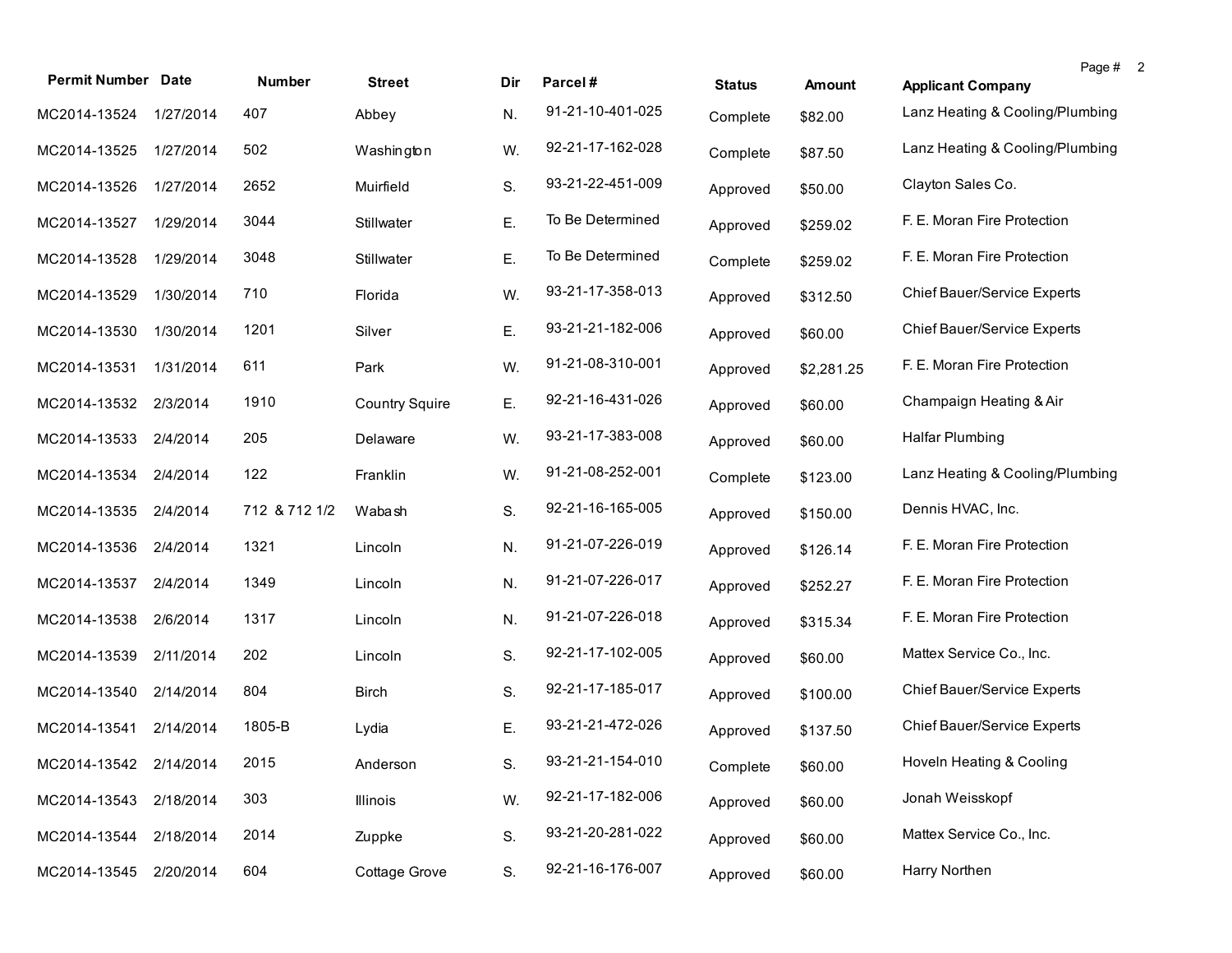| <b>Permit Number Date</b> |           | Number  | <b>Street</b>        | Dir. | Parcel#                | <b>Status</b> | Amount      | Page # 3<br><b>Applicant Company</b>       |
|---------------------------|-----------|---------|----------------------|------|------------------------|---------------|-------------|--------------------------------------------|
| MC2014-13546              | 2/20/2014 | 2705    | Castlerock           | Е.   | 93-21-22-181-001       | Complete      | \$150.00    | <b>Heiser Heating</b>                      |
| MC2014-13547              | 2/21/2014 | 306-410 | Michigan             | Е.   | 93-21-17-430-015       | Complete      | \$60.00     | H & S Home Renovations                     |
| MC2014-13548              | 2/25/2014 | 904     | Harmon               | Ε.   | 93-21-21-376-010       | Complete      | \$60.00     | Lanz Heating & Cooling/Plumbing            |
| MC2014-13549              | 2/26/2014 | 3048    | Stillwater           | Ε.   | To Be Determined       | Complete      | \$573.00    | Lanz Heating & Cooling/Plumbing            |
| MC2014-13550              | 2/28/2014 | 411     | High                 | W.   | 92-21-17-134-001       | Approved      | \$60.00     | Champaign Heating & Air                    |
| MC2014-13551              | 2/28/2014 | 404     | Vermont              | W.   | 93-21-17-377-019       | Approved      | \$60.00     | Cassel Home Comfort Heating & Cooling      |
| MC2014-13552              | 2/28/2014 | 1601    | Hillcrest            | S.   | 93-21-17-478-015       | Approved      | \$60.00     | Bratcher Heating & AC                      |
| MC2014-13553              | 2/28/2014 | 1602    | Lincolnwood          | S.   | 92-21-16-478-015       | Approved      | \$60.00     | Dennis HVAC, Inc.                          |
| MC2014-13554              | 3/4/2014  | 505     | University           | W.   | 91-21-08-376-037       | Complete      | \$300.00    | A& R Services/Mechanical Contractors, Inc. |
| MC2014-13555              | 3/4/2014  | 1209    | Philo                | S.   | 92-21-16-331-015       | Complete      | \$60.00     | Jesse Heating & Air Conditioning           |
| MC2014-13556              | 3/4/2014  | 611     | Park                 | W.   | 91-21-08-310-001       | Approved      | \$2,375.00  | A& R Services/Mechanical Contractors, Inc. |
| MC2014-13557              | 3/7/2014  | 1009    | Main                 | W.   | 91-21-07-482-002       | Approved      | \$60.00     | Cassel Home Comfort Heating & Cooling      |
| MC2014-13558              | 3/7/2014  | 408     | <b>Burkwood West</b> | Ε.   | 93-21-20-227-024       | Approved      | \$75.00     | Chief Bauer/Service Experts                |
| MC2014-13559              | 3/7/2014  | 1002    | Eads                 | W.   | 91-21-07-276-017       | Approved      | \$60.00     | Mattex Service Co., Inc.                   |
| MC2014-13560              | 3/11/2014 | 402     | Grove                | S.   | 92-21-17-245-001       | Approved      | \$60.00     | Mattex Service Co., Inc.                   |
| MC2014-13561              | 3/17/2014 | 2111    | Willow               | N.   | 91-21-05-427-002/004/0 | Complete      | \$1,000.00  | McCormick Dist. & Service                  |
| MC2014-13562 3/17/2014    |           | 611     | Goodwin              | N.   | 91-21-07-412-001       | Complete      | \$75.00     | Mattex Service Co., Inc.                   |
| MC2014-13563 3/17/2014    |           | 1407    | Beardsley            | W.   | 91-21-07-205-003       | Complete      | \$60.00     | Jesse Heating & Air Conditioning           |
| MC2014-13564 3/19/2014    |           | 300     | Broadway             | S.   | 92-21-17-212-024       | Approved      | \$249.30    | Prairie Fire Sprinklers                    |
| MC2014-13565              | 3/19/2014 | 1709    | Cunningham           | N.   | 91-21-04-351-025       | Complete      | \$50.00     | Three King HVAC                            |
| MC2014-13566              | 3/19/2014 | 611     | Park                 | W.   | 91-21-08-310-001       | Complete      | \$553.09    | <b>Prairie Fire Sprinklers</b>             |
| MC2014-13567              | 3/19/2014 | 611     | Park                 | W.   | 91-21-08-310-001       | Complete      | \$24,275.00 | E.L. Pruitt Company                        |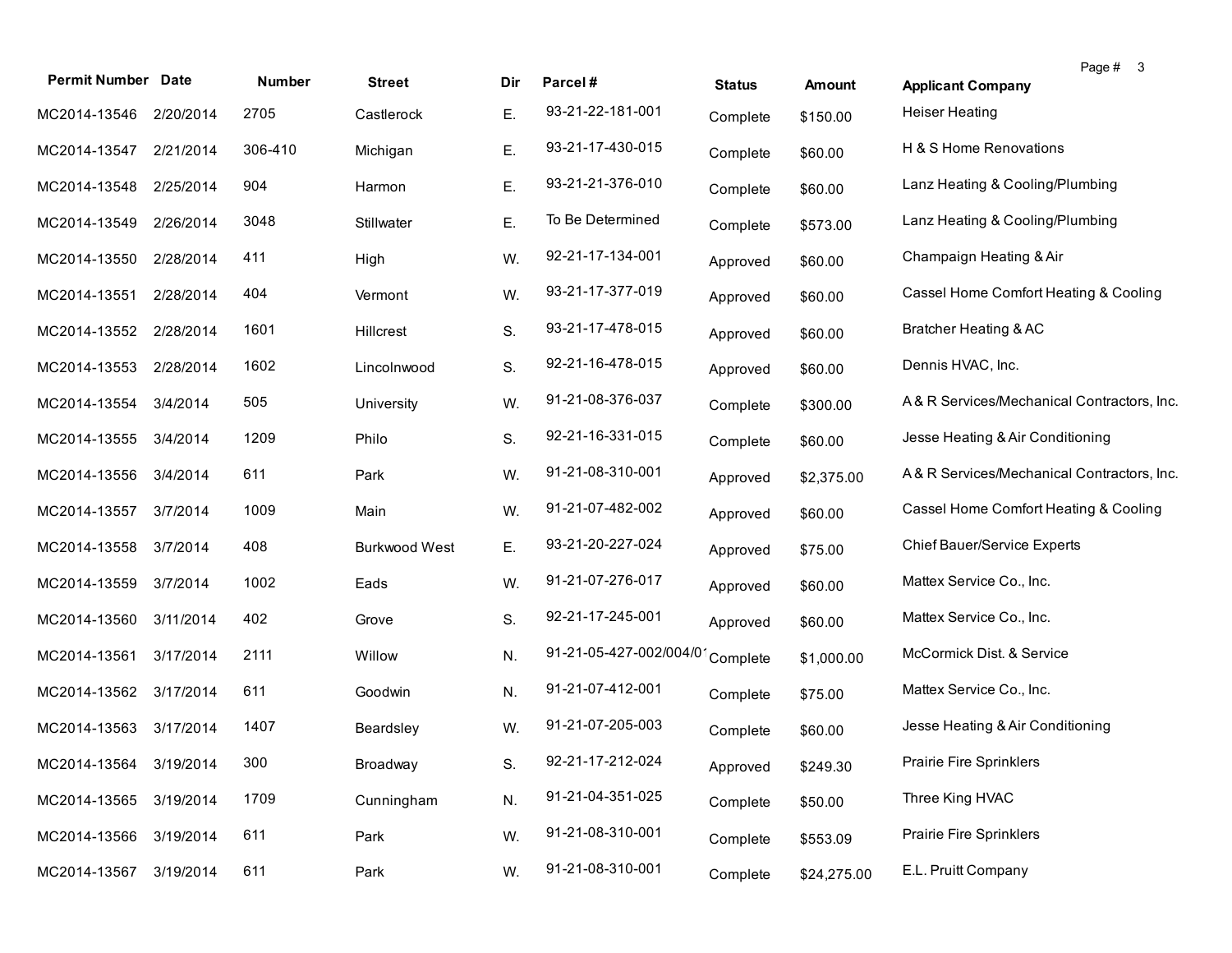| <b>Permit Number Date</b> |           | Number        | <b>Street</b> | Dir. | Parcel#                          | <b>Status</b> | Amount   | Page # 4<br><b>Applicant Company</b>      |
|---------------------------|-----------|---------------|---------------|------|----------------------------------|---------------|----------|-------------------------------------------|
| MC2014-13568              | 3/20/2014 | 3411          | Deer Ridge    | S.   | 93-21-28-404-010                 | Complete      | \$92.50  | Kelso Heating & Cooling, Inc.             |
| MC2014-13569              | 3/20/2014 | 1603          | Vernon        | Ε.   | 93-21-28-407-002                 | Complete      | \$92.50  | Kelso Heating & Cooling, Inc.             |
| MC2014-13570              | 3/24/2014 | 2401          | Willow        | N.   | 91-21-05-276-010                 | Approved      | \$159.75 | F. E. Moran Fire Protection               |
| MC2014-13571              | 3/24/2014 | 700           | Gregory       | S.   | 93-21-18-280-022                 | Complete      | \$60.00  | F. E. Moran Fire Protection               |
| MC2014-13572              | 3/25/2014 | 300           | Broadway      | S.   | 92-21-17-212-024                 | Complete      | \$612.50 | A&R Services/Mechanical Contractors, Inc. |
| MC2014-13573              | 3/25/2014 | 1706          | Horizon       | Ε.   | 93-21-28-407-016                 | Complete      | \$50.00  | <b>HearthStone Homes</b>                  |
| MC2014-13574              | 3/28/2014 | 803 & 803 1/2 | Oregon        | Ε.   | 92-21-16-162-002                 | Approved      | \$60.00  | Kelso Heating & Cooling, Inc.             |
| MC2014-13575              | 4/4/2014  | 901           | Smith         | N.   | 91-21-10-151-005                 | Complete      | \$.00    | A&R Services/Mechanical Contractors, Inc. |
| MC2014-13576              | 4/4/2014  | 611           | Park          | W.   | 91-21-08-310-001                 | Approved      | \$837.50 | Automatic Fire Sprinkler Co.              |
| MC2014-13577              | 4/10/2014 | 2907          | Beringer      | Ε.   | 91-21-10-405-029                 | Complete      | \$.00    | Clayton Sales Co.                         |
| MC2014-13578              | 4/10/2014 | 402           | Grove         | S.   | 92-21-17-245-001                 | Approved      | \$60.00  | Mattex Service Co., Inc.                  |
| MC2014-13579              | 4/10/2014 | 904-908       | Broadway      | N.   | 91-21-08-257-014thru12: Approved |               | \$79.00  | Bash Heating & Air Conditioning           |
| MC2014-13580              | 4/11/2014 | 2907          | Beringer      | Ε.   | 91-21-10-405-029                 | Complete      | \$.00    | Rich Heating & Cooling, Inc.              |
| MC2014-13581              | 4/14/2014 | 2726-2732     | <b>Berns</b>  | S.   | 93-21-29-201-002 (4)             | Complete      | \$678.00 | Lanz Heating & Cooling/Plumbing           |
| MC2014-13582              | 4/14/2014 | 2718-2724     | <b>Berns</b>  | S.   | 93-21-29-201-002 (3)             | Complete      | \$637.00 | Lanz Heating & Cooling/Plumbing           |
| MC2014-13583              | 4/14/2014 | 2710-2716     | <b>Berns</b>  | S.   | 93-21-29-201-002 (2)             | Complete      | \$637.00 | Lanz Heating & Cooling/Plumbing           |
| MC2014-13584              | 4/14/2014 | 2702-2708     | Berns         | S.   | 93-21-29-201-002 (1)             | Complete      | \$600.00 | Lanz Heating & Cooling/Plumbing           |
| MC2014-13585              | 4/21/2014 | 1001&1001 1/2 | Harding       | Е.   | 93-21-21-153-009                 | Approved      | \$60.00  | P & P Service Center, Inc.                |
| MC2014-13586 4/21/2014    |           | 906           | Airport       | Е.   | 91-15-33-300-005                 | Complete      | \$137.50 | Mattex Service Co., Inc.                  |
| MC2014-13587              | 4/21/2014 | 1004          | Springfield   | W.   | 91-21-07-483-013                 | Complete      | \$688.00 | Lanz Heating & Cooling/Plumbing           |
| MC2014-13588              | 4/21/2014 | 706           | Nevada        | W.   | 92-21-17-157-012                 | Approved      | \$107.65 | Kuchefski Heating & AC                    |
| MC2014-13589              | 4/28/2014 | 1822          | Bohn          | S.   | 93-21-22-103-009                 | Complete      | \$99.75  | Bratcher Heating & AC                     |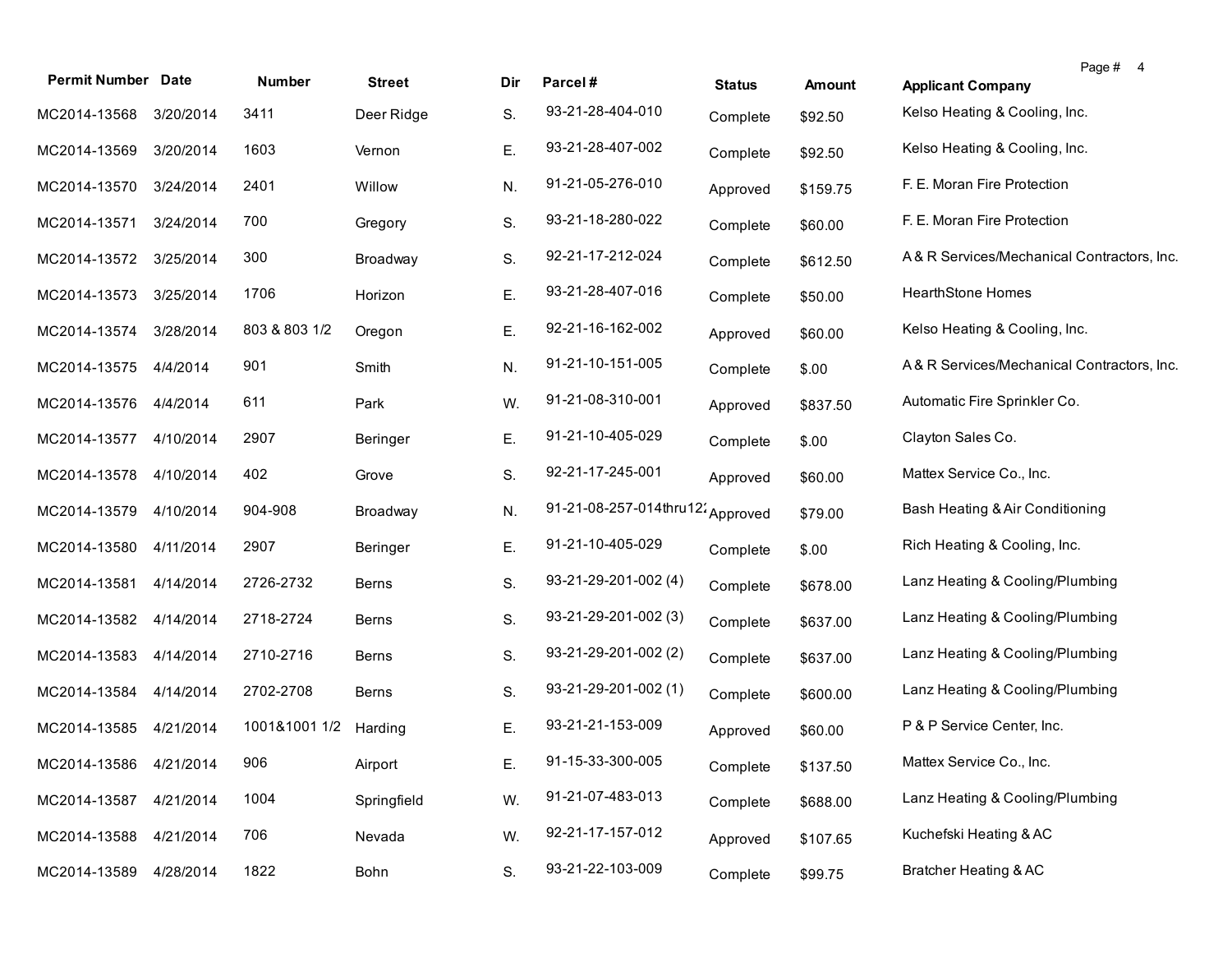| <b>Permit Number Date</b> |           | <b>Number</b> | <b>Street</b> | Dir | Parcel#              |               |          |                                    | Page # 5 |  |
|---------------------------|-----------|---------------|---------------|-----|----------------------|---------------|----------|------------------------------------|----------|--|
|                           |           |               |               |     | 93-21-22-101-009     | <b>Status</b> | Amount   | <b>Applicant Company</b>           |          |  |
| MC2014-13590              | 4/28/2014 | 2733          | Stone Creek   | Ε.  |                      | Complete      | \$50.00  | Prairie ECE Insulation             |          |  |
| MC2014-13591              | 4/29/2014 | 3048          | Stillwater    | Ε.  | To Be Determined     | Complete      | \$400.00 | Clayton Sales Co.                  |          |  |
| MC2014-13592              | 4/30/2014 | 505           | Maple         | S.  | 92-21-17-277-009     | Approved      | \$60.00  | P & P Service Center, Inc.         |          |  |
| MC2014-13593              | 4/30/2014 | 807           | Fairview      | W.  | 91-21-08-301-008     | Approved      | \$60.00  |                                    |          |  |
| MC2014-13594              | 4/30/2014 | 1822          | Bohn          | S.  | 93-21-22-103-009     | Complete      | \$50.00  | Prairie ECE Insulation             |          |  |
| MC2014-13595              | 4/30/2014 | 3208          | Fawn Hill     | S.  | 93-21-28-254-006     | Complete      | \$50.00  | Clayton Sales Co.                  |          |  |
| MC2014-13596              | 5/9/2014  | 1107          | Hill          | W.  | 91-21-07-427-007     | Complete      | \$60.00  | <b>Classic Plumbing</b>            |          |  |
| MC2014-13597              | 5/9/2014  | 2204          | Pond          | S.  | 93-21-21-330-002     | Approved      | \$70.00  | Champaign Heating & Air            |          |  |
| MC2014-13598              | 5/9/2014  | 1105          | Fairlawn      | Ε.  | 92-21-16-376-004     | Approved      | \$60.00  | Kuchefski Heating & AC             |          |  |
| MC2014-13599              | 5/9/2014  | 406           | lowa          | W.  | 93-21-17-326-020     | Approved      | \$87.50  | <b>Chief Bauer/Service Experts</b> |          |  |
| MC2014-13600              | 5/9/2014  | 1818          | Windsor       | Ε.  | 93-21-21-404-001     | Approved      | \$488.00 | Reliable Mechanical                |          |  |
| MC2014-13601              | 5/12/2014 | 1708          | Horizon       | Ε.  | 93-21-28-407-015     | Approved      | \$50.00  | <b>HearthStone Homes</b>           |          |  |
| MC2014-13602              | 5/12/2014 | 3048          | Stillwater    | Ε.  | To Be Determined     | Complete      | \$50.00  | Clayton Sales Co.                  |          |  |
| MC2014-13603              | 5/12/2014 | 505           | Cunningham    | N.  | 91-21-08-405-040     | Complete      | \$848.84 | Tica, Inc.                         |          |  |
| MC2014-13604              | 5/12/2014 | 703           | Vermont       | W.  | 93-21-17-357-007     | Complete      | \$163.75 | Rose Heating & Air Conditioning    |          |  |
| MC2014-13605              | 5/13/2014 | 2702-2708     | Berns         | S.  | 93-21-29-201-002 (1) | Approved      | \$60.00  | F. E. Moran Fire Protection        |          |  |
| MC2014-13606              | 5/13/2014 | 2702-2708     | <b>Berns</b>  | S.  | 93-21-29-201-002 (1) | Approved      | \$60.00  | F. E. Moran Fire Protection        |          |  |
| MC2014-13607              | 5/13/2014 | 2702-2708     | <b>Berns</b>  | S.  | 93-21-29-201-002 (1) | Approved      | \$60.00  | F. E. Moran Fire Protection        |          |  |
| MC2014-13608 5/13/2014    |           | 2710-2716     | <b>Berns</b>  | S.  | 93-21-29-201-002 (2) | Complete      | \$60.00  | F. E. Moran Fire Protection        |          |  |
| MC2014-13609              | 5/13/2014 | 2710-2716     | Berns         | S.  | 93-21-29-201-002 (2) | Complete      | \$60.00  | F. E. Moran Fire Protection        |          |  |
| MC2014-13610              | 5/13/2014 | 2702-2708     | Berns         | S.  | 93-21-29-201-002 (1) | Complete      | \$60.00  | F. E. Moran Fire Protection        |          |  |
| MC2014-13611              | 5/13/2014 | 2710-2716     | Berns         | S.  | 93-21-29-201-002 (2) | Complete      | \$60.00  | F.E. Moran Fire Protection         |          |  |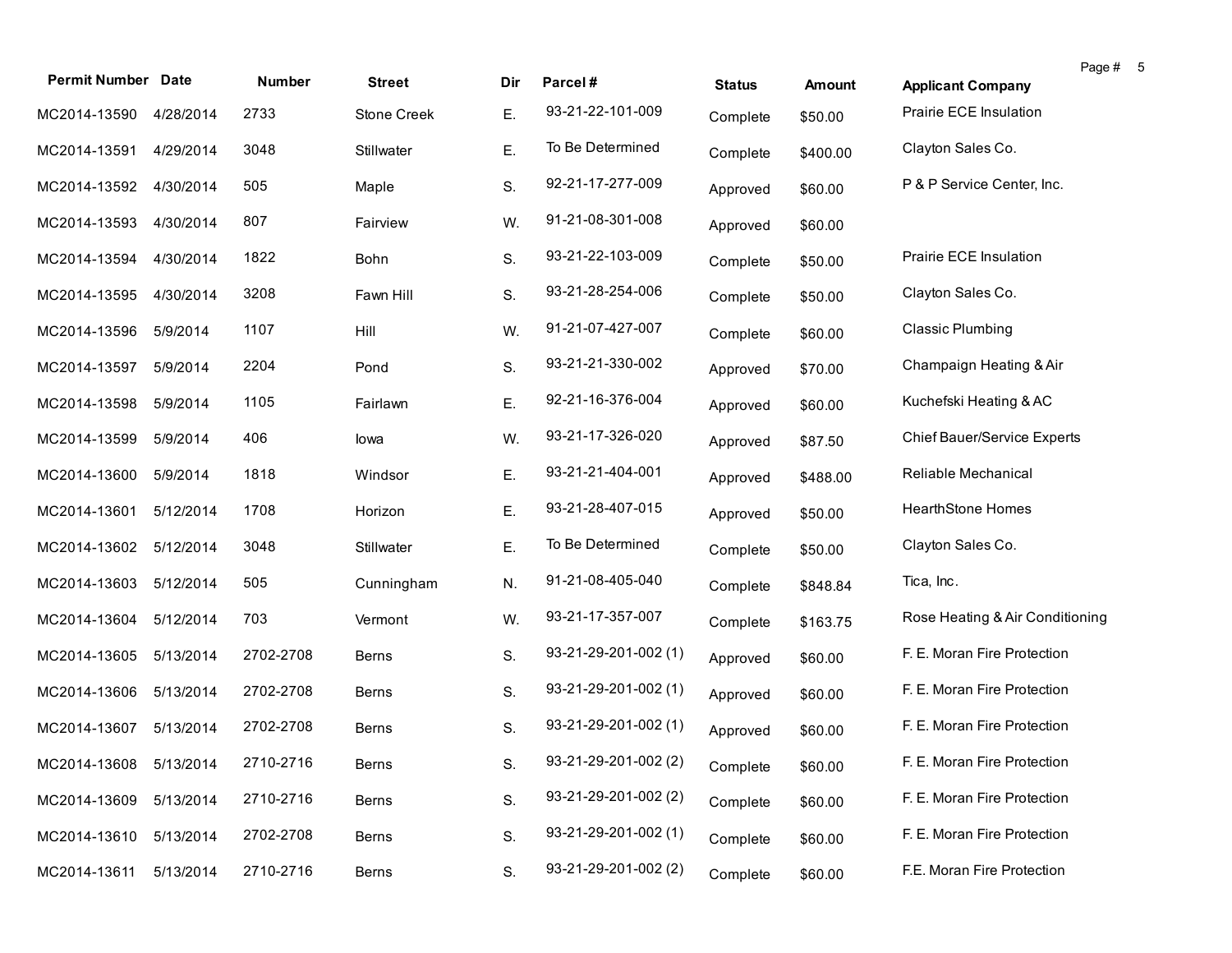| <b>Permit Number Date</b> |           |           |                 |      |                      |               |          |                                    | Page # | 6 |
|---------------------------|-----------|-----------|-----------------|------|----------------------|---------------|----------|------------------------------------|--------|---|
|                           |           | Number    | <b>Street</b>   | Dir. | Parcel#              | <b>Status</b> | Amount   | <b>Applicant Company</b>           |        |   |
| MC2014-13612 5/13/2014    |           | 2710-2716 | Berns           | S.   | 93-21-29-201-002 (2) | Complete      | \$60.00  | F.E. Moran Fire Protection         |        |   |
| MC2014-13613              | 5/13/2014 | 2718-2724 | Berns           | S.   | 93-21-29-201-002 (3) | Complete      | \$60.00  | F.E. Moran Fire Protection         |        |   |
| MC2014-13614              | 5/13/2014 | 2718-2724 | <b>Berns</b>    | S.   | 93-21-29-201-002 (3) | Complete      | \$60.00  | F.E. Moran Fire Protection         |        |   |
| MC2014-13615              | 5/13/2014 | 2718-2724 | Berns           | S.   | 93-21-29-201-002 (3) | Complete      | \$60.00  | F.E. Moran Fire Protection         |        |   |
| MC2014-13616              | 5/13/2014 | 2718-2724 | <b>Berns</b>    | S.   | 93-21-29-201-002 (3) | Complete      | \$60.00  | F.E. Moran Fire Protection         |        |   |
| MC2014-13617              | 5/13/2014 | 2726-2732 | <b>Berns</b>    | S.   | 93-21-29-201-002 (4) | Complete      | \$60.00  | F.E. Moran Fire Protection         |        |   |
| MC2014-13618              | 5/13/2014 | 2726-2732 | <b>Berns</b>    | S.   | 93-21-29-201-002 (4) | Complete      | \$60.00  | F.E. Moran Fire Protection         |        |   |
| MC2014-13619              | 5/13/2014 | 2726-2732 | <b>Berns</b>    | S.   | 93-21-29-201-002 (4) | Complete      | \$60.00  | F.E. Moran Fire Protection         |        |   |
| MC2014-13620              | 5/13/2014 | 2726-2732 | <b>Berns</b>    | S.   | 93-21-29-201-002 (4) | Complete      | \$60.00  | F.E. Moran Fire Protection         |        |   |
| MC2014-13621              | 5/14/2014 | 505       | Cunningham      | N.   | 91-21-08-405-040     | Approved      | \$60.00  | Illini Fire Equipment              |        |   |
| MC2014-13622              | 5/14/2014 | 212       | Main            | W.   | 92-21-17-201-003     | Complete      | \$175.00 | Mattex Service Co., Inc.           |        |   |
| MC2014-13623              | 5/16/2014 | 3208      | Fawn Hill       | S.   | 93-21-28-254-006     | Complete      | \$75.00  | Masters Brothers, Inc.             |        |   |
| MC2014-13624              | 5/16/2014 | 2034      | <b>Burlison</b> | S.   | 93-21-20-254-017     | Approved      | \$60.00  | Chief Bauer/Service Experts        |        |   |
| MC2014-13625              | 5/16/2014 | 1905      | Cunningham      | N.   | 91-21-04-301-026     | Complete      | \$75.00  | Masters Brothers, Inc.             |        |   |
| MC2014-13626              | 5/19/2014 | 2904      | Myra Ridge      | S.   | 93-21-28-231-003     | Approved      | \$68.00  | Gama Mechanical                    |        |   |
| MC2014-13627              | 5/19/2014 | 2204      | Cyprus          | S.   | 93-21-22-426-043     | Complete      | \$50.00  | Clayton Sales Co.                  |        |   |
| MC2014-13628              | 5/19/2014 | 203       | Vermont         | W.   | 93-21-17-382-009     | Complete      | \$88.00  | Lanz Heating & Cooling/Plumbing    |        |   |
| MC2014-13629              | 5/19/2014 | 1607      | Horizon         | S.   | 93-21-28-408-004     | Complete      | \$50.00  | Vliet Builders LLC                 |        |   |
| MC2014-13630 5/20/2014    |           | 602       | University      | W.   | 91-21-08-310-001A    | Complete      | \$88.00  | F.E. Moran Fire Protection         |        |   |
| MC2014-13631              | 5/21/2014 | 606       | Ohio            | W.   | 93-21-17-306-023     | Approved      | \$625.00 | Pipco Co.                          |        |   |
| MC2014-13632              | 5/23/2014 | 206       | Abbey           | N.   | 91-21-10-402-003     | Approved      | \$118.00 | Hoveln Heating & Cooling           |        |   |
| MC2014-13633              | 5/28/2014 | 904       | Brighton        | Ε.   | 93-21-21-153-018     | Approved      | \$150.00 | <b>Chief Bauer/Service Experts</b> |        |   |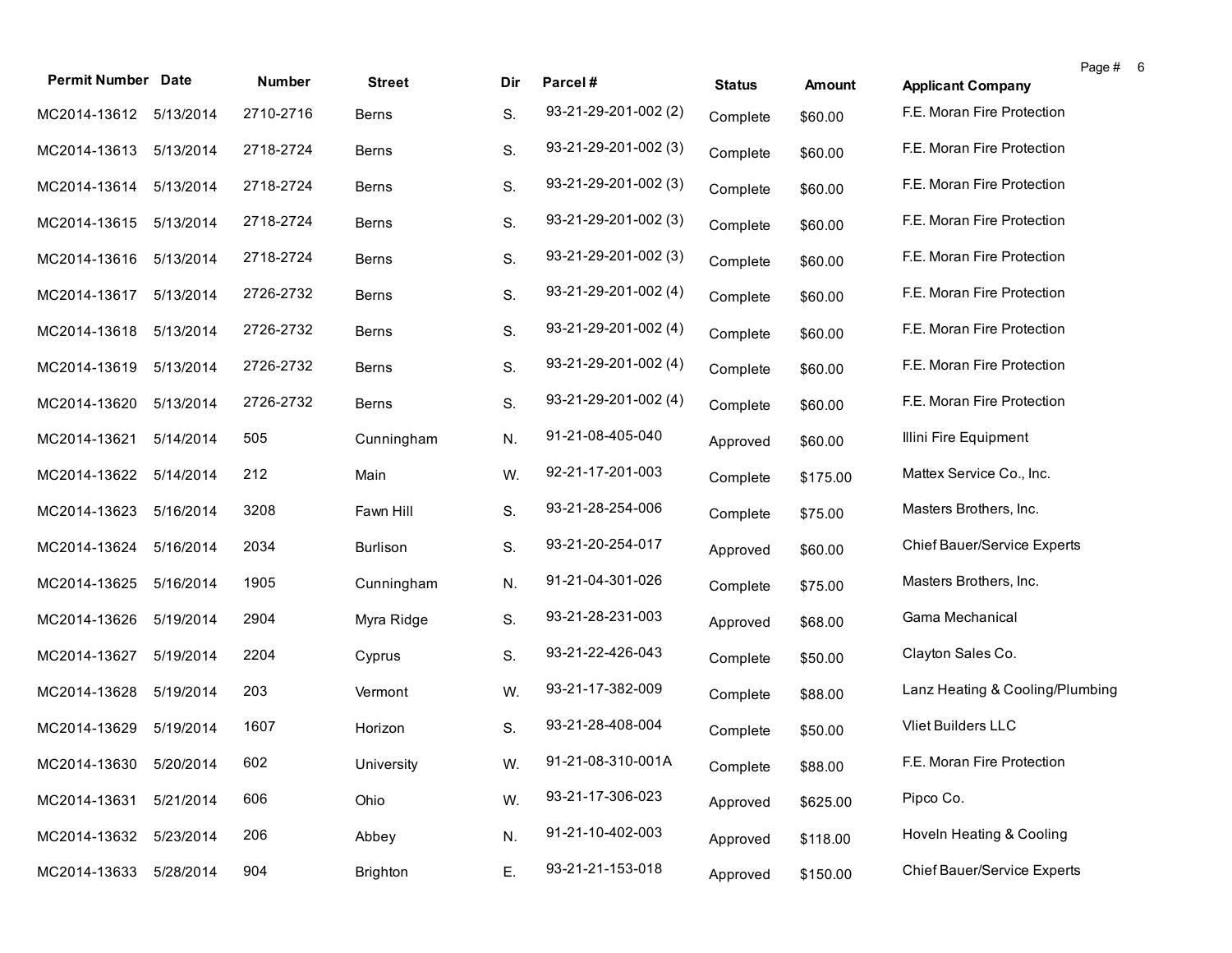| <b>Permit Number Date</b> |           | <b>Number</b> | <b>Street</b>   | Dir | Parcel#                         | <b>Status</b> | <b>Amount</b> | Page # 7<br><b>Applicant Company</b> |  |
|---------------------------|-----------|---------------|-----------------|-----|---------------------------------|---------------|---------------|--------------------------------------|--|
| MC2014-13634              | 5/28/2014 | 1403          | Eastern         | Ε.  | 92-21-16-330-014                | Approved      | \$137.50      | <b>Chief Bauer/Service Experts</b>   |  |
| MC2014-13635              | 5/29/2014 | 711           | Maple           | S.  | 92-21-17-285-017                | Approved      | \$87.50       | Chief Bauer/Service Experts          |  |
| MC2014-13636              | 5/30/2014 | 404           | University      | W.  | 91-21-08-328-013                | Approved      | \$89.00       | Gama Mechanical                      |  |
| MC2014-13637              | 5/30/2014 | 704           | Indiana         | W.  | 93-21-17-307-020                | Approved      | \$87.50       | P & P Service Center, Inc.           |  |
| MC2014-13638              | 6/4/2014  | 1307          | Pennsylvania    | Ε.  | 92-21-16-382-007                | Approved      | \$60.00       | Bash Heating & Air Conditioning      |  |
| MC2014-13639              | 6/5/2014  | 905           | <b>Busey</b>    | S.  | 93-21-17-301-010                | Approved      | \$60.00       | Ray's Heating & Air Conditioning     |  |
| MC2014-13640              | 6/5/2014  | 405           | <b>Brookens</b> | Ε.  | 93-21-20-476-022                | Approved      | \$60.00       | Ray's Heating & Air Conditioning     |  |
| MC2014-13641              | 6/5/2014  | 909           | Lynn            | S.  | 92-21-16-302-020                | Complete      | \$80.00       | Ray's Heating & Air Conditioning     |  |
| MC2014-13642              | 6/5/2014  | 1803          | Jean Lee        | Ε.  | 93-21-28-231-012                | Approved      | \$87.00       | Ray's Heating & Air Conditioning     |  |
| MC2014-13643              | 6/5/2014  | 1905          | Cunningham      | N.  | 91-21-04-301-026                | Complete      | \$315.00      | <b>Tennis Construction</b>           |  |
| MC2014-13644              | 6/9/2014  | 2202          | Cyprus          | S.  | 93-21-22-426-044                | Complete      | \$118.00      | Lanz Heating & Cooling/Plumbing      |  |
| MC2014-13645              | 6/9/2014  | 2204          | Cyprus          | S.  | 93-21-22-426-043                | Complete      | \$130.00      | Lanz Heating & Cooling/Plumbing      |  |
| MC2014-13646              | 6/12/2014 | 605-607       | Cunningham      | N.  | 91-21-08-405-018                | Approved      | \$60.00       | Chief Bauer/Service Experts          |  |
| MC2014-13647              | 6/12/2014 | 1502          | Cunningham      | N.  | 91-21-09-103-023                | Approved      | \$87.50       | Chief Bauer/Service Experts          |  |
| MC2014-13648              | 6/12/2014 | 604           | Florida         | Ε.  | 93-21-17-481-020                | Approved      | \$137.50      | Chief Bauer/Service Experts          |  |
| MC2014-13649              | 6/12/2014 | 1001          | Eliot           | Ε.  | 93-21-21-307-008                | Approved      | \$60.00       | <b>Chief Bauer/Service Experts</b>   |  |
| MC2014-13650              | 6/18/2014 | 2704          | Skyline         | N.  | 91-21-03-103-001                | Complete      | \$93.75       | Kelso Heating & Cooling, Inc.        |  |
| MC2014-13651              | 6/18/2014 | 1004          | Harding         | Ε.  | 93-21-21-152-043thru09(Complete |               | \$67.00       | Lanz Heating & Cooling/Plumbing      |  |
| MC2014-13652 6/19/2014    |           | 1202          | Mitchem         | Ε.  | 93-21-21-178-013                | Complete      | \$75.00       | Lanz Heating & Cooling/Plumbing      |  |
| MC2014-13653              | 6/19/2014 | 1707          | Michigan        | Ε.  | 92-21-16-477-009                | Approved      | \$76.92       | Champaign Heating & Air              |  |
| MC2014-13654              | 6/19/2014 | 1307          | Eureka          | W.  | 91-21-07-207-005                | Approved      | \$75.00       | <b>Chief Bauer/Service Experts</b>   |  |
| MC2014-13655              | 6/19/2014 | 2206          | Player          | Ε.  | 93-21-22-304-015                | Complete      | \$60.00       | Lanz Heating & Cooling/Plumbing      |  |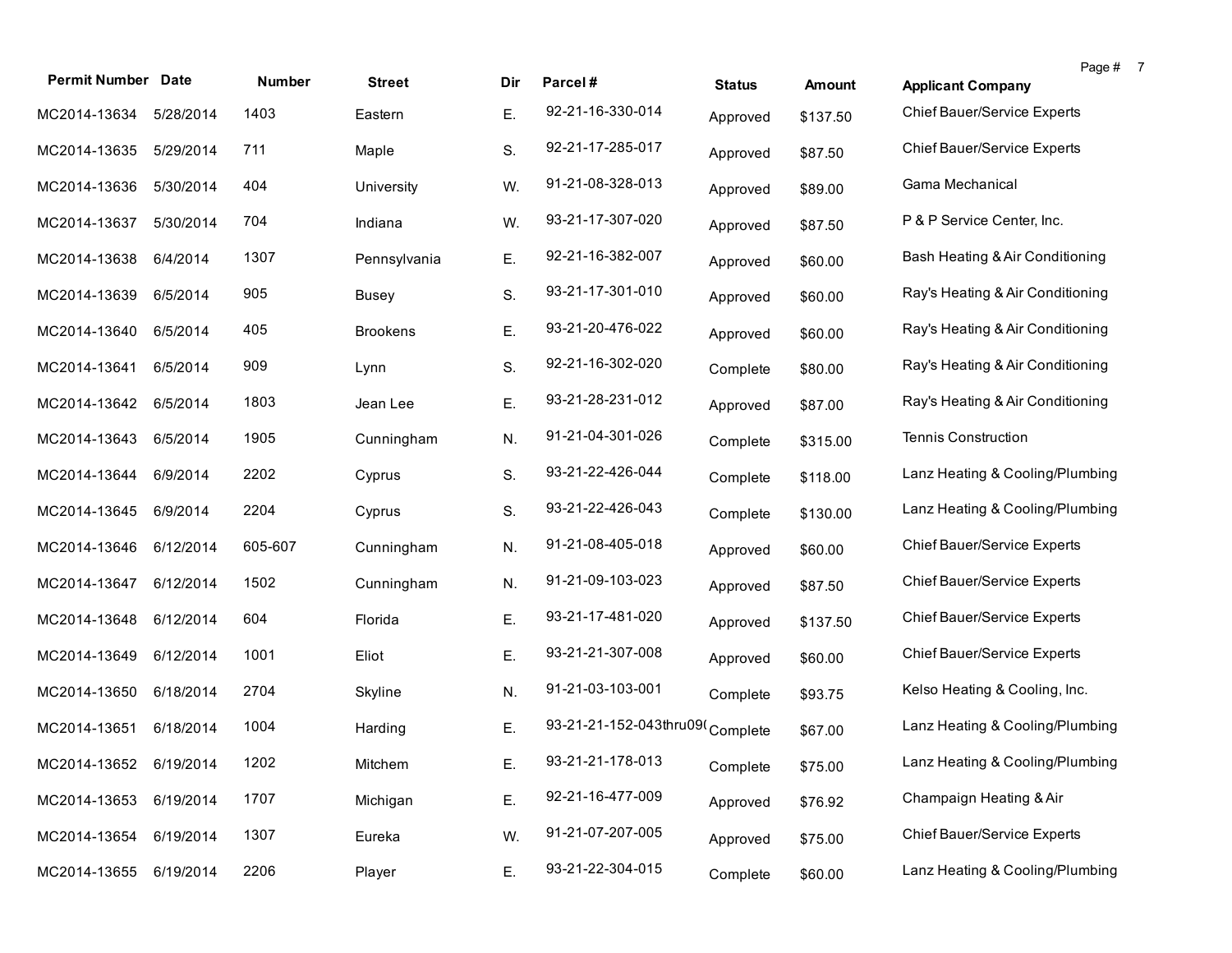| <b>Permit Number Date</b> |           | Number    | <b>Street</b> | Dir | Parcel#                       | <b>Status</b> | <b>Amount</b> | <b>Applicant Company</b>                   | Page # 8 |
|---------------------------|-----------|-----------|---------------|-----|-------------------------------|---------------|---------------|--------------------------------------------|----------|
| MC2014-13656              | 6/23/2014 | 1776      | Washington    | Ε.  | 92-21-16-200-006              | Approved      | \$1,937.50    | A& R Services/Mechanical Contractors, Inc. |          |
| MC2014-13657              | 6/23/2014 | 706       | Mathews       | S.  | 93-21-18-254-002              | Complete      | \$700.00      | Chief Bauer/Service Experts                |          |
| MC2014-13658              | 6/23/2014 | 710       | Ohio          | W.  | 93-21-17-306-018              | Complete      | \$2,358.03    | Unique Indoor Comfort Inc.                 |          |
| MC2014-13659              | 6/26/2014 | 1207      | Nevada        | W.  | 93-21-18-255-001              | Approved      | \$74.00       | Reliable Mechanical                        |          |
| MC2014-13660              | 6/27/2014 | 1810-A    | Lydia         | Ε.  | 93-21-21-472-010              | Approved      | \$162.50      | Chief Bauer/Service Experts                |          |
| MC2014-13661              | 6/27/2014 | 403       | Willard       | Ε.  | 93-21-20-482-009              | Complete      | \$81.76       | Blackie's Automatic Engineering Co.        |          |
| MC2014-13662              | 6/27/2014 | 126       | Main          | W.  | 92-21-17-202-004              | Approved      | \$89.38       | McCormick Dist. & Service                  |          |
| MC2014-13663              | 7/3/2014  | 606       | Park          | W.  | 91-21-08-309-007              | Approved      | \$2,063.00    | Reliable Mechanical                        |          |
| MC2014-13664              | 7/9/2014  | 2733      | Stone Creek   | Ε.  | 93-21-22-101-009              | Complete      | \$110.50      | Bratcher Heating & AC                      |          |
| MC2014-13665              | 7/9/2014  | 1817      | Stone Creek   | S.  | 93-21-22-152-006              | Complete      | \$104.50      | Bratcher Heating & AC                      |          |
| MC2014-13666              | 7/9/2014  | 1706      | Eagle Ridge   | Ε.  | 93-21-21-402-005              | Approved      | \$75.00       | Chief Bauer/Service Experts                |          |
| MC2014-13667              | 7/9/2014  | 911       | Eads          | W.  | 91-21-07-279-014              | Approved      | \$87.50       | Chief Bauer/Service Experts                |          |
| MC2014-13668              | 7/9/2014  | 1208 1/2  | Dublin        | W.  | 91-21-07-260-010              | Complete      | \$81.00       | Lanz Heating & Cooling/Plumbing            |          |
| MC2014-13669              | 7/9/2014  | 1208 1/2  | Dublin        | W.  | 91-21-07-260-010              | Complete      | \$60.00       | Classic Plumbing                           |          |
| MC2014-13670              | 7/10/2014 | 1817      | Stone Creek   | S.  | 93-21-22-152-006              | Approved      | \$50.00       | Clayton Sales Co.                          |          |
| MC2014-13671              | 7/10/2014 | 2726-2732 | <b>Berns</b>  | S.  | $93 - 21 - 29 - 201 - 002(4)$ | Complete      | \$50.00       | Clayton Sales Co.                          |          |
| MC2014-13672              | 7/10/2014 | 2726-2732 | <b>Berns</b>  | S.  | 93-21-29-201-002 (4)          | Complete      | \$50.00       | Clayton Sales Co.                          |          |
| MC2014-13673              | 7/10/2014 | 2726-2732 | Berns         | S.  | 93-21-29-201-002 (4)          | Complete      | \$50.00       | Clayton Sales Co.                          |          |
| MC2014-13674 7/10/2014    |           | 2726-2732 | Berns         | S.  | 93-21-29-201-002 (4)          | Complete      | \$50.00       | Clayton Sales Co.                          |          |
| MC2014-13675              | 7/11/2014 | 702-732   | Killarney     | W.  | 91-21-05-302-007              | Approved      | \$60.00       | Mattex Service Co., Inc.                   |          |
| MC2014-13676              | 7/11/2014 | 202       | Abbey         | N.  | 91-21-10-402-001              | Approved      | \$176.08      | Mike Williams Plumbing & Heating           |          |
| MC2014-13677              | 7/11/2014 | 501       | Race          | S.  | 92-21-17-251-005              | Approved      | \$80.00       | Cassel Home Comfort Heating & Cooling      |          |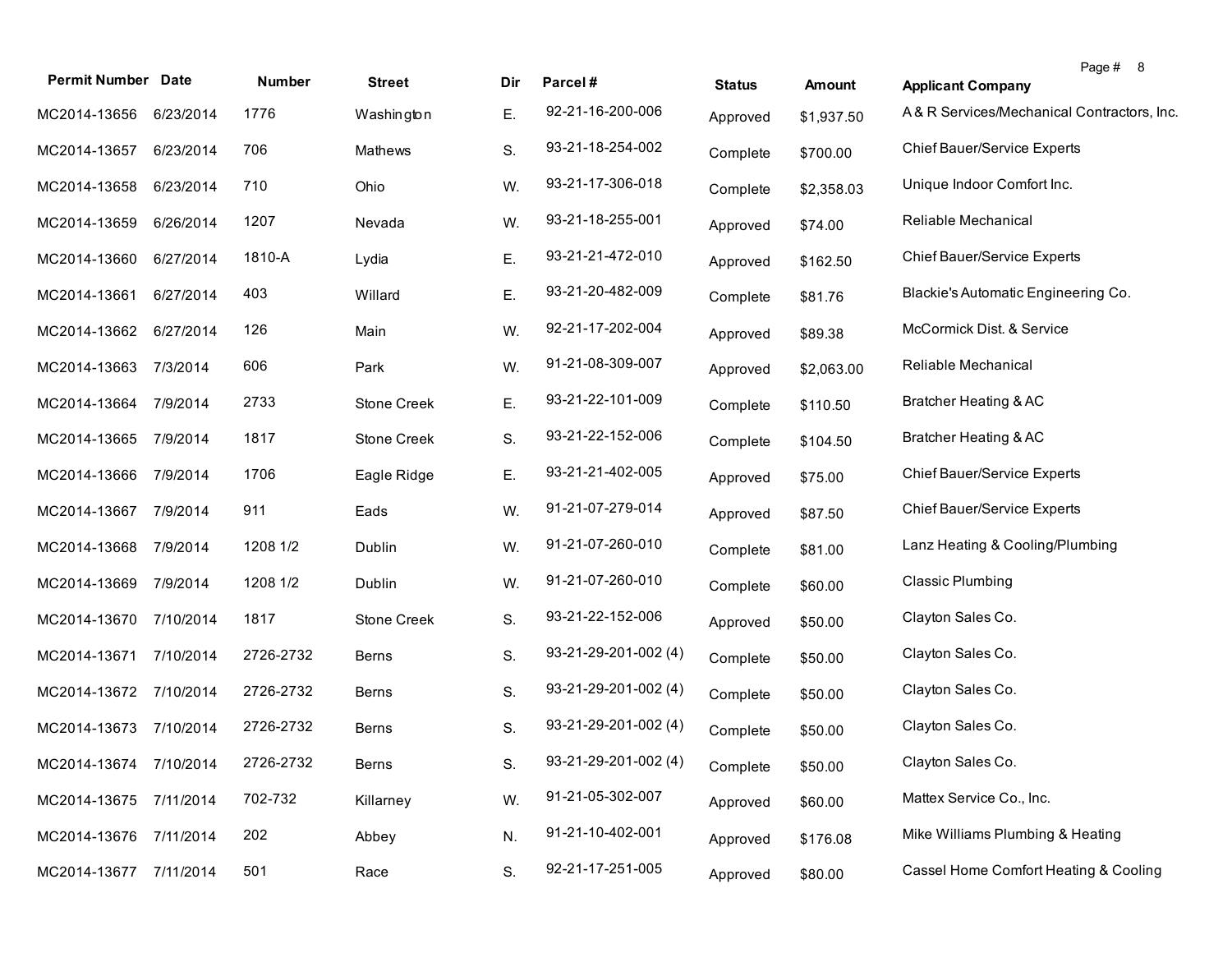| <b>Permit Number Date</b> |           | <b>Number</b> | <b>Street</b> | Dir | Parcel#                         | <b>Status</b> | <b>Amount</b> | Page # 9<br><b>Applicant Company</b>  |
|---------------------------|-----------|---------------|---------------|-----|---------------------------------|---------------|---------------|---------------------------------------|
| MC2014-13678              | 7/15/2014 | 1206          | Eureka        | W.  | 91-21-07-206-024                | Complete      | \$60.00       | Gale May Plumbing                     |
| MC2014-13679              | 7/15/2014 | 211           | Vermont       | W.  | 93-21-17-382-005                | Complete      | \$60.00       | Rose Heating & Air Conditioning       |
| MC2014-13680              | 7/15/2014 | 3015          | Stillwater    | Ε.  | 93-21-22-405-011                | Approved      | \$50.00       | Clayton Sales Co.                     |
| MC2014-13681              | 7/15/2014 | 3017          | Stillwater    | Ε.  | 93-21-22-405-010                | Approved      | \$50.00       | Clayton Sales Co.                     |
| MC2014-13682              | 7/16/2014 | 3015          | Stillwater    | Ε.  | 93-21-22-405-011                | Complete      | \$83.75       | Design-Air Heating & Air Conditioning |
| MC2014-13683              | 7/16/2014 | 3017          | Stillwater    | Ε.  | 93-21-22-405-010                | Approved      | \$83.75       | Design-Air Heating & Air Conditioning |
| MC2014-13684              | 7/16/2014 | 1605          | Ogelthorpe    | S.  | 91-21-15-386-019                | Approved      | \$137.50      | Chief Bauer/Service Experts           |
| MC2014-13685              | 7/17/2014 | 806           | Delaware      | W.  | 93-21-17-353-007                | Complete      | \$100.00      | Lanz Heating & Cooling/Plumbing       |
| MC2014-13686              | 7/22/2014 | 1004          | Harding       | E.  | 93-21-21-152-043thru09(Approved |               | \$68.00       | Lanz Heating & Cooling/Plumbing       |
| MC2014-13687              | 7/24/2014 | 1607          | Horizon       | S.  | 93-21-28-408-004                | Complete      | \$112.50      | Kelso Heating & Cooling, Inc.         |
| MC2014-13688              | 7/24/2014 | 407           | George Huff   | Ε.  | 93-21-20-278-004                | Approved      | \$62.50       | Chief Bauer/Service Experts           |
| MC2014-13689              | 7/24/2014 | 611           | Park          | W.  | 91-21-08-310-001                | Complete      | \$60.00       | Prairie Fire Sprinklers               |
| MC2014-13690              | 7/29/2014 | 2821          | Haydon        | E.  | 91-21-10-410-025                | Approved      | \$.00         | <b>HearthStone Homes</b>              |
| MC2014-13691              | 7/29/2014 | 500-506       | Michigan      | Ε.  | 93-21-17-430-006                | Complete      | \$60.00       | H & S Home Renovations                |
| MC2014-13692              | 7/30/2014 | 2718-2724     | Berns         | S.  | 93-21-29-201-002 (3)            | Complete      | \$50.00       | Clayton Sales Co.                     |
| MC2014-13693              | 7/30/2014 | 2718-2724     | <b>Berns</b>  | S.  | 93-21-29-201-002 (3)            | Complete      | \$50.00       | Clayton Sales Co.                     |
| MC2014-13694              | 7/30/2014 | 2718-2724     | Berns         | S.  | 93-21-29-201-002 (3)            | Complete      | \$50.00       | Clayton Sales Co.                     |
| MC2014-13695              | 7/30/2014 | 2718-2724     | <b>Berns</b>  | S.  | 93-21-29-201-002 (3)            | Complete      | \$50.00       | Clayton Sales Co.                     |
| MC2014-13696 7/30/2014    |           | 2401          | Willow        | N.  | 91-21-05-276-010                | Approved      | \$100.00      | Allied Mechanical Services Inc.       |
| MC2014-13697              | 8/1/2014  | 501-503       | Coler         | N.  | 91-21-08-307-006&005            | Complete      | \$365.00      | F.E. Moran Fire Protection            |
| MC2014-13698              | 8/5/2014  | 3310          | Deer Ridge    | S.  | 93-21-28-405-012                | Complete      | \$85.00       | <b>Heiser Heating</b>                 |
| MC2014-13699              | 8/5/2014  | 407           | Cottage Grove | S.  | 92-21-16-112-019                | Approved      | \$60.00       | Cassel Home Comfort Heating & Cooling |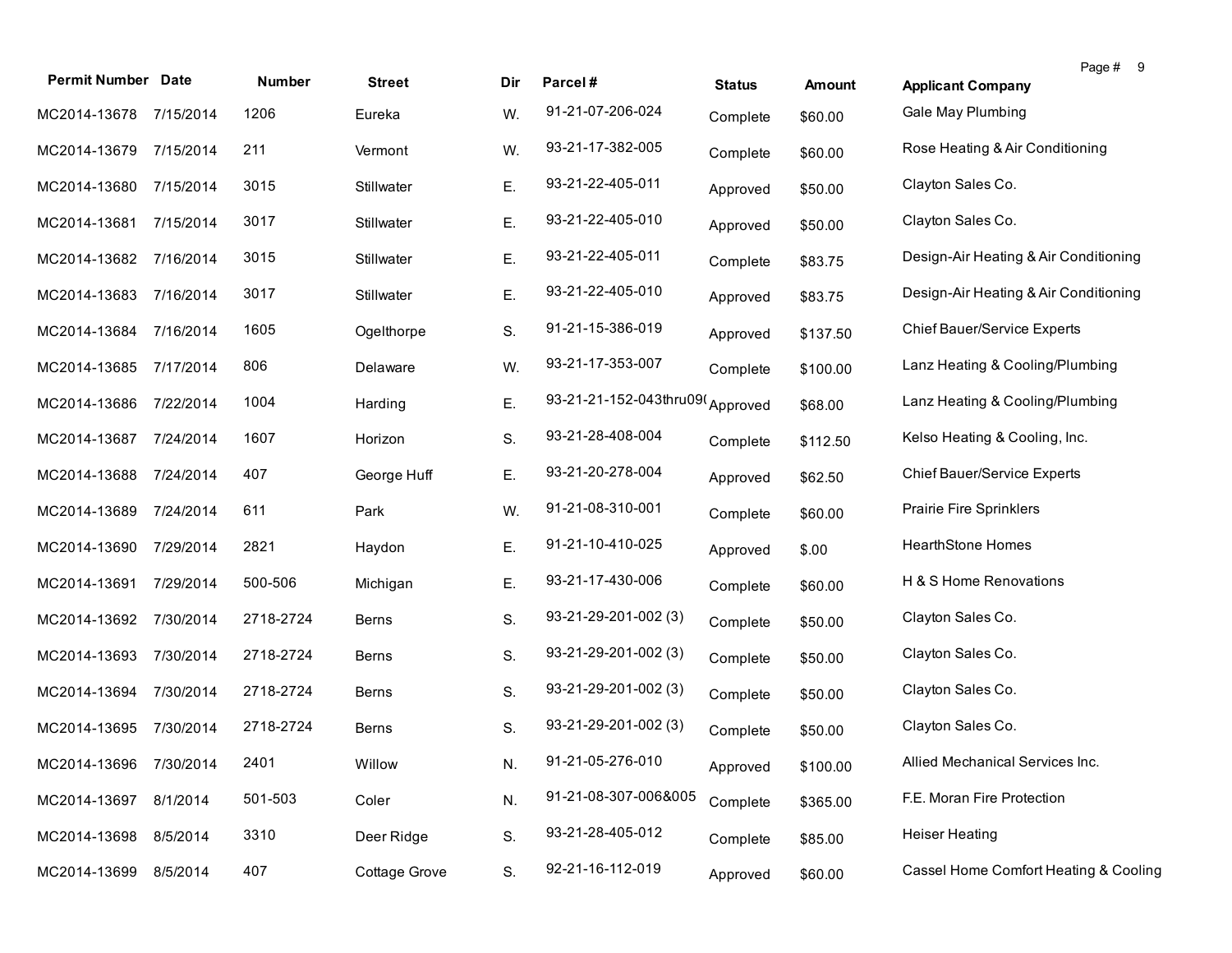| <b>Permit Number</b>   | <b>Date</b> | Number | <b>Street</b> | Dir | Parcel#           | <b>Status</b> | <b>Amount</b> | Page # 10<br><b>Applicant Company</b>     |
|------------------------|-------------|--------|---------------|-----|-------------------|---------------|---------------|-------------------------------------------|
| MC2014-13700           | 8/7/2014    | 1614   | Fairlawn      | Е.  | 92-21-16-455-090  | Approved      | \$60.00       | P & P Service Center, Inc.                |
| MC2014-13701           | 8/6/2014    | 1306   | Florida       | Ε.  | 92-21-16-382-016  | Approved      | \$60.00       | Champaign County Regional Planning        |
| MC2014-13702           | 8/7/2014    | 2704   | Skyline       | N.  | 91-21-03-103-001  | Complete      | \$50.00       | Vliet Builders LLC                        |
| MC2014-13703           | 8/8/2014    | 710    | <b>Busey</b>  | N.  | 91-21-08-305-007  | Approved      | \$75.00       | Mattex Service Co., Inc.                  |
| MC2014-13704 8/12/2014 |             | 402    | Illinois      | Е.  | 92-21-17-243-006  | Complete      | \$60.00       | Ray's Heating & Air Conditioning          |
| MC2014-13705           | 8/12/2014   | 2304   | Whitson       | S.  | 93-21-21-377-025  | Complete      | \$60.00       | Ray's Heating & Air Conditioning          |
| MC2014-13706           | 8/12/2014   | 3106-B | Chatham       | S.  | 93-21-28-253-013  | Complete      | \$60.00       | Dana Goodsitt                             |
| MC2014-13707           | 8/12/2014   | 503    | Nevada        | W.  | 92-21-17-162-012  | Approved      | \$60.00       | <b>Richard Bolton</b>                     |
| MC2014-13708           | 8/12/2014   | 114    | Vine          | N.  | 91-21-08-478-015A | Complete      | \$60.00       | H & K Mechanical, Incl                    |
| MC2014-13709           | 8/13/2014   | 2502   | Race          | S.  | 93-21-20-451-003  | Complete      | \$60.00       | Davis/Houk Mechanical, Inc.               |
| MC2014-13710           | 8/14/2014   | 801    | Killarney     | W.  | 91-21-05-304-001  | Complete      | \$1,875.00    | A&R Services/Mechanical Contractors, Inc. |
| MC2014-13711           | 8/14/2014   | 706    | Glover        | S.  | 92-21-16-182-008  | Approved      | \$.00         | A&R Services/Mechanical Contractors, Inc. |
| MC2014-13712 8/19/2014 |             | 2208   | Vine          | S.  | 93-21-20-432-017  | Approved      | \$88.00       | Bash Heating & Air Conditioning           |
| MC2014-13713           | 8/19/2014   | 14     | Montclair     |     | 93-21-20-202-014  | Complete      | \$60.00       | R. C.'s Plumbing, Heating & Electrical    |
| MC2014-13714           | 8/27/2014   | 2203   | Cottage Grove | S.  | 93-21-21-307-009  | Approved      | \$60.00       | Bash Heating & Air Conditioning           |
| MC2014-13715           | 8/28/2014   | 2740   | Philo         | S.  | 93-21-28-201-004  | Complete      | \$178.00      | Davis/Houk Mechanical, Inc.               |
| MC2014-13716           | 8/28/2014   | 601    | California    | W.  | 92-21-17-160-010  | Complete      | \$60.00       | <b>Brian Goettel</b>                      |
| MC2014-13717           | 8/29/2014   | 2513   | Muirfield     | S.  | 93-21-22-332-014  | Complete      | \$118.00      | Lanz Heating & Cooling/Plumbing           |
| MC2014-13718 9/4/2014  |             | 707    | Anderson      | S.  | 92-21-17-287-014  | Approved      | \$60.00       | <b>Chief Bauer/Service Experts</b>        |
| MC2014-13719           | 9/5/2014    | 711    | lowa          | W.  | 93-21-17-306-008  | Approved      | \$84.00       | Justin D. Miller                          |
| MC2014-13720           | 9/9/2014    | 506    | Beringer      | N.  | 91-21-10-405-032  | Approved      | \$106.00      | Fred's Plbg-Heating, AC & Elect.          |
| MC2014-13721           | 9/9/2014    | 2112   | Easy          | Ε.  | 91-21-15-301-003  | Complete      | \$60.00       | Lanz Heating & Cooling/Plumbing           |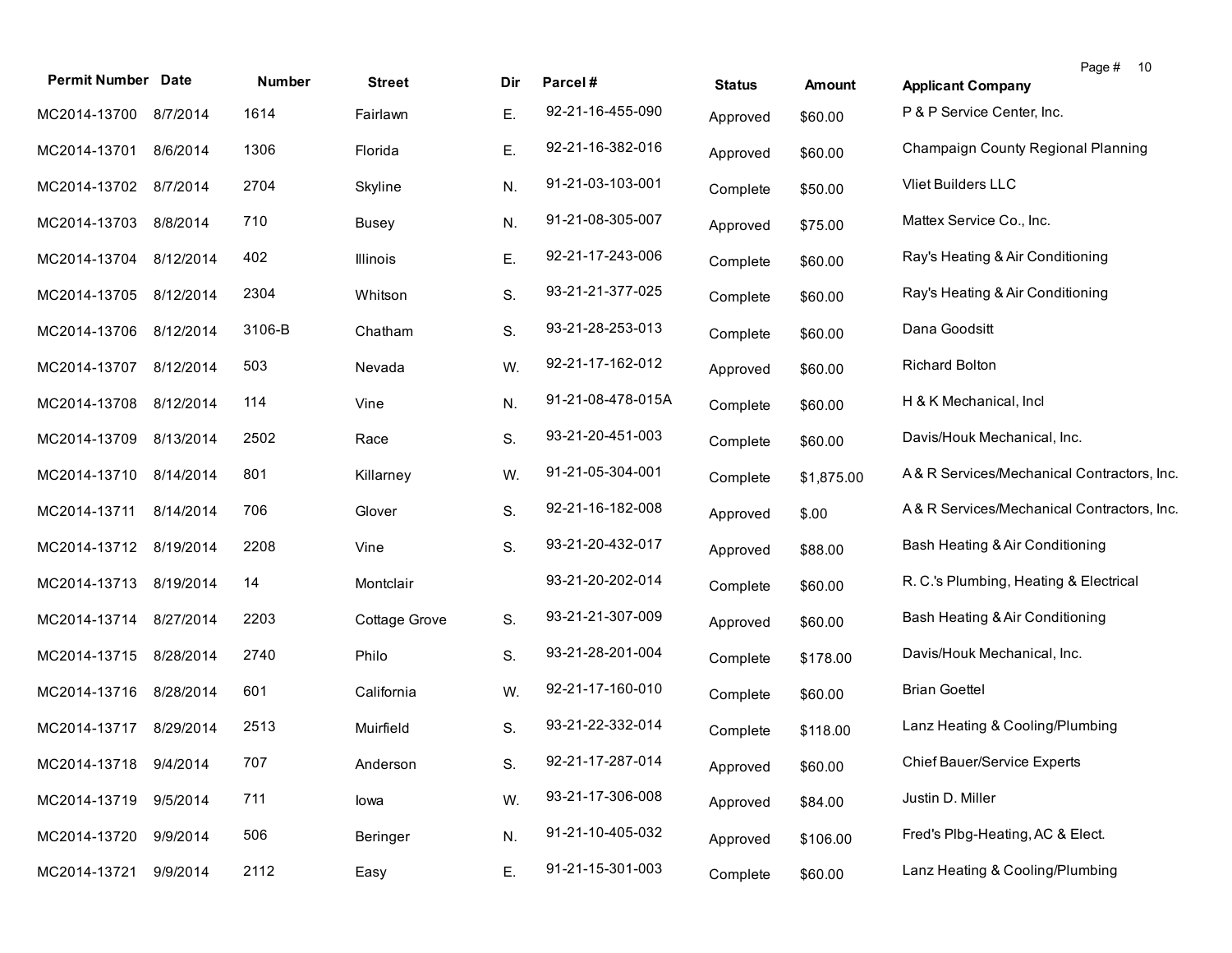| <b>Permit Number Date</b> |           | Number    | <b>Street</b> | Dir | Parcel#              | <b>Status</b> | <b>Amount</b> | Page # 11<br><b>Applicant Company</b>  |  |
|---------------------------|-----------|-----------|---------------|-----|----------------------|---------------|---------------|----------------------------------------|--|
| MC2014-13722 9/9/2014     |           | 605-607   | Cunningham    | N.  | 91-21-08-405-018     | Complete      | \$60.00       | Bratcher Heating & AC                  |  |
| MC2014-13723 9/9/2014     |           | 1208 1/2  | Dublin        | W.  | 91-21-07-260-010     | Complete      | \$79.00       | Lanz Heating & Cooling/Plumbing        |  |
| MC2014-13724 9/9/2014     |           | 611       | Park          | W.  | 91-21-08-310-001     | Complete      | \$60.00       | F.E. Moran Fire Protection             |  |
| MC2014-13725              | 9/11/2014 | 709       | Vermont       | W.  | 93-21-17-357-004     | Complete      | \$81.00       | Lanz Heating & Cooling/Plumbing        |  |
| MC2014-13726              | 9/11/2014 | 204       | Holmes        | Ε.  | 93-21-20-403-018     | Complete      | \$222.00      | Bash Heating & Air Conditioning        |  |
| MC2014-13727              | 9/16/2014 | 1104      | Florida       | Ε.  | 92-21-16-381-010     | Complete      | \$60.00       | R. C.'s Plumbing, Heating & Electrical |  |
| MC2014-13728              | 9/17/2014 | 1605      | Wiley         | S.  | 92-21-16-352-013     | Complete      | \$60.00       | Wright's Heating & Air                 |  |
| MC2014-13729              | 9/23/2014 | 1103      | Silver        | Ε.  | 93-21-21-182-002     | Approved      | \$62.50       | Mattex Service Co., Inc.               |  |
| MC2014-13730              | 9/23/2014 | 114       | Vine          | N.  | 91-21-08-478-015A    | Complete      | \$97.50       | H & K Mechanical, Inc.                 |  |
| MC2014-13731              | 9/23/2014 | 1412      | Dublin        | W.  | 91-21-07-252-006     | Complete      | \$60.00       | Dale Elder                             |  |
| MC2014-13732              | 9/24/2014 | 201       | Busey         | S.  | 92-21-17-102-017     | Approved      | \$322.00      | Lanz Heating & Cooling/Plumbing        |  |
| MC2014-13733              | 9/24/2014 | 701       | Florida       | Ε.  | 93-21-21-101-001     | Complete      | \$120.00      | Rose Heating & Air Conditioning        |  |
| MC2014-13734              | 9/24/2014 | 800       | Vine          | S.  | 92-21-17-284-008     | Complete      | \$75.00       | Hoveln Heating & Cooling               |  |
| MC2014-13735              | 9/24/2014 | 2710-2716 | <b>Berns</b>  | S.  | 93-21-29-201-002 (2) | Complete      | \$50.00       | Clayton Sales Co.                      |  |
| MC2014-13736              | 9/24/2014 | 2710-2716 | Berns         | S.  | 93-21-29-201-002 (2) | Complete      | \$50.00       | Clayton Sales Co.                      |  |
| MC2014-13737              | 9/24/2014 | 2710-2716 | <b>Berns</b>  | S.  | 93-21-29-201-002 (2) | Complete      | \$50.00       | Clayton Sales Co.                      |  |
| MC2014-13738              | 9/24/2014 | 2710-2716 | Berns         | S.  | 93-21-29-201-002 (2) | Complete      | \$50.00       | Clayton Sales Co.                      |  |
| MC2014-13739              | 9/26/2014 | 114       | Vine          | N.  | 91-21-08-478-015A    | Complete      | \$60.00       | Pinnacle Fire Protection               |  |
| MC2014-13740 9/30/2014    |           | 2027      | Burlison      | S.  | 93-21-20-253-021     | Approved      | \$60.00       | Chief Bauer/Service Experts            |  |
| MC2014-13741              | 10/7/2014 | 2110      | Amber         | Ε.  | 93-21-22-303-003     | Complete      | \$143.75      | Hoveln Heating & Cooling               |  |
| MC2014-13742              | 10/7/2014 | 126       | Main          | W.  | 92-21-17-202-004     | Approved      | \$60.00       | McCormick Dist. & Service              |  |
| MC2014-13743              | 10/7/2014 | 115       | Main          | W.  | 92-21-17-206-007     | Complete      | \$70.00       | Lanz Heating & Cooling/Plumbing        |  |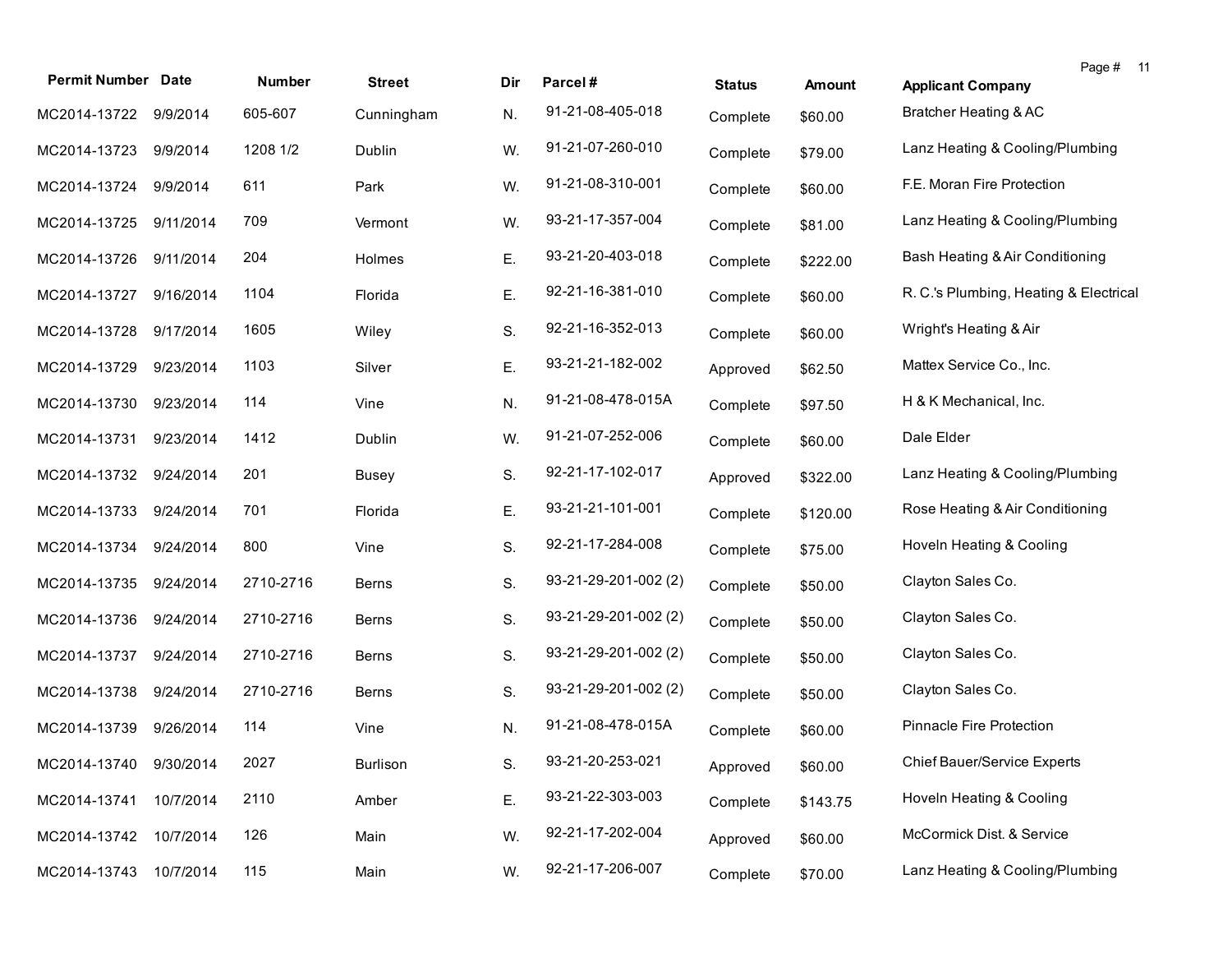|                           |            |        |               |     |                  |               |          |                                       | Page # | 12 |
|---------------------------|------------|--------|---------------|-----|------------------|---------------|----------|---------------------------------------|--------|----|
| <b>Permit Number Date</b> |            | Number | <b>Street</b> | Dir | Parcel#          | <b>Status</b> | Amount   | <b>Applicant Company</b>              |        |    |
| MC2014-13744              | 10/7/2014  | 506    | California    | W.  | 92-21-17-176-009 | Approved      | \$187.50 | Rich Heating & Cooling, Inc.          |        |    |
| MC2014-13745              | 10/7/2014  | 2009   | George Huff   | S.  | 93-21-20-279-011 | Approved      | \$60.00  | Chief Bauer/Service Experts           |        |    |
| MC2014-13746              | 10/7/2014  | 1211   | Romine        | N.  | 91-21-07-205-021 | Approved      | \$60.00  | Chief Bauer/Service Experts           |        |    |
| MC2014-13747              | 10/9/2014  | 804    | Coler         | N.  | 91-21-08-308-003 | Approved      | \$60.00  | Mattex Service Co., Inc.              |        |    |
| MC2014-13748              | 10/9/2014  | 810    | Coler         | N.  | 91-21-08-308-001 | Approved      | \$60.00  | Mattex Service Co., Inc.              |        |    |
| MC2014-13749              | 10/9/2014  | 709    | <b>Busey</b>  | N.  | 91-21-08-302-020 | Approved      | \$60.00  | Mattex Service Co., Inc.              |        |    |
| MC2014-13750              | 10/9/2014  | 810    | Church        | W.  | 91-21-08-302-016 | Approved      | \$60.00  | Mattex Service Co., Inc.              |        |    |
| MC2014-13751              | 10/9/2014  | 806    | Church        | W.  | 91-21-08-302-018 | Approved      | \$60.00  | Mattex Service Co., Inc.              |        |    |
| MC2014-13752              | 10/10/2014 | 1612   | Vernon        | Ε.  | 93-21-28-406-030 | Approved      | \$50.00  | <b>Vliet Builders LLC</b>             |        |    |
| MC2014-13753              | 10/13/2014 | 1406   | Cardinal      | W.  | 91-21-06-401-006 | Complete      | \$148.00 | F.E. Moran Fire Protection            |        |    |
| MC2014-13754              | 10/14/2014 | 1107   | Hill          | W.  | 91-21-07-427-007 | Complete      | \$86.00  | Lanz Heating & Cooling/Plumbing       |        |    |
| MC2014-13755              | 10/14/2014 | 702    | Vine          | S.  | 92-21-17-284-001 | Approved      | \$62.50  | Gale May Plumbing                     |        |    |
| MC2014-13756              | 10/14/2014 | 903    | Anderson      | S.  | 93-21-17-427-013 | Approved      | \$60.00  | Cassel Home Comfort Heating & Cooling |        |    |
| MC2014-13757              | 10/14/2014 | 505    | Florida       | Ε.  | 93-21-20-226-012 | Approved      | \$113.00 | Chief Bauer/Service Experts           |        |    |
| MC2014-13758              | 10/16/2014 | 309    | Green         | W.  | 92-21-17-137-002 | Approved      | \$311.00 | Fred's Plbg-Heating, AC & Elect.      |        |    |
| MC2014-13759              | 10/16/2014 | 2012   | Zuppke        | S.  | 93-21-20-281-021 | Approved      | \$68.00  | Bash Heating & Air Conditioning       |        |    |
| MC2014-13760              | 10/17/2014 | 601    | University    | W.  | 91-21-08-361-009 | Complete      | \$187.00 | F.E. Moran Fire Protection            |        |    |
| MC2014-13761              | 10/22/2014 | 2918   | Susan Stone   | S.  | 93-21-28-276-019 | Approved      | \$137.50 | <b>Chief Bauer/Service Experts</b>    |        |    |
| MC2014-13762 10/22/2014   |            | -801   | Vermont       | W.  | 93-21-17-353-004 | Approved      | \$87.00  | Bash Heating & Air Conditioning       |        |    |
| MC2014-13763              | 10/22/2014 | 404    | Michigan      | W.  | 93-21-17-331-018 | Approved      | \$60.00  | Bash Heating & Air Conditioning       |        |    |
| MC2014-13764              | 10/22/2014 | 1705   | Philo         | S.  | 93-21-21-126-031 | Complete      | \$60.00  | McCormick Dist. & Service             |        |    |
| MC2014-13765              | 10/22/2014 | 606    | Pennsylvania  | W.  | 93-21-17-355-015 | Complete      | \$103.00 | Lanz Heating & Cooling/Plumbing       |        |    |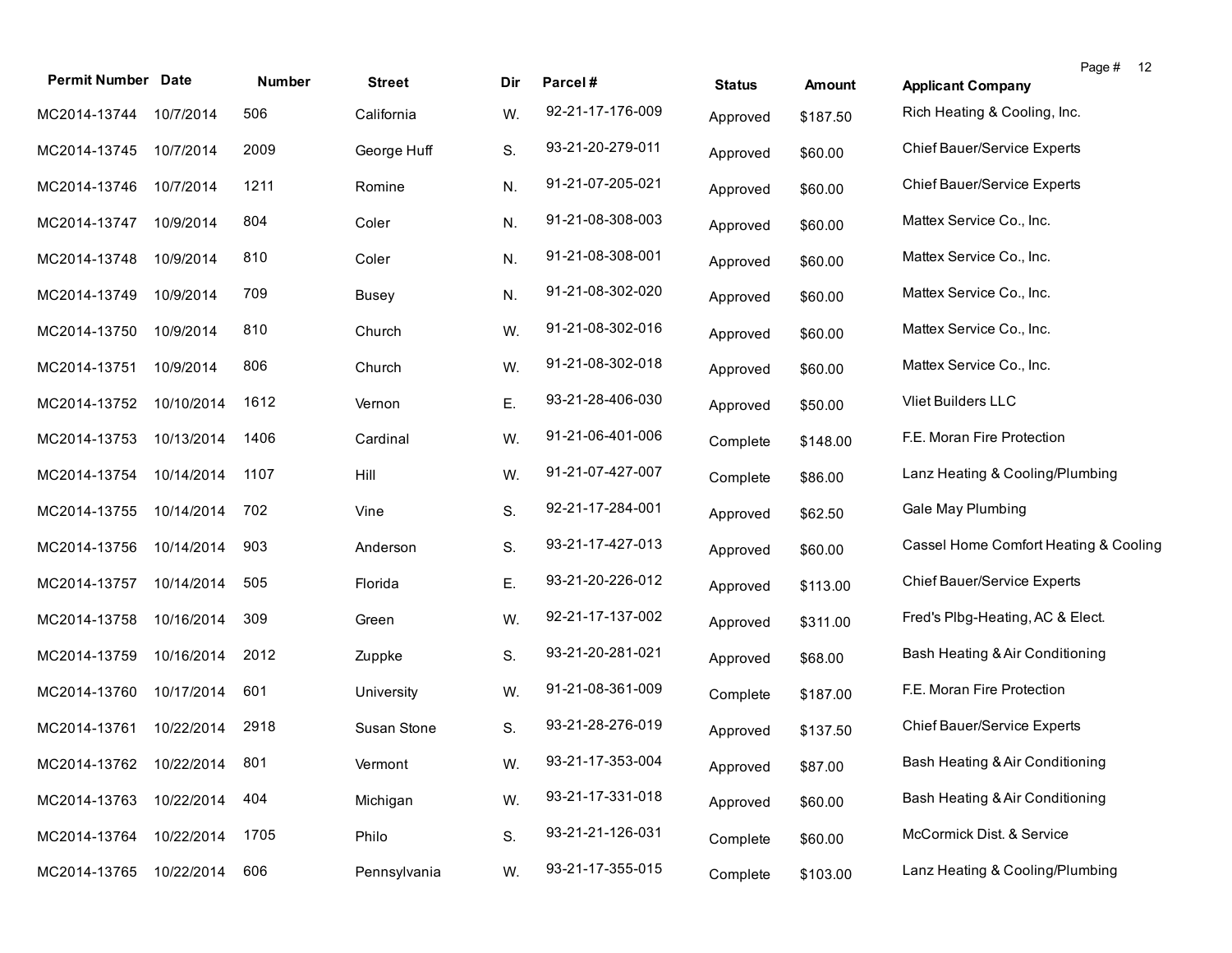|                           |            |               |                      |     |                  |               |            | Page # 13                                  |
|---------------------------|------------|---------------|----------------------|-----|------------------|---------------|------------|--------------------------------------------|
| <b>Permit Number Date</b> |            | <b>Number</b> | <b>Street</b>        | Dir | Parcel#          | <b>Status</b> | Amount     | <b>Applicant Company</b>                   |
| MC2014-13766              | 10/23/2014 | 506           | California           | W.  | 92-21-17-176-009 | Approved      | \$50.00    | Clayton Sales Co.                          |
| MC2014-13767              | 10/23/2014 | 1905          | <b>Prairie Winds</b> | S.  | 93-21-21-276-001 | Complete      | \$188.00   | Allied Mechanical Services Inc.            |
| MC2014-13768              | 10/28/2014 | 905           | Crestwood            | Ε.  | 92-21-16-306-005 | Approved      | \$60.00    | P & P Service Center, Inc.                 |
| MC2014-13769              | 10/28/2014 | 1901-A        | Amber                | Ε.  | 93-21-21-470-023 | Approved      | \$187.50   | Chief Bauer/Service Experts                |
| MC2014-13770              | 10/28/2014 | 2514          | Castlerock           | Ε.  | 93-21-22-326-004 | Approved      | \$78.75    | <b>Heiser Heating</b>                      |
| MC2014-13771              | 10/28/2014 | 2011-B        | Amber                | Ε.  | 93-21-21-471-002 | Approved      | \$66.25    | Kuchefski Heating & AC                     |
| MC2014-13772              | 10/29/2014 | 2514          | Castlerock           | Ε.  | 93-21-22-326-004 | Approved      | \$50.00    | Clayton Sales Co.                          |
| MC2014-13773              | 10/30/2014 | 708           | Oregon               | W.  | 92-21-17-156-011 | Approved      | \$60.00    | Cassel Home Comfort Heating & Cooling      |
| MC2014-13774              | 10/30/2014 | 303           | Main                 | W.  | 92-21-17-130-016 | Complete      | \$64.00    | Rose Heating & Air Conditioning            |
| MC2014-13775              | 10/30/2014 | 1905          | Prairie Winds        | S.  | 93-21-21-276-001 | Complete      | \$141.00   | F.E. Moran Fire Protection                 |
| MC2014-13776              | 11/12/2014 | 106           | Vermont              | W.  | 93-21-17-452-017 | Complete      | \$60.00    | Bash Heating & Air Conditioning            |
| MC2014-13777              | 11/12/2014 | 1404          | Greenridge           | S.  | 91-21-15-355-029 | Approved      | \$60.00    | ABC Heating & Air Conditioning Inc         |
| MC2014-13778              | 11/12/2014 | 1202          | Eliot                | Ε.  | 93-21-21-328-009 | Complete      | \$100.00   | Rose Heating & Air Conditioning            |
| MC2014-13779              | 11/13/2014 | 1111          | O'Brien              |     | 91-21-04-151-003 | Approved      | \$60.00    | Reliable Mechanical                        |
| MC2014-13780              | 11/18/2014 | 801           | Killarney            | W.  | 91-21-05-304-001 | Complete      | \$60.00    | A& R Services/Mechanical Contractors, Inc. |
| MC2014-13781              | 11/18/2014 | 1406          | Cardinal             | W.  | 91-21-06-401-006 | Complete      | \$1,438.00 | Davis/Houk Mechanical, Inc.                |
| MC2014-13782              | 11/18/2014 | 706           | Ohio                 | W.  | 93-21-17-306-019 | Approved      | \$200.00   | Chief Bauer/Service Experts                |
| MC2014-13783              | 11/18/2014 | 808           | Urbana               | S.  | 92-21-17-285-013 | Approved      | \$60.00    | Chief Bauer/Service Experts                |
| MC2014-13784 11/18/2014   |            | 507           | Crystal Lake         | Ε.  | 91-21-08-426-003 | Complete      | \$60.00    | Don's Mobile Home Service                  |
| MC2014-13785              | 11/19/2014 | 1001          | Berkley              | N.  | 91-21-08-255-011 | Approved      | \$60.00    | Bash Heating & Air Conditioning            |
| MC2014-13786              | 11/20/2014 | 709           | Hawthorne            | Ε.  | 92-21-16-307-005 | Closed        | \$60.00    | Fred's Plbg-Heating, AC & Elect.           |
| MC2014-13787              | 11/24/2014 | 607           | Oregon               | Ε.  | 92-21-17-287-003 | Complete      | \$50.00    | John Rosheck                               |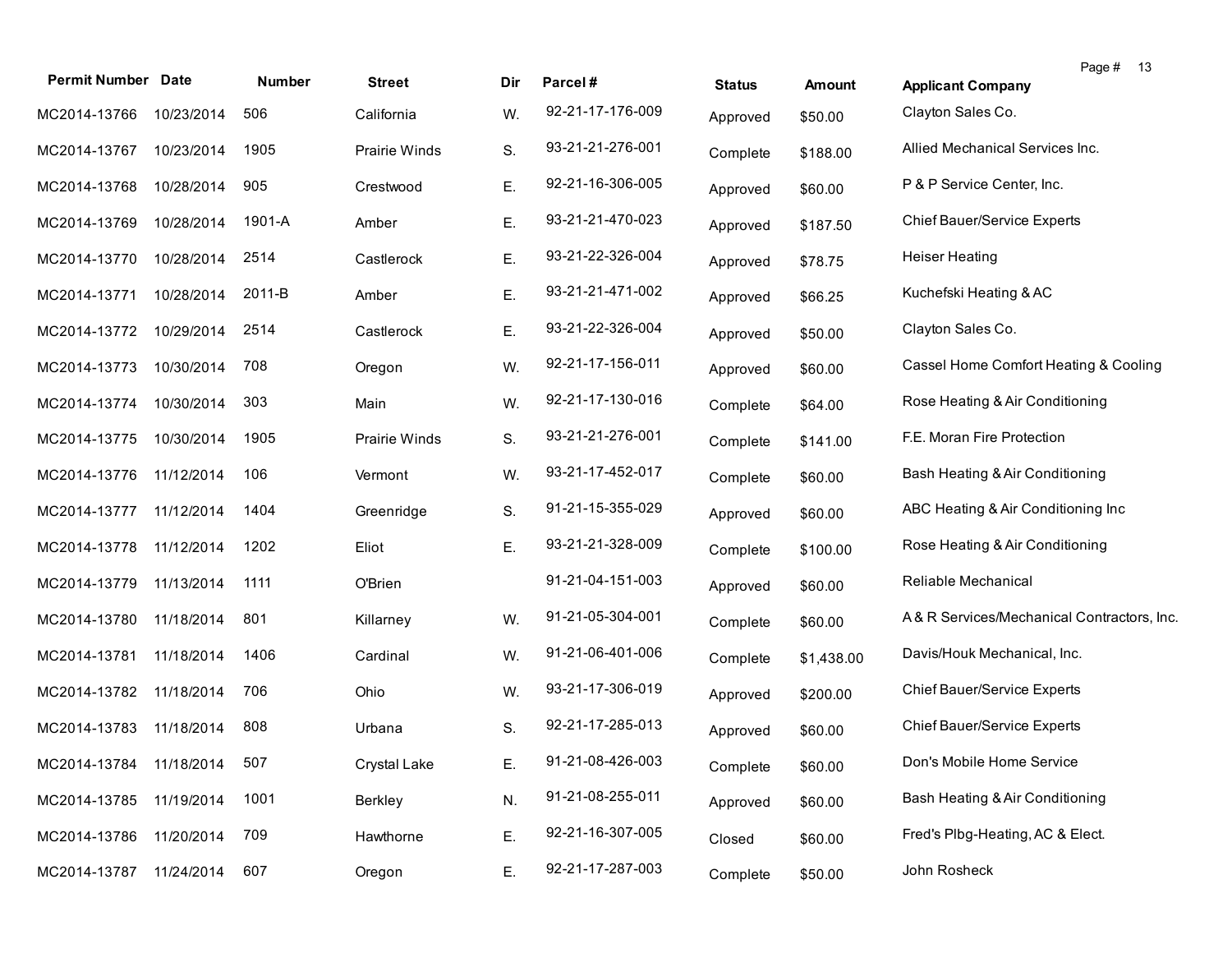| <b>Permit Number Date</b>   |            | Number    | <b>Street</b> | Dir | Parcel#                         | <b>Status</b> | Amount   | Page # 14<br><b>Applicant Company</b>      |
|-----------------------------|------------|-----------|---------------|-----|---------------------------------|---------------|----------|--------------------------------------------|
| MC2014-13788                | 11/20/2014 | 201       | Crystal Lake  | Е.  | 91-21-08-405-009                | Approved      | \$72.32  | Bratcher Heating & AC                      |
| MC2014-13789                | 11/26/2014 | 601       | University    | W.  | 91-21-08-361-009                | Approved      | \$175.00 | A& R Services/Mechanical Contractors, Inc. |
| MC2014-13790                | 12/2/2014  | 302-611   | Fairlawn      | Ε.  | 93-21-17-428-007thru11(Approved |               | \$60.00  | Dennis HVAC, Inc.                          |
| MC2014-13791                | 12/4/2014  | 606       | Park          | W.  | 91-21-08-309-007                | Approved      | \$60.00  | F.E. Moran Fire Protection                 |
| MC2014-13792                | 12/8/2014  | 606       | Park          | W.  | 91-21-08-309-007                | Approved      | \$146.25 | <b>Prairie Fire Sprinklers</b>             |
| MC2014-13793                | 12/16/2014 | 1005      | Kinch         | S.  | 92-21-16-429-031                | Approved      | \$75.00  | Chief Bauer/Service Experts                |
| MC2014-13794                | 12/16/2014 | 2308      | Grange        | S.  | 93-21-20-452-021                | Approved      | \$205.00 | Ray's Heating & Air Conditioning           |
| MC2014-13795                | 12/16/2014 | 606       | Illinois      | W.  | 92-21-17-113-011                | Complete      | \$60.00  | Rose Heating & Air Conditioning            |
| MC2014-13796                | 12/16/2014 | 2206      | Player        | Е.  | 93-21-22-304-015                | Approved      | \$60.00  | Lanz Heating & Cooling/Plumbing            |
| MC2014-13797                | 12/16/2014 | 405       | Broadway      | N.  | 91-21-08-455-012                | Complete      | \$212.50 | Polar Refrigeration, LLC                   |
| MC2014-13798                | 12/17/2014 | 1702      | Race          | S.  | 93-21-20-201-001                | Complete      | \$60.00  | Champaign Heating & Air                    |
| MC2014-13799                | 12/17/2014 | 2702-2708 | <b>Berns</b>  | S.  | 93-21-29-201-002 (1)            | Complete      | \$50.00  | Clayton Sales Co.                          |
| MC2014-13800                | 12/17/2014 | 2702-2708 | <b>Berns</b>  | S.  | 93-21-29-201-002 (1)            | Approved      | \$50.00  | Clayton Sales Co.                          |
| MC2014-13801                | 12/17/2014 | 2702-2708 | <b>Berns</b>  | S.  | 93-21-29-201-002 (1)            | Approved      | \$50.00  | Clayton Sales Co.                          |
| MC2014-13802                | 12/17/2014 | 2702-2708 | Berns         | S.  | 93-21-29-201-002 (1)            | Approved      | \$50.00  | Clayton Sales Co.                          |
| MC2014-13803                | 12/23/2014 | 606       | Park          | W.  | 91-21-08-309-007                | Complete      | \$799.00 | A& R Services/Mechanical Contractors, Inc. |
| MC2014-13804                | 12/23/2014 | 606       | Park          | W.  | 91-21-08-309-007                | Complete      | \$93.00  | A& R Services/Mechanical Contractors, Inc. |
| MC2014-13805                | 12/23/2014 | 2702      | Skyline       | N.  | 91-21-03-103-002                | Approved      | \$93.75  | Kelso Heating & Cooling, Inc.              |
| MC2014-13806 12/23/2014 504 |            |           | Nevada        | W.  | 92-21-17-161-023                | Complete      | \$50.00  | Daniel Walsh                               |
| MC2014-13807                | 12/22/2014 | 3044      | Stillwater    | Ε.  | To Be Determined                | Approved      | \$573.00 | Lanz Heating & Cooling/Plumbing            |
| MC2014-13808                | 12/31/2014 | 1812      | Stone Creek   | S.  | 93-21-22-105-007                | Complete      | \$125.00 | Lanz Heating & Cooling/Plumbing            |
| MC2014-13809                | 12/31/2014 | 605       | Vermont       | W.  | 93-21-17-357-012                | Approved      | \$60.00  | Bash Heating & Air Conditioning            |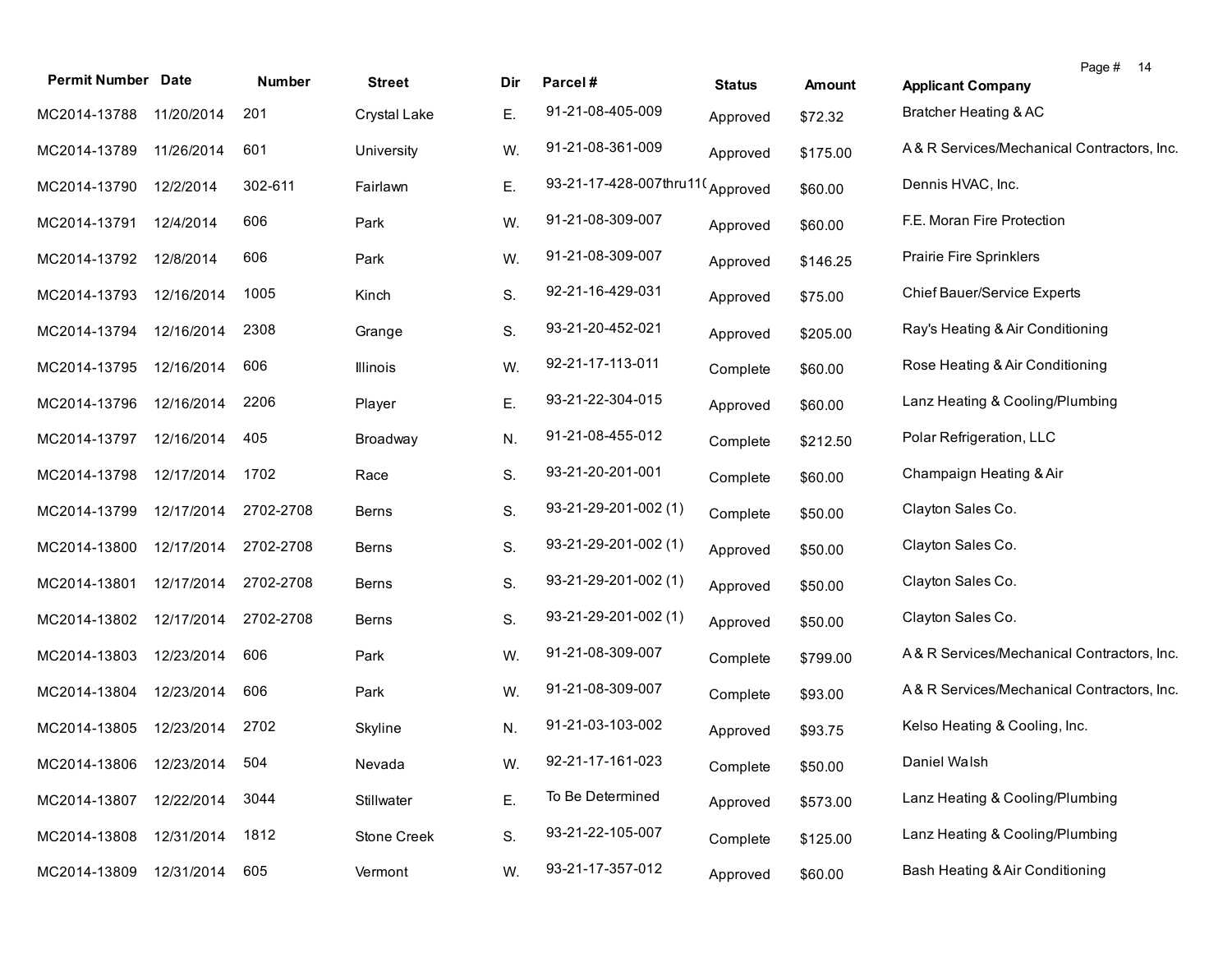| <b>Permit Number Date</b> |            |               |               |     |                             |               |               |                                 | Page # 15   |  |
|---------------------------|------------|---------------|---------------|-----|-----------------------------|---------------|---------------|---------------------------------|-------------|--|
|                           |            | <b>Number</b> | <b>Street</b> | Dir | Parcel#                     | <b>Status</b> | <b>Amount</b> | <b>Applicant Company</b>        |             |  |
| MC2014-13810              | 12/31/2014 | 501           | <b>Holmes</b> | Ε.  | 93-21-20-434-001            | Approved      | \$123.00      | Bash Heating & Air Conditioning |             |  |
| MC2014-13811              | 12/31/2014 | 119-123       | Main          | W.  | 92-21-17-206-006            | Approved      | \$60.00       | McCormick Dist, & Service       |             |  |
|                           |            |               |               |     | <b>Total Permits</b><br>308 |               |               |                                 |             |  |
|                           |            |               |               |     | <b>Total Fees</b>           | \$74,536.60   |               |                                 | pm&erpt.srw |  |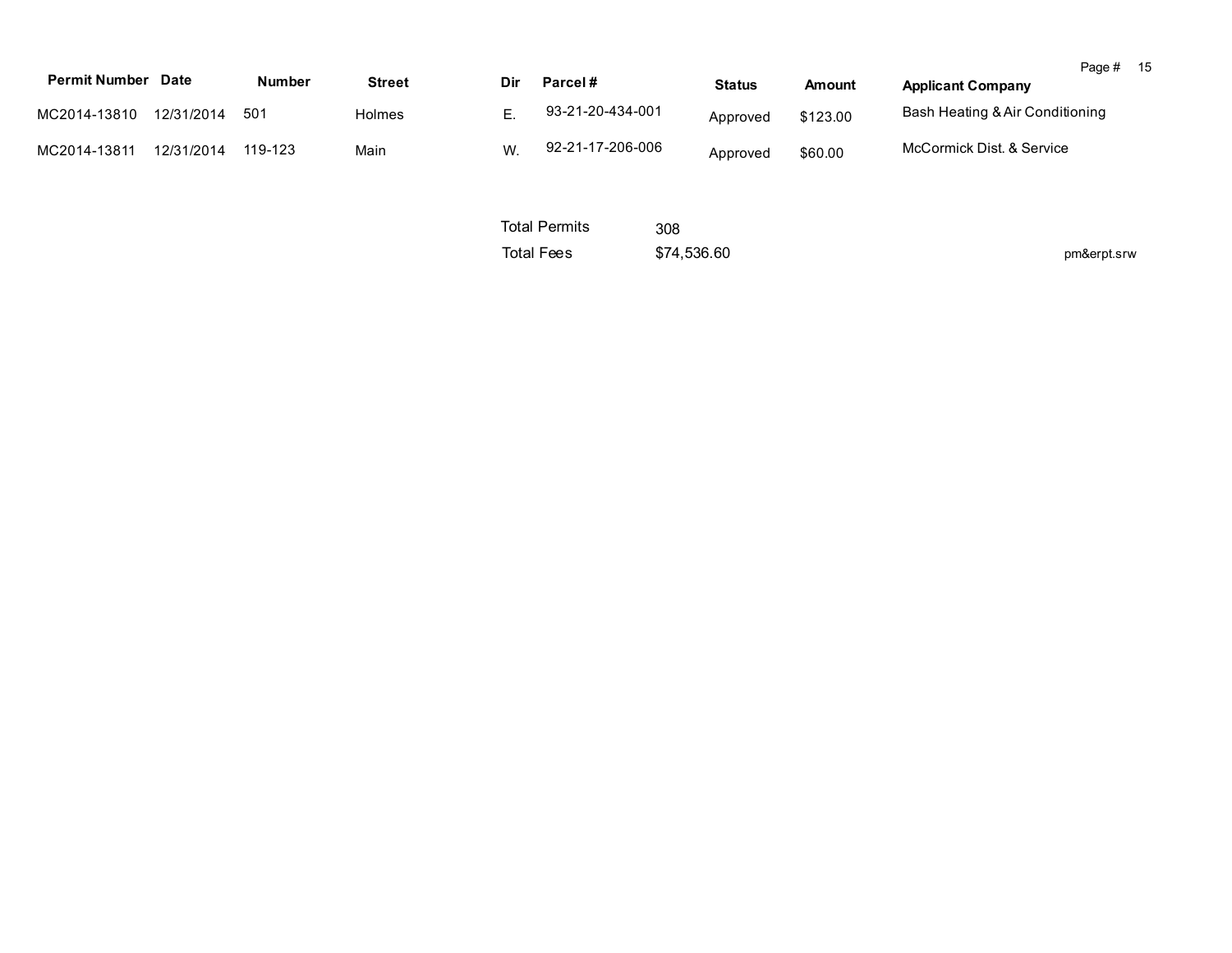## ELECTRICAL PERMITS

## January 1 - December 31, 2014

| <b>Permit Number Date</b> |           | <b>Number</b> | <b>Street</b> | Dir | Parcel#                | <b>Status</b> | <b>Amount</b> | <b>Applicant Company</b>                    | Page # 1 |
|---------------------------|-----------|---------------|---------------|-----|------------------------|---------------|---------------|---------------------------------------------|----------|
| EL2014-17771              | 1/8/2014  | 2652          | Muirfield     | S.  | 93-21-22-451-009       | Complete      | \$125.00      | <b>Charleston Electric</b>                  |          |
| EL2014-17772              | 1/9/2014  | 214           | Main          | W.  | 92-21-17-201-002       | Complete      | \$62.50       | M X Electric, Inc.                          |          |
| EL2014-17773              | 1/9/2014  | 1806          | Cottage Grove | S.  | 93-21-21-126-044       | Approved      | \$50.00       | Electric Bob's, Inc.                        |          |
| EL2014-17774              | 1/9/2014  | 800           | Oakland       | Ε.  | 91-21-09-103-006       | Complete      | \$50.00       | <b>Gallier Electric</b>                     |          |
| EL2014-17775              | 1/9/2014  | 1510          | Race          | S.  | 93-21-17-453-          | Approved      | \$243.75      | Martindale Electric LLC                     |          |
| EL2014-17776              | 1/9/2014  | 1506          | Race          | S.  | 93-21-17-453-          | Approved      | \$243.75      | Martindale Electric LLC                     |          |
| EL2014-17777              | 1/9/2014  | 601           | University    | W.  | 91-21-08-361-009       | Complete      | \$211.00      | Potter Electric Service                     |          |
| EL2014-17778              | 1/9/2014  | 106           | Busey         | N.  | 91-21-08-360-004       | Complete      | \$62.00       | Potter Electric Service                     |          |
| EL2014-17779              | 1/10/2014 | 1104          | Cunningham    | N.  | 91-21-09-151-010       | Complete      | \$65.00       | Aladdin Electric                            |          |
| EL2014-17780              | 1/14/2014 | 114           | Vine          | N.  | 91-21-08-478-015A      | Complete      | \$50.00       | A.N.F. Electric                             |          |
| EL2014-17781              | 1/14/2014 | 9             | Shuman        |     | 93-21-20-281-012       | Complete      | \$50.00       | John Dunnigan                               |          |
| EL2014-17782              | 1/14/2014 | 611           | Park          | W.  | 91-21-08-310-001       | Approved      | \$50.00       | Central Illinois Electrical Services (CIES) |          |
| EL2014-17783              | 1/14/2014 | 1101          | Pennsylvania  | W.  | 93-21-18-477-001       | Complete      | \$50.00       | F.E. Moran Security Solutions               |          |
| EL2014-17784              | 1/14/2014 | 1604          | Maple         | S.  | 93-21-17-480-010       | Approved      | \$50.00       | Aladdin Electric                            |          |
| EL2014-17785              | 1/14/2014 | 701           | Gregory       | S.  | 93-21-18-277-025 (024) | Complete      | \$50.00       | RC Electric & Communications                |          |
| EL2014-17786              | 1/14/2014 | 805           | Ohio          | W.  | 93-21-17-303-004/005   | Complete      | \$112.50      | Electric Bob's, Inc.                        |          |
| EL2014-17787              | 1/14/2014 | 1505-1629     | Florida       | Ε.  | 93-21-21-201-013       | Complete      | \$75.00       | Dan Block Electric, Inc.                    |          |
| EL2014-17788              | 1/15/2014 | 1706          | Race          | S.  | 93-21-20-201-035       | Complete      | \$50.00       | Mattex Service Co., Inc.                    |          |
| EL2014-17789              | 1/15/2014 | 305           | Oregon        | Ε.  | 92-21-17-284-013       | Approved      | \$50.00       | Renaissance Electric                        |          |
| EL2014-17790              | 1/22/2014 | 102           | Main          | Ε.  | 92-21-17-203-001=004   | Complete      | \$79.00       | Town & Country Electric                     |          |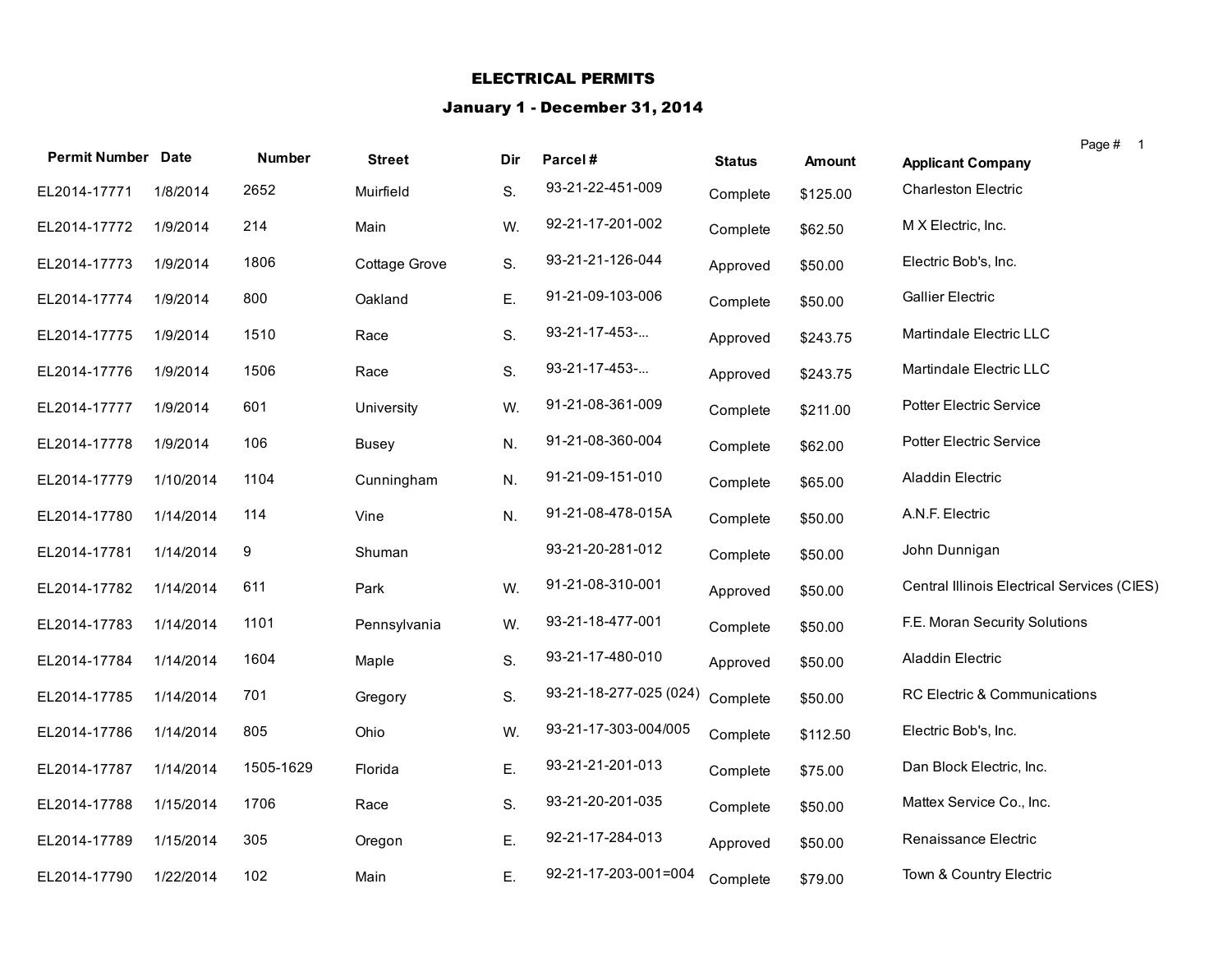| <b>Permit Number Date</b> |           | Number  | <b>Street</b>     | Dir | Parcel#                         |               |            |                               | Page # 2 |
|---------------------------|-----------|---------|-------------------|-----|---------------------------------|---------------|------------|-------------------------------|----------|
|                           |           |         |                   |     |                                 | <b>Status</b> | Amount     | <b>Applicant Company</b>      |          |
| EL2014-17791              | 1/24/2014 | 135     | Main              | W.  | 92-21-17-206-001                | Complete      | \$50.00    | Dan Block Electric, Inc.      |          |
| EL2014-17792              | 1/24/2014 | 505     | University        | W.  | 91-21-08-376-037                | Complete      | \$314.00   | Potter Electric Service       |          |
| EL2014-17793              | 1/24/2014 | 606     | Park              | W.  | 91-21-08-309-007                | Complete      | \$333.00   | Jamerson & Bauwens Electric   |          |
| EL2014-17794              | 1/24/2014 | 122     | Franklin          | W.  | 91-21-08-252-001                | Approved      | \$78.00    | M X Electric, Inc.            |          |
| EL2014-17795              | 1/24/2014 | 2202    | <b>High Cross</b> | S.  | 93-21-23-300-005                | Complete      | \$50.00    | Glesco Electric, Inc.         |          |
| EL2014-17796              | 1/27/2014 | 1308    | Florida           | Ε.  | 92-21-16-382-017                | Complete      | \$50.00    | Aladdin Electric              |          |
| EL2014-17797              | 1/27/2014 | 404     | California        | Ε.  | 92-21-17-277-005                | Approved      | \$62.50    | Randy Rose Electric           |          |
| EL2014-17798              | 1/29/2014 | 710     | Florida           | W.  | 93-21-17-358-013                | Approved      | \$75.00    | Remco Electrical Corp.        |          |
| EL2014-17799              | 1/29/2014 | 1403    | Smith             | S.  | 91-21-15-385-022                | Complete      | \$50.00    | M X Electric, Inc.            |          |
| EL2014-17800              | 1/29/2014 | 214     | Main              | W.  | 92-21-17-201-002                | Complete      | \$150.00   | M X Electric, Inc.            |          |
| EL2014-17801              | 1/30/2014 | 102     | Main              | Ε.  | 92-21-17-203-001=004            | Approved      | \$50.00    | Remco Electrical Corp.        |          |
| EL2014-17802              | 1/31/2014 | 301     | Nevada            | W.  | 92-21-17-185-009                | Complete      | \$50.00    | Renaissance Electric          |          |
| EL2014-17803              | 1/31/2014 | 602     | University        | W.  | 91-21-08-310-001A               | Approved      | \$122.50   | Jamerson & Bauwens Electric   |          |
| EL2014-17804              | 1/31/2014 | 701     | Church            | W.  | 91-21-08-306-001thru01(Approved |               | \$1,234.24 | Jamerson & Bauwens Electric   |          |
| EL2014-17805              | 2/3/2014  | 400     | Vine              | S.  | 92-21-17-238-013                | Complete      | \$.00      | Davis Electric                |          |
| EL2014-17806              | 2/6/2014  | 707     | Park              | W.  | 91-21-08-307-002                | Approved      | \$467.00   | Carle Hospital                |          |
| EL2014-17807              | 2/6/2014  | 707     | Park              | W.  | 91-21-08-307-002                | Complete      | \$174.68   | Potter Electric Service       |          |
| EL2014-17808              | 2/10/2014 | 214     | Main              | W.  | 92-21-17-201-002                | Approved      | \$50.00    | F.E. Moran Security Solutions |          |
| EL2014-17809 2/10/2014    |           | 903     | Division          | N.  | 91-21-08-257-013                | Complete      | \$.00      | C. Martin Electric            |          |
| EL2014-17810              | 2/10/2014 | 606     | Park              | W.  | 91-21-08-309-007                | Approved      | \$172.00   | Jamerson & Bauwens Electric   |          |
| EL2014-17811              | 2/10/2014 | 611     | Park              | W.  | 91-21-08-310-001                | Complete      | \$210.00   | Jamerson & Bauwens Electric   |          |
| EL2014-17812              | 2/10/2014 | 206-210 | Main              | W.  | 92-21-17-201-009                | Complete      | \$50.00    | F.E. Moran Security Solutions |          |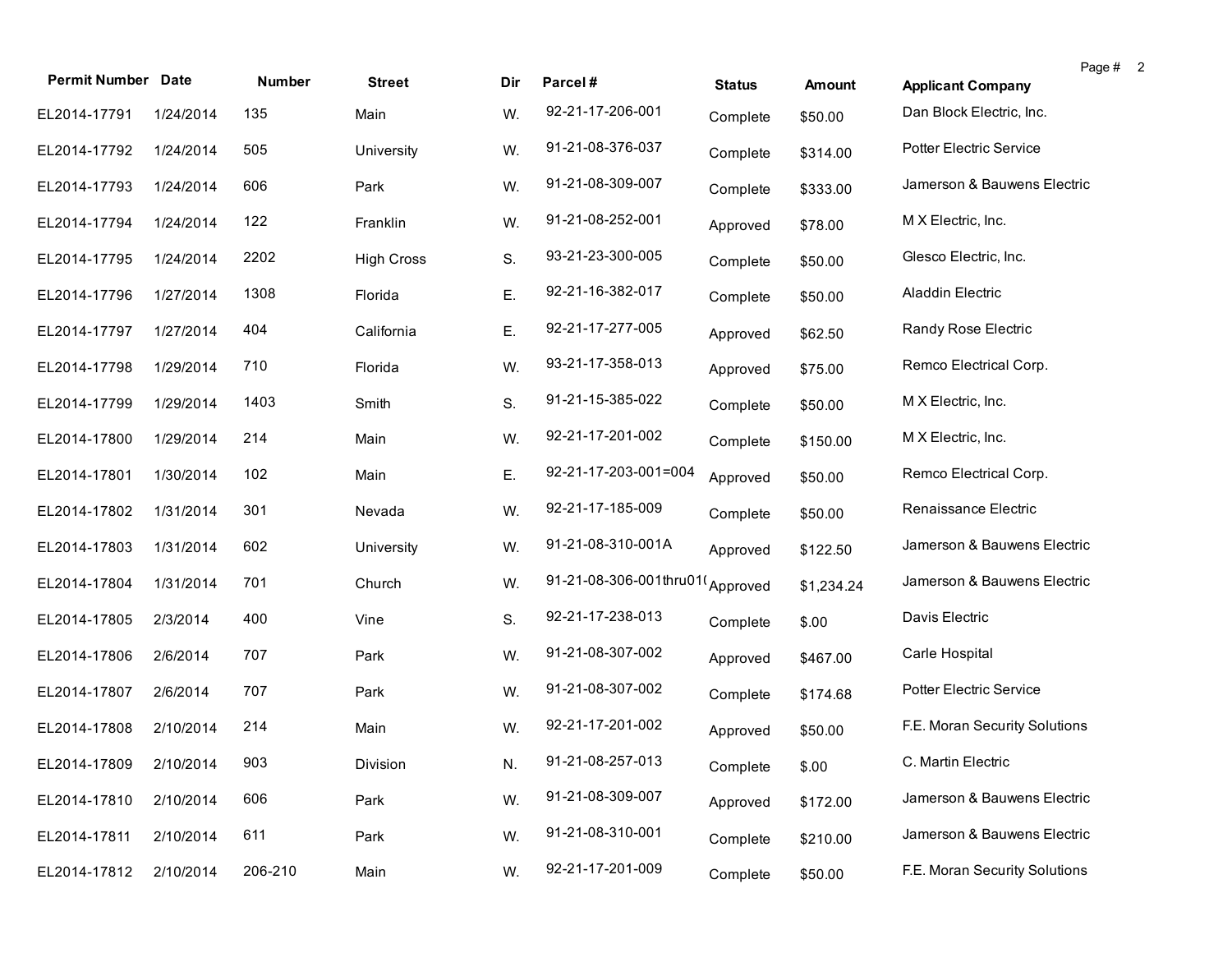| <b>Permit Number Date</b> |           | Number | <b>Street</b>   | Dir | Parcel#                | <b>Status</b> | Amount     | <b>Applicant Company</b>        | Page # 3 |  |
|---------------------------|-----------|--------|-----------------|-----|------------------------|---------------|------------|---------------------------------|----------|--|
| EL2014-17813              | 2/11/2014 | 706    | Glover          | S.  | 92-21-16-182-008       | Approved      | \$50.00    | <b>Bodine Electric</b>          |          |  |
| EL2014-17814              | 2/14/2014 | 1206   | Eureka          | W.  | 91-21-07-206-024       | Complete      | \$60.00    | C. Martin Electric              |          |  |
| EL2014-17815              | 2/19/2014 | 3048   | Stillwater      | Ε.  | To Be Determined       | Complete      | \$600.00   | Mike Birt                       |          |  |
| EL2014-17816              | 2/20/2014 | 1003   | <b>Mathews</b>  | N.  | 91-21-07-256-012       | Complete      | \$50.00    | <b>BA</b> Electric              |          |  |
| EL2014-17817              | 2/25/2014 | 300    | Broadway        | S.  | 92-21-17-212-024       | Complete      | \$742.00   | Davis Electric                  |          |  |
| EL2014-17818              | 2/25/2014 | 2111   | Willow          | N.  | 91-21-05-427-002/004/0 | Complete      | \$888.90   | A.N.F. Electric                 |          |  |
| EL2014-17819              | 2/26/2014 | 109    | Poplar          | N.  | 91-21-09-377-011       | Approved      | \$50.00    | C. Nordholm                     |          |  |
| EL2014-17820              | 2/26/2014 | 400    | Vine            | S.  | 92-21-17-238-013       | Complete      | \$.00      | Hart Electric Inc.              |          |  |
| EL2014-17821              | 2/26/2014 | 1400   | Park            | W.  | 91-21-07-404-001       | Complete      | \$56.25    | Aladdin Electric                |          |  |
| EL2014-17822              | 2/26/2014 | 1400   | Park            | W.  | 91-21-07-404-001       | Complete      | \$52.50    | Aladdin Electric                |          |  |
| EL2014-17823              | 2/28/2014 | 1501   | Maryland        | S.  | 93-21-18-476-002       | Complete      | \$150.00   | Accurate Electric & Telecom LLC |          |  |
| EL2014-17824              | 3/4/2014  | 611    | Park            | W.  | 91-21-08-310-001       | Approved      | \$205.00   | Jamerson & Bauwens Electric     |          |  |
| EL2014-17825              | 3/6/2014  | 1008   | Goodwin         | N.  | 91-21-07-280-001       | Complete      | \$69.00    | Lone Pine Electric              |          |  |
| EL2014-17826              | 3/6/2014  | 2401   | <b>Brookens</b> | S.  | 93-21-20-479-010       | Approved      | \$50.00    | Nicholas Cerveny                |          |  |
| EL2014-17827              | 3/6/2014  | 208    | Vermont         | W.  | 93-21-17-381-014       | Complete      | \$50.00    | John Dunnigan                   |          |  |
| EL2014-17828              | 3/11/2014 | 14     | Montclair       |     | 93-21-20-202-014       | Complete      | \$50.00    | Aladdin Electric                |          |  |
| EL2014-17829              | 3/11/2014 | 2509   | <b>Stricker</b> | S.  | 93-21-22-476-015       | Complete      | \$50.00    | Jennifer and Greg Byard         |          |  |
| EL2014-17830              | 3/13/2014 | 409    | Nevada          | W.  | 92-21-17-181-005       | Approved      | \$118.75   | Renaissance Electric            |          |  |
| EL2014-17831 3/18/2014    |           | 505    | Maple           | S.  | 92-21-17-277-009       | Complete      | \$50.00    | Pat Troyer Electric             |          |  |
| EL2014-17832              | 3/19/2014 | 300    | Broadway        | S.  | 92-21-17-212-024       | Approved      | \$50.00    | Davis Electric                  |          |  |
| EL2014-17833              | 3/19/2014 | 201    | <b>Busey</b>    | S.  | 92-21-17-102-017       | Complete      | \$50.00    | Town & Country Electric         |          |  |
| EL2014-17834              | 3/19/2014 | 611    | Park            | W.  | 91-21-08-310-001       | Complete      | \$5,800.00 | Oberlander Electric             |          |  |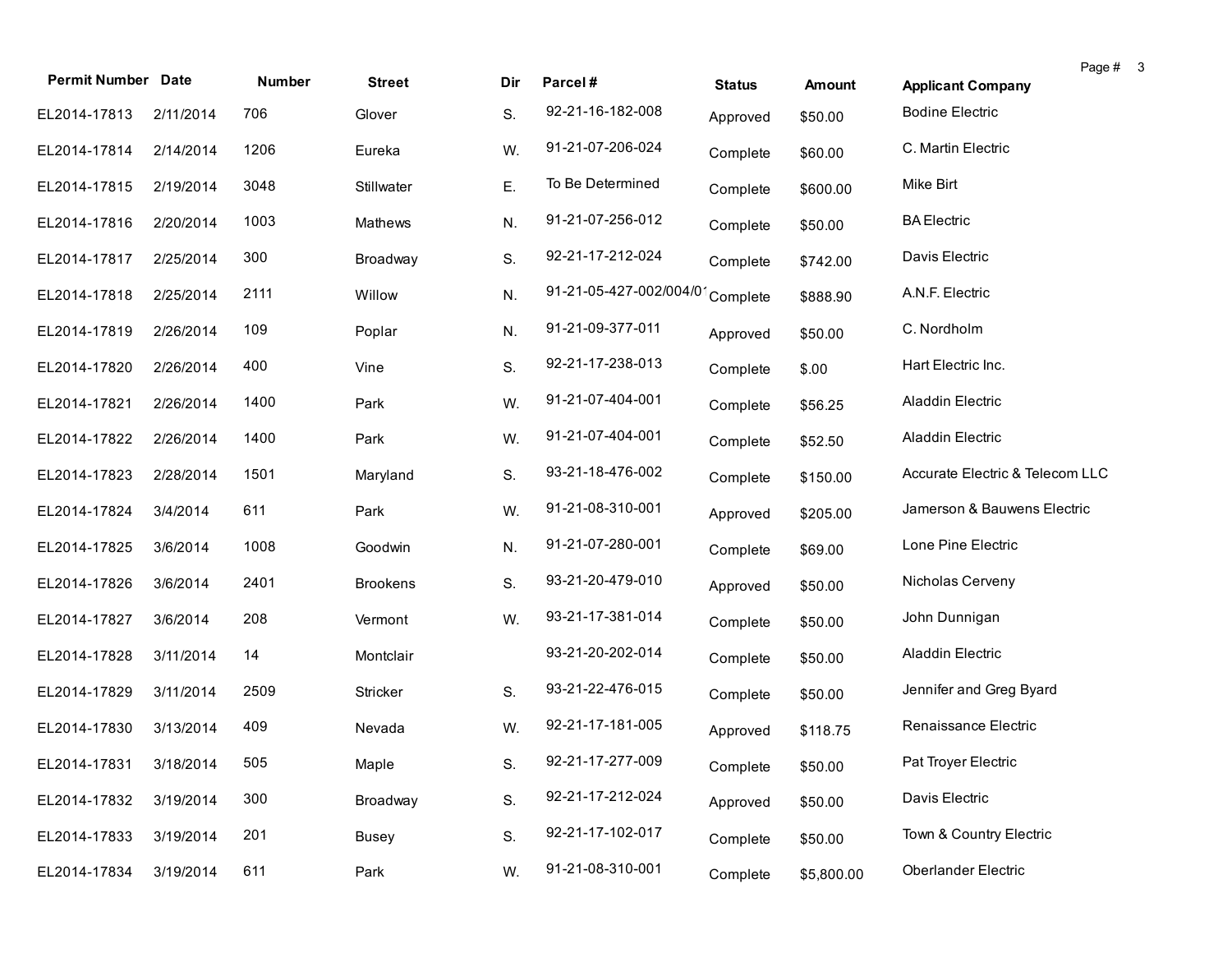| <b>Permit Number Date</b> |           | Number        | <b>Street</b> | Dir | Parcel#              | <b>Status</b> | Amount     | Page #<br><b>Applicant Company</b> | $\overline{4}$ |
|---------------------------|-----------|---------------|---------------|-----|----------------------|---------------|------------|------------------------------------|----------------|
| EL2014-17835              | 3/21/2014 | 214           | Main          | W.  | 92-21-17-201-002     | Approved      | \$125.00   | M X Electric, Inc.                 |                |
| EL2014-17836              | 3/21/2014 | 2733          | Stone Creek   | Ε.  | 93-21-22-101-009     | Complete      | \$125.00   | Baker Electric Inc.                |                |
| EL2014-17837              | 3/21/2014 | 1822          | Bohn          | S.  | 93-21-22-103-009     | Complete      | \$125.00   | Baker Electric Inc.                |                |
| EL2014-17838              | 3/21/2014 | 409           | California    | W.  | 92-21-17-179-002     | Approved      | \$50.00    | Electric Bob's, Inc.               |                |
| EL2014-17839              | 3/21/2014 | 1407          | Beardsley     | W.  | 91-21-07-205-003     | Complete      | \$51.57    | C. Martin Electric                 |                |
| EL2014-17840              | 3/21/2014 | 206-210       | Main          | W.  | 92-21-17-201-009     | Complete      | \$50.00    | Davis Electric                     |                |
| EL2014-17841              | 3/26/2014 | 2403          | Pond          | S.  | 93-21-21-376-033     | Complete      | \$50.00    | Bright Electric Project & Repair   |                |
| EL2014-17842              | 3/28/2014 | 1107-1209     | Florida       | Ε.  | 93-21-21-126-002     | Approved      | \$75.00    | M X Electric, Inc.                 |                |
| EL2014-17843              | 3/31/2014 | 1204          | Eads          | W.  | 91-21-07-258-013     | Approved      | \$50.00    | Gustavo Bautista                   |                |
| EL2014-17844              | 4/2/2014  | 505           | Cunningham    | N.  | 91-21-08-405-040     | Complete      | \$1,703.91 | <b>Bodine Electric</b>             |                |
| EL2014-17845              | 4/7/2014  | 3208          | Fawn Hill     | S.  | 93-21-28-254-006     | Complete      | \$125.00   | Masters Brothers, Inc.             |                |
| EL2014-17846              | 4/7/2014  | 3048          | Stillwater    | Ε.  | To Be Determined     | Complete      | \$50.00    | F.E. Moran Security Solutions      |                |
| EL2014-17847              | 4/7/2014  | 2907          | Beringer      | Ε.  | 91-21-10-405-029     | Complete      | \$.00      | Edelman Electric                   |                |
| EL2014-17848              | 4/10/2014 | 2204          | Cyprus        | S.  | 93-21-22-426-043     | Complete      | \$50.00    | <b>Birt Construction</b>           |                |
| EL2014-17849              | 4/10/2014 | 402           | Grove         | S.  | 92-21-17-245-001     | Complete      | \$50.00    | Mattex Service Co., Inc.           |                |
| EL2014-17850              | 4/10/2014 | 712 & 712 1/2 | Wabash        | S.  | 92-21-16-165-005     | Complete      | \$50.00    | A & R Electric                     |                |
| EL2014-17851              | 4/10/2014 | 210           | Race          | S.  | 92-21-17-212-003     | Approved      | \$.00      | Controlled Energy System, Inc.     |                |
| EL2014-17852              | 4/10/2014 | 210           | Race          | S.  | 92-21-17-212-003     | Approved      | \$.00      | Controlled Energy System, Inc.     |                |
| EL2014-17853 4/11/2014    |           | 2726-2732     | Berns         | S.  | 93-21-29-201-002 (4) | Complete      | \$300.00   | Edelman Electric                   |                |
| EL2014-17854              | 4/11/2014 | 2718-2724     | Berns         | S.  | 93-21-29-201-002 (3) | Approved      | \$300.00   | Edelman Electric                   |                |
| EL2014-17855              | 4/11/2014 | 2702-2708     | Berns         | S.  | 93-21-29-201-002 (1) | Complete      | \$300.00   | Edelman Electric                   |                |
| EL2014-17856              | 4/11/2014 | 2710-2716     | Berns         | S.  | 93-21-29-201-002 (2) | Complete      | \$300.00   | Edelman Electric                   |                |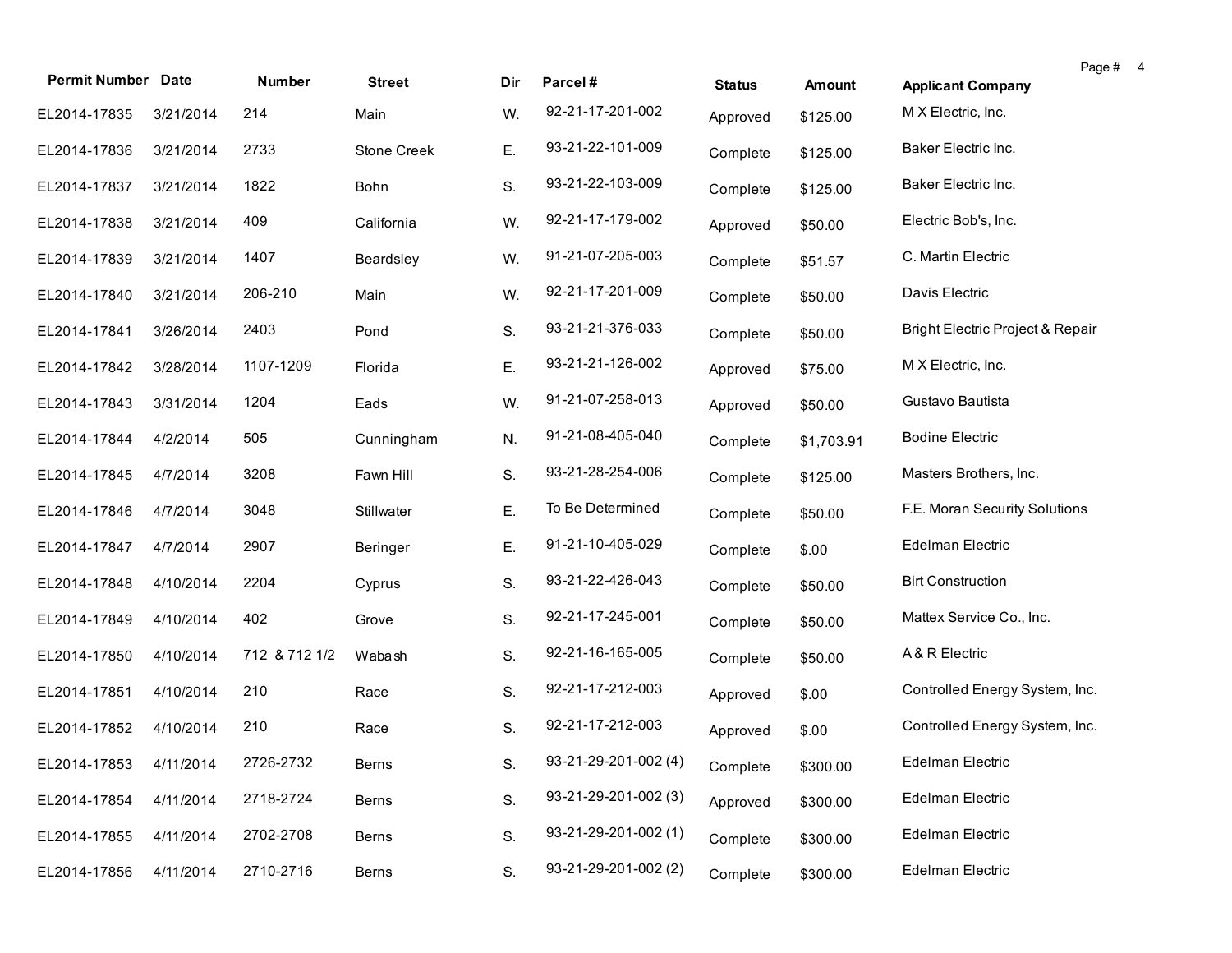| <b>Permit Number Date</b> |           | Number | <b>Street</b> | Dir | Parcel#          | <b>Status</b> | Amount   | <b>Applicant Company</b>          | Page #<br>5 |
|---------------------------|-----------|--------|---------------|-----|------------------|---------------|----------|-----------------------------------|-------------|
| EL2014-17857              | 4/11/2014 | 303    | Pennsylvania  | W.  | 93-21-17-381-003 | Complete      | \$100.00 | Waters Electrical Contracting     |             |
| EL2014-17858              | 4/16/2014 | 810    | Coler         | N.  | 91-21-08-308-001 | Approved      | \$50.00  | A & R Electric                    |             |
| EL2014-17859              | 4/16/2014 | 802    | Coler         | N.  | 91-21-08-308-004 | Approved      | \$50.00  | A & R Electric                    |             |
| EL2014-17860              | 4/16/2014 | 804    | Coler         | N.  | 91-21-08-308-003 | Approved      | \$50.00  | A & R Electric                    |             |
| EL2014-17861              | 4/16/2014 | 708    | <b>Busey</b>  | N.  | 91-21-08-305-008 | Approved      | \$50.00  | A & R Electric                    |             |
| EL2014-17862              | 4/16/2014 | 706    | Church        | S.  | 91-21-08-305-019 | Approved      | \$50.00  | A & R Electric                    |             |
| EL2014-17863              | 4/16/2014 | 710    | Coler         | N.  | 91-21-08-308-006 | Approved      | \$50.00  | A & R Electric                    |             |
| EL2014-17864              | 4/16/2014 | 605    | Illinois      | W.  | 92-21-17-159-004 | Complete      | \$50.00  | Remco Electrical Corp.            |             |
| EL2014-17865              | 4/16/2014 | 1501   | Maryland      | S.  | 93-21-18-476-002 | Approved      | \$250.00 | Newkirk Electric Associates Inc.  |             |
| EL2014-17866              | 4/16/2014 | 509    | Illinois      | W.  | 92-21-17-176-002 | Approved      | \$50.00  | Patrick Mulrooney                 |             |
| EL2014-17867              | 4/17/2014 | 714    | lowa          | W.  | 93-21-17-305-020 | Complete      | \$50.00  | Trevor Birkenholtz                |             |
| EL2014-17868              | 4/17/2014 | 505    | Cunningham    | N.  | 91-21-08-405-040 | Complete      | \$50.00  | <b>Bodine Electric</b>            |             |
| EL2014-17869              | 4/17/2014 | 1306   | Eliot         | Ε.  | 93-21-21-328-015 | Approved      | \$50.00  | Renaissance Electric              |             |
| EL2014-17870              | 4/21/2014 | 713    | Vine          | S.  | 92-21-17-264-014 | Complete      | \$50.00  | C. Martin Electric                |             |
| EL2014-17871              | 4/21/2014 | 714    | lowa          | W.  | 93-21-17-305-020 | Complete      | \$50.00  | Martindale Electric LLC           |             |
| EL2014-17872              | 4/21/2014 | 1106   | University    | W.  | 91-21-07-431-004 | Approved      | \$50.00  | Remco Electrical Corp.            |             |
| EL2014-17873              | 4/29/2014 | 807    | Fairview      | W.  | 91-21-08-301-008 | Complete      | \$50.00  | Randy Rose Electric               |             |
| EL2014-17874              | 4/29/2014 | 1014   | Geraldine     | N.  | 91-21-08-278-006 | Approved      | \$50.00  | Pat Troyer Electric               |             |
| EL2014-17875 4/29/2014    |           | 1004   | Springfield   | W.  | 91-21-07-483-013 | Approved      | \$136.25 | Electric Bob's, Inc.              |             |
| EL2014-17876              | 4/29/2014 | 706    | Glover        | S.  | 92-21-16-182-008 | Approved      | \$.00    | Champaign Signal & Lighting       |             |
| EL2014-17877              | 4/29/2014 | 904    | Green         | W.  | 93-21-18-228-021 | Approved      | \$443.75 | <b>Complete Electrical System</b> |             |
| EL2014-17878              | 4/29/2014 | 2702   | Skyline       | N.  | 91-21-03-103-002 | Complete      | \$50.00  | Town & Country Electric           |             |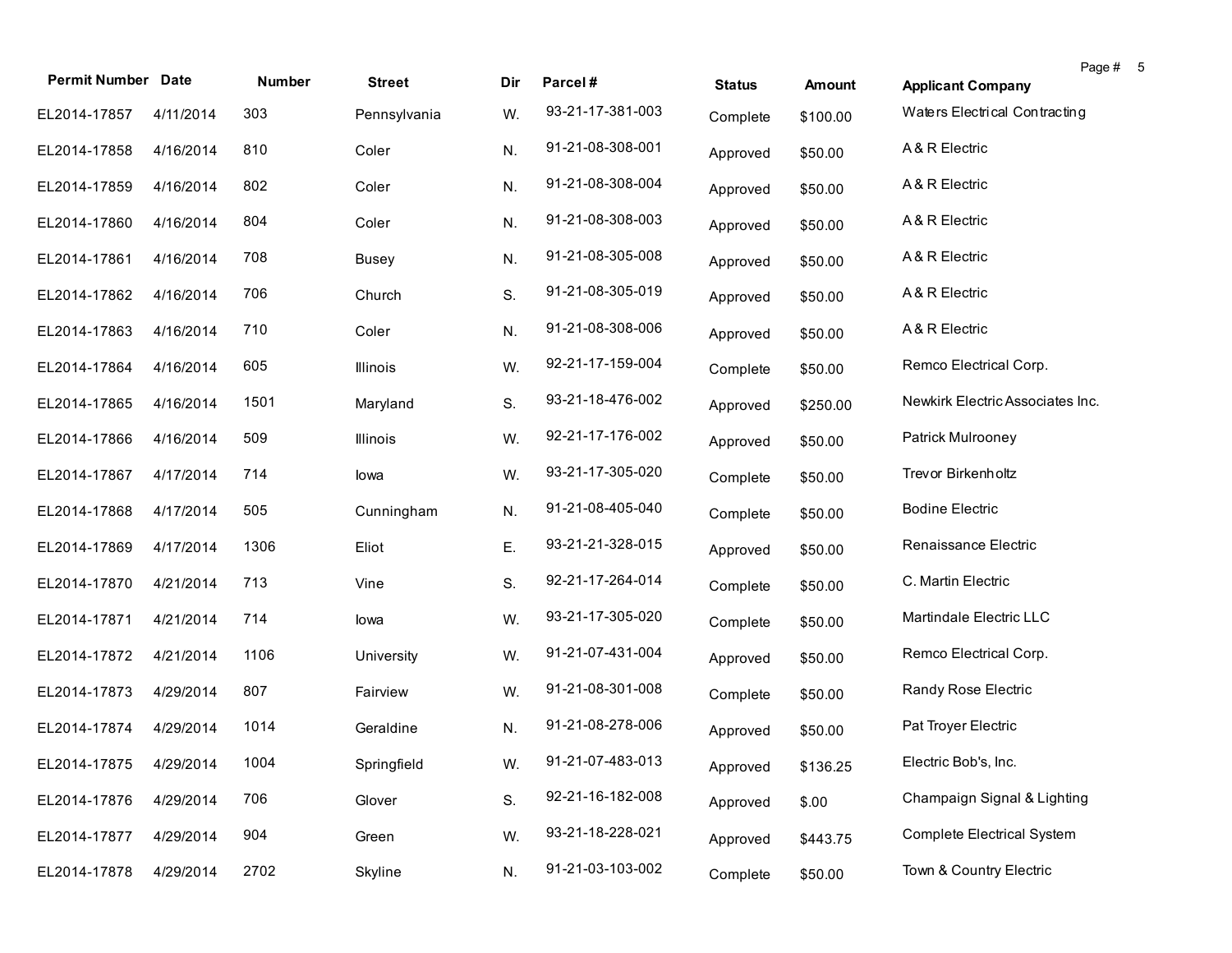| <b>Permit Number Date</b> |           | Number    | <b>Street</b>     | Dir | Parcel#              | <b>Status</b> | <b>Amount</b> | Page # 6<br><b>Applicant Company</b>   |
|---------------------------|-----------|-----------|-------------------|-----|----------------------|---------------|---------------|----------------------------------------|
| EL2014-17879              | 4/29/2014 | 2704      | Skyline           | N.  | 91-21-03-103-001     | Complete      | \$50.00       | Town & Country Electric                |
| EL2014-17880              | 4/29/2014 | 300       | Broadway          | S.  | 92-21-17-212-024     | Complete      | \$150.00      | Davis Electric                         |
| EL2014-17881              | 5/1/2014  | 2308      | Grange            | S.  | 93-21-20-452-021     | Complete      | \$50.00       | Remco Electrical Corp.                 |
| EL2014-17882              | 5/1/2014  | 1408      | Beardsley         | W.  | 91-21-07-201-005     | Complete      | \$50.00       | All Around Construction & Repair, Inc. |
| EL2014-17883              | 5/1/2014  | 1101      | Orchard           | S.  | 93-21-17-307-026     | Closed        | \$50.00       | All Around Construction & Repair, Inc. |
| EL2014-17884              | 5/5/2014  | 2206      | Cottage Grove     | S.  | 93-21-21-308-003     | Approved      | \$50.00       | <b>Heartland Electric LLC</b>          |
| EL2014-17885              | 5/5/2014  | 2513      | Muirfield         | S.  | 93-21-22-332-014     | Complete      | \$125.00      | Edelman Electric                       |
| EL2014-17886              | 5/5/2014  | 2718-2724 | Berns             | S.  | 93-21-29-201-002 (3) | Complete      | \$50.00       | Edelman Electric                       |
| EL2014-17887              | 5/5/2014  | 2726-2732 | Berns             | S.  | 93-21-29-201-002 (4) | Complete      | \$50.00       | Edelman Electric                       |
| EL2014-17888              | 5/5/2014  | 2710-2716 | Berns             | S.  | 93-21-29-201-002 (2) | Complete      | \$50.00       | Edelman Electric                       |
| EL2014-17889              | 5/5/2014  | 2702-2708 | Berns             | S.  | 93-21-29-201-002 (1) | Complete      | \$50.00       | Edelman Electric                       |
| EL2014-17890              | 5/5/2014  | 1118      | Austin            | S.  | 92-21-16-404-011     | Approved      | \$50.00       | Dan Block Electric, Inc.               |
| EL2014-17891              | 5/5/2014  | 405       | Vermont           | W.  | 93-21-17-378-008     | Approved      | \$50.00       | Renaissance Electric                   |
| EL2014-17892              | 5/5/2014  | 303       | Illinois          | W.  | 92-21-17-182-006     | Complete      | \$188.00      | Renaissance Electric                   |
| EL2014-17893              | 5/5/2014  | 1705      | Windsor           | Ε.  | 93-21-28-225-002     | Complete      | \$50.00       | Aladdin Electric                       |
| EL2014-17894              | 5/6/2014  | 1905      | Cunningham        | N.  | 91-21-04-301-026     | Complete      | \$178.75      | F.E. Moran Security Solutions          |
| EL2014-17895              | 5/6/2014  | 305       | Anderson          |     | 92-21-17-241-009     | Approved      | \$50.00       | Dan Block Electric, Inc.               |
| EL2014-17896              | 5/9/2014  | 1607      | Horizon           | S.  | 93-21-28-408-004     | Complete      | \$50.00       | Town & Country Electric                |
| EL2014-17897 5/12/2014    |           | 2202      | <b>High Cross</b> | S.  | 93-21-23-300-005     | Complete      | \$80.00       | A& R Electric                          |
| EL2014-17898              | 5/12/2014 | 501       | Glover            | S.  | 92-21-16-177-011     | Approved      | \$50.00       | Aladdin Electric                       |
| EL2014-17899              | 5/12/2014 | 208       | Cottage Grove     | S.  | 92-21-16-126-015     | Approved      | \$50.00       | Michael Hirschler                      |
| EL2014-17900              | 5/12/2014 | 1107      | Hill              | W.  | 91-21-07-427-007     | Complete      | \$125.00      | Lone Pine Electric                     |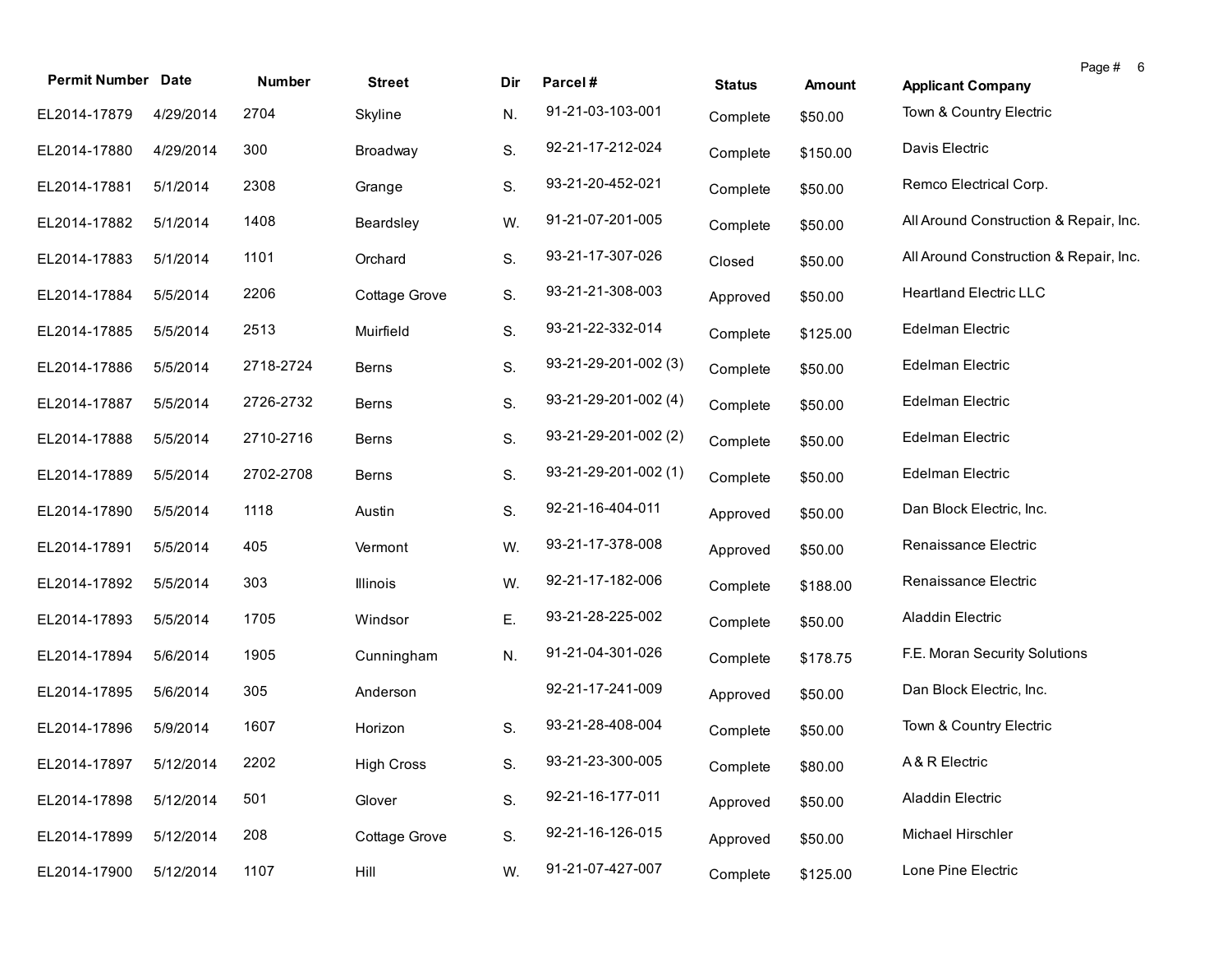| <b>Permit Number Date</b> |           | Number | <b>Street</b> | Dir | Parcel#          |               |          |                                  | Page # 7 |
|---------------------------|-----------|--------|---------------|-----|------------------|---------------|----------|----------------------------------|----------|
|                           |           |        |               |     | 93-21-28-228-016 | <b>Status</b> | Amount   | <b>Applicant Company</b>         |          |
| EL2014-17901              | 5/12/2014 | 2804   | Myra Ridge    | S.  |                  | Approved      | \$50.00  | Dan Block Electric, Inc.         |          |
| EL2014-17902              | 5/12/2014 | 2200   | Philo         | S.  | 93-21-21-400-002 | Approved      | \$50.00  | Aladdin Electric                 |          |
| EL2014-17903              | 5/12/2014 | 1105   | Fairlawn      | Ε.  | 92-21-16-376-004 | Complete      | \$50.00  | Lagacy Electric                  |          |
| EL2014-17904              | 5/14/2014 | 202    | Vermont       | W.  | 93-21-17-381-017 | Approved      | \$50.00  | Remco Electrical Corp.           |          |
| EL2014-17906              | 5/14/2014 | 908    | Lynn          | S.  | 92-21-16-303-010 | Complete      | \$50.00  | Landgraver Services              |          |
| EL2014-17907              | 5/14/2014 | 1818   | Windsor       | Ε.  | 93-21-21-404-001 | Complete      | \$812.06 | Potter Electric Service          |          |
| EL2014-17908              | 5/14/2014 | 212    | Main          | W.  | 92-21-17-201-003 | Approved      | \$50.00  | Mattex Service Co., Inc.         |          |
| EL2014-17909              | 5/19/2014 | 801    | Orchard       | N.  | 91-21-08-308-015 | Approved      | \$50.00  | A & R Electric                   |          |
| EL2014-17910              | 5/16/2014 | 1709   | Vernon        | Ε.  | 93-21-28-407-011 | Complete      | \$62.00  | All Services Electric            |          |
| EL2014-17911              | 5/16/2014 | 912    | Lynn          | S.  | 92-21-16-303-012 | Complete      | \$50.00  | Renaissance Electric             |          |
| EL2014-17912              | 5/19/2014 | 708    | Coler         | N.  | 91-21-08-308-007 | Approved      | \$50.00  | A & R Electric                   |          |
| EL2014-17913              | 5/19/2014 | 805    | Orchard       | N.  | 91-21-08-308-013 | Approved      | \$50.00  | A & R Electric                   |          |
| EL2014-17914              | 5/19/2014 | 707    | Orchard       | N.  | 91-21-08-308-017 | Approved      | \$50.00  | A & R Electric                   |          |
| EL2014-17915              | 5/20/2014 | 3015   | Stillwater    | Е.  | 93-21-22-405-011 | Complete      | \$50.00  | Thomas Electric                  |          |
| EL2014-17916              | 5/20/2014 | 1508   | Colorado      | Ε.  | 93-21-21-201-005 | Approved      | \$50.00  | Waters Electrical Contracting    |          |
| EL2014-17917              | 5/20/2014 | 805    | Vermont       | W.  | 93-21-17-353-003 | Approved      | \$50.00  | Landgraver Services              |          |
| EL2014-17918              | 5/20/2014 | 1007   | Washington    | Ε.  | 92-21-16-304-004 | Approved      | \$50.00  | Landgraver Services              |          |
| EL2014-17919              | 5/21/2014 | 1817   | Stone Creek   | S.  | 93-21-22-152-006 | Complete      | \$125.00 | Rich Electric, Inc.              |          |
| EL2014-17920 5/21/2014    |           | 3310   | Deer Ridge    | S.  | 93-21-28-405-012 | Complete      | \$125.00 | <b>Birt Construction</b>         |          |
| EL2014-17921              | 5/21/2014 | 2204   | Cyprus        | S.  | 93-21-22-426-043 | Complete      | \$75.00  | <b>Birt Construction</b>         |          |
| EL2014-17922              | 5/21/2014 | 2202   | Cyprus        | S.  | 93-21-22-426-044 | Complete      | \$75.00  | <b>Birt Construction</b>         |          |
| EL2014-17923              | 5/29/2014 | 307    | Indiana       | W.  | 93-21-17-332-002 | Complete      | \$50.00  | Fred's Plbg-Heating, AC & Elect. |          |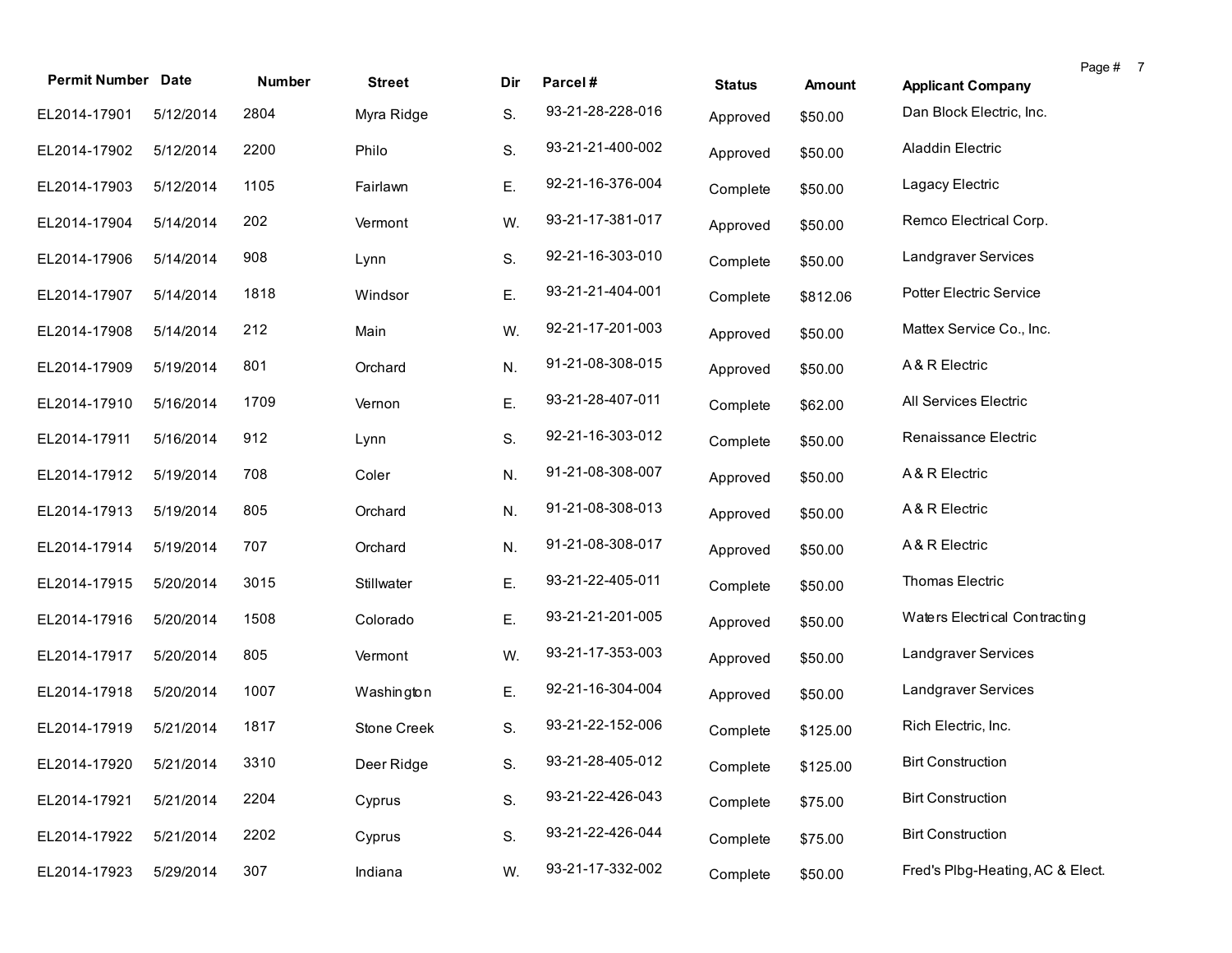| <b>Permit Number Date</b> |           | Number | <b>Street</b> | Dir | Parcel#           | <b>Status</b> | Amount   | <b>Applicant Company</b>          | Page # 8 |  |
|---------------------------|-----------|--------|---------------|-----|-------------------|---------------|----------|-----------------------------------|----------|--|
| EL2014-17924              | 5/29/2014 | 1003   | <b>Busey</b>  | N.  | 91-21-08-152-034  | Complete      | \$50.00  | Remco Electrical Corp.            |          |  |
| EL2014-17925              | 5/29/2014 | 606    | Elm           | Ε.  | 92-21-17-232-006  | Complete      | \$87.50  | Boma Electric                     |          |  |
| EL2014-17926              | 5/29/2014 | 601    | Guardian      | N.  | 91-21-09-426-014  | Complete      | \$50.00  | Glesco Electric, Inc.             |          |  |
| EL2014-17927              | 5/29/2014 | 505    | Cunningham    | N.  | 91-21-08-405-040  | Complete      | \$124.00 | F.E. Moran Security Solutions     |          |  |
| EL2014-17928              | 5/29/2014 | 805    | Washington    | Ε.  | 92-21-16-302-003  | Approved      | \$50.00  | Aladdin Electric                  |          |  |
| EL2014-17929              | 5/29/2014 | 506    | California    | W.  | 92-21-17-176-009  | Complete      | \$125.00 | M X Electric, Inc.                |          |  |
| EL2014-17930              | 5/29/2014 | 126    | Main          | W.  | 92-21-17-202-004  | Complete      | \$135.00 | Town & Country Electric           |          |  |
| EL2014-17931              | 5/29/2014 | 1708   | Horizon       | Ε.  | 93-21-28-407-015  | Complete      | \$125.00 | Town & Country Electric           |          |  |
| EL2014-17932              | 6/5/2014  | 902    | Springfield   | W.  | 91-21-07-487-010  | Complete      | \$500.00 | Roy Keith Electric Company        |          |  |
| EL2014-17933              | 6/5/2014  | 502    | <b>Busey</b>  | N.  | 91-21-08-307-001  | Complete      | \$50.00  | Potter Electric Service           |          |  |
| EL2014-17934              | 6/6/2014  | 1809   | Philo         | S.  | 93-21-21-126-050B | Approved      | \$50.00  | Aladdin Electric                  |          |  |
| EL2014-17935              | 6/6/2014  | 1732   | Florida       | Ε.  | 92-21-16-456-014  | Complete      | \$75.00  | Waters Electrical Contracting     |          |  |
| EL2014-17936              | 6/6/2014  | 904    | Green         | W.  | 93-21-18-228-021  | Approved      | \$50.00  | <b>Complete Electrical System</b> |          |  |
| EL2014-17937              | 6/6/2014  | 405    | University    | W.  | 91-21-08-376-016  | Approved      | \$73.50  | <b>Potter Electric Service</b>    |          |  |
| EL2014-17938              | 6/12/2014 | 702    | Pennsylvania  | W.  | 93-21-17-355-013  | Approved      | \$125.00 | Aladdin Electric                  |          |  |
| EL2014-17939              | 6/16/2014 | 1108   | Nevada        | W.  | 93-21-18-277-014  | Approved      | \$50.00  | Remco Electrical Corp.            |          |  |
| EL2014-17940              | 6/18/2014 | 508    | High          | W.  | 92-21-17-128-011  | Complete      | \$50.00  | Waters Electrical Contracting     |          |  |
| EL2014-17941              | 6/18/2014 | 1101   | Grant         | S.  | 92-21-16-328-013  | Approved      | \$50.00  | Waters Electrical Contracting     |          |  |
| EL2014-17942 6/18/2014    |           | 405    | Oregon        | Е.  | 92-21-17-285-002  | Complete      | \$50.00  | A & R Electric                    |          |  |
| EL2014-17943              | 6/18/2014 | 710    | Ohio          | W.  | 93-21-17-306-018  | Complete      | \$250.00 | Electric Bob's, Inc.              |          |  |
| EL2014-17944              | 6/18/2014 | 1308   | Hill          | W.  | 91-21-07-406-008  | Complete      | \$50.00  | M X Electric, Inc.                |          |  |
| EL2014-17945              | 6/18/2014 | 2104   | Lynn          | S.  | 93-21-21-306-009  | Complete      | \$50.00  | M X Electric, Inc.                |          |  |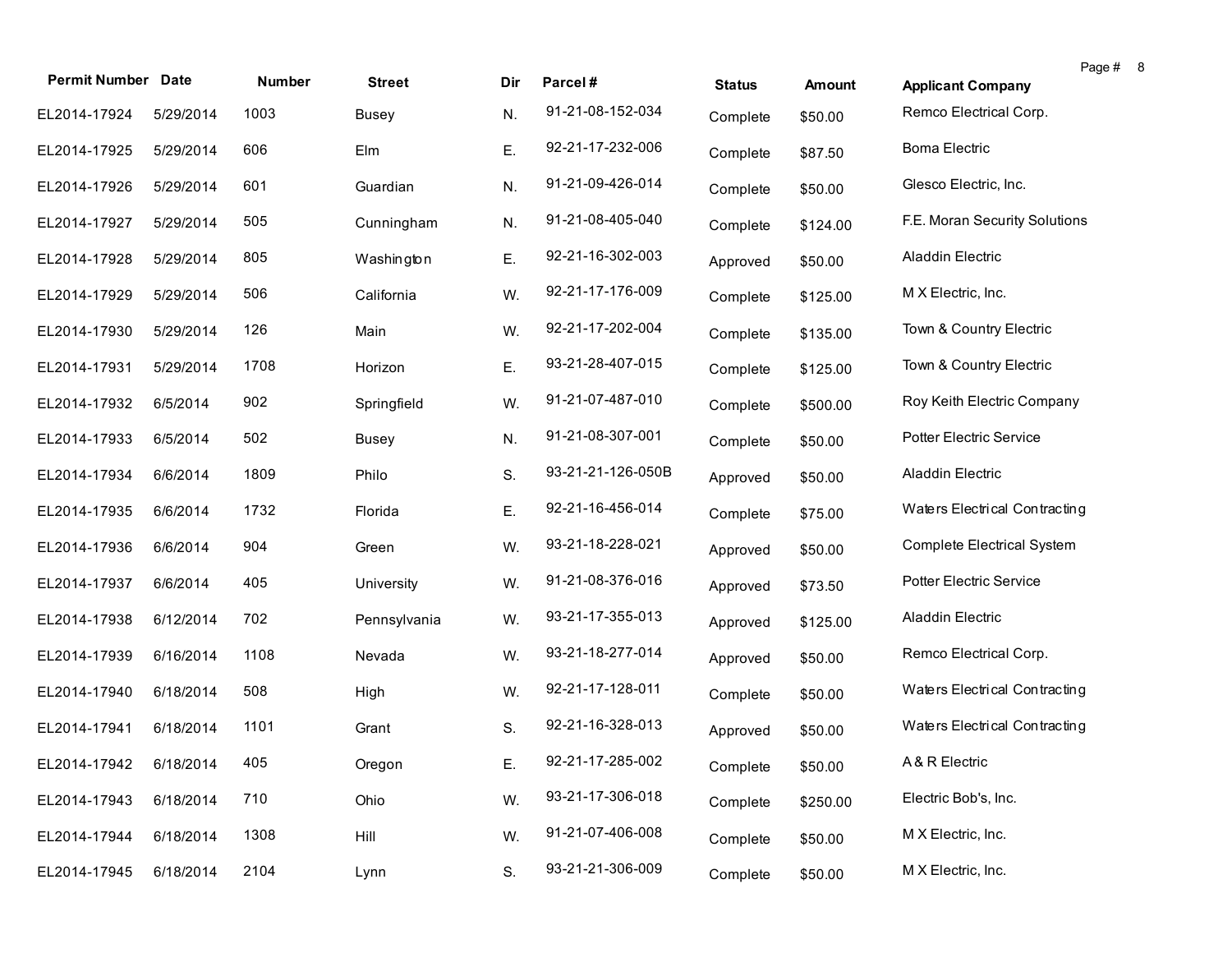| <b>Permit Number Date</b> |           | Number    | <b>Street</b>   | Dir | Parcel#              | <b>Status</b> | Amount     |                                | Page # | -9 |
|---------------------------|-----------|-----------|-----------------|-----|----------------------|---------------|------------|--------------------------------|--------|----|
|                           |           |           |                 |     | 93-21-18-254-002     |               |            | <b>Applicant Company</b>       |        |    |
| EL2014-17946              | 6/19/2014 | 706       | Mathews         | S.  |                      | Approved      | \$82.00    | Waters Electrical Contracting  |        |    |
| EL2014-17947              | 6/19/2014 | 1502      | Florida         | Ε.  | 92-21-16-453-008     | Approved      | \$.00      | Champaign Signal & Lighting    |        |    |
| EL2014-17948              | 6/20/2014 | 1507      | Washington      | Ε.  | 92-21-16-401-022     | Approved      | \$440.00   | <b>BA Electric/Brian Allen</b> |        |    |
| EL2014-17949              | 6/20/2014 | 1505      | Washington      | Ε.  | 92-21-16-401-021     | Complete      | \$320.00   | <b>BA Electric/Brian Allen</b> |        |    |
| EL2014-17950              | 6/20/2014 | 1908      | Linview         | N.  | 91-21-05-304-008     | Approved      | \$50.00    | <b>BA Electric/Brian Allen</b> |        |    |
| EL2014-17951              | 6/20/2014 | 509       | Oregon          | Ε.  | 92-21-17-286-004     | Complete      | \$61.00    | Remco Electrical Corp.         |        |    |
| EL2014-17952              | 6/23/2014 | 213       | <b>Illinois</b> | W.  | 92-21-17-186-001     | Approved      | \$112.50   | Aladdin Electric               |        |    |
| EL2014-17953              | 6/23/2014 | 500-506   | Michigan        | Ε.  | 93-21-17-430-006     | Complete      | \$125.00   | Electric Bob's, Inc.           |        |    |
| EL2014-17954              | 6/23/2014 | 1008      | Webber          | S.  | 92-21-16-302-014     | Approved      | \$50.00    | Aladdin Electric               |        |    |
| EL2014-17955              | 6/25/2014 | 602       | University      | W.  | 91-21-08-310-001A    | Approved      | \$50.00    | Potter Electric Service        |        |    |
| EL2014-17956              | 6/27/2014 | 1109      | Coler           | N.  | 91-21-08-153-027     | Complete      | \$50.00    | Waters Electrical Contracting  |        |    |
| EL2014-17957              | 6/27/2014 | 710       | <b>Busey</b>    | N.  | 91-21-08-305-007     | Complete      | \$50.00    | A & R Electric                 |        |    |
| EL2014-17958              | 7/2/2014  | 802       | Florida         | Ε.  | 92-21-16-352-014     | Complete      | \$50.00    | Martindale Electric LLC        |        |    |
| EL2014-17959              | 7/2/2014  | 1776      | Washington      | Е.  | 92-21-16-200-006     | Approved      | \$202.50   | Glesco Electric, Inc.          |        |    |
| EL2014-17960              | 7/2/2014  | 409       | Oregon          | W.  | 92-21-17-180-003     | Complete      | \$300.00   | <b>ARC Electric</b>            |        |    |
| EL2014-17961              | 7/3/2014  | 1710      | Vine            | S.  | 93-21-20-227-017     | Approved      | \$50.00    | Mattex Service Co., Inc.       |        |    |
| EL2014-17962              | 7/3/2014  | 611       | lowa            | W.  | 93-21-17-306-013     | Complete      | \$50.00    | Remco Electrical Corp.         |        |    |
| EL2014-17963              | 7/8/2014  | 605       | Michigan        | W.  | 93-21-17-355-006     | Complete      | \$50.00    | Waters Electrical Contracting  |        |    |
| EL2014-17964 7/8/2014     |           | 302       | Crystal Lake    | Е.  | 91-21-08-404-023     | Complete      | \$50.00    | <b>Bodine Electric</b>         |        |    |
| EL2014-17965              | 7/10/2014 | 605-607   | Cunningham      | N.  | 91-21-08-405-018     | Complete      | \$50.00    | M X Electric, Inc.             |        |    |
| EL2014-17966              | 7/15/2014 | 2726-2732 | Berns           | S.  | 93-21-29-201-002 (4) | Complete      | \$56.00    | F.E. Moran Security Solutions  |        |    |
| EL2014-17967              | 7/15/2014 | 611       | Park            | W.  | 91-21-08-310-001     | Approved      | \$1,199.37 | Commercial Electric, Inc.      |        |    |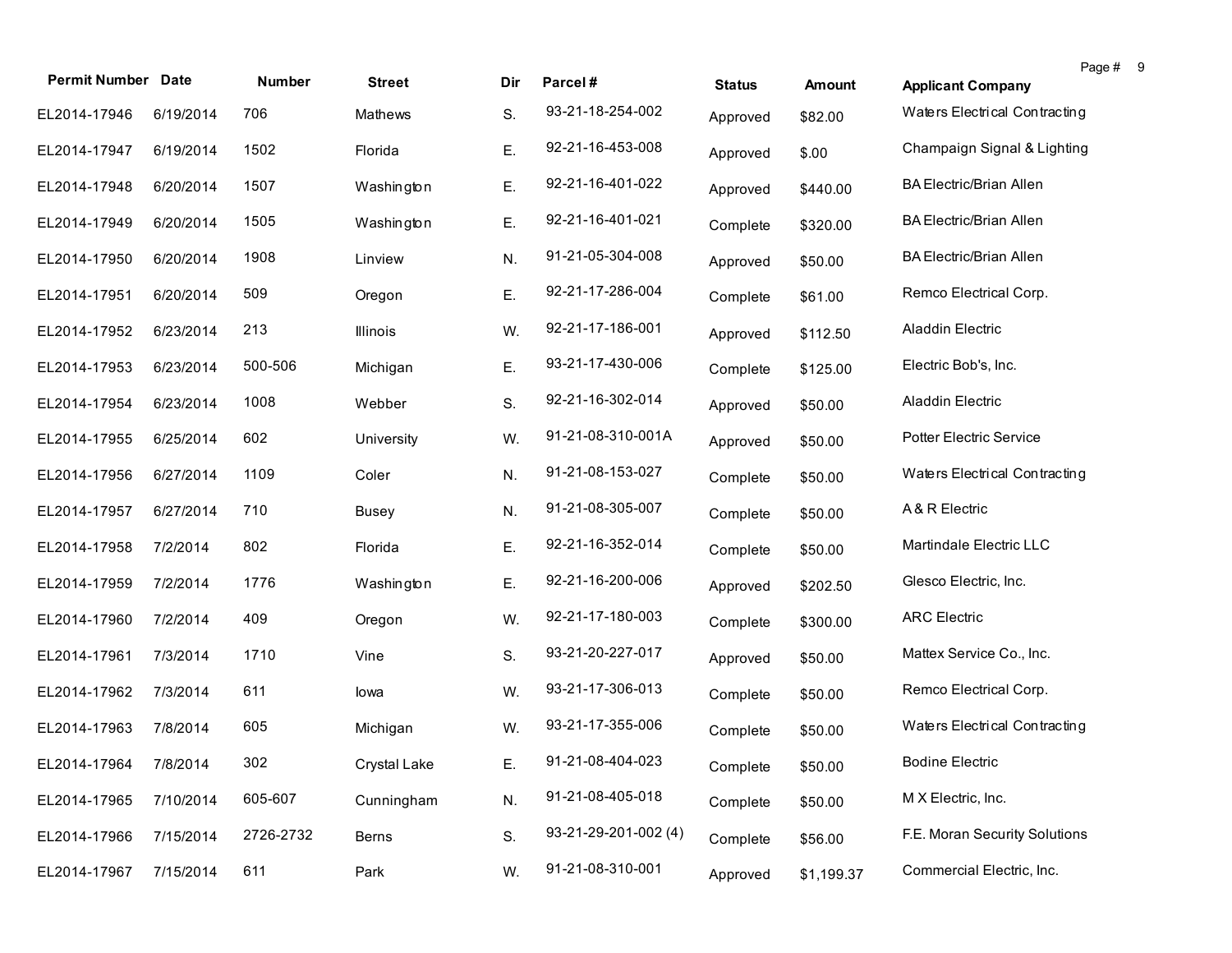| <b>Permit Number Date</b> |           | Number   | <b>Street</b>  | Dir | Parcel#           | <b>Status</b> | <b>Amount</b> | <b>Applicant Company</b>       | Page # 10 |  |
|---------------------------|-----------|----------|----------------|-----|-------------------|---------------|---------------|--------------------------------|-----------|--|
| EL2014-17968              | 7/16/2014 | 1202     | Pennsylvania   | Ε.  | 92-21-16-379-027  | Complete      | \$50.00       | Aladdin Electric               |           |  |
| EL2014-17969              | 7/16/2014 | 905      | Colorado       | Ε.  | 93-21-21-152-041C | Approved      | \$75.00       | John Dunnigan                  |           |  |
| EL2014-17970              | 7/16/2014 | 211      | Vermont        | W.  | 93-21-17-382-005  | Complete      | \$87.50       | Renaissance Electric           |           |  |
| EL2014-17971              | 7/22/2014 | 3015     | Stillwater     | Ε.  | 93-21-22-405-011  | Complete      | \$75.00       | Thomas Electric                |           |  |
| EL2014-17972              | 7/22/2014 | 3017     | Stillwater     | Ε.  | 93-21-22-405-010  | Approved      | \$75.00       | Thomas Electric                |           |  |
| EL2014-17973              | 7/22/2014 | 1208 1/2 | Dublin         | W.  | 91-21-07-260-010  | Complete      | \$125.00      | Lone Pine Electric             |           |  |
| EL2014-17974              | 7/22/2014 | 506      | Beringer       | N.  | 91-21-10-405-032  | Approved      | \$50.00       | Lone Pine Electric             |           |  |
| EL2014-17975              | 7/22/2014 | 6        | <b>Burnett</b> |     | 93-21-20-251-026  | Complete      | \$50.00       | Lone Pine Electric             |           |  |
| EL2014-17976              | 7/24/2014 | 904      | Green          | W.  | 93-21-18-228-021  | Approved      | \$297.00      | Simplex Grinnell               |           |  |
| EL2014-17977              | 7/24/2014 | 201      | <b>Busey</b>   | S.  | 92-21-17-102-017  | Complete      | \$50.00       | Town & Country Electric        |           |  |
| EL2014-17978              | 7/28/2014 | 102      | Scottswood     | S.  | 91-21-15-132-001  | Approved      | \$50.00       | Renaissance Electric           |           |  |
| EL2014-17979              | 7/28/2014 | 710      | Ohio           | W.  | 93-21-17-306-018  | Approved      | \$256.25      | Electric Bob's, Inc.           |           |  |
| EL2014-17980              | 7/28/2014 | 1910     | Vine           | S.  | 93-21-20-276-005  | Approved      | \$50.00       | <b>BA Electric/Brian Allen</b> |           |  |
| EL2014-17981              | 7/21/2014 | 803      | Sunny          | S.  | 91-21-15-180-023  | Approved      | \$53.98       | Waters Electrical Contracting  |           |  |
| EL2014-17982              | 7/28/2014 | 502      | Pennsylvania   | W.  | 93-21-17-376-011  | Approved      | \$50.00       | <b>Birt Construction</b>       |           |  |
| EL2014-17983              | 7/28/2014 | 2514     | Castlerock     | Ε.  | 93-21-22-326-004  | Approved      | \$125.00      | <b>Charleston Electric</b>     |           |  |
| EL2014-17984              | 7/28/2014 | 1412     | Dublin         | W.  | 91-21-07-252-006  | Closed        | \$75.00       | <b>Charleston Electric</b>     |           |  |
| EL2014-17985              | 7/31/2014 | 402      | Vermont        | W.  | 93-21-17-377-020  | Complete      | \$50.00       | Aladdin Electric               |           |  |
| EL2014-17986 7/31/2014    |           | 607      | Nevada         | W.  | 92-21-17-162-004  | Complete      | \$50.00       | Aladdin Electric               |           |  |
| EL2014-17987              | 7/31/2014 | 503      | Nevada         | W.  | 92-21-17-162-012  | Complete      | \$50.00       | John Dunnigan                  |           |  |
| EL2014-17988              | 7/31/2014 | 709      | Green          | W.  | 92-21-17-107-018  | Approved      | \$50.00       | Gillespie Management, Inc.     |           |  |
| EL2014-17989              | 8/1/2014  | 701      | Coler          | N.  | 91-21-08-305-021  | Complete      | \$50.00       | Potter Electric Service        |           |  |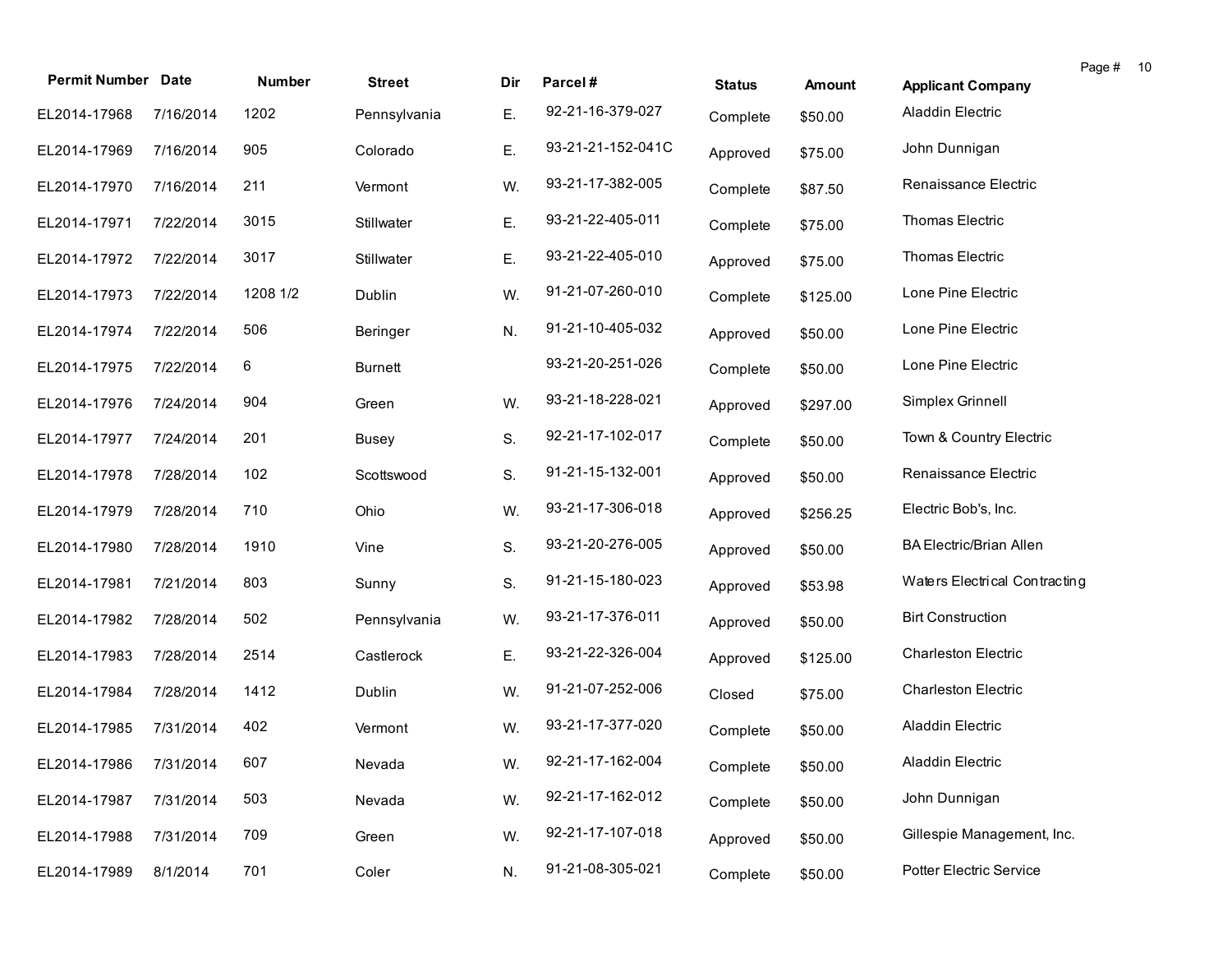| <b>Permit Number Date</b> |           | Number | <b>Street</b> | Dir | Parcel#                 | <b>Status</b> | Amount   | <b>Applicant Company</b>         | Page # 11 |  |
|---------------------------|-----------|--------|---------------|-----|-------------------------|---------------|----------|----------------------------------|-----------|--|
| EL2014-17990              | 8/1/2014  | 1010   | Clark         | W.  | 91-21-07-480-015        | Complete      | \$156.25 | Edelman Electric                 |           |  |
| EL2014-17991              | 8/5/2014  | 801    | University    | Ε.  | 91-21-09-351-022        | Approved      | \$250.00 | Newkirk Electric Associates Inc. |           |  |
| EL2014-17992              | 8/5/2014  | 2704   | Skyline       | N.  | 91-21-03-103-001        | Complete      | \$75.00  | Town & Country Electric          |           |  |
| EL2014-17993              | 8/5/2014  | 2702   | Skyline       | N.  | 91-21-03-103-002        | Approved      | \$75.00  | Town & Country Electric          |           |  |
| EL2014-17994              | 8/5/2014  | 1607   | Horizon       | S.  | 93-21-28-408-004        | Complete      | \$75.00  | Town & Country Electric          |           |  |
| EL2014-17995              | 8/7/2014  | 300    | Broadway      | S.  | 92-21-17-212-024        | Complete      | \$50.00  | Davis Electric                   |           |  |
| EL2014-17996              | 8/7/2014  | 202    | Broadway      | S.  | 92-21-17-212-004        | Complete      | \$75.00  | Davis Electric                   |           |  |
| EL2014-17997              | 8/7/2014  | 800    | Vine          | S.  | 92-21-17-284-008        | Complete      | \$50.00  | Waters Electrical Contracting    |           |  |
| EL2014-17998              | 8/7/2014  | 2821   | Haydon        | Ε.  | 91-21-10-410-025        | Complete      | \$.00    | Town & Country Electric          |           |  |
| EL2014-17999              | 8/7/2014  | 305    | Illinois      | W.  | 92-21-17-182-005        | Approved      | \$50.00  | Renaissance Electric             |           |  |
| EL2014-18000              | 8/7/2014  | 415    | Indiana       | W.  | 93-21-17-331-005        | Complete      | \$81.25  | Renaissance Electric             |           |  |
| EL2014-18001              | 8/7/2014  | 614    | Illinois      | W.  | 92-21-17-113-007        | Complete      | \$50.00  | Landgraver Services              |           |  |
| EL2014-18002              | 8/7/2014  | 706    | Glover        | S.  | 92-21-16-182-008        | Complete      | \$.00    | Champaign Signal & Lighting      |           |  |
| EL2014-18003              | 8/12/2014 | 300    | Broadway      | S.  | 92-21-17-212-024        | Complete      | \$50.00  | Davis Electric                   |           |  |
| EL2014-18004              | 8/12/2014 | 300    | Broadway      | S.  | 92-21-17-212-024        | Complete      | \$50.00  | Davis Electric                   |           |  |
| EL2014-18005              | 8/12/2014 | 2111   | Willow        | N.  | 91-21-05-427-002/004/01 | Complete      | \$216.50 | F.E. Moran Security Solutions    |           |  |
| EL2014-18006              | 8/12/2014 | 606    | Park          | W.  | 91-21-08-309-007        | Complete      | \$230.00 | Jamerson & Bauwens Electric      |           |  |
| EL2014-18007              | 8/12/2014 | 1005   | <b>Busey</b>  | S.  | 93-21-17-302-009        | Complete      | \$50.00  | Lehmann Construction Company     |           |  |
| EL2014-18008 8/13/2014    |           | 114    | Vine          | N.  | 91-21-08-478-015A       | Complete      | \$125.00 | <b>Atkins Electric</b>           |           |  |
| EL2014-18009              | 8/13/2014 | 502    | Elm           | W.  | 92-21-17-110-023        | Approved      | \$.00    | Controlled Energy System, Inc.   |           |  |
| EL2014-18010              | 8/13/2014 | 504    | Elm           | W.  | 92-21-17-110-022        | Approved      | \$.00    | Controlled Energy System, Inc.   |           |  |
| EL2014-18011              | 8/13/2014 | 611    | Park          | W.  | 91-21-08-310-001        | Complete      | \$213.00 | Davis Electric                   |           |  |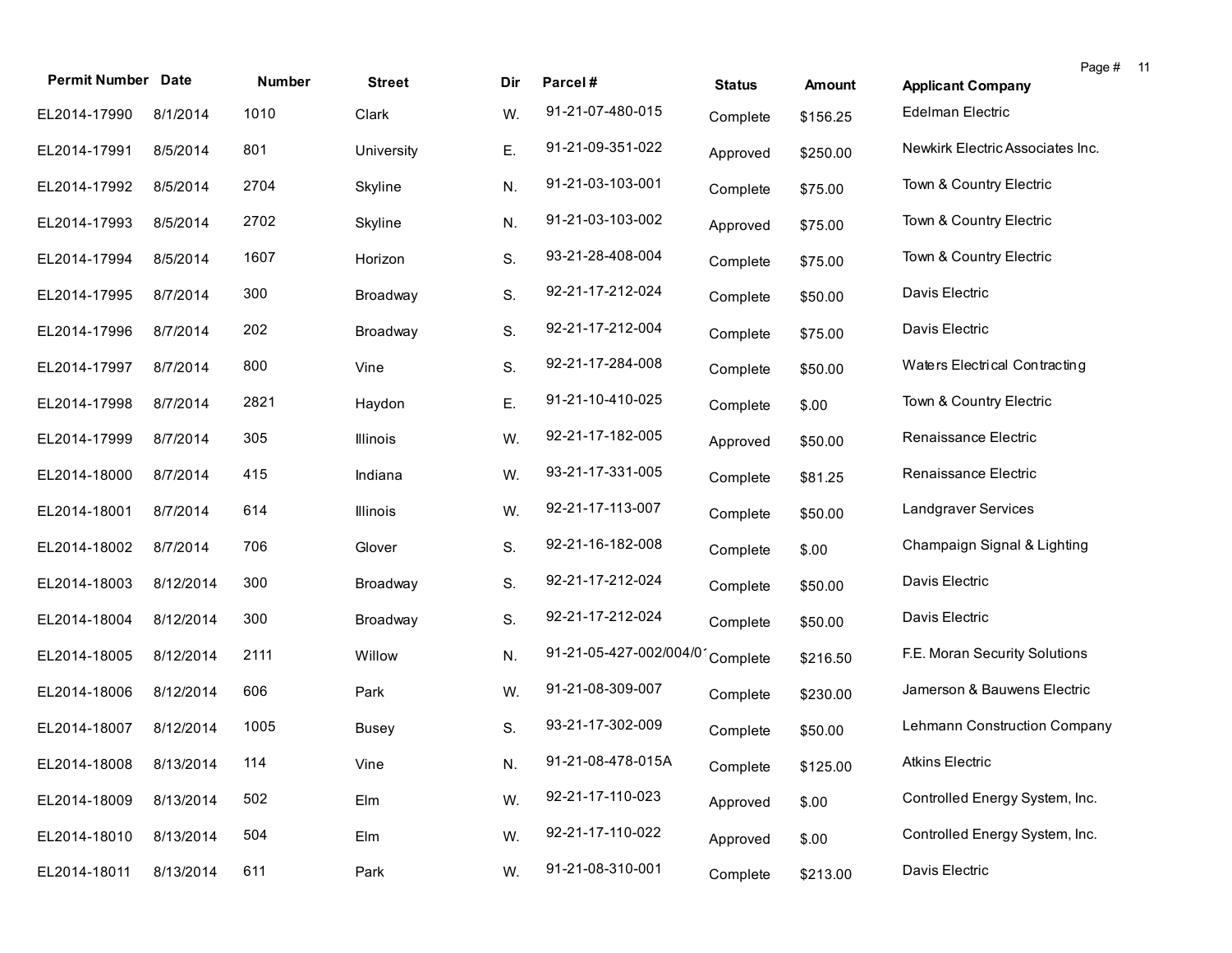| <b>Permit Number Date</b> |           | Number    | <b>Street</b>     | Dir | Parcel#           | <b>Status</b> | <b>Amount</b> | Page #<br>-12<br><b>Applicant Company</b> |
|---------------------------|-----------|-----------|-------------------|-----|-------------------|---------------|---------------|-------------------------------------------|
| EL2014-18012              | 8/14/2014 | 2502      | Race              | S.  | 93-21-20-451-003  | Approved      | \$50.00       | Davis Electric                            |
| EL2014-18013              | 8/19/2014 | 1000      | Saline            | W.  | 91-15-31-200-010  | Approved      | \$50.00       | Masters Brothers, Inc.                    |
| EL2014-18014              | 8/21/2014 | 1208      | Delaware          | Ε.  | 92-21-16-380-017  | Approved      | \$50.00       | M X Electric, Inc.                        |
| EL2014-18015              | 8/21/2014 | 2012      | Boudreau          | S.  | 93-21-20-253-004  | Approved      | \$50.00       | K2 Electric                               |
| EL2014-18016              | 8/22/2014 | 2500      | Philo             | S.  | 93-21-21-451-005  | Approved      | \$50.00       | Anderson Electric                         |
| EL2014-18017              | 8/22/2014 | 403       | Grove             | S.  | 92-21-17-244-004  | Complete      | \$50.00       | Remco Electrical Corp.                    |
| EL2014-18018              | 8/22/2014 | 410       | Illinois          | W.  | 92-21-17-134-009  | Approved      | \$50.00       | Waters Electrical Contracting             |
| EL2014-18019              | 8/22/2014 | 601       | California        | W.  | 92-21-17-160-010  | Approved      | \$50.00       | John Dunnigan                             |
| EL2014-18020              | 8/22/2014 | 1001      | Colorado          | Ε.  | 93-21-21-152-041D | Approved      | \$75.00       | John Dunnigan                             |
| EL2014-18021              | 8/27/2014 | 1402      | <b>Briarcliff</b> | Ε.  | 92-21-16-378-038  | Complete      | \$50.00       | A & R Electric                            |
| EL2014-18022              | 8/27/2014 | 205       | Park              | W.  | 91-21-08-402-001  | Approved      | \$50.00       | Michael Evans                             |
| EL2014-18023              | 8/27/2014 | 1505-1629 | Florida           | Ε.  | 93-21-21-201-013  | Complete      | \$50.00       | Dan Block Electric, Inc.                  |
| EL2014-18024              | 8/27/2014 | 1505-1629 | Florida           | Ε.  | 93-21-21-201-013  | Complete      | \$50.00       | Dan Block Electric, Inc.                  |
| EL2014-18025              | 8/27/2014 | 1505-1629 | Florida           | Ε.  | 93-21-21-201-013  | Complete      | \$50.00       | Dan Block Electric, Inc.                  |
| EL2014-18026              | 8/27/2014 | 808       | Webber            | S.  | 92-21-16-162-012  | Complete      | \$50.00       | A & R Electric                            |
| EL2014-18027              | 8/27/2014 | 1505-1629 | Florida           | Ε.  | 93-21-21-201-013  | Complete      | \$50.00       | Dan Block Electric, Inc.                  |
| EL2014-18028              | 8/27/2014 | 1505-1629 | Florida           | Ε.  | 93-21-21-201-013  | Complete      | \$50.00       | Dan Block Electric, Inc.                  |
| EL2014-18029              | 8/27/2014 | 1505-1629 | Florida           | Ε.  | 93-21-21-201-013  | Complete      | \$50.00       | Dan Block Electric, Inc.                  |
| EL2014-18030 8/27/2014    |           | 1505-1629 | Florida           | Ε.  | 93-21-21-201-013  | Complete      | \$50.00       | Dan Block Electric, Inc.                  |
| EL2014-18031              | 8/27/2014 | 1505-1629 | Florida           | Ε.  | 93-21-21-201-013  | Complete      | \$50.00       | Dan Block Electric, Inc.                  |
| EL2014-18032              | 8/28/2014 | 716       | Indiana           | W.  | 93-21-17-307-004  | Complete      | \$62.50       | M X Electric, Inc.                        |
| EL2014-18033              | 8/28/2014 | 1705      | Windsor           | Ε.  | 93-21-28-225-002  | Approved      | \$.00         | Champaign Signal & Lighting               |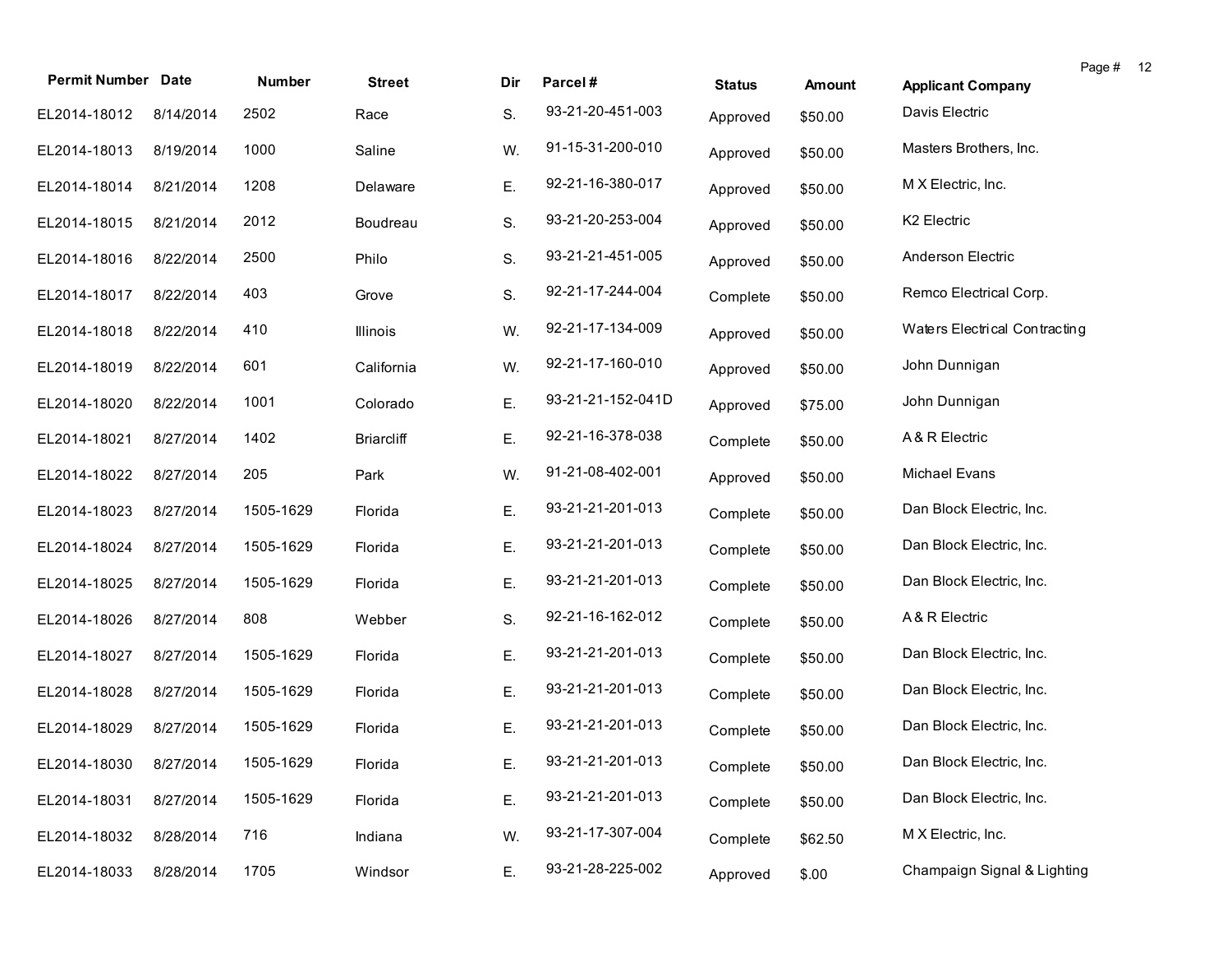| <b>Permit Number Date</b> |           | Number    | <b>Street</b> | Dir | Parcel#              | <b>Status</b> | <b>Amount</b> | Page # 13<br><b>Applicant Company</b> |
|---------------------------|-----------|-----------|---------------|-----|----------------------|---------------|---------------|---------------------------------------|
| EL2014-18034              | 8/28/2014 | 3212      | Chatham       | S.  | 93-21-28-255-013     | Complete      | \$50.00       | Dan Block Electric, Inc.              |
| EL2014-18035              | 8/28/2014 | 3210      | Chatham       | S.  | 93-21-28-255-014     | Approved      | \$50.00       | Aladdin Electric                      |
| EL2014-18036              | 8/28/2014 | 2740      | Philo         | S.  | 93-21-28-201-004     | Complete      | \$386.00      | Davis Electric                        |
| EL2014-18037              | 8/29/2014 | 706       | Glover        | S.  | 92-21-16-182-008     | Complete      | \$50.00       | Aladdin Electric                      |
| EL2014-18038              | 9/3/2014  | 119-123   | Main          | W.  | 92-21-17-206-006     | Complete      | \$50.00       | Davis Electric                        |
| EL2014-18039              | 9/5/2014  | 2011      | Anderson      | S.  | 93-21-21-154-008     | Complete      | \$50.00       | K <sub>2</sub> Electric               |
| EL2014-18040              | 9/9/2014  | 602       | University    | W.  | 91-21-08-310-001A    | Complete      | \$65.00       | Davis Electric                        |
| EL2014-18041              | 9/9/2014  | 2726-2732 | Berns         | S.  | 93-21-29-201-002 (4) | Complete      | \$225.00      | F.E. Moran Security Solutions         |
| EL2014-18042              | 9/10/2014 | 611       | Park          | W.  | 91-21-08-310-001     | Complete      | \$242.00      | Jamerson & Bauwens Electric           |
| EL2014-18043              | 9/10/2014 | 702-732   | Killarney     | W.  | 91-21-05-302-007     | Complete      | \$57.00       | Electric Bob's, Inc.                  |
| EL2014-18044              | 9/10/2014 | 801       | Killarney     | W.  | 91-21-05-304-001     | Complete      | \$746.71      | <b>Complete Electrical System</b>     |
| EL2014-18045              | 9/15/2014 | 1201      | Kinch         | S.  | 92-21-16-431-016     | Complete      | \$50.00       | Aladdin Electric                      |
| EL2014-18046              | 9/15/2014 | 1712      | Fairlawn      | Ε.  | 92-21-16-456-021     | Complete      | \$50.00       | Lagacy Electric                       |
| EL2014-18047              | 9/15/2014 | 1008      | Oregon        | Ε.  | 92-21-16-160-010     | Complete      | \$50.00       | Aladdin Electric                      |
| EL2014-18048              | 9/15/2014 | 602       | Pega          | Ε.  | 91-21-05-277-003(d)  | Complete      | \$227.50      | <b>Creative Thermal Solutions</b>     |
| EL2014-18049              | 9/16/2014 | 1401      | Philo         | S.  | 92-21-16-378-043     | Complete      | \$50.00       | A & R Electric                        |
| EL2014-18050              | 9/16/2014 | 203       | Cottage Grove | S.  | 92-21-16-104-033     | Complete      | \$50.00       | Aladdin Electric                      |
| EL2014-18051              | 9/16/2014 | 201       | Busey         | S.  | 92-21-17-102-017     | Complete      | \$613.00      | Town & Country Electric               |
| EL2014-18052 9/16/2014    |           | 611       | Park          | W.  | 91-21-08-310-001     | Complete      | \$454.68      | Potter Electric Service               |
| EL2014-18053              | 9/16/2014 | 102       | Main          | Ε.  | 92-21-17-203-001=004 | Complete      | \$142.50      | Potter Electric Service               |
| EL2014-18054              | 9/16/2014 | 1303      | Mitchem       | Ε.  | 93-21-21-181-009     | Complete      | \$50.00       | Potter Electric Service               |
| EL2014-18055              | 9/17/2014 | 3044      | Stillwater    | Ε.  | To Be Determined     | Complete      | \$50.00       | <b>Birt Construction</b>              |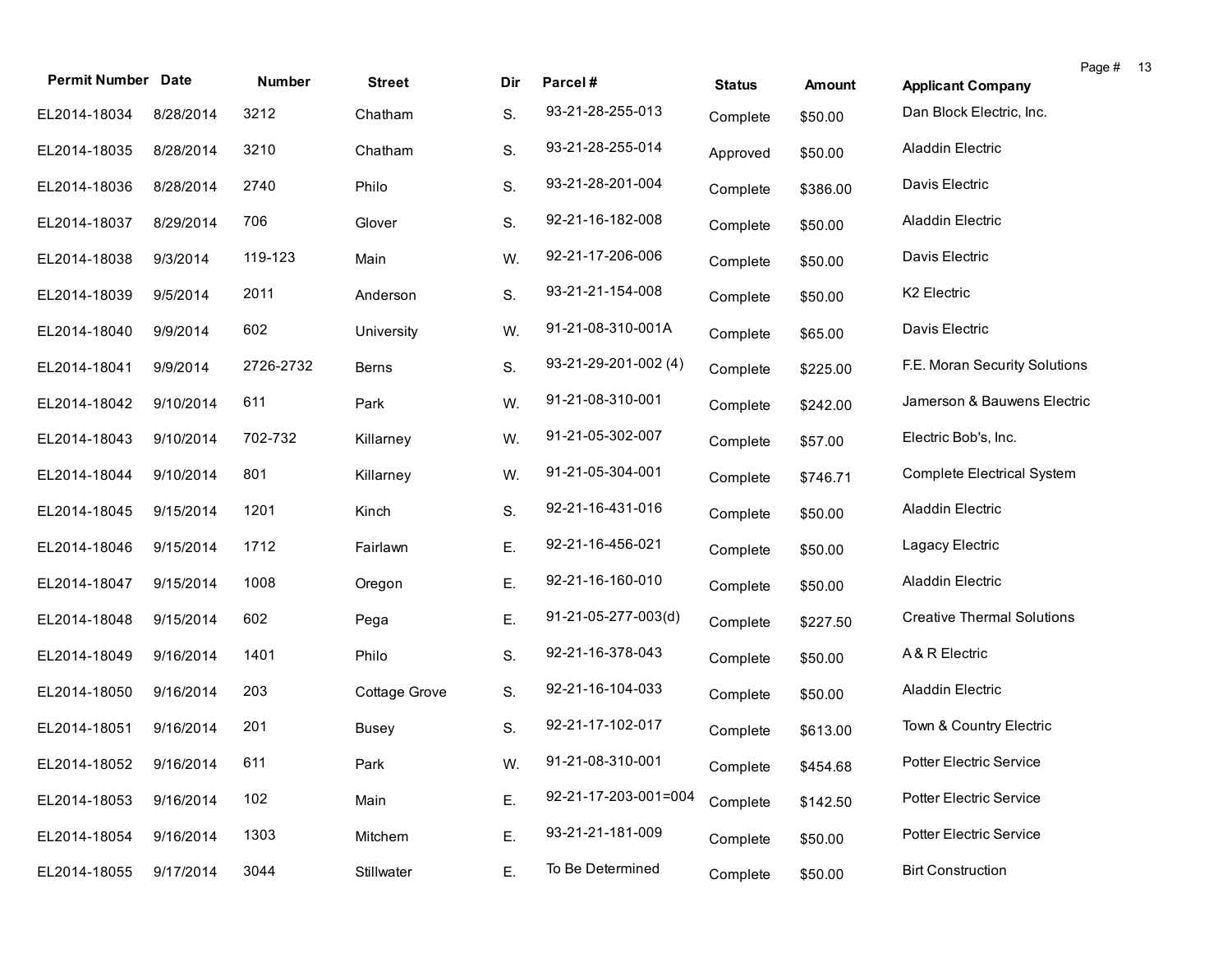| <b>Permit Number Date</b>    |            | Number | <b>Street</b> | Dir | Parcel#           | <b>Status</b> | <b>Amount</b> | Page # 14<br><b>Applicant Company</b> |
|------------------------------|------------|--------|---------------|-----|-------------------|---------------|---------------|---------------------------------------|
| EL2014-18056                 | 9/23/2014  | 1905   | Prairie Winds | S.  | 93-21-21-276-001  | Complete      | \$200.00      | Waters Electrical Contracting         |
| EL2014-18057                 | 9/23/2014  | 1406   | Cardinal      | W.  | 91-21-06-401-006  | Complete      | \$3,460.00    | Davis Electric                        |
| EL2014-18058                 | 9/23/2014  | 2206   | Vine          | S.  | 93-21-20-432-016  | Complete      | \$50.00       | <b>Boma Electric</b>                  |
| EL2014-18059                 | 9/24/2014  | 507    | Indiana       | W.  | 93-21-17-331-001  | Complete      | \$50.00       | Creative Lighting Concepts Inc. (CLC) |
| EL2014-18060                 | 9/29/2014  | 412    | High          | W.  | 92-21-17-133-006  | Approved      | \$75.00       | Randy Rose Electric                   |
| EL2014-18061                 | 10/1/2014  | 508    | Goodwin       | N.  | 91-21-07-431-023  | Approved      | \$5,500.00    | Gaylor Electric, Inc.                 |
| EL2014-18062                 | 10/1/2014  | 1010   | University    | W.  | 91-21-07-431-026  | Approved      | \$7,050.00    | Gaylor Electric, Inc.                 |
| EL2014-18063                 | 10/1/2014  | 606    | Harding       | Ε.  | 93-21-20-280-017  | Approved      | \$50.00       | Remco Electrical Corp.                |
| EL2014-18064                 | 10/1/2014  | 1614   | Ivanhoe       | Ε.  | 92-21-16-404-027  | Approved      | \$50.00       | Controlled Energy System, Inc.        |
| EL2014-18065                 | 10/2/2014  | 1010   | University    | W.  | 91-21-07-431-026  | Approved      | \$12,375.00   | Gaylor Electric, Inc.                 |
| EL2014-18066                 | 10/2/2014  | 307    | Cottage Grove | S.  | 92-21-16-112-014  | Complete      | \$50.00       | Landgraver Services                   |
| EL2014-18067                 | 10/6/2014  | 115    | Main          | W.  | 92-21-17-206-007  | Complete      | \$162.50      | Edelman Electric                      |
| EL2014-18068                 | 10/6/2014  | 904    | Park          | Ε.  | 91-21-09-307-002  | Complete      | \$50.00       | M X Electric, Inc.                    |
| EL2014-18069                 | 10/7/2014  | 2860   | Philo         | S.  | 93-21-28-201-004b | Complete      | \$50.00       | Davis Electric                        |
| EL2014-18070                 | 10/10/2014 | 1401   | Philo         | S.  | 92-21-16-378-043  | Approved      | \$50.00       | Remco Electrical Corp.                |
| EL2014-18071                 | 10/14/2014 | 1776   | Washington    | Ε.  | 92-21-16-200-006  | Complete      | \$750.00      | Aladdin Electric                      |
| EL2014-18072                 | 10/14/2014 | 1305   | Beslin        | W.  | 91-21-07-406-003  | Complete      | \$50.00       | Aladdin Electric                      |
| EL2014-18073                 | 10/14/2014 | 1010   | University    | W.  | 91-21-07-431-026  | Approved      | \$437.50      | Gaylor Electric, Inc.                 |
| EL2014-18074 10/14/2014 1010 |            |        | University    | W.  | 91-21-07-431-026  | Approved      | \$2,375.00    | Gaylor Electric, Inc.                 |
| EL2014-18075                 | 10/14/2014 | 2510   | Combes        | S.  | 93-21-21-379-005  | Complete      | \$50.00       | City Electric Inc.                    |
| EL2014-18076                 | 10/15/2014 | 1602   | Carle         | S.  | 93-21-17-383-001  | Approved      | \$50.00       | <b>Boma Electric</b>                  |
| EL2014-18077                 | 10/15/2014 | 407    | Webber        | S.  | 92-21-16-107-007  | Complete      | \$50.00       | Aladdin Electric                      |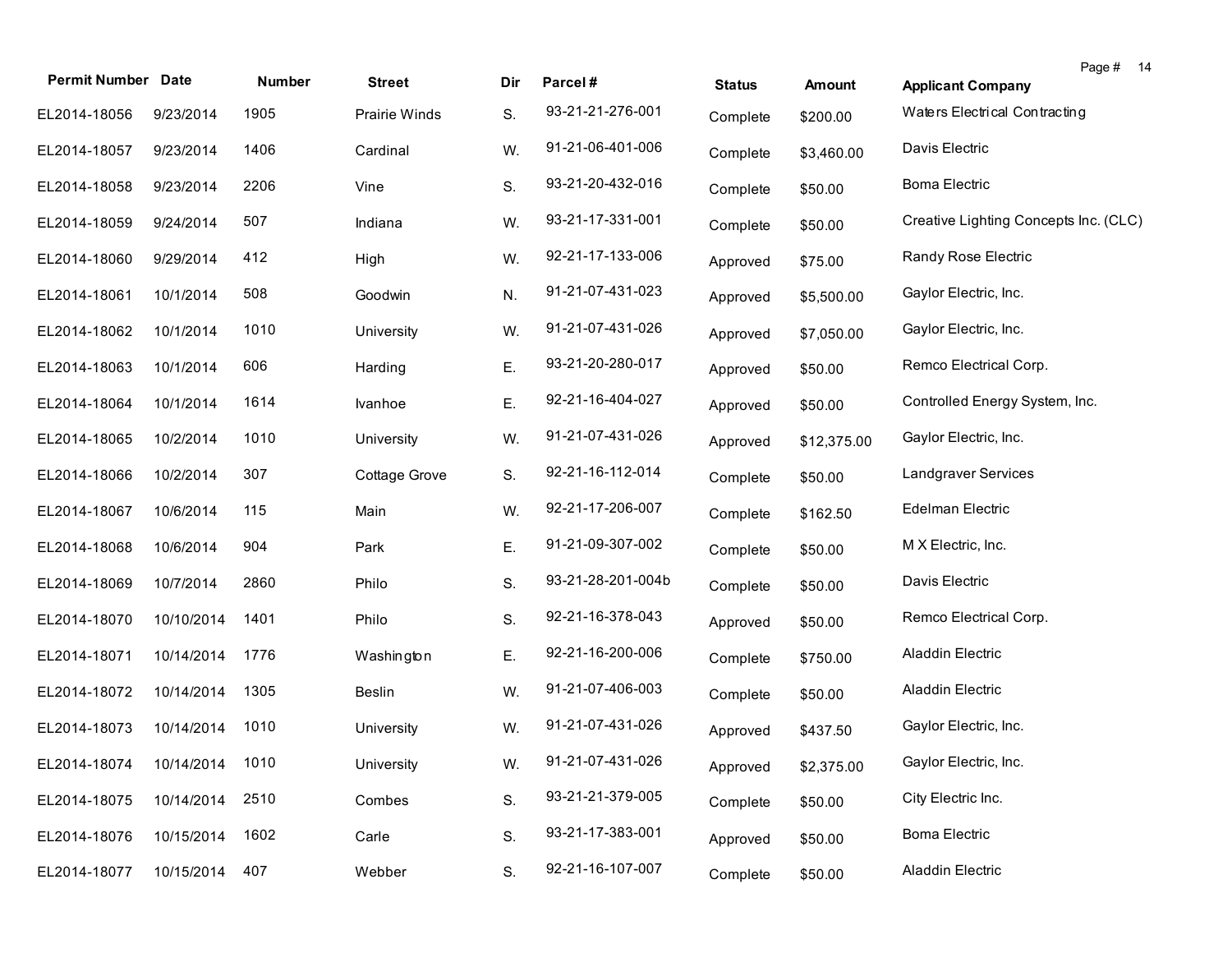| <b>Permit Number Date</b> |            | Number      | <b>Street</b> | Dir | Parcel#                | <b>Status</b> | <b>Amount</b> | <b>Applicant Company</b>         | Page # | - 15 |
|---------------------------|------------|-------------|---------------|-----|------------------------|---------------|---------------|----------------------------------|--------|------|
| EL2014-18078              | 10/16/2014 | 810         | Perkins       | Ε.  | 91-21-04-352-036       | Approved      | \$50.00       | Aladdin Electric                 |        |      |
| EL2014-18079              | 10/16/2014 | 203         | Vine          | N.  | 91-21-08-461-009       | Complete      | \$50.00       | Remco Electrical Corp.           |        |      |
| EL2014-18080              | 10/16/2014 | 309         | Green         | W.  | 92-21-17-137-002       | Approved      | \$50.00       | Electric Bob's, Inc.             |        |      |
| EL2014-18081              | 10/16/2014 | 2204        | Easy          | Ε.  | 91-21-15-301-005       | Complete      | \$50.00       | M X Electric, Inc.               |        |      |
| EL2014-18082              | 10/16/2014 | 304&304 1/2 | Coler         | N.  | 91-21-08-362-007       | Approved      | \$52.50       | Aladdin Electric                 |        |      |
| EL2014-18083              | 10/20/2014 | 2504        | Skyline       | N.  | 91-21-03-103-011       | Approved      | \$50.00       | <b>Michael Phillips</b>          |        |      |
| EL2014-18084              | 10/20/2014 | 1612        | Vernon        | Ε.  | 93-21-28-406-030       | Approved      | \$125.00      | Town & Country Electric          |        |      |
| EL2014-18085              | 10/20/2014 | 206         | University    | Ε.  | 91-21-08-405-034       | Complete      | \$50.00       | Davis Electric                   |        |      |
| EL2014-18086              | 10/20/2014 | 1812        | Stone Creek   | S.  | 93-21-22-105-007       | Approved      | \$125.00      | Edelman Electric                 |        |      |
| EL2014-18087              | 10/20/2014 | 806         | Grove         | S.  | 92-21-17-287-011       | Approved      | \$50.00       | M X Electric, Inc.               |        |      |
| EL2014-18088              | 10/22/2014 | 2005        | Philo         | S.  | 93-21-21-180-011       | Complete      | \$50.00       | Davis Electric                   |        |      |
| EL2014-18089              | 10/22/2014 | 402         | Nevada        | W.  | 92-21-17-180-015       | Complete      | \$50.00       | Waters Electrical Contracting    |        |      |
| EL2014-18090              | 10/22/2014 | 1605        | Wiley         | S.  | 92-21-16-352-013       | Complete      | \$.00         | RC Electric & Communications     |        |      |
| EL2014-18091              | 10/24/2014 | 1006        | Wabash        | S.  | 92-21-16-304-011       | Approved      | \$50.00       | Aladdin Electric                 |        |      |
| EL2014-18092              | 10/29/2014 | 301         | Pennsylvania  | W.  | 93-21-17-381-004       | Approved      | \$50.00       | <b>Boma Electric</b>             |        |      |
| EL2014-18093              | 10/29/2014 | 300         | Broadway      | S.  | 92-21-17-212-024       | Complete      | \$50.00       | Davis Electric                   |        |      |
| EL2014-18094              | 10/29/2014 | 606         | Ohio          | W.  | 93-21-17-306-023       | Complete      | \$50.00       | All Secure Inc.                  |        |      |
| EL2014-18095              | 11/3/2014  | 1032        | Kerr          | Ε.  | 91-21-09-103-009       | Complete      | \$50.00       | Remco Electrical Corp.           |        |      |
| EL2014-18096 11/3/2014    |            | 110         | University    | E.  | $91-21-08-405-038$ (a) | Complete      | \$50.00       | Remco Electrical Corp.           |        |      |
| EL2014-18097              | 11/3/2014  | 2004        | Colorado      | Ε.  | 93-21-21-281-002       | Approved      | \$50.00       | <b>Central Illinois Electric</b> |        |      |
| EL2014-18098              | 11/3/2014  | 2308        | Grange        | S.  | 93-21-20-452-021       | Approved      | \$75.00       | Remco Electrical Corp.           |        |      |
| EL2014-18099              | 11/4/2014  | 601         | University    | W.  | 91-21-08-361-009       | Approved      | \$1,140.55    | Potter Electric Service          |        |      |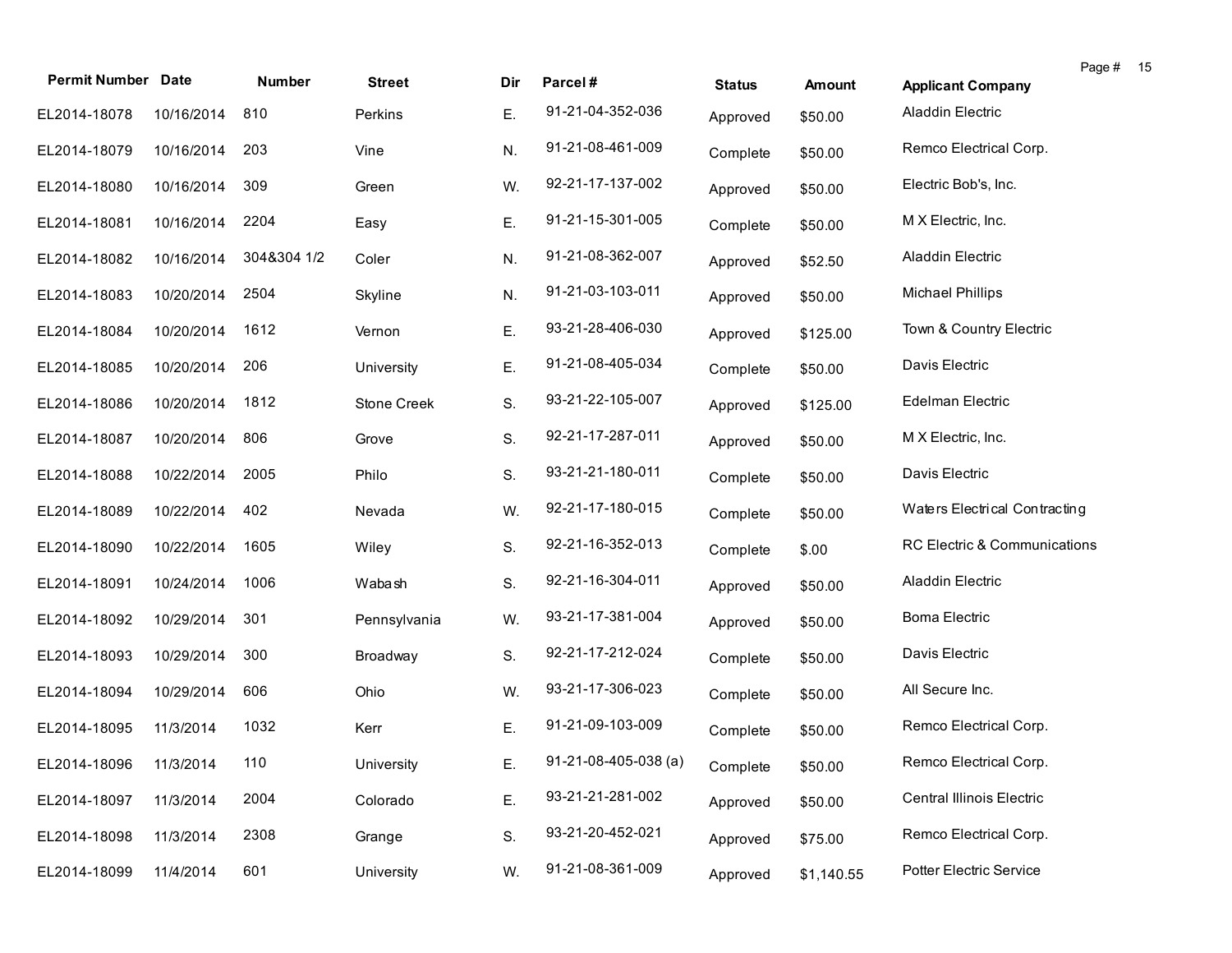| <b>Permit Number Date</b>   |            | Number             | <b>Street</b> | Dir | Parcel#              | <b>Status</b> | <b>Amount</b> | <b>Applicant Company</b>         | Page # | -16 |
|-----------------------------|------------|--------------------|---------------|-----|----------------------|---------------|---------------|----------------------------------|--------|-----|
| EL2014-18100                | 11/5/2014  | 917                | Harvey        | N.  | 91-21-07-280-006     | Complete      | \$50.00       | Town & Country Electric          |        |     |
| EL2014-18101                | 11/7/2014  | 206                | Park          | W.  | 91-21-08-326-004     | Approved      | \$.00         | Remco Electrical Corp.           |        |     |
| EL2014-18102                | 11/7/2014  | 601                | Guardian      | N.  | 91-21-09-426-014     | Approved      | \$135.00      | Jorgenson Electric, Inc.         |        |     |
| EL2014-18103                | 11/7/2014  | 907                | Fairview      | W.  | 91-21-07-428-007     | Complete      | \$50.00       | Potter Electric Service          |        |     |
| EL2014-18104                | 11/12/2014 | 2401               | Willow        | N.  | 91-21-05-276-010     | Approved      | \$537.00      | Davis Electric                   |        |     |
| EL2014-18105                | 11/12/2014 | 701-709            | Clark         | W.  | 91-21-08-358-006=002 | Approved      | \$865.00      | Davis Electric                   |        |     |
| EL2014-18106                | 11/12/2014 | 1306 & 1306<br>1/2 | Michigan      | Ε.  | 92-21-16-376-034     | Complete      | \$50.00       | M X Electric, Inc.               |        |     |
| EL2014-18107                | 11/12/2014 | 1102               | Austin        | S.  | 92-21-16-404-001     | Complete      | \$50.00       | M X Electric, Inc.               |        |     |
| EL2014-18108                | 11/12/2014 | 2955               | Stone Creek   | Ε.  | 93-21-22-402-012     | Approved      | \$125.00      | Edelman Electric                 |        |     |
| EL2014-18109                | 11/13/2014 | 702                | Vine          | S.  | 92-21-17-284-001     | Approved      | \$50.00       | Sparky Electric                  |        |     |
| EL2014-18110                | 11/13/2014 | 1205               | <b>Beslin</b> | W.  | 91-21-07-410-006     | Approved      | \$125.00      | Lone Pine Electric               |        |     |
| EL2014-18111                | 11/13/2014 | 301                | Thompson      | Ε.  | 91-21-08-228-001     | Approved      | \$125.00      | Lone Pine Electric               |        |     |
| EL2014-18112                | 11/13/2014 | 303                | Thompson      | Ε.  | To Be Determined     | Approved      | \$75.00       | Lone Pine Electric               |        |     |
| EL2014-18113                | 11/17/2014 | 908                | Lincoln       | N.  | 91-21-08-151-017     | Complete      | \$50.00       | Waters Electrical Contracting    |        |     |
| EL2014-18114                | 11/17/2014 | 2202               | Vine          | S.  | 93-21-20-432-014     | Approved      | \$50.00       | Waters Electrical Contracting    |        |     |
| EL2014-18115                | 11/17/2014 | 401                | Cottage Grove | S.  | 92-21-16-112-017     | Complete      | \$50.00       | Thomas Electric                  |        |     |
| EL2014-18116                | 11/17/2014 | 203                | Delaware      | W.  | 93-21-17-383-009     | Complete      | \$50.00       | Aladdin Electric                 |        |     |
| EL2014-18117                | 11/18/2014 | 1106               | Delaware      | E.  | 92-21-16-380-012     | Complete      | \$70.00       | Controlled Energy System, Inc.   |        |     |
| EL2014-18118 11/18/2014 507 |            |                    | McCullough    | S.  | 92-21-17-176-011     | Complete      | \$50.00       | City Electric X Inc.             |        |     |
| EL2014-18119                | 11/18/2014 | 2626               | Wadsworth     | S.  | 93-21-22-452-005     | Approved      | \$72.50       | A & R Electric                   |        |     |
| EL2014-18120                | 11/19/2014 | 709                | Hawthorne     | Ε.  | 92-21-16-307-005     | Closed        | \$110.00      | Fred's Plbg-Heating, AC & Elect. |        |     |
| EL2014-18121                | 11/20/2014 | 1011               | University    | W.  | 91-21-07-480-001     | Complete      | \$50.00       | Gaylor Electric, Inc.            |        |     |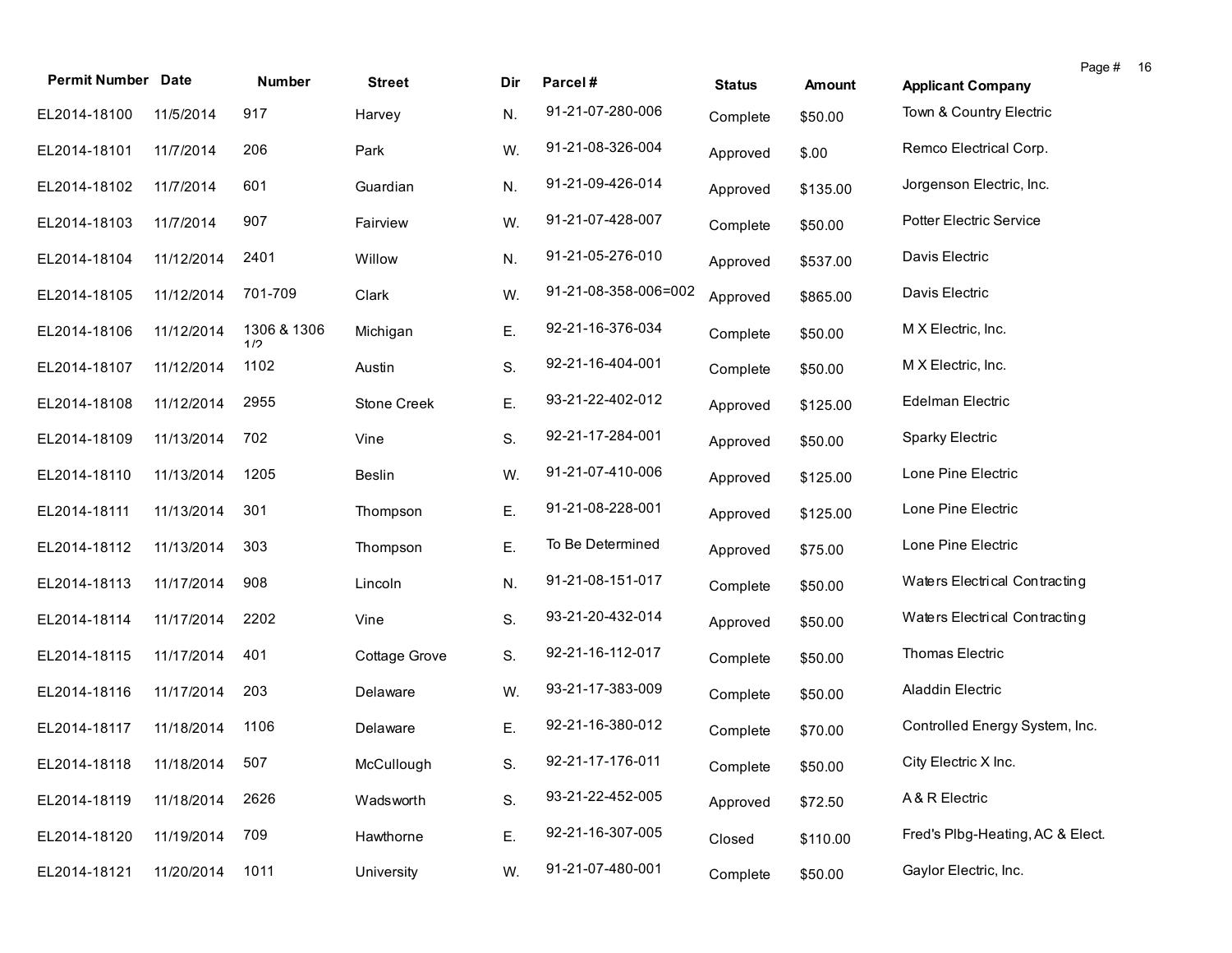| <b>Permit Number Date</b>   |            | Number  | <b>Street</b>         | Dir | Parcel#           | <b>Status</b> | <b>Amount</b> | Page # 17<br><b>Applicant Company</b> |  |
|-----------------------------|------------|---------|-----------------------|-----|-------------------|---------------|---------------|---------------------------------------|--|
| EL2014-18122                | 11/20/2014 | 1102    | University            | W.  | 91-21-07-431-005  | Complete      | \$594.00      | Gaylor Electric, Inc.                 |  |
| EL2014-18123                | 11/20/2014 | 1112    | University            | W.  | 91-21-07-431-025  | Complete      | \$594.00      | Gaylor Electric, Inc.                 |  |
| EL2014-18124                | 11/24/2014 | 310     | Washington            | Ε.  | 92-21-17-284-030  | Complete      | \$50.00       | Mattex Service Co., Inc.              |  |
| EL2014-18125                | 11/24/2014 | 2901    | Rutherford            | Ε.  | 91-21-10-407-001  | Approved      | \$50.00       | Mattex Service Co., Inc.              |  |
| EL2014-18126                | 11/24/2014 | $5 - 8$ | Fisher                |     | 92-21-16-179-010  | Complete      | \$50.00       | Aladdin Electric                      |  |
| EL2014-18127                | 12/2/2014  | 711     | lowa                  | W.  | 93-21-17-306-008  | Approved      | \$50.00       | John Dunnigan                         |  |
| EL2014-18128                | 12/2/2014  | 1003    | Colorado              | Ε.  | 93-21-21-152-041E | Approved      | \$75.00       | John Dunnigan                         |  |
| EL2014-18129                | 12/2/2014  | 507     | Crystal Lake          | Ε.  | 91-21-08-426-003  | Approved      | \$50.00       | Landgraver Services                   |  |
| EL2014-18130                | 12/2/2014  | 1704    | Horizon               | Ε.  | 93-21-28-407-017  | Approved      | \$125.00      | Town & Country Electric               |  |
| EL2014-18131                | 12/3/2014  | 409     | University            | W.  | 91-21-08-376-023  | Approved      | \$350.00      | RC Electric & Communications          |  |
| EL2014-18132                | 12/3/2014  | 408     | lowa                  | Ε.  | 93-21-17-426-021  | Complete      | \$50.00       | Randy Rose Electric                   |  |
| EL2014-18133                | 12/3/2014  | 611     | Park                  | W.  | 91-21-08-310-001  | Approved      | \$50.00       | Jamerson & Bauwens Electric           |  |
| EL2014-18134                | 12/12/2014 | 1604    | Vine                  | S.  | 93-21-17-478-010  | Complete      | \$50.00       | John Dunnigan                         |  |
| EL2014-18135                | 12/12/2014 | 1104    | Main                  | Ε.  | 91-21-09-377-015  | Complete      | \$50.00       | Aladdin Electric                      |  |
| EL2014-18136                | 12/12/2014 | 2106    | Main                  | Ε.  | 91-21-10-353-005  | Approved      | \$50.00       | Fred's Plbg-Heating, AC & Elect.      |  |
| EL2014-18137                | 12/12/2014 | 807     | Cottage Grove         | S.  | 92-21-16-165-020  | Approved      | \$50.00       | Martindale Electric LLC               |  |
| EL2014-18138                | 12/15/2014 | 306     | Thompson              | Ε.  | 91-21-08-227-011  | Approved      | \$68.75       | C. Martin Electric                    |  |
| EL2014-18139                | 12/15/2014 | 1306    | University            | Ε.  | 91-21-09-403-001  | Approved      | \$50.00       | Jorgenson Electric, Inc.              |  |
| EL2014-18140 12/16/2014 803 |            |         | Shurts                | Е.  | 93-21-21-356-007  | Approved      | \$50.00       | Electric Bob's, Inc.                  |  |
| EL2014-18141                | 12/17/2014 | 205     | Mumford               | Ε.  | 93-21-20-254-024  | Complete      | \$50.00       | Remco Electrical Corp.                |  |
| EL2014-18142                | 12/18/2014 | 904     | <b>Country Squire</b> | S.  | 92-21-16-427-002  | Approved      | \$50.00       | Lagacy Electric                       |  |
| EL2014-18143                | 12/19/2014 | 2009    | Silver West           | S.  | 93-21-21-155-018  | Complete      | \$50.00       | Landgraver Services                   |  |